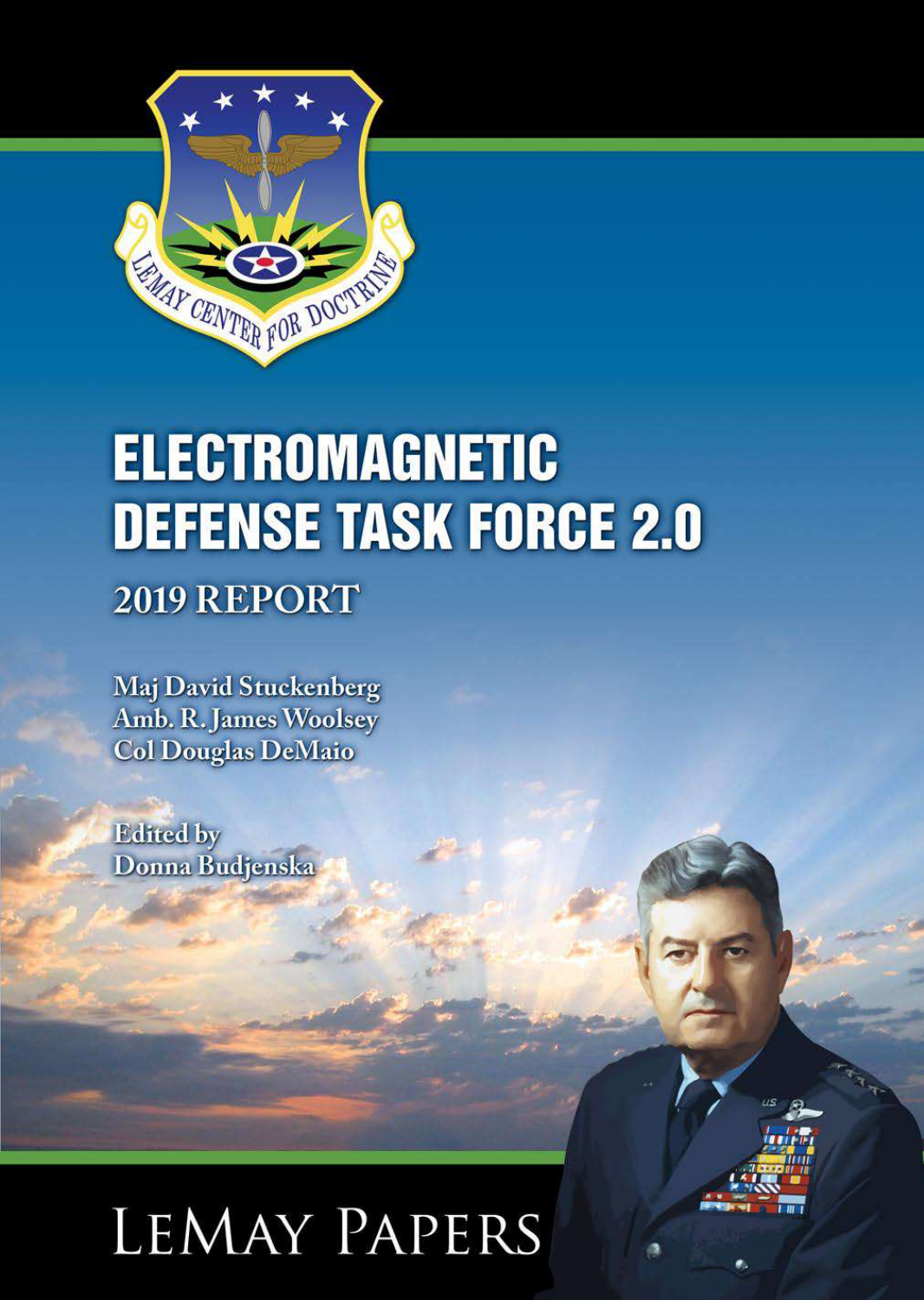## **Air University**

Anthony J. Cotton, Lieutenant General, Commander and President

## **LeMay Center for Doctrine Development and Education**

Brad M. Sullivan, Major General, Commander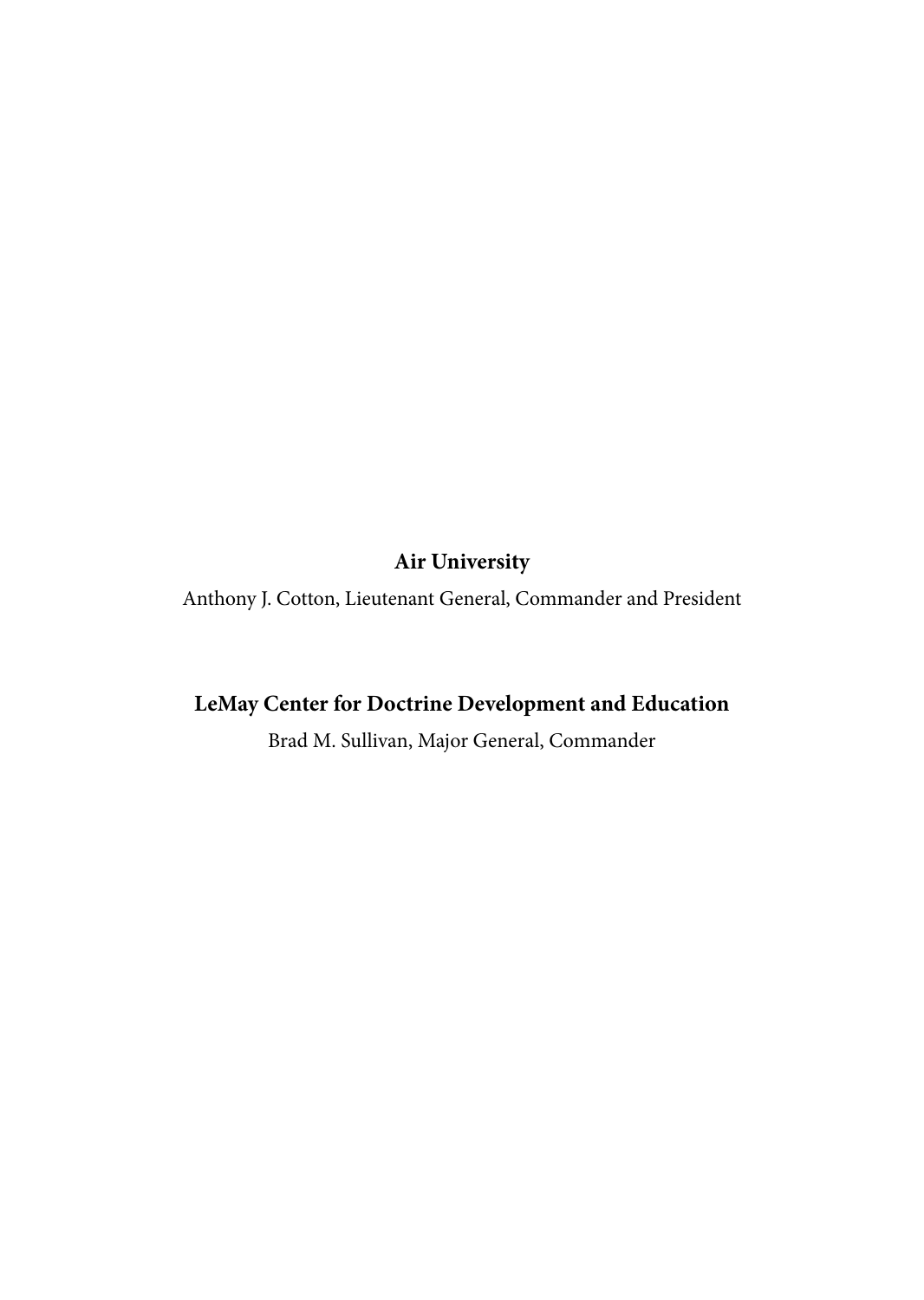## **AIR UNIVERSITY**

## **LEMAY CENTER FOR DOCTRINE DEVELOPMENT AND EDUCATION**



## **ELECTROMAGNETIC DEFENSE TASK FORCE (EDTF) 2.0** *2019 REPORT*

Maj David Stuckenberg Amb. R. James Woolsey Col Douglas DeMaio

> Edited by Donna Budjenska

LeMay Paper No. 4

Air University Press Maxwell Air Force Base, Alabama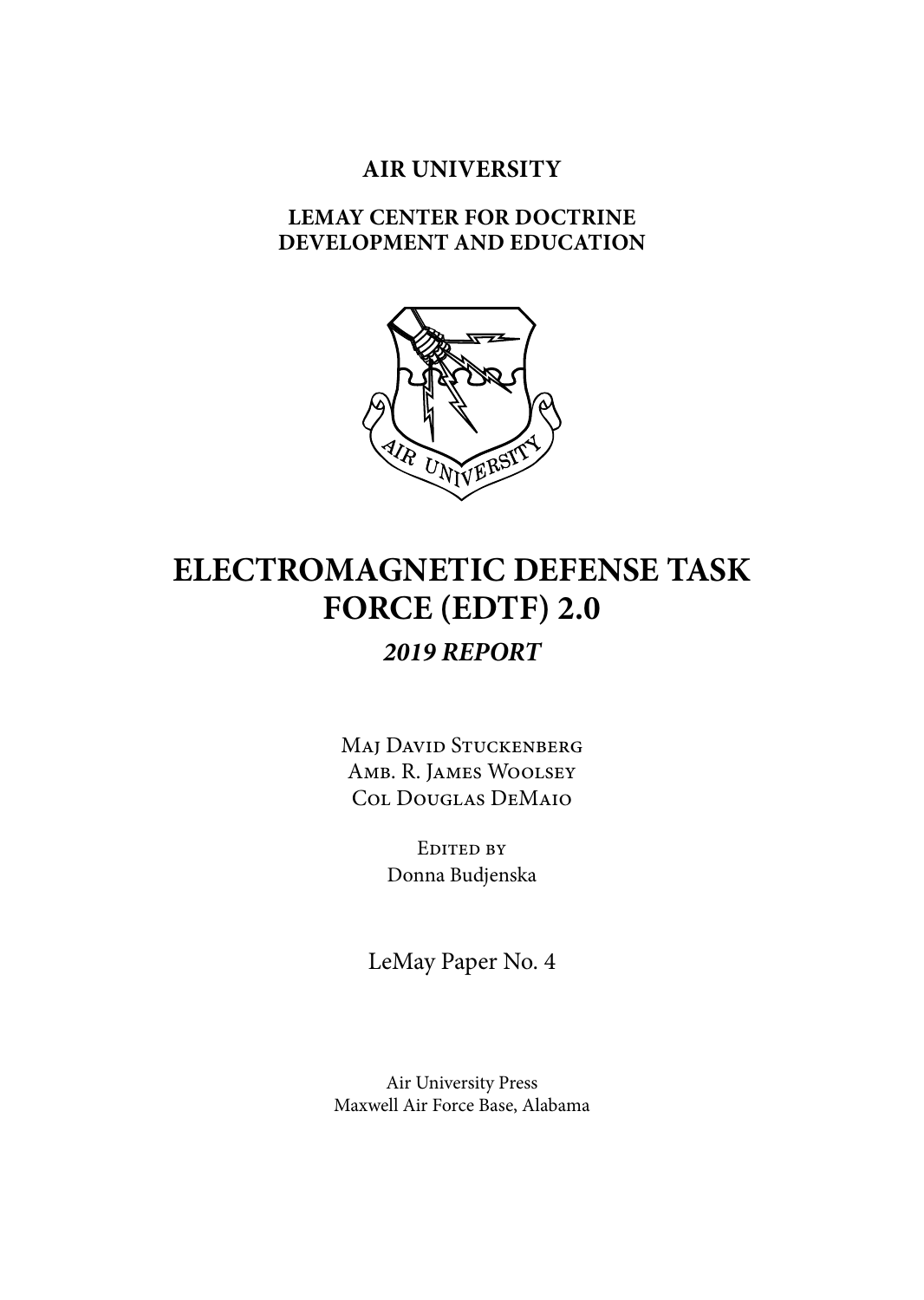*Commander, Curtis E. LeMay Center for Doctrine Development and Education* Maj Gen Brad M. Sullivan

*Contributing Editors* Maj Jeremiah Gilmore Mr. Dwayne Florenzie Maj Stacy Rankin Maj Rachel Ramirez

#### AIR UNIVERSITY PRESS

*Director, Air University Press* Lt Col Darin Gregg

*Managing Editor* Dr. Christopher Rein

*Project Editor* Donna Budjenska

*Cover Art, Book Design, and Illustrations* Leslie Susan Fair

*Composition and Prepress Production* Nedra O. Looney

*Print Preparation and Distribution* Diane Clark *Project Editor*

Air University Press

600 Chennault Circle, Building 1405 Maxwell AFB, AL 36112-6010 <https://www.airuniversity.af.edu/AUPress/>

Facebook: <https://www.facebook.com/AirUnivPress>

and

Twitter:<https://twitter.com/aupress>



Published by Air University Press in August 2019

#### **Disclaimer**

Opinions, conclusions, and recommendations expressed or implied within are solely those of the author and do not necessarily represent the views of the Department of Defense, the United States Air Force, the Air Education and Training Command, the Air University, or any other US government agency. Cleared for public release: distribution unlimited.

This LeMay Paper and others in the series are available electronically at the AU Press website: https://www.airuniversity.af.edu/AUPress[./](https://www.airuniversity.af.edu/AUPress/Wright-Flyers/)

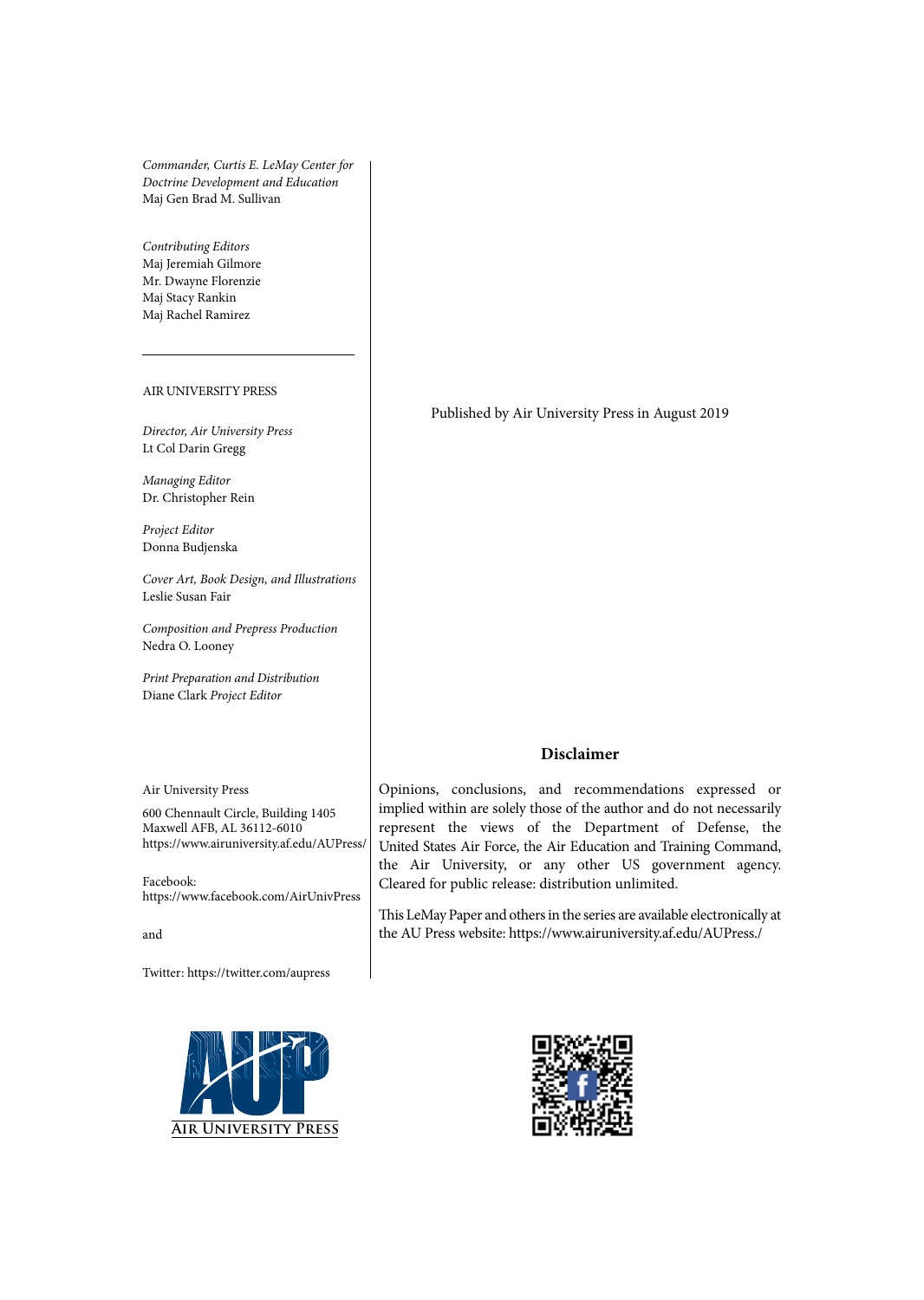## **ELECTROMAGNETIC DEFENSE TASK FORCE (EDTF)**



2019 REPORT

Approved for Public Release

This conference report is a product of the USAF Air Education and Training Command, Air University, and the Curtis E. LeMay Center for Doctrine Development and Education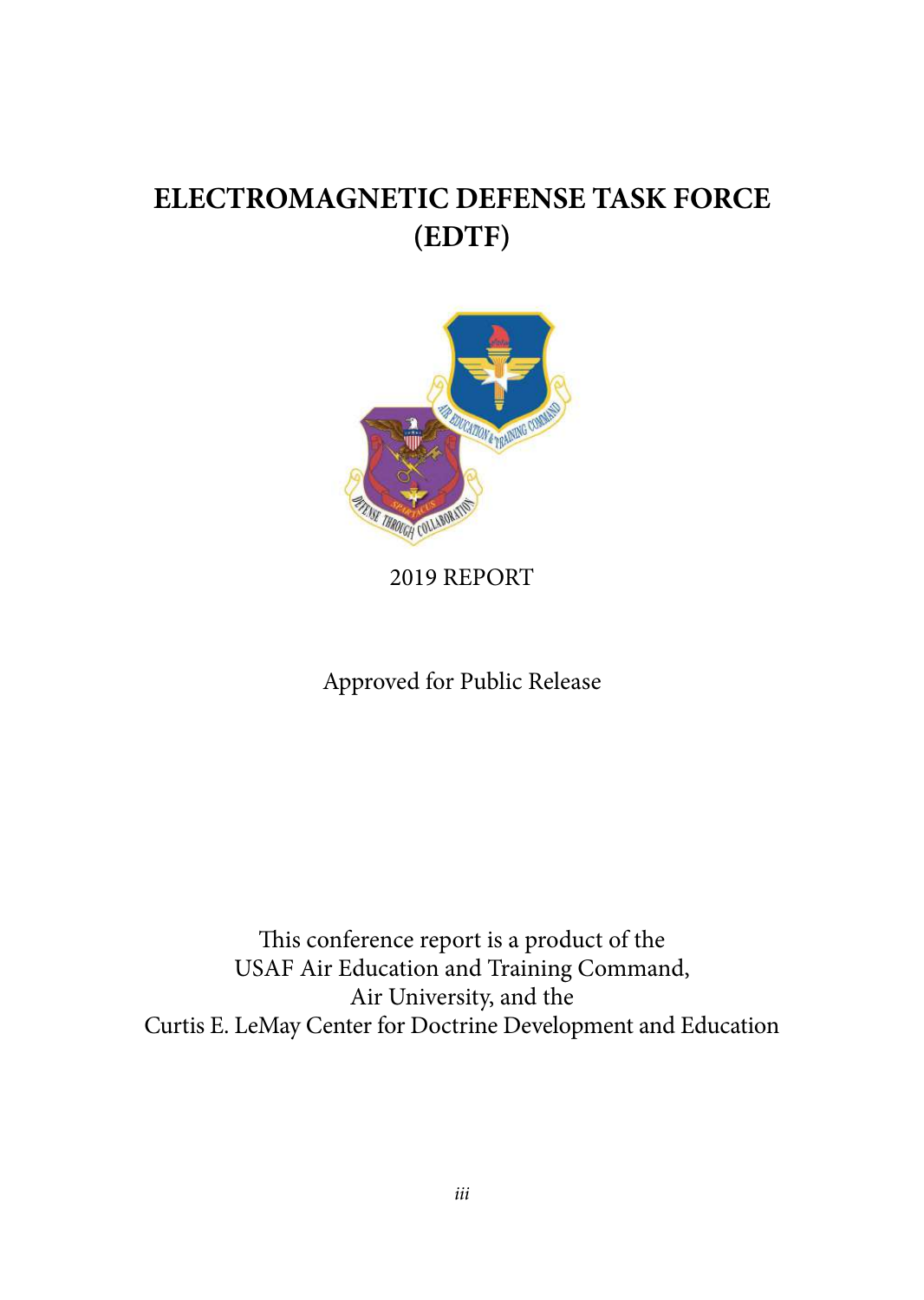

To obtain additional copies of this report or for additional information on the EDTF, contact Air Education Services at (800) 262-9140 or email au.education.support@us.af.mil.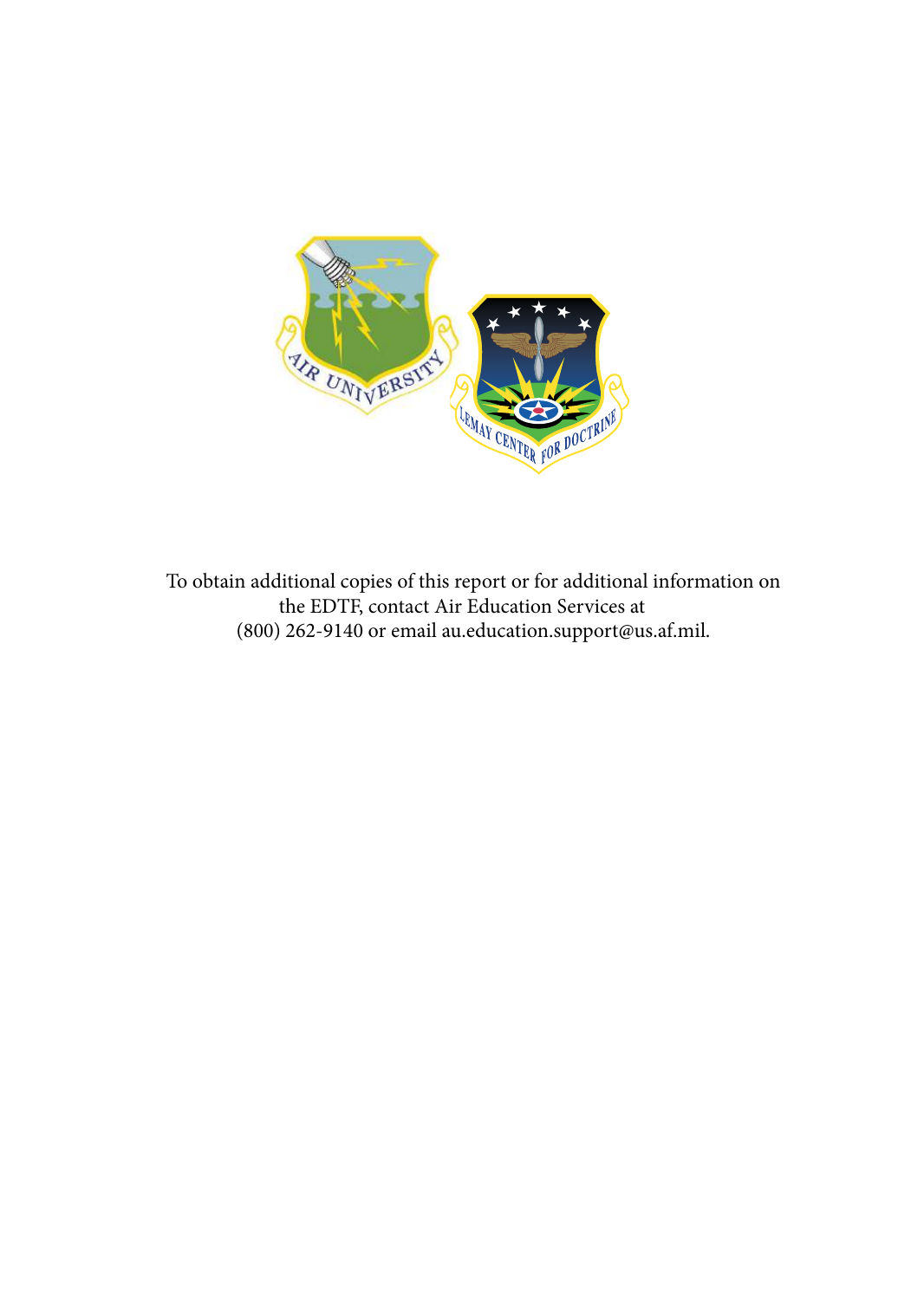## **Contents**

<span id="page-6-0"></span>

| Foreword                                                                                                                                                                                                            | vii  |
|---------------------------------------------------------------------------------------------------------------------------------------------------------------------------------------------------------------------|------|
| <b>Executive Summary</b>                                                                                                                                                                                            | viii |
| Introduction                                                                                                                                                                                                        | 1    |
| Joint Chiefs of Staff Questions with Task Force Findings                                                                                                                                                            | 7    |
| QUESTION 1: What are our strategic blind spots in regard to each<br>track in a severe EMS-degraded environment, and how should we<br>place near-term bets to counter/frustrate enemy efforts?                       | 8    |
| QUESTION 2: How can industry, academia, and military work<br>together to counter our strategic blind spots and improve the<br>nation's resilience?                                                                  | 19   |
| QUESTION 3: Are quantum and 5G communications resilient to<br>threats within the EMS?                                                                                                                               | 26   |
| QUESTION 4: What sustainable, efficient, and cost-effective<br>approaches do we need to invest in/develop right now to keep Joint<br>Force capability operational (viable) in a severe EMS-degraded<br>environment? | 32   |
| Conclusion                                                                                                                                                                                                          | 43   |
| <b>Selected Resources</b>                                                                                                                                                                                           | 49   |
| Appendix 1: Electromagnetic Pulse (EMP) Impacts on Nuclear Power<br>Plants and the Role of the Nuclear Regulatory Commission (NRC)                                                                                  | 53   |
| Appendix 1.1: NRC Staff Comments on EDTF 2.0 Report                                                                                                                                                                 | 63   |
| Appendix 2: Enterprise Capability Collaboration Team (ECCT)                                                                                                                                                         | 75   |
| Appendix 3: A "Typical State's" Perspective on EMP and EMS Threats to<br>the Electric Grid                                                                                                                          | 83   |
| Appendix 4: Recommendations Checklist                                                                                                                                                                               | 91   |
| Appendix 5: EDTF 2.0 Executive Outbrief Slides                                                                                                                                                                      | 95   |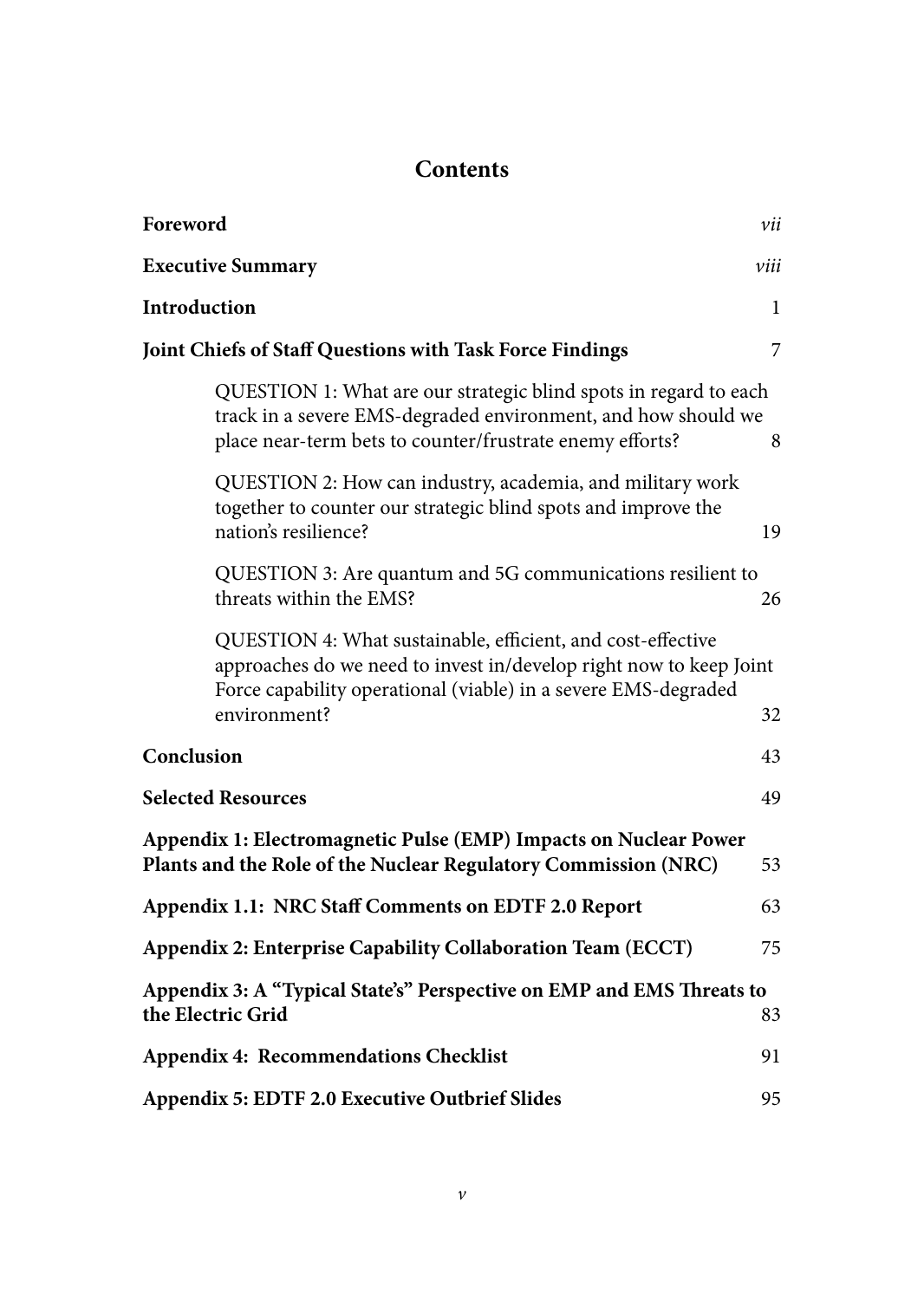| Appendix 6: List of Attendees and Contacts                                | 105 |
|---------------------------------------------------------------------------|-----|
| Appendix 7: EMS Resilience and Preparedness for Government and<br>Society | 107 |
| <b>Abbreviations</b>                                                      | 111 |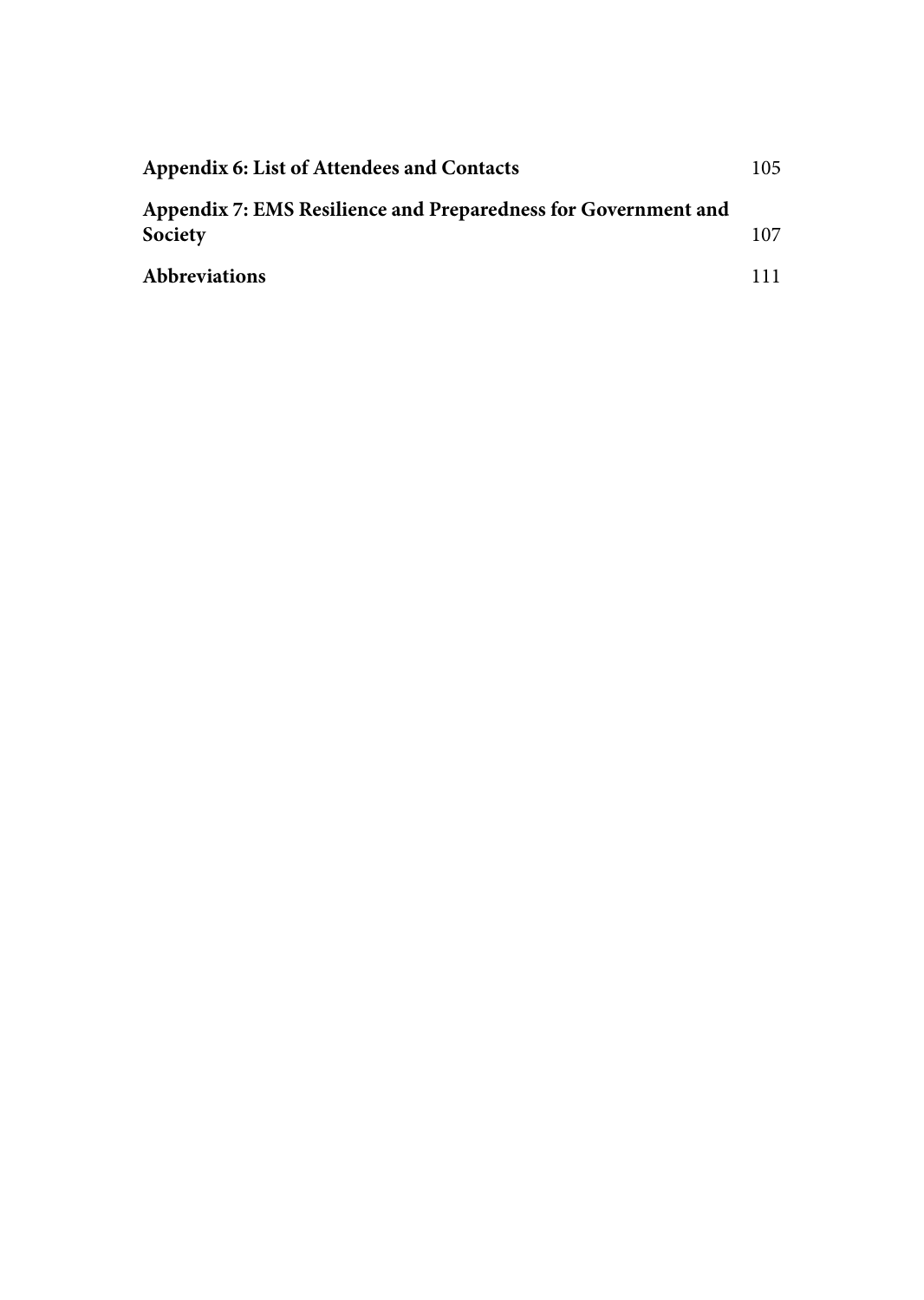## **[Foreword](#page-6-0)**

<span id="page-8-0"></span>In every region of the globe, every day, the defense community works to ensure the health and security of the United States, our allies, and our interests.

The Electromagnetic Defense Task Force (EDTF), now in its second year, has provided great leadership and utility to the defense ecosystem by linking diverse experts and professionals together to make candid holistic assessments of threats emerging from within the electromagnetic spectrum. By forming a coalition of professionals without silos, the EDTF has discovered fresh insights that deserve deep consideration and perhaps bold action.

It is my hope you will continue to support and enhance this effort, and others like it, as we look over the horizon toward the threats ahead.

Lieutenant General Steven L. Kwast Commander, Air Education and Training Command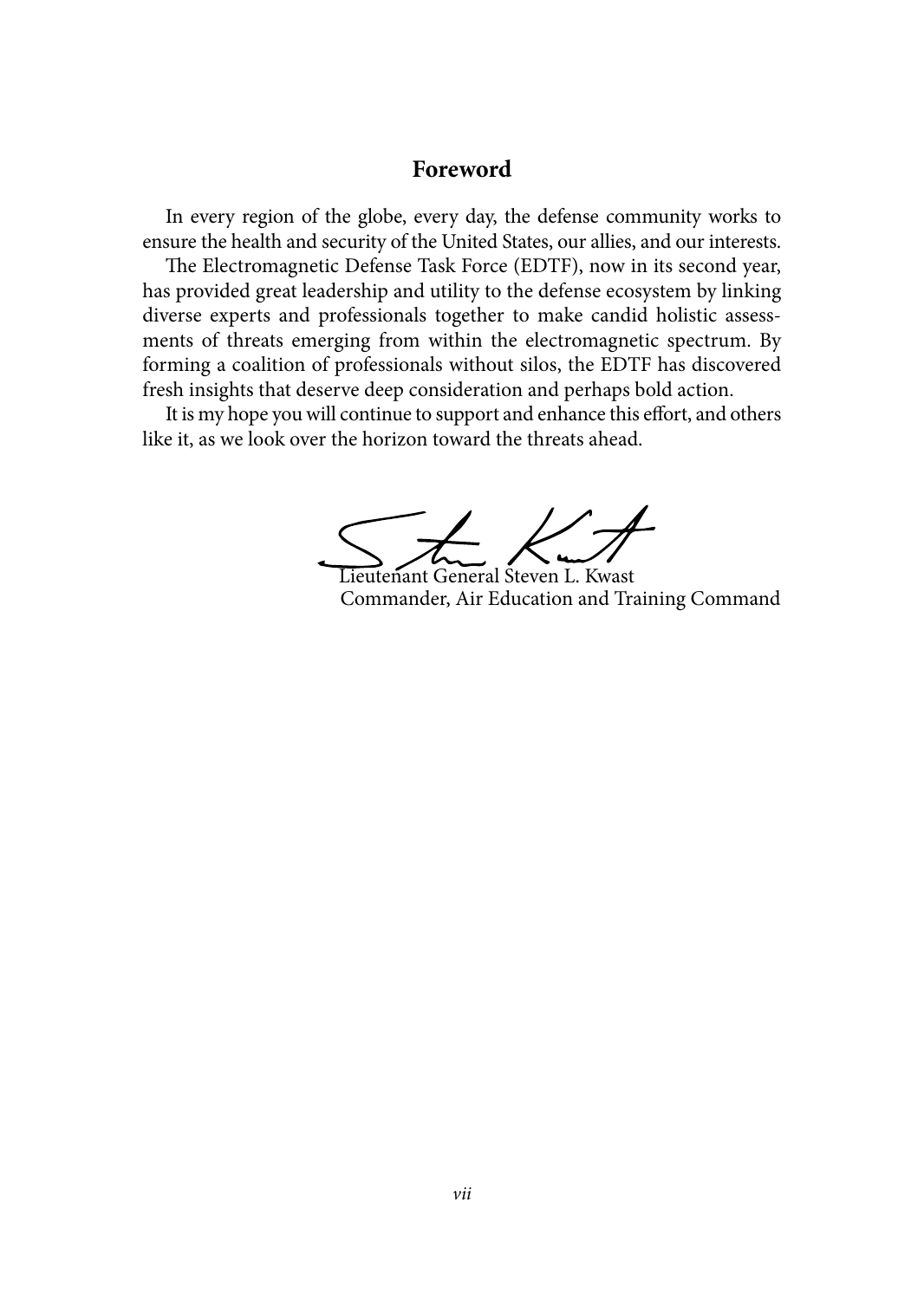## **[Executive Summary](#page-6-0)**

<span id="page-9-0"></span>In 2018, the Electromagnetic Defense Task Force (EDTF) was created to undertake an audacious effort to holistically understand challenges and opportunities facing militaries and societies in an age increasingly dominated by the electromagnetic spectrum (EMS), a broad area of activity characterized by the visible and invisible movement of light and energy. The task force was a triage response to an enterprise-wide knowledge deficiency about the criticality of issues confronting the United States and its allies as every aspect of modern society becomes increasingly reliant on the EMS.

As the journey began, the principals assembled a coalition of experts ("fellows") like no other, including a broad and diverse range of representatives from every possible agency, including federal, military, industry, and academia. The effort also required a unique approach to addressing complex and even seemingly unsolvable challenges. To accomplish this, fellows took part in almost 5,000 hours of war-gaming and tabletop exercises (TTX) to develop a more comprehensive understanding of the central issues within the community.

The EDTF ecosystem now comprises more than 360 distinguished fellows, many of whom have invested the greater part of their careers solving and understanding the intricacies of the EMS. Covering EMS management and 5G to electromagnetic pulse (EMP) and space weather to quantum and lasers to directed energy and beyond, the task force's primary purpose is to digest and disseminate EMS knowledge of a critical nature to the defense community. Thus, in 2018, the EDTF published four key findings:

- **Finding 1:** EMP and geomagnetic disturbance (GMD) are significant and continuing threats to the military and civil society. Risks include but are not limited to nuclear power station resilience, military installation resilience, and exercise realism and training (education).
- **Finding 2:** Emerging 5G technologies and the design of regional and continental networks can present strategic threats.
- **Finding 3:** Directed energy (DE) and high-powered microwave systems can pose threats to human biology and hardware dependent on electronics.
- **Finding 4:** EMS management is struggling to maintain pace with rapid technical evolutions within the spectrum.

Furthermore, it was understood that the EMS had unique characteristics deserving priority consideration. EMS had become an essential part of every war-fighting domain (space, air, land, sea, and cyberspace)—yet was often poorly understood due to a lack of education—and it was maturing as form of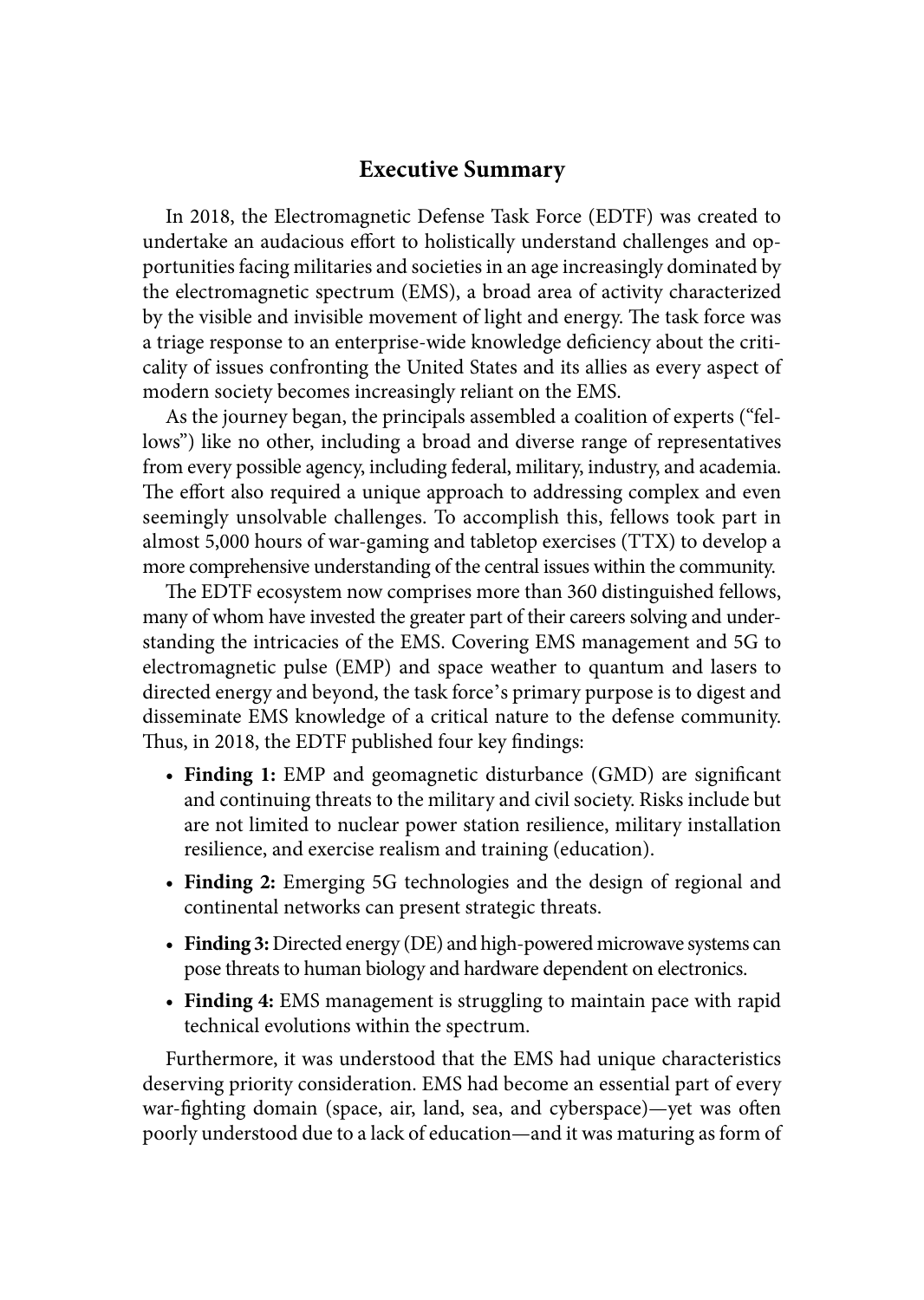gray zone warfare (competition below the threshold of war) used by revisionist powers to challenge the "rules-based order."<sup>1</sup>

In short, the EMS was a powerful area of activity ready for tactical-, operational-, and strategic-level exploitation. Finally, as the task force evaluated the complexities of how modern societies function, it became apparent that along with cyber, the most unique and effective way to affect large segments of a modern nation without a retaliatory attack was to use the EMS to disrupt lifesustaining elements such as water, food, sanitation, communications, transportation, and—especially—the electric power infrastructure upon which all such systems depend. Based on extensive war gaming, the task force also found that certain EMS phenomena may potentially bypass traditional strategic deterrence schemes and present challenges to the health and economies of states, even up to the point of "stop[ping] a modern nation's broad civil and defense activities."<sup>2</sup>

To address these findings, the 2018 EDTF report made a series of national-, regional-, and local-level recommendations on how to increase the resilience of key military and civil critical infrastructure. The report remains one of the most accessed documents in the history of Air University and has been discussed by media around the world. In 2018, two of the task force's findings were addressed by presidential executive orders. The third finding supported Headquarters US Air Force actions. However, the work required to lend advantage to the United States and its allies, in what may prove to be one of the most technologically important areas in the history of competition, is far from complete.

In 2019, the Vice Chairman of the Joint Chiefs of Staff (VCJCS) met with EDTF leaders and noted the value of the task force to the international dis-

<sup>1</sup>. The rules-based order is often described as the international *status quo* (or way things are) while revisionist powers are those whose efforts seek to upset the international order. Chatham House, The Royal Institute of International Affairs. Chatham House, The Royal Institute of International Affairs, "The London Conference: Challenges to the Rules-Based International Order" (London: Chatham House, 2015), https://www.chathamhouse.org/london-conference-2015/background-papers/challenges-to-rulesbased-international-order. The text reads: "The international order established by the victorious allies after the Second World War has been remarkably enduring. The framework of liberal political and economic rules, embodied in a network of international organizations and regulations, and shaped and enforced by the most powerful nations, both fixed the problems that had caused the war and proved resilient enough to guide the world into an entirely new era. But given its antique origins, it is not surprising that this order now seems increasingly under pressure. Challenges are coming from rising or revanchist states; from unhappy and distrustful electorates; from rapid and widespread technological change; and indeed from the economic and fiscal turmoil generated by the liberal international economic order itself."

<sup>2.</sup> David Stuckenberg, R. James Woolsey, and Douglas DeMaio, "Significant Findings," in *Electromagnetic Defense Task Force 2018 Report* (Maxwell AFB, AL: Air University Press): 7–8, https://www.airuniversity. af.edu/Portals/10/AUPress/Papers/LP\_0002\_DeMaio\_Electromagnetic\_Defense\_Task\_Force.pdf.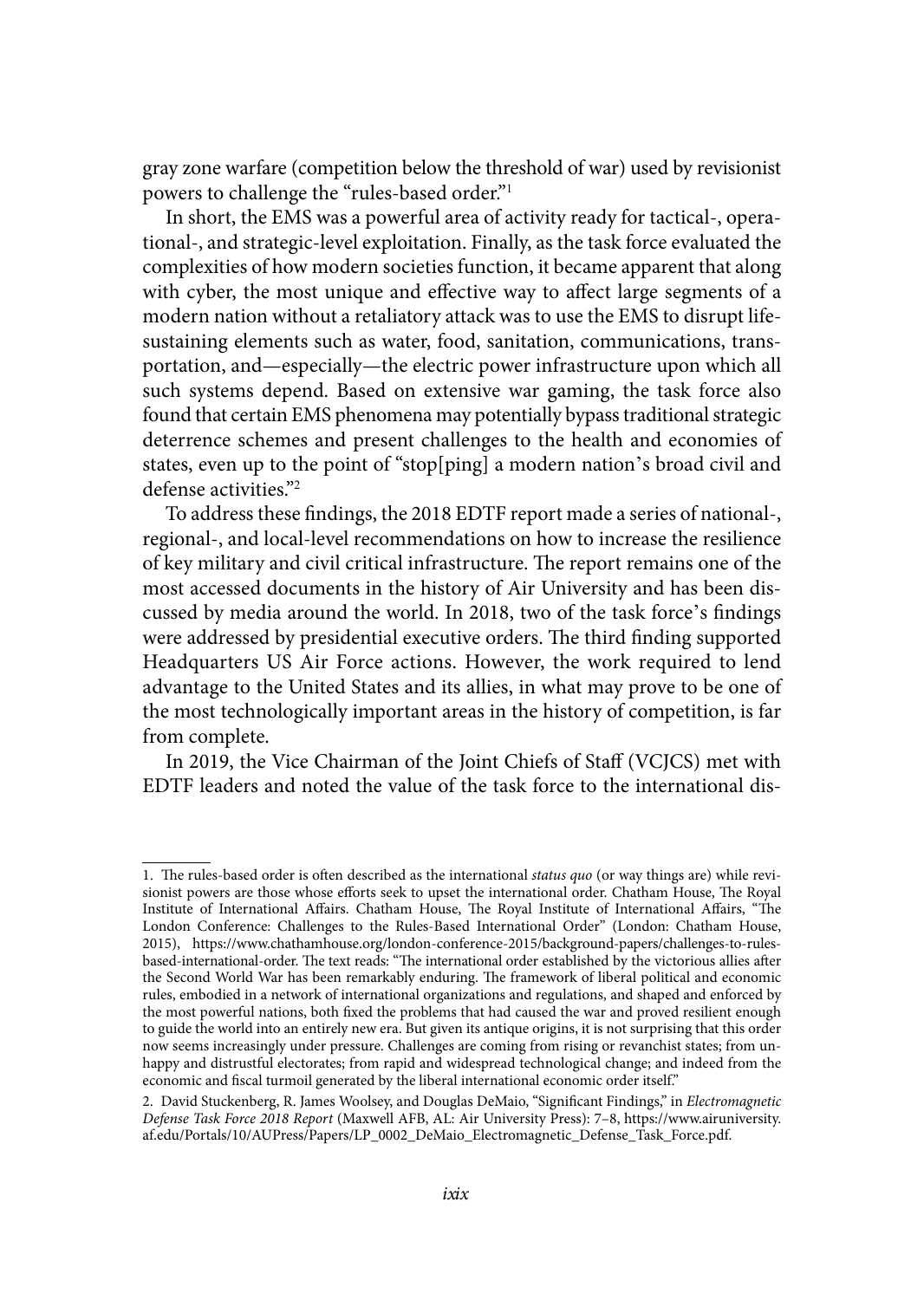course on the EMS. Furthermore, the VCJCS evaluated and concurred with a war-gaming scenario for use as a backdrop to answering four questions during the second summit:

- **1. Based on the [EMS] scenario, assess post-event Joint Force (military) capabilities: what assets/functions remain viable?**
- **2. Based on what remains viable (preserved): what Joint Force strategies/ regeneration options can be realistically put forward to national leaders for recovery and/or military response?**
- **3. What are our strategic blind spots in regard to each track in a severe EMS-degraded environment, and how should we place near-term bets to counter/frustrate enemy efforts?**

#### **4. What happens when we lose positioning, navigation, and timing (PNT)?**<sup>3</sup>

During the second summit held 29 April–1 May 2019, more than 220 fellows participated in a series of TTXs (or war games) organized into four tracks: (1) electromagnetic spectrum operations (EMSO), (2) high-powered electronics and microwaves (HPEM)/DE/spectrum management, (3) EMP and GMD, and (4) quantum and 5G technologies. In total, 17 teams formed, including two special teams to address nuclear power station vulnerabilities and analyze commercial reports and data generated by the electric power industry.

This report makes no claim about the consensus of the more than 100 military, civilian, academic, and corporate employers represented or the task force's sponsors, Air University and Headquarters Air Force EMS Enterprise Capability Collaboration Team (EMS/ECCT). The narrative of this report should be considered the opinions of the primary authors based on an indepth assessment of the totality of information covered and more than 4,800 hours of war gaming and study conducted by and with the task force's fellows. A classified briefing to this report is available on request to approved individuals and organizations.

EDTF 3.0 will be held in the National Capital Region in late 2019 or early 2020. The task force would like to recognize the efforts of more than 360 fellows who continue to contribute to this body of work. Thank you!

<sup>3.</sup> PNT is roughly equivalent to the functions provided by the modern US Global Positioning System (GPS) satellite constellation.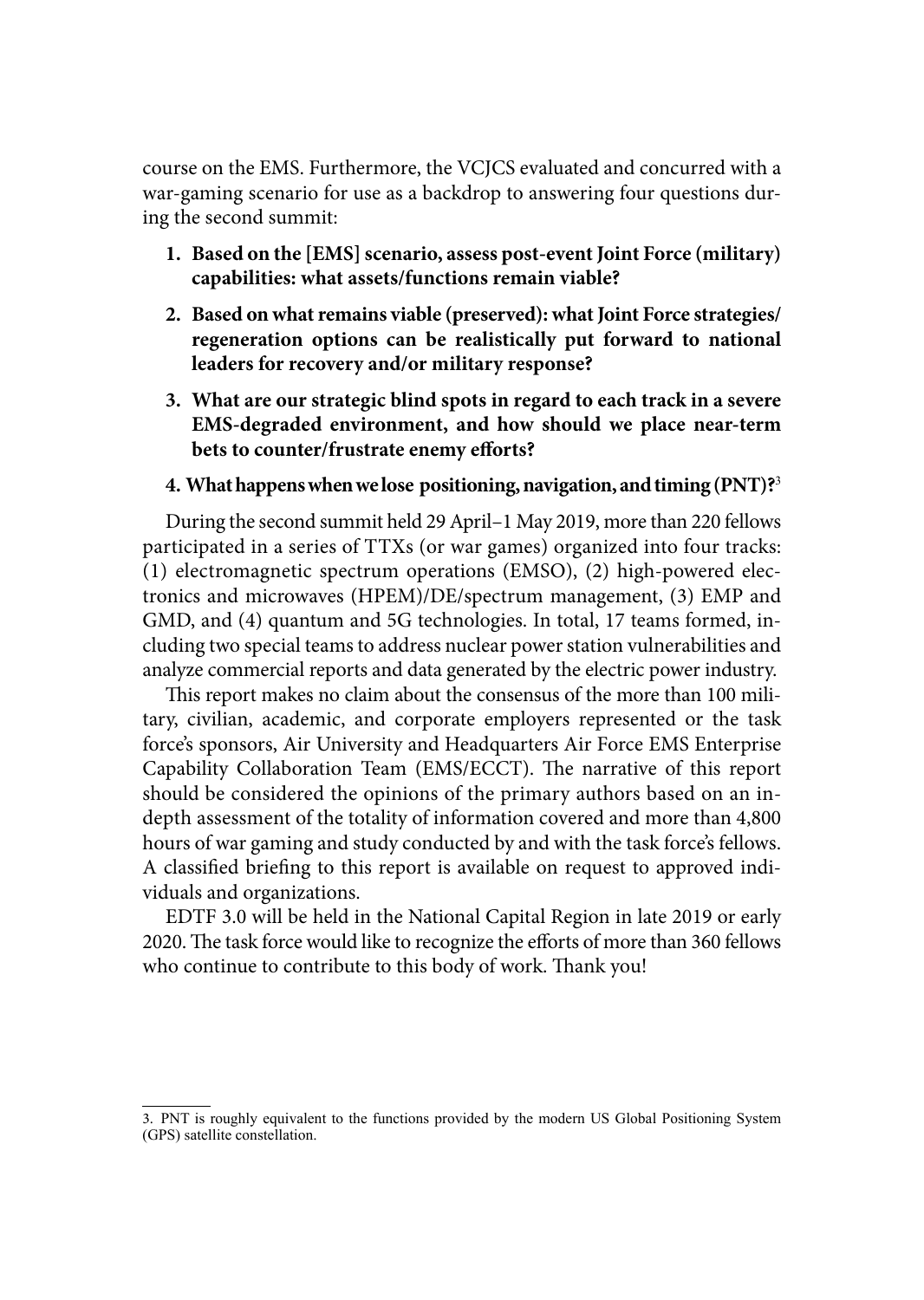## **[Introduction](#page-6-0)**

<span id="page-12-0"></span>Te live in a time like no other in history. Things once thought impossible—such as the ability to travel by air and through space, the capability to sense or detect objects at great distances and see through dense materials, and the power to effortlessly communicate and move information across the universe—are now a part of the daily normal in much of the world. All of these advancements are underpinned by the electromagnetic spectrum (EMS), and each has become increasingly integral to the functionality and sustainment of modern

civilizations. However, it is also a time when the rules of

the current global order are being called into question and rewritten. This transformation is driven in part by the reemergence of a great power struggle, the democratization of capability and knowledge, and a convergence of novel technologies.<sup>1</sup> Where these conditions intersect with the EMS, warfare, operations,

**The United States and its allies have an opportunity to either rapidly seize the initiative or watch competitors exploit these conditions at our expense.**

the gray zone, and conventional defense elements, the United States and its allies have an opportunity to either rapidly seize the initiative or watch competitors exploit these conditions at our expense. Seizing the opportunity and preventing adversary exploitation will require a willingness to embrace thinking freed from past paradigms.

Primacy of learning, or how something is first learned, is a powerful influence on how humans think and behave.2 In short, primacy establishes early cognitive patterns and habits of mind—the first wiring of our brain and how we tend to instinctively think and act.<sup>3</sup> When demonstrated in warfare, such thought patterns have led to unimaginable outcomes.

The largest defeat of a modern army by an indigenous force was suffered by the British at Isandlwana on 22 January 1879 (in the opening volley of the Anglo-Zulu war). Armed with short spears and cowhide shields, an army of 20,000 Zulu overtook 2,200 British regulars armed with breech-loading rifles and cannon. One day after this tragedy, 139 engineers at Rorke's Drift, a

<sup>1.</sup> David Stuckenberg, "Deterrence in the Gray Zone: Understanding NATO's Strategic Sufficiency" (unpublished PhD diss., King's College London, 2019), 7–10.

<sup>2.</sup> Vernon A. Stone, "A Primacy Effect in Decision-Making by Jurors," *Journal of Communication* 19, no. 3 (September 1969): 239–47, <https://doi.org/10.1111/j.1460-2466.1969.tb00846.x>.

<sup>3.</sup> Stuckenberg, "Deterrence in the Gray Zone," 53.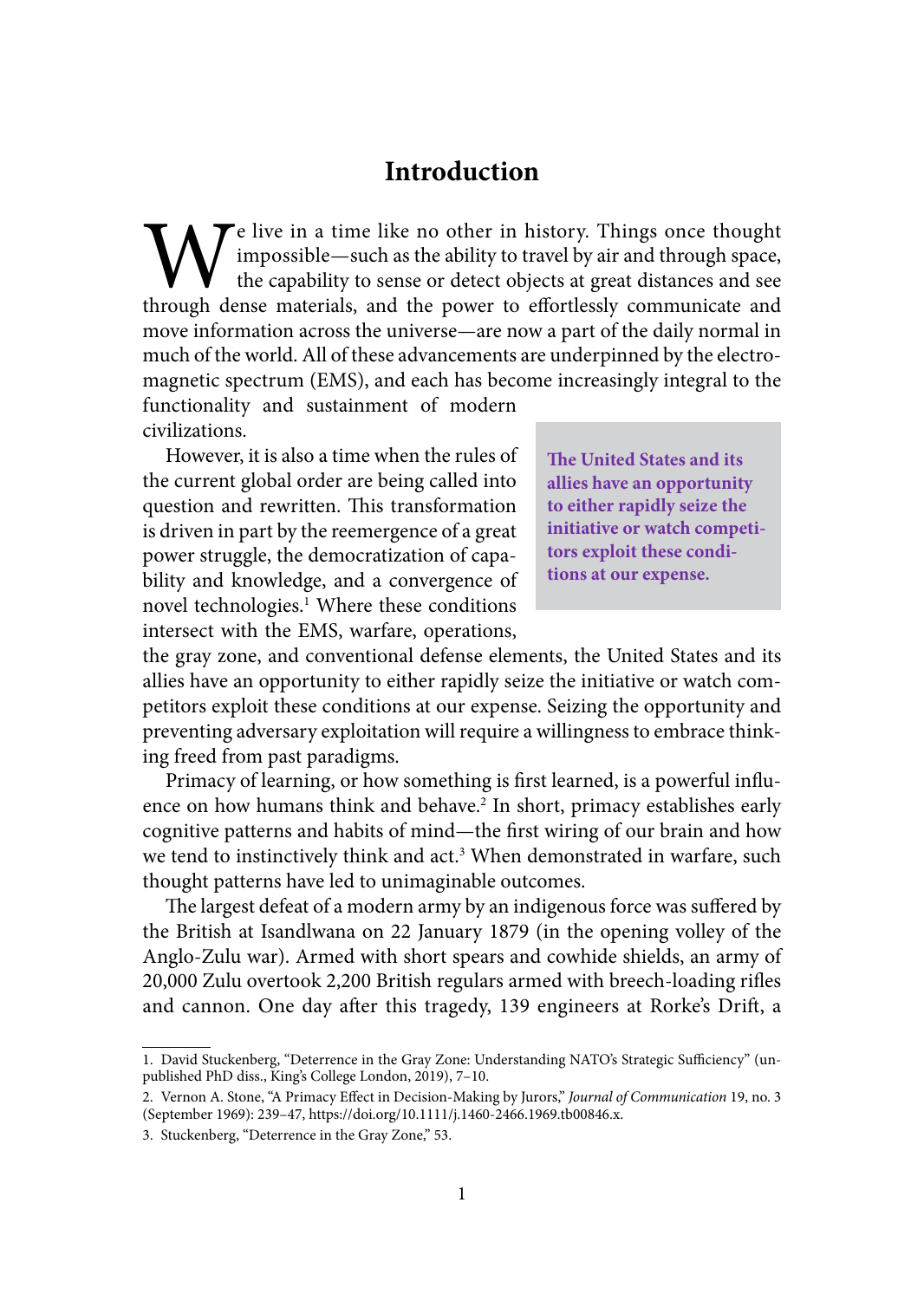missionary outpost converted to field hospital, successfully fended off an attack by 4,000–7,000 Zulu. In this instance, British losses were limited to just 17 while the Zulu army suffered more than 2,000. The troop numbers and technologies used in both battles were proportionally equivalent. But the outcomes of these battles demonstrate that thinking—in contrast to technology—can be the differentiating element between life and death, victory and defeat.

At the Battle of Isandlwana, a seasoned commander, Lt Gen Frederick Augustus Thesiger, allegedly ignored information and intelligence about Zulu strategy, while the young officers at Rorke's Drift, Lt John Chard and Lt Gonville Bromhead, leveraged these insights to adapt their strategy and technology to the environment. Against the backdrop of this and similar clashes, it can be said that primacy of learning is possibly the most accidently dangerous cognitive phenomenon to manifest itself in the history of warfare.4 Primacy compels action(s) based on yesterday's ideas even if there is an intuitive understanding that such actions are destined to fail. Ironically, primacy may often endanger the most educated while advantaging the agile and even ignorant as they innovate free of tradition and thought-confining inhibitions.5 The latter example can be thought of as "thinking to win."6

Sound examples of thinking to win are demonstrated again and again throughout history. From the American Revolution that used often irregular tactics against predictable British columns to the Industrial Revolution that introduced technology that would change the lives of millions, thinking to win and the use of actual environmental conditions are often decisive factors in conflict and competition that can influence the fates of nations. Thus this

<sup>4.</sup> Stuckenberg, "Deterrence in the Gray Zone," 53. This assertion is based on the broader evaluation of battles lost and casualties caused by use of outmoded warfare in the face of better designed strategies and disregarded intelligence. Another historic example was well demonstrated in Germany's use of tanks and radios under air cover to bypass French fortifications known as the Maginot Line (situated on the eastern French border with Germany). In this situation, France believed the fortifications would buy time during a German invasion and even deter invasion. However, France failed to anticipate Belgium would declare itself neutral and that Hitler's Panzer divisions would punch through the Maginot in areas characterized by forested rolling terrain. Finally, France began to believe in its own propaganda—chiefly that the Maginot Line was impenetrable. Such a belief diverted French attention from strategies that would rapidly bring troop reinforcements to the front near the Maginot.

<sup>5.</sup> Stuckenberg, "Deterrence in the Gray Zone," 154-55.

<sup>6.</sup> Howard Wheeldon, "Thinking to Win—The RAF's New Leadership Strategy," Royal Aeronautical Society, accessed 1 June 2019, https://www.aerosociety.com/news/thinking-to-win-the-rafs-new-leadership -strategy/. "Thinking to win" is not a formal definition but a broad carrier idea that encapsulates mental agility, adaptivity, intelligence, innovation, determination, and a host of other cognitive habits that enable someone to outwit, outsmart, and win against the competition. This term has been used in literature in various forms. A recent use of the term was published by the Royal Aeronautical Society, as attributed to Air Chief Marshal Sir Andrew Pulford, at a lecture given at the Defence and Security Equipment International event, London, September 2015.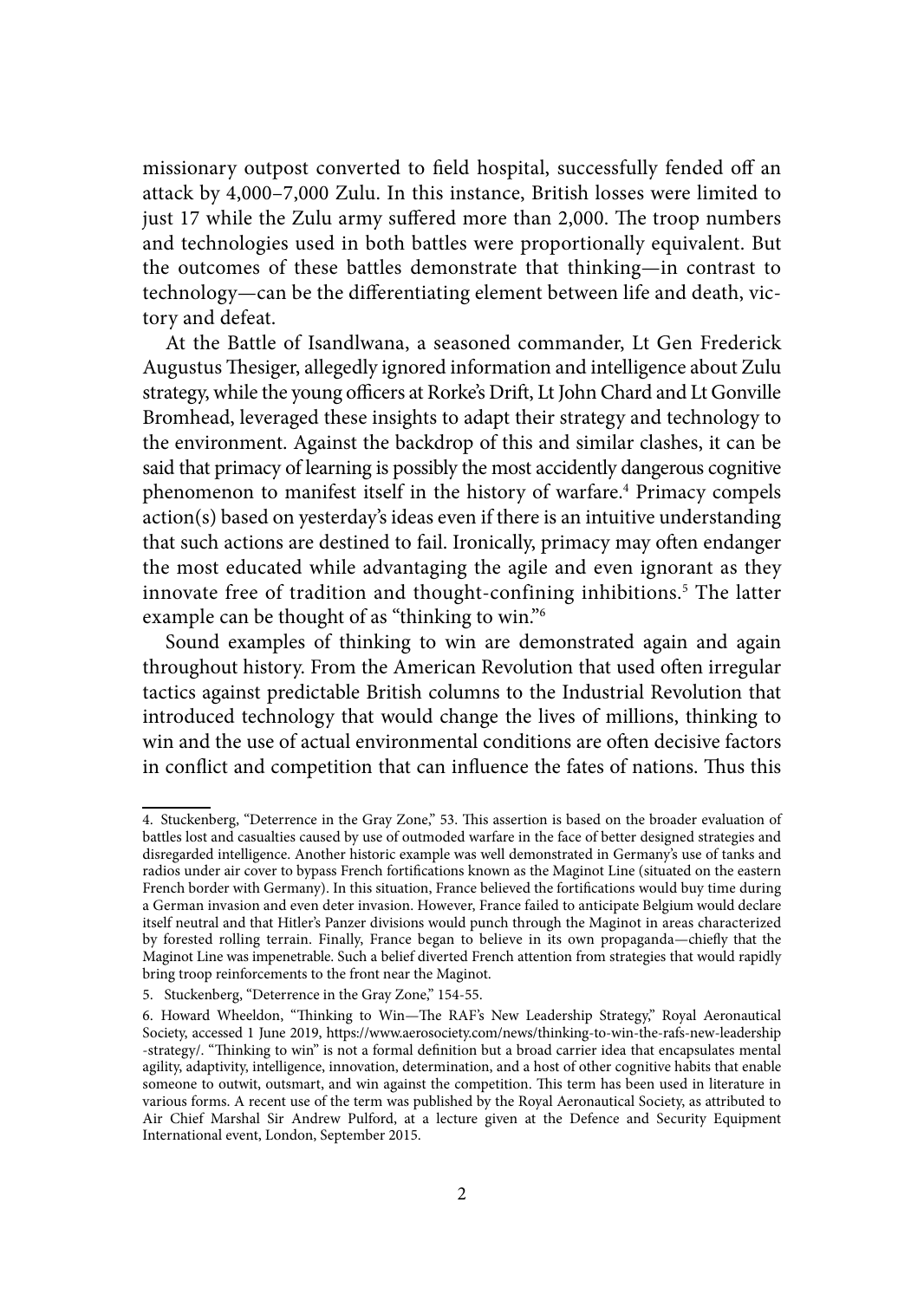report is presented, first and foremost, with an understanding that technology in conflict and competition is important, but uninhibited and intellectually honest strategic thinking is paramount.

Irrespective of operation, whether on the ground, at sea, in the air, in space, or within cyberspace, communities of thinking warriors have always been dominant. Today is no different. As our nation prepares for what lies ahead, we must think to win!

Thinking to win makes unapologetic and unbiased appraisals of not only the environment but also competitor thinking and dispositions as well. This is done in order to develop a holistic understanding that enables those working within the environment to make rapid, informed, and intelligent judgments. Such thinking is not accidental but rather intentionally developed.

During a wider appraisal of the defense community, the presence of this kind of thinking with respect to the electromagnetic spectrum has been astonishingly absent. Primacy of learning for nearly all Americans—spanning civil servants and private citizens and including our most experienced war fighters—has a built-in assumption that many of these elements will be unchallenged.

However, in 2018 the White House, US Congress, the Enterprise Capability Collaboration Team (ECCT), and Electromagnetic Defense Task Force (EDTF) simultaneously converged on the reality that the preponderance of military forces is ill prepared for an environment characterized by a degraded electromagnetic spectrum. Thus, in 2019, the EDTF shifted its focus to Joint

Force resilience rather than the wider US infrastructure. Notwithstanding, the Joint Force and civil society are codependent on the same infrastructure. Thus, the primary questions explored and exercised by the task force in 2019 kept this critical element in view.

While there is little consensus on when or where an EMS degradation might occur, or even the extent of dam-

**Unlike other domains that connect but can be segregated, or that terminate at definitive boundaries such as a shoreline between land and the sea or at the skyline between air and land, the EMS crosscuts all domains.**

age that may occur, there is consensus on the technical and scientific feasibility (whether natural or man-made) of the threats and risks. Natural EMS events may be produced by a coronal mass ejection (CME) from the sun interacting with Earth's magnetic field (in what is known as a geomagnetic disturbance [GMD]) or by intentional acts generating electromagnetic pulse (EMP), laser energy, microwaves, or even use of 5G systems to access and/or disrupt information networks. The potentially catastrophic effects of these types of natural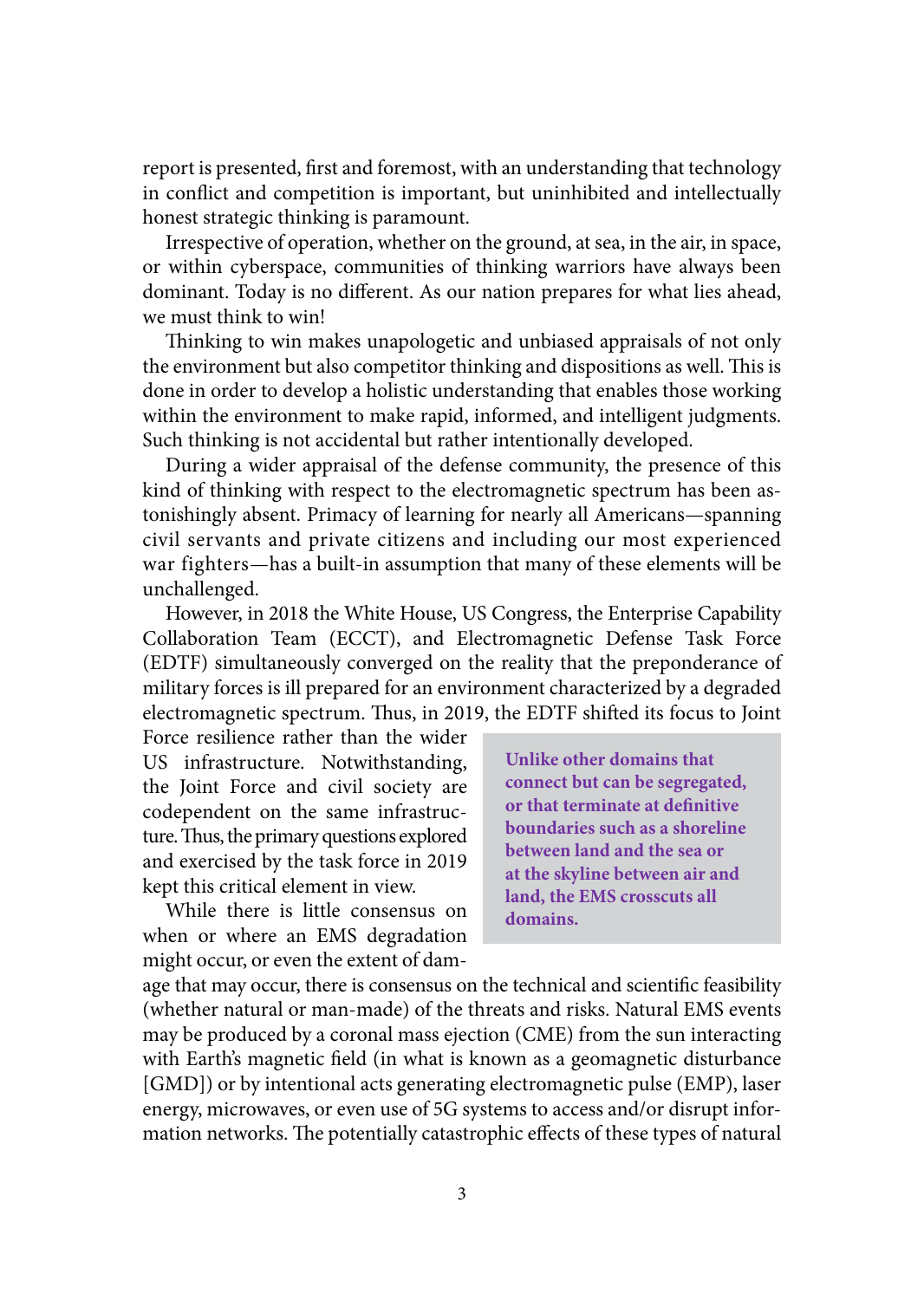or man-made EMS events are not science fiction but science fact and have been well studied and documented for nearly six decades. These risks must continue to be addressed in accordance with responsive US laws which state, for example, "It is the policy of the United States to prepare for the effects of EMP through targeted approaches that coordinate whole-of-government activities and encourage private-sector engagement."7



**Figure 1**. **Artist's depiction of a coronal mass ejection (CME)**. CMEs are magnetically generated solar phenomena that can send billions of tons of solar particles, or plasma, into space that can reach Earth one to three days later and affect electronic systems in satellites and on the ground. (Reproduced by permission from NASA.)

<sup>7.</sup> Executive Order (EO) 13865, Coordinating National Resilience to Electromagnetic Pulses, 26 March 2019, 3 C.F.R. 1, https://www.federalregister.gov/documents/2019/03/29/2019-06325/coordinating-national -resilience-to-electromagnetic-pulses. It is the policy of the United States to prepare for the effects of EMP though targeted approaches that coordinate whole-of-government activities and encourage privatesector engagement.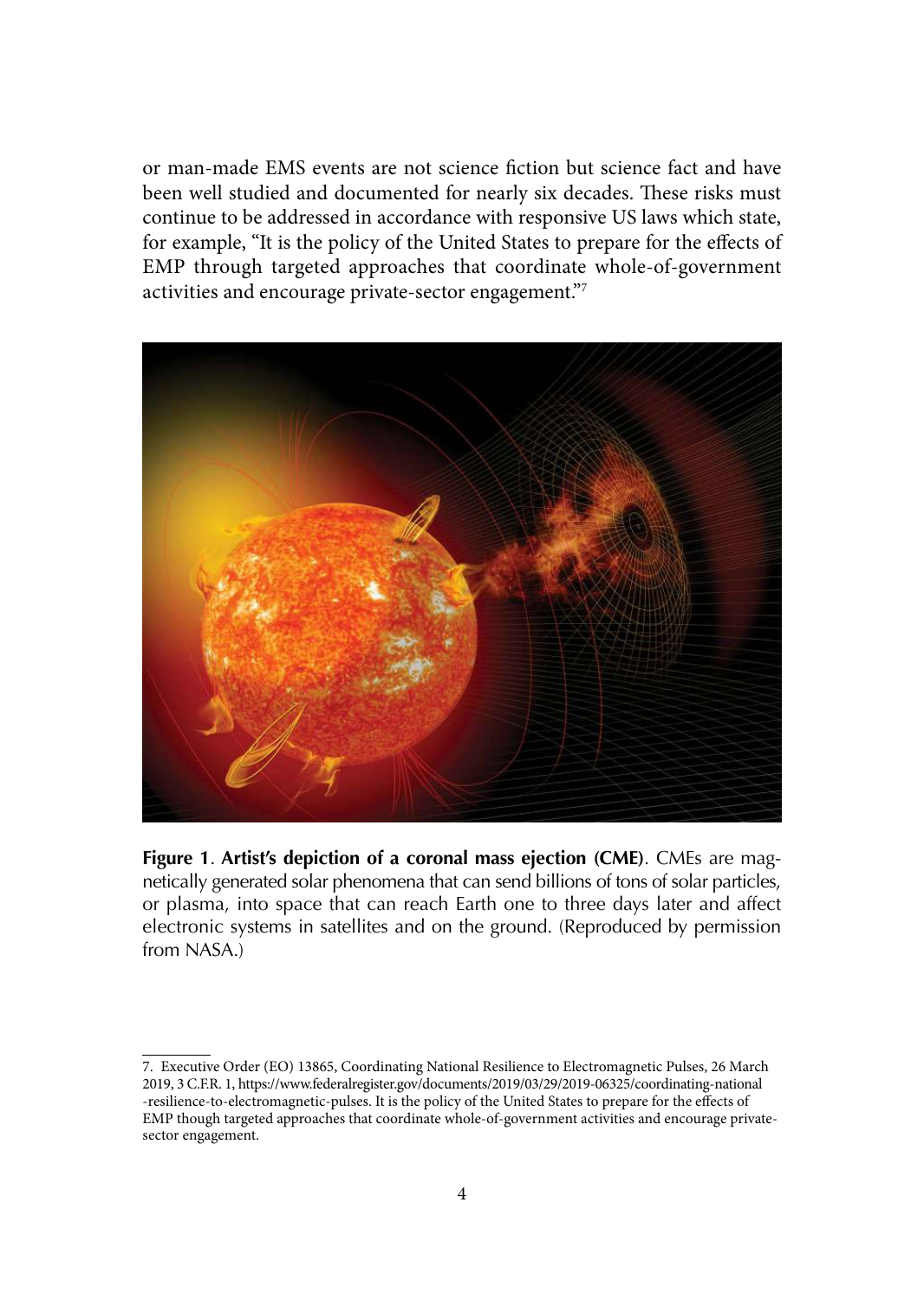Given the life-sustaining umbilical between the Joint Force and civil society, it is reasonable to expect that negative impacts to one side will bring negative impacts to the other. EMS effects may be evident regardless of whether shocks impact civil society, the military, or both and may, at times, be astonishing in scope.<sup>8</sup> In light of this, the EDTF advises that the strongest consideration be given to training the Joint Force in the foundational elements of how to operate and win in an EMS-degraded environment. This effort is already under way within the US Air Force and must be a national imperative not only within all military services but also within civil government. If education and training in this area are not made a priority, risk of total mission failure and loss of civil order cannot be dismissed. This is in part due to the exceptional and unique attributes of the EMS.

Unlike other domains that connect but can be segregated, or that terminate at definitive boundaries such as a shoreline between land and the sea or at the skyline between air and land, the EMS crosscuts all domains. In other words, degradation to an EMS environment can degrade operations in and permeate all other environments at the same time.

In this region of unbounded risk, current and future adversaries may attempt to achieve strategic offsets that simultaneously undermine operations in all

domains. At the writing of this paper, quantum physics is advancing experimentation that allows for the instantaneous manipulation of physical properties across space and time. To date, the US and China have advanced quantum communications techniques that raise the specter of broadcast-free (with no antenna) global communications. As

**The US faces almost impossible odds of winning future competitions if the EMS domain is insufficiently dominated by Western interests.**

technologies advance, a significant EMS degradation may be potentially more devastating and ubiquitous than even large-scale and simultaneous cyberattacks.

In understanding how to posture people and assets to counter EMS threats at all levels, it is well understood the United States has always oriented forces with respect to domains.<sup>9</sup> Notwithstanding, it bears consideration that the

<sup>8.</sup> John S. Foster Jr., Earl Gjelde, William R. Graham, Robert J. Hermann, Henry M. Kluepfel, Richard L. Lawson, Gordon K. Soper, Lowell L. Wood Jr., and Joan B. Woodard, *Report of the Commission to Assess the Threat to the United States from Electromagnetic Pulse (EMP) Attack*, Cong. Rept. 1-208, April 2008, [https://](https://apps.dtic.mil/dtic/tr/fulltext/u2/a484672.pdf) [apps.dtic.mil/dtic/tr/fulltext/u2/a484672.pdf.](https://apps.dtic.mil/dtic/tr/fulltext/u2/a484672.pdf)

<sup>9.</sup> Presently the accepted US Department of Defense war-fighting domains include air, land, sea, space, and cyberspace.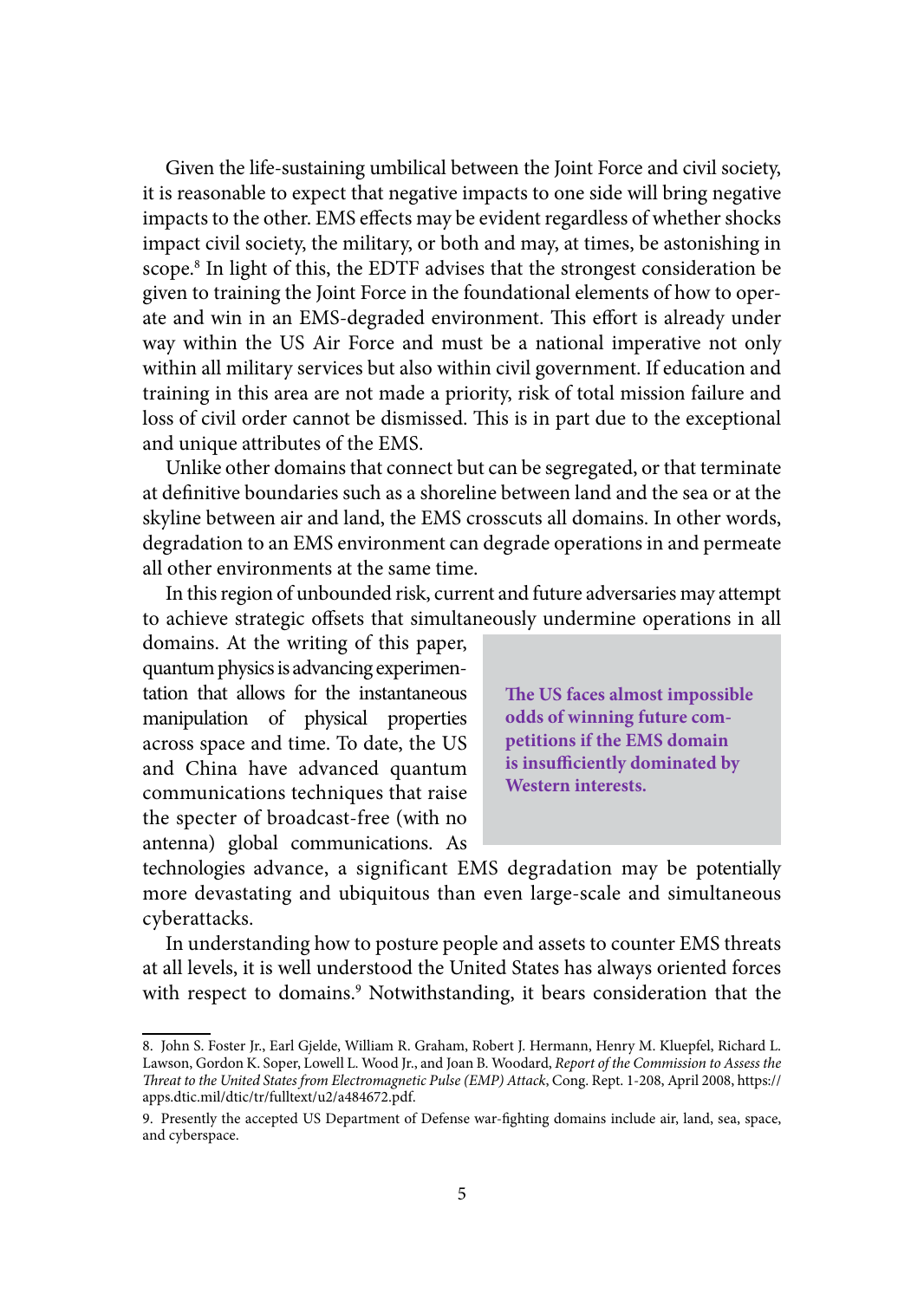true power and potential of EMS was overlooked because our understanding of the broader environment developed piecemeal over time. Consequently, the Department of Defense (DOD) and other exponents tended to undertake disjointed and uncoordinated activities that failed to holistically address the totality of issues inherent to an exceptional, demanding, and complex environment. Thus, while in 2018 EDTF addressed the potential value in naming EMS a war-fighting domain, this 2019 report makes the strongest and most robust recommendation that EMS be declared a joint war-fighting domain.

While the concept of EMS as a domain may seem unnecessary and even adventurous, there remains virtually no other way to advantage the United States and its allies in this increasingly contested area of rapidly expanding operations. The US faces almost impossible odds of winning future competitions if the EMS domain is insufficiently dominated by Western interests. This exceptional domain cannot be isolated, is the most connected, and undergirds the very survival of electronics-dependent civilizations.

This report does not suggest creating a service component to organize, train, and equip for this environment, as these responsibilities can be, with the right emphasis, shared equally as new interservice training, operations, and standards pave the way for enhanced future operations within an existing service framework. However, it is feasible that better management of the electromagnetic domain can be later incorporated into a functional Cyber-EMS Combatant Command or an existing combatant command, such as Space Command, whose purpose would ultimately develop to exploit opportunities and mitigate risk at the nexus of space, cyberspace, and the EMS.

Finally, the future of the electromagnetic domain in competition and warfare will continue to blur, blend, fade, and set aside boundaries, which is why competitor efforts within the gray zone are strongly trending toward combined cyber-EMS activities. Thus, the use of EMS attack strategies within the gray zone may invariably change the very context of competition—yet again. From a comparison standpoint, imagine an army standing rank and file on a battlefield when, for the first time, war elephants emerge from the opposing side. This early "shock and awe" strategy not only caused battle-hardened soldiers to break formation but also caused psychological terror.

Similarly, the average person has become unconsciously dependent on the EMS to such a degree that the interruption of the EMS or EMS-dependent services will have both physical and psychological impacts. Thus, as part of broad education efforts, the public and government should be sensitized to the realistic prospect of both short- and long-term EMS outages and effects. By addressing these kinds of issues, the EDTF will continue thinking to win in the electromagnetic domain.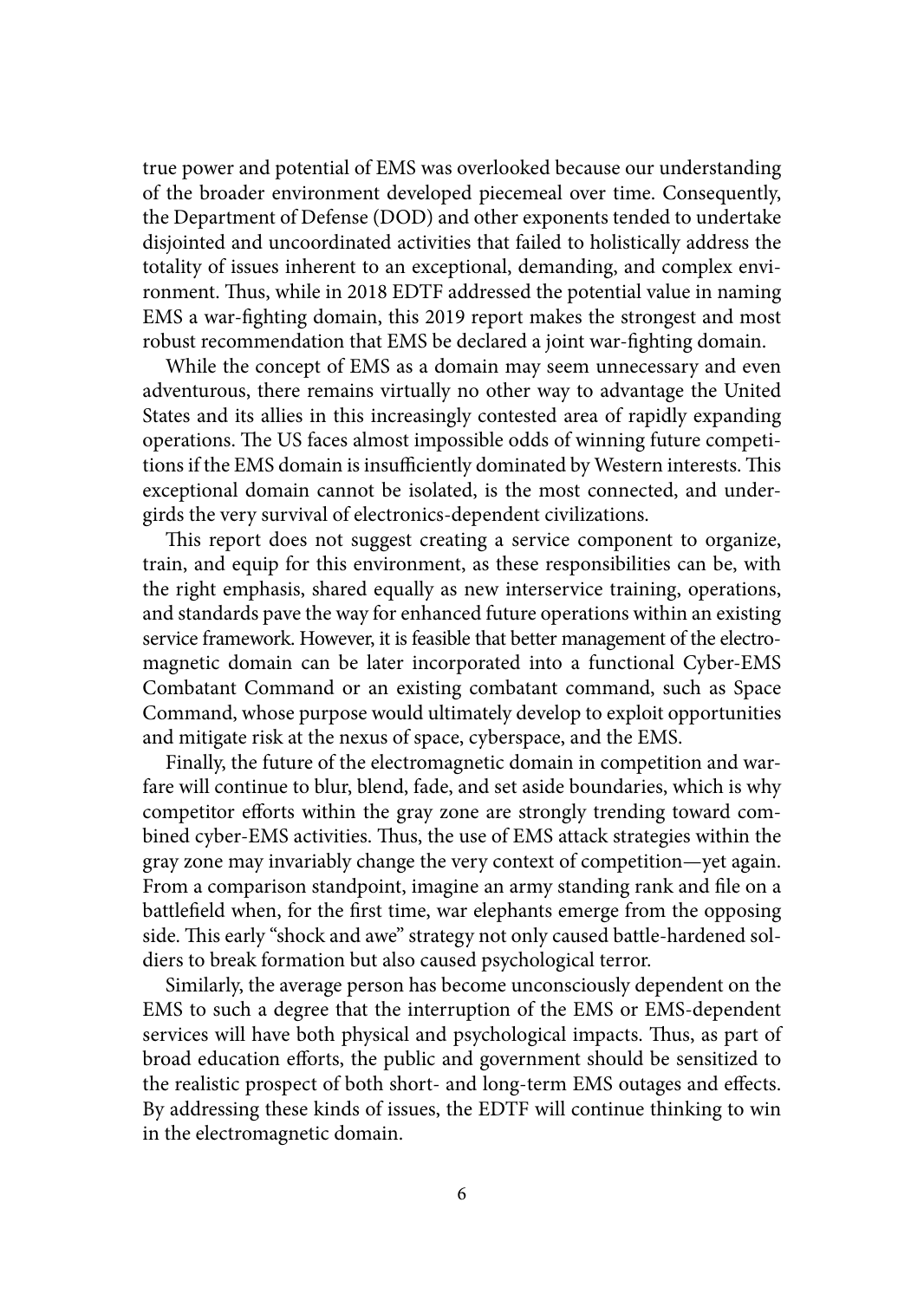## **[Joint Chiefs of Staff Questions with](#page-6-0)  [Task Force Findings](#page-6-0)**

<span id="page-18-0"></span>**W** ithin the context of the electromagnetic spectrum, the following questions were paramount to the Joint Chiefs of Staff. EDTF endeavored to provide in-depth answers to these questions against the backdrop of an intensiv questions were paramount to the Joint Chiefs of Staff. EDTF endeavored to provide in-depth answers to these questions against the backdrop of an intensive and technically feasible war game. The foundational premise of the war game was a significant electromagnetic attack on the 48 contiguous states.

The scenario encompassed elements of the Joint Force and large segments of US civil society and critical infrastructure. From the outset, it was apparent issues within the EMS cause many unanticipated second- and third-order effects. EMS issues that are limited in scope may rapidly translate into national issues with far-reaching effects, including the failure of transportation, food distribution systems, bulk-fuel and logistics systems, water purification and treatment, and communications and data-transmission systems. These failures were in part due to the ability of the EMS to be used as a tool to disrupt sensitive electronics that operate, run, mechanize, or govern modernized computer-based systems. Where such disruptions impacted the Joint Force, the effects often led to mission failure.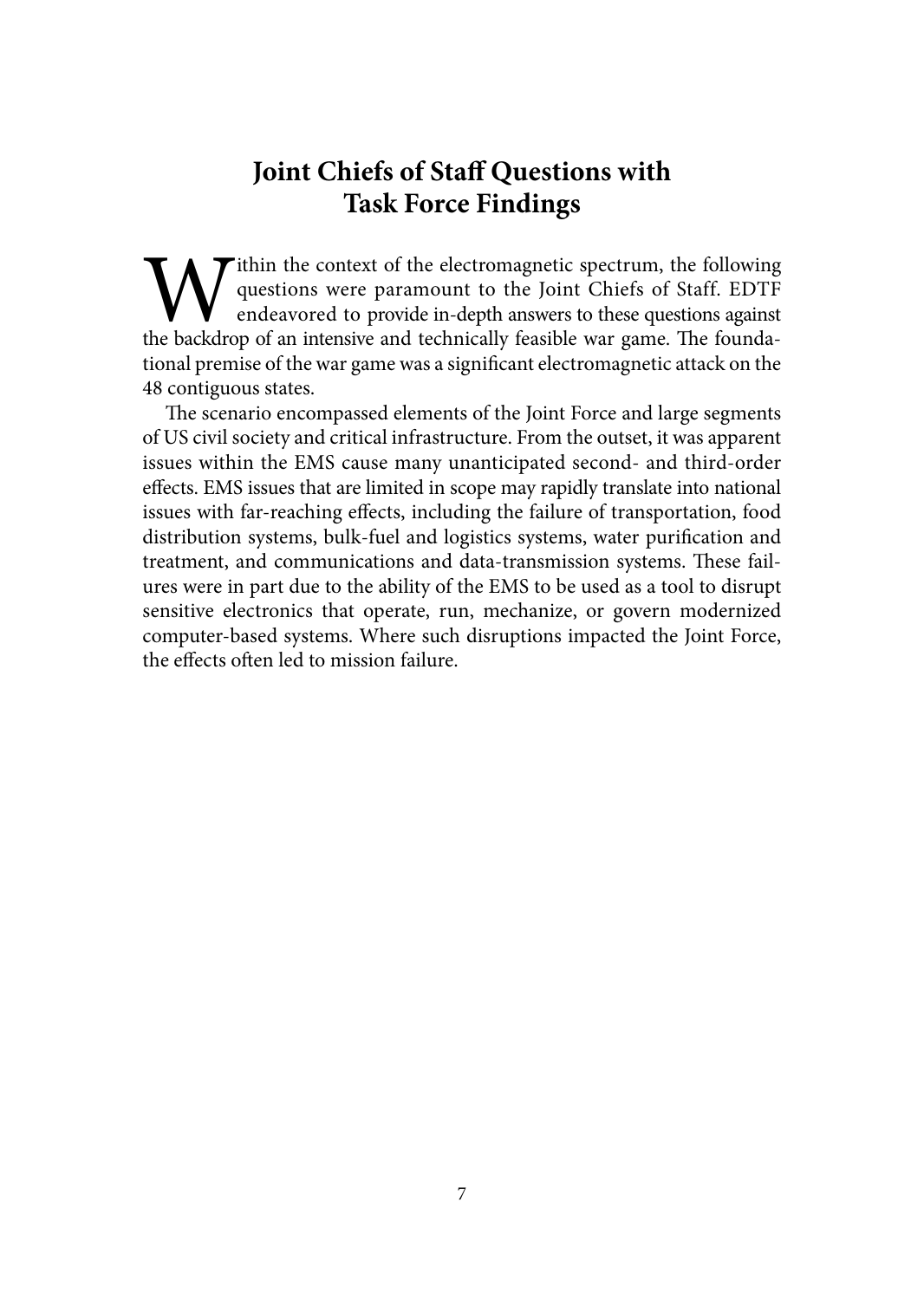## <span id="page-19-0"></span>**[QUESTION 1: What are our strategic blind spots in regard to each](#page-6-0)  [track in a severe EMS-degraded environment,10 and how should](#page-6-0)  [we place near-term bets to counter/frustrate enemy efforts?](#page-6-0)**

Over the past 20 years, the strong migration from sturdy but cumbersome legacy systems toward efficient but delicate systems has increased—by an astonishing margin—US and allied vulnerabilities to various forms of electromagnetic disruption. Additionally, a number of novel systems such as 5G, the internet of things (IoT), artificial intelligence (AI)-controlled robotics, and space-based networks are introducing variables not yet well understood. As these elements are added to key system touch-points, complexities and blind spots are being introduced at a shocking pace. Coupled with the electromagnetic domain, hypernetworked modern systems-of-systems enable actors to take powerful advantage of opportunities to disrupt and destroy critical systems in all domains—simultaneously. In this way, modern adversaries are developing robust capabilities toward leveraging the EMS domain as powerfully as the first navy that harnessed steam power to move fleets. Even now, the true power of the electromagnetic domain is only tacitly understood. Once fully leveraged, this domain will enable total communications and information control in the twenty-first century. Such may lead to a state where the dominant feature of future warfare becomes electromagnetic warfare (EW).

**Once fully leveraged, this domain will enable total communications and information control in the twenty-first century. Such may lead to a state where the dominant feature of future warfare becomes electromagnetic warfare (EW).**

The utility of the EMS is such that competitor military writings speak of the EMS as a secret weapon confounding all aspects of a nation, including its diplomatic, informational, military, and economic (DIME) power.<sup>11</sup> For example, in 1999, the Central Intelligence Agency translated the writing of two influential Chinese colonels, Qiao Liang and Wang Xiangsui, who predicted:

The new concept of weapons will cause ordinary people and military men alike to be greatly astonished at the fact that commonplace things that are close to them can also

<sup>10.</sup> The tracks were as follows: (1) electromagnetic spectrum operations (EMSO), (2) high-powered electronics and microwaves (HPEM)/directed energy (DE)/spectrum management, (3) electromagnetic pulse (EMP) and geomagnetic disturbances (GMD); and (4) quantum and 5G technologies. In total, 17 teams were formed, including two special teams to address nuclear power station vulnerabilities and analysis of commercial reports and data sources associated with the electric power industry.

<sup>11.</sup> Qiao Liang and Wang Xiangsui, *Unrestricted Warfare* (Beijing: PLA Literature and Arts Publishing House, February 1999), 54, https://www.c4i.org/unrestricted.pdf.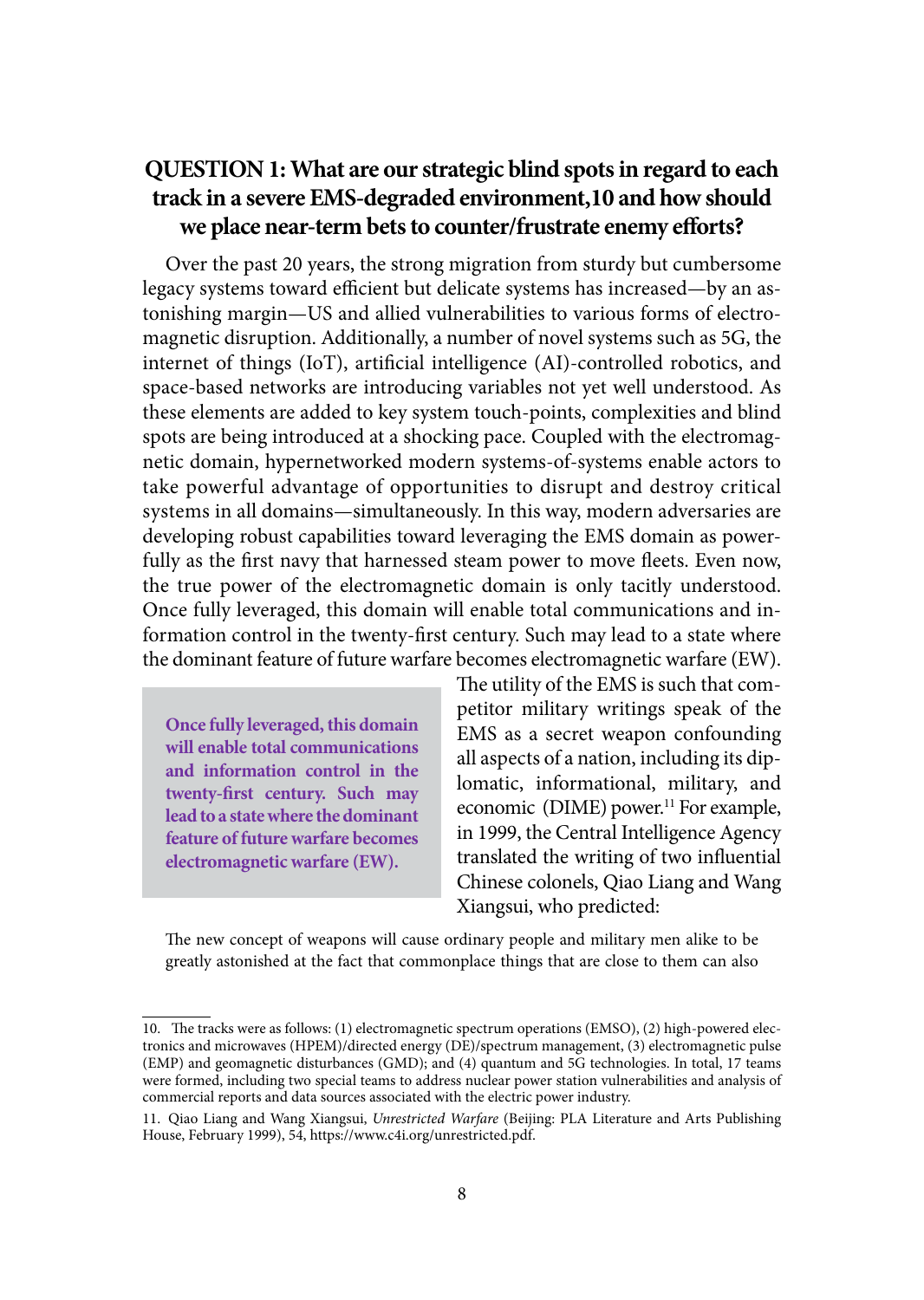become weapons with which to engage in war. We believe that some morning people will awake to discover with surprise that quite a few gentle and kind things have begun to have offensive and lethal characteristics.<sup>12</sup>

It is compelling that the future utility of EMS was understood as far back as 1999 when this insight was penned. While there is little consensus as to whether or not the US and its allies are behind competitors in technology, there is little argument about the reality that US competitors are demonstrating a more complete understanding of the promise and potential of the EMS as a domain of warfare. Like the tortoise and the hare, the US as the hare has rested too long due to confidence in its initial sprint to the leading edge of capability. What follows is a brief review of how EMS is being applied to the instruments of DIME power from within the gray zone (activities below the threshold of war).

## **Diplomatic**

In 2018, the EDTF examined EMS events and technologies that affected US embassy staffs in Cuba and China starting sometime in 2016. During a series of events unfolding over many months, diplomatic staff members were

**If the US continues to pursue the creation of 5G networks, planners should give full consideration to the fact they will be providing a less resilient telecommunications system. Use of this knowledge can afford planners the ability to build in resilience and mitigate vulnerabilities, up front.**

diagnosed with traumatic brain injuries (TBI), injuries typically associated with some sort of shock or blow to the skull.<sup>13</sup> Analysis and testing demonstrated that the internal temperature of the victims' brains had been raised by an external electromagnetic source, triggering a response similar to concussive injuries.14 While there is no doubt the capabilities and technologies needed to conduct this kind of operation exist, these were the first instances

of use against nonmilitary diplomatic staff. In keeping with activities falling

<sup>12.</sup> Liang and Xiangsui, *Unrestricted Warfare*, 26.

<sup>13.</sup> Maggie Fox, "Cuban Embassy Staff Had Concussion-Like Injuries, Doctors Say," NBC News, 15 February 2018, https://www.nbcnews.com/health/health-news/cuban-embassy-staff-had-concussion -injuries-doctors-say-n848291; and Emily Rauhala and Carol Morello, "State Department Warns US Citizens in China after Employee Suffers Possible Sonic Attack," *Washington Post*, 23 May 2018, https:// www.washingtonpost.com/world/asia\_pacific/state-department-warns-us-citizens-in-china-after -employee-suffers-possible-sonic-attack/2018/05/23/db7bbd44-5e68-11e8-8c93-8cf33c21da8d\_story .html?utm\_term=.3c2618446f25.

<sup>14.</sup> William J. Broad, "Microwave Weapons Are Prime Suspect in Ills of U.S. Embassy Workers," *New York Times*, 1 September 2018,<https://www.nytimes.com/2018/09/01/science/sonic-attack-cuba-microwave.html>.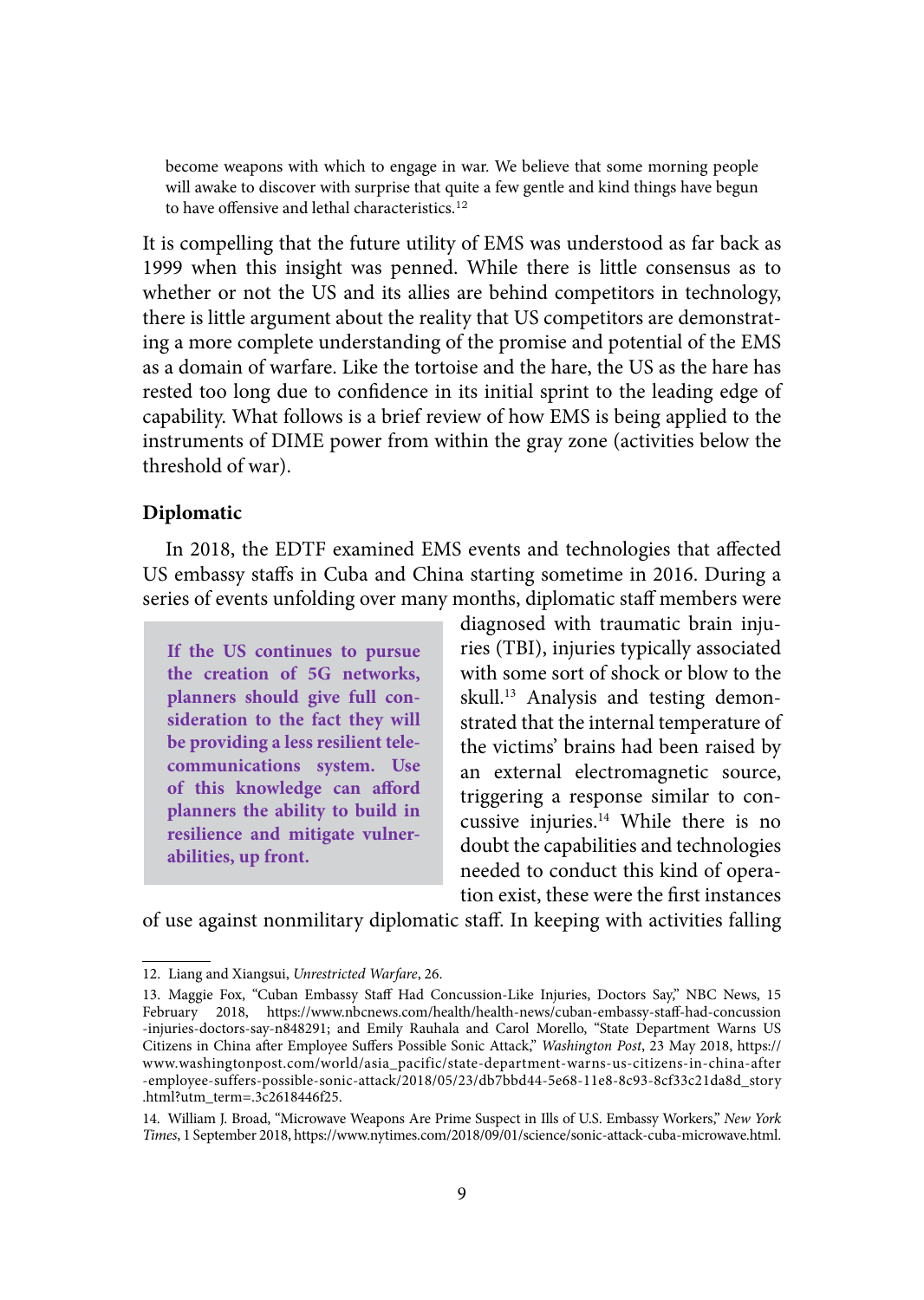below the threshold of war, these unknown actors demonstrated an ability to shape environments in a nonattributable way, a case study that will likely inspire other able actors to use similar means to influence targets.

China has demonstrated a willingness to use its diplomatic ties to create economic codependencies that will further widen EMS vulnerabilities. By providing 5G subsidies to nations at rates up to 10 times higher than Western companies, China has used liberal government funding to propel its Belt and Road Initiative. There is wide consensus that the 5G network is a major strategic play to create an infrastructure within the US and allied nations that will provide ultra-high-value services. But it will also allow competitive access to the private and secure information on those same networks. This knowledge is why the US government recently blocked the sale of Chinese-manufactured 5G technologies within the United States. During EDTF, 5G technology was assessed to create unique vulnerabilities on two fronts: (1) resilience and (2) dual uses (the military use of civil technologies). Only the first vulnerability will be discussed in this report.

For all the advertised benefits of new technologies, there tend to be secondand third-order effects or unintended consequences once implementation occurs. Most of the time, these latent issues are not evaluated prior to implementation. But for perhaps the first time in the history of infrastructure development, the US and the world have an opportunity to understand the potential consequences up front. In particular, the 5G network can be thought of as handfuls of small pebbles being thrown into a pond, creating dozens of small ripples, while the 4G network can be thought of as throwing one or two large stones in a pond, creating a couple of big waves. From a broadcasting standpoint, 5G cell sites can have a signal range of only about 2,000 meters. This limited area of signal propagation requires a higher number (or higher density) of sites to achieve network coverage. On the other hand, 4G tends to be deployed at lower frequencies and enjoys much greater coverage. This allows ample network coverage with fewer towers. However, to achieve 5G coverage over an area the size of the United States will require tens of millions of 5G sites as opposed to several million 4G sites.

The sheer number of 5G sites needed to achieve broad coverage makes any 5G network difficult to protect from EMS interruption. For example, larger 4G towers are often supplied with a generator and battery backup systems to ensure reliability. Retroactively providing the same resilience to tens of millions of small 5G sites is not practical. Thus, if the US continues to pursue the creation of 5G networks, planners should give full consideration to the fact they will be providing a less resilient telecommunications system. Use of this knowledge can afford planners the ability to build in resilience and mitigate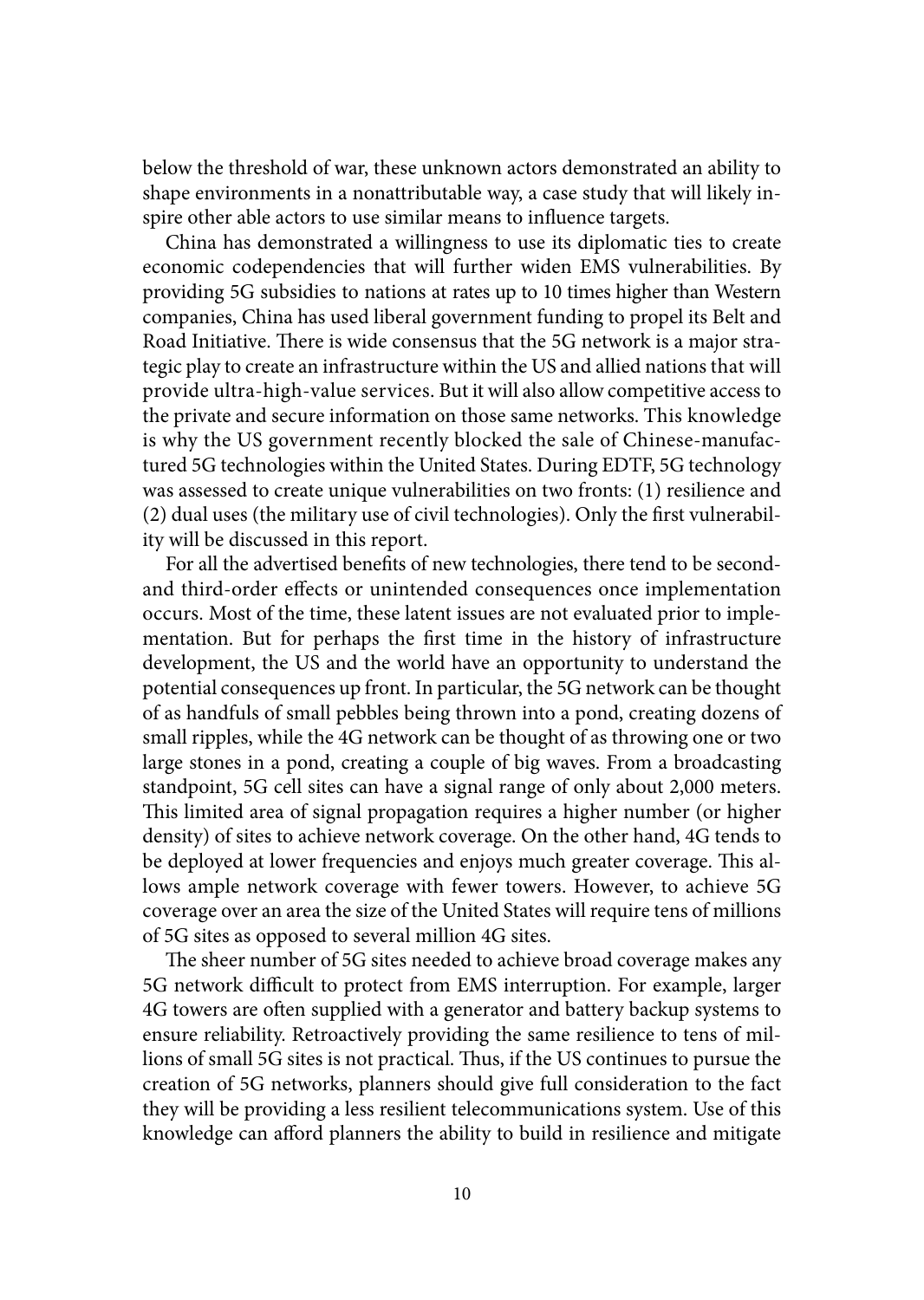vulnerabilities, up front. It must be understood that if this is not accomplished, the 4G infrastructure that underpins the 5G may be increasingly critical. It might be the case that the 4G network should be kept in place longer in order to provide this level of resiliency.

An example of this hindsight can be seen with GPS. This context is provided with the understanding that with 5G, as with GPS, underlying older and more resilient legacy systems will eventually be dismantled. As the US transportation system became more dependent on reliable GPS, many of the analog navigational aids that formed the original navigation system for aircraft began to be defunded and dismantled. Today, however, as our understanding of natural and man-made GPS vulnerabilities evolves, there is an understanding that analog navigation aids may actually serve well as resilient and GMD-hardened backup systems. Similar consideration should be given to both landlines and 4G systems. However, as the next section will discuss, the security of the US 4G network may already be compromised.

#### **Informational**

There is no denying the US and its allies have been the prime targets of intentional and persistent influence operations that leverage information and even white noise (i.e., fake news) to manipulate perceptions and distract the public. However, where the electromagnetic domain is concerned, this condition may be more dangerous than previously understood. Currently there is an overarching belief in wider society that, despite efforts to disrupt the US and allied aspects of DIME, these activities will not cause long-term harm. This narrative is often based on the premise that competitors like China would not harm a close trading partner or can be persuaded to act always in accordance with international law. In some respects, there is a dangerous naiveté about the degree to which the US is in a competition with powers that seek to usurp the Westphalian system<sup>15</sup> as a whole. Of late, EDTF members have been asked by high-level officials within government, "how can China be per-

<sup>15.</sup> Richard Coggins, "Westphalian State System," abstract, *The Concise Oxford Dictionary of Politics*, 3rd ed., 2018. Author's note: "[A] term used in international relations, supposedly arising from the Treaties of Westphalia in 1648 which ended the Thirty Years War. It is generally held to mean a system of states or international society comprising sovereign state entities possessing the monopoly of force within their mutually recognized territories. Relations between states are conducted by means of formal diplomatic ties between heads of state and governments, and international law consists of treaties made (and broken) by those sovereign entities. The term implies a separation of the domestic and international spheres, such that states may not legitimately intervene in the domestic affairs of another, whether in the pursuit of self-interest or by appeal to a higher notion of sovereignty, be it religion, ideology, or other supranational ideal. In this sense the term differentiates the 'modern' state system from earlier models, such as the Holy Roman Empire or the Ottoman Empire."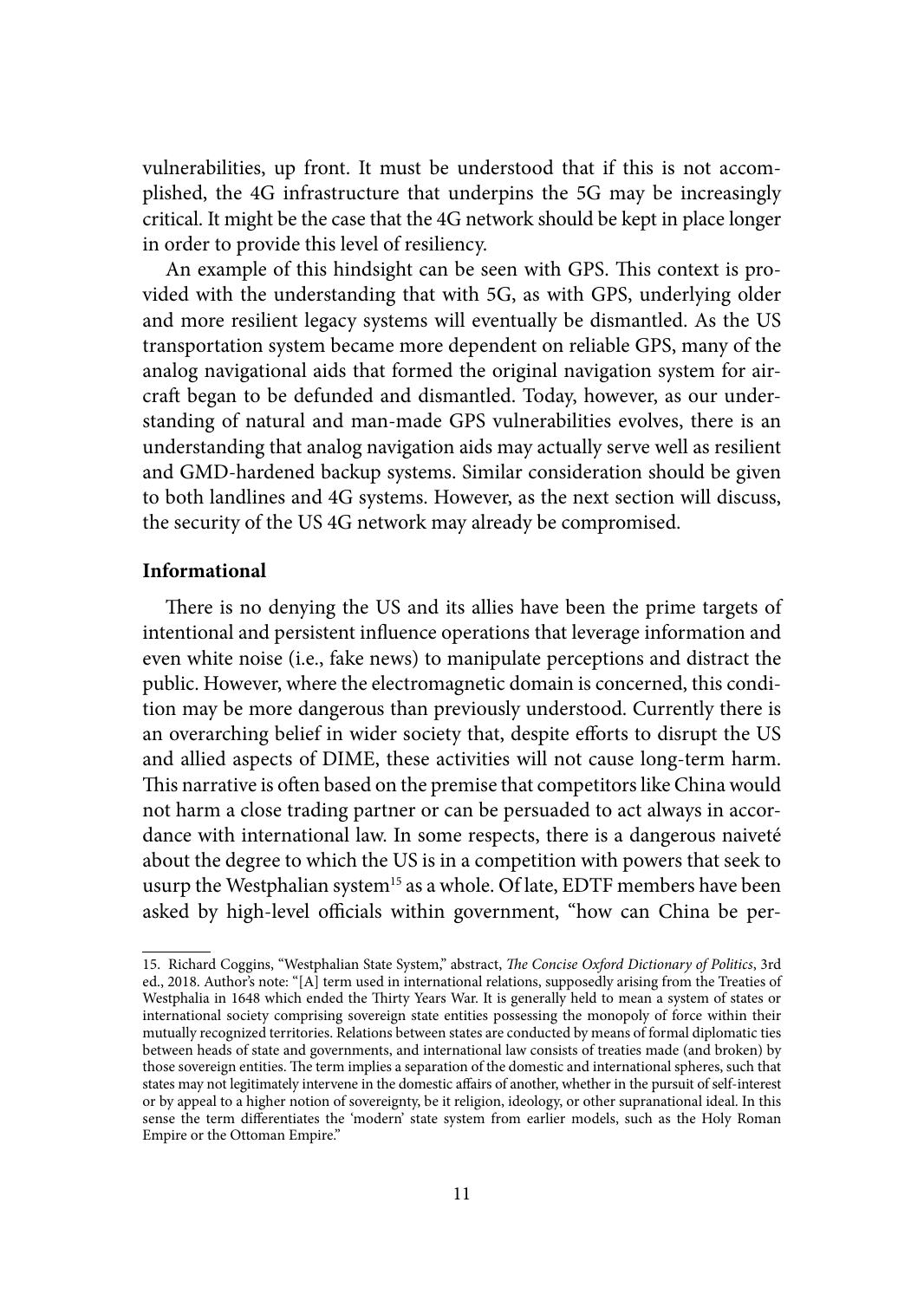suaded to use AI in a responsible way that does not violate human rights?" While such ideas may be well intended, such thinking is based in primacy of learning and serves the purposes of disciplined competitors by working against realities. The willingness of China and other actors to set aside the current order to achieve tactical, operational, and strategic objectives is well demonstrated. However, as finite assets, manpower, and time are expended on ineffectual efforts, the objectives of competitors are well served—even if unwittingly. In short, it will always serve a competitor's interest when US or NATO efforts are inert.

Whether it is China illegally expanding territories into the commercial and territorial commons of other provinces in the South China Sea or using lasers to force allied military aircraft to land<sup>16</sup> or Russia using state-controlled poisons to assassinate dissidents and gray zone warfare to illegally annex territories, the brilliant use of controlled narratives has become exceedingly serious. This behavior may be catalytic as other actors increasingly see the benefits and utility demonstrated with increasing success: "In particular, since gray zone actors may be unaware of or ignore [US and] NATO dispositions with respect to the gray zone, actors may perceive this area as abandoned. Such may then reinforce the idea of unimpeded access, which in turn may inspire the pursuit of even greater ambitions."17

## **Economic**

Within the United States, there is a significant risk that insurgent economic campaigns have matured to the extent that influence operations can, in some cases, prevent corrective actions. It is a well-known fact that China holds ownership of nearly 70 percent of rural America's telecommunications networks. While this is a strategic risk in and of itself, the EDTF asserts that if

**In this way, the United States and its allies must guard against patient Trojan horse strategies designed to compromise security and stability over decades. The detection of such strategies is especially important when any critical infrastructure is concerned.**

China has the foresight to invest in critical communications infrastructure, other infrastructure, including the electric power grid, may also manifest like vulnerabilities. In light of this, it is not unrealistic to consider that if federal action becomes a requirement to enhance the protection and resilience of the wider US bulk power grid, which is

<sup>16.</sup> "Australian Navy Pilots Struck by Lasers in South China Sea," Associated Press, 28 May 2019, https:// www.apnews.com/e7a2592d30d743ddaecf4bf20324d55e.

<sup>17.</sup> Stuckenberg, "Deterrence in the Gray Zone," 149–50.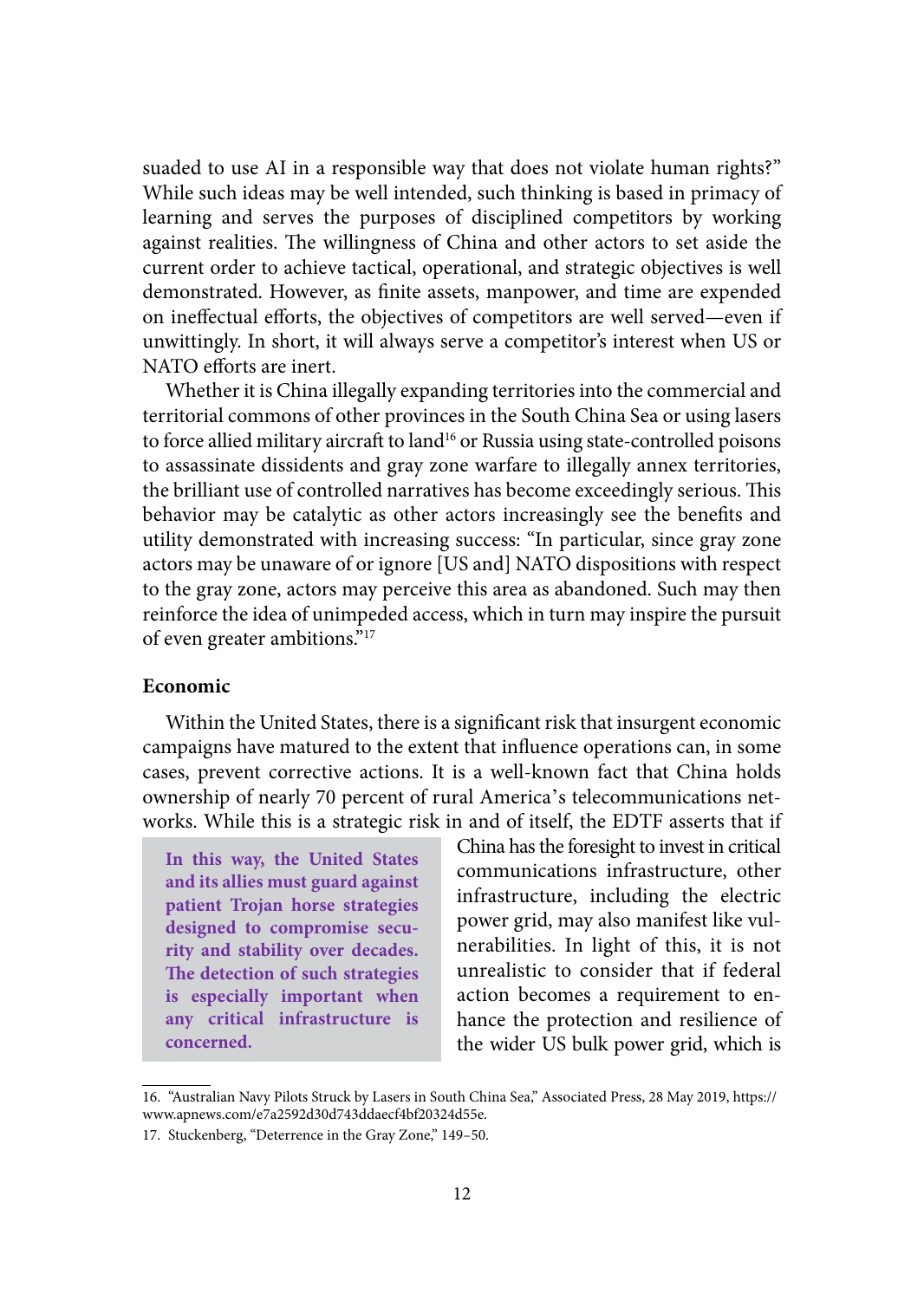composed of nearly 3,000 private companies, China's influences could, through strong financial and leadership positions in owned companies, compromise or impede federal efforts.

Richard Danzig et al. note:

China and Russia have been faster than the United States to grasp that they are engaged in a multifaceted strategic competition. Their more comprehensive approach is evident in their use of intelligence campaigns against technological and economic targets, government orchestration of their commercial sectors, pressure on foreign companies to share data and technologies as a prerequisite to access their domestic markets, and, in China's case, long-term funding of critical technologies and the use of trade, aid, and loans as a means of building relationships.<sup>18</sup>

In this regard, China's strategy has often been compared to the tarantula hawk wasp.<sup>19</sup> While the wasp is small, it possesses one of the most painful stings in the animal kingdom. When it stings its prey, the tarantula is incapacitated. The wasp then lays eggs inside the tarantula, which later hatch–killing the host. However, this illustration does not accurately portray the strategic reality. This is in part because once the tarantula is stung by the wasp, it is aware of it. If the United States is akin to the tarantula, most do not recognize that we have been stung. Rather than a wasp, China's strategy resembles instead a microfungus called cordyceps.20 Cordyceps reproduces via spores that migrate into the central nervous system of the host. Once it takes over the host, it will direct the host to the point of perfect sunlight, temperature, and humidity and then kill the nutrient-rich host in the ideal place to nurture further growth and reproduction; such may also be accomplished with states.21 In this way, the United States and its allies must guard against patient Trojan horse strategies designed to compromise security and stability over decades. The detection of such strategies is especially important where critical infrastructure is concerned.

#### **Military**

As the Joint Force becomes increasingly sophisticated, it also becomes more reliant on technologies. For instance, in an effort to ensure information relevance at the speed of decision-making and to alleviate certain risks, there

<sup>18.</sup> Richard Danzig, John Allen, Phil DePoy, Lisa Disbrow, James Gosler, Avril Haines, Samuel Locklear, James Miller, James Stavridis, Paul Stockton, and Robert Work, *A Preface to Strategy: The Foundations of American National Security* (Laurel, MD: Johns Hopkins University Applied Physics Laboratory, 2018), 31, https://www.jhuapl.edu/Content/documents/PrefaceToStrategy.pdf.

<sup>19.</sup> Danzig et al., *A Preface to Strategy*.

<sup>20.</sup> Stuckenberg, "Deterrence in the Gray Zone," 131.

<sup>21.</sup> Stuckenberg, "Deterrence in the Gray Zone," 131.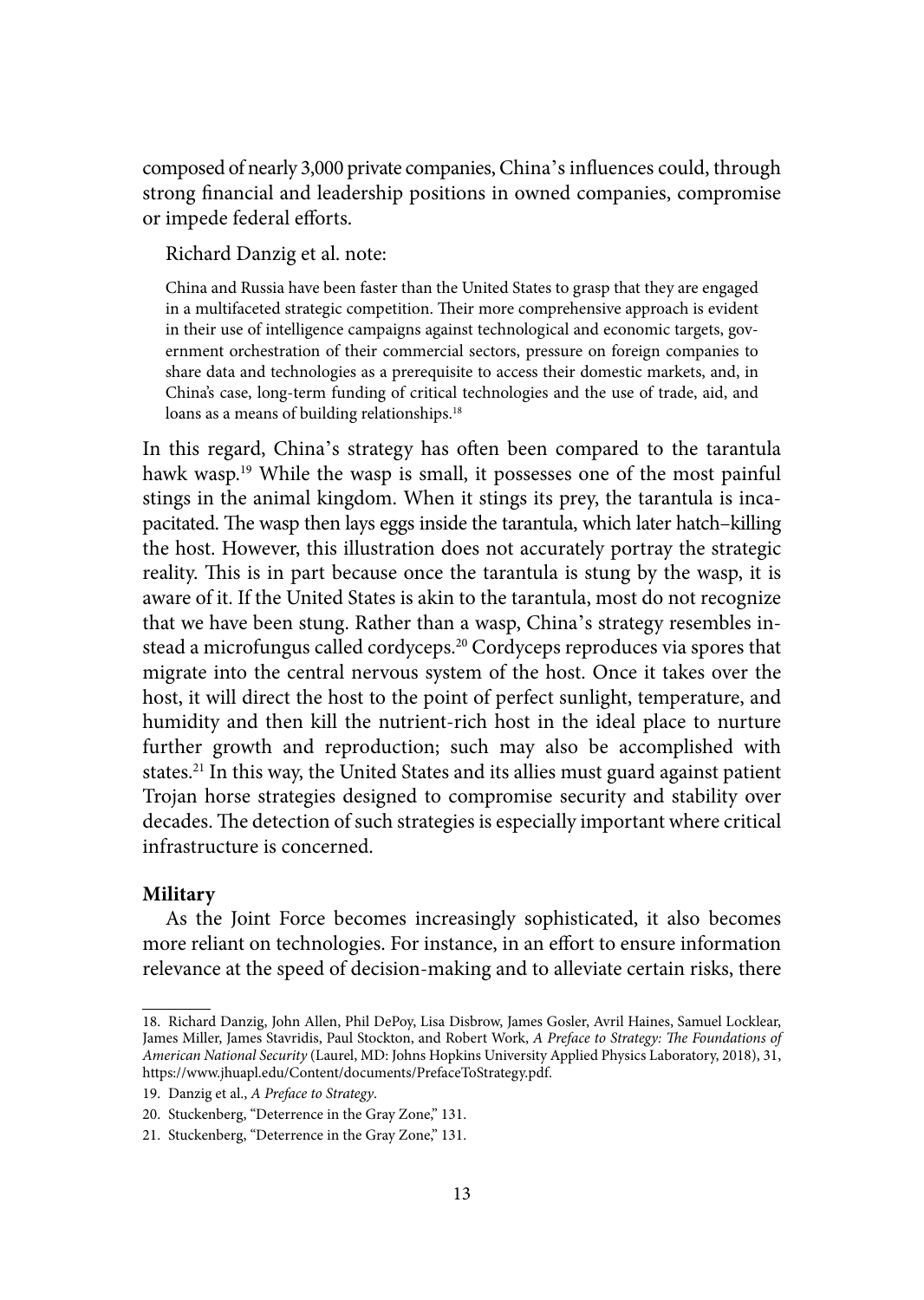has been a movement to upload most unclassified DOD data to the cloud. However, because cloud networks rely on normal network hardware, where the EMS is concerned, such networks still carry risks. Although a secure server warehouse may be well protected from a variety of challenges both cyber and physical, the ability to access or destroy data—even when air gapped (an absence of a direct or indirect connection between a computer and the internet, effected for security reasons) to provide a measure of protection—means the value of such measures is being set aside through electromagnetic developments. An analogy can be drawn between this electronic evolution and the use of wood palisades (defensive walls used for protection). From early history, such barriers were raised by militaries and communities as a response to threats. However, once actors determined wooden walls could be set fire, the next generation in protective wall technology developed–the stone wall. To overcome stone walls, actors began digging under the foundations to cause collapse. As a countermeasure to mining, moats were dug and filled with water. Similar developments have been present with almost all technologies. However, there has scarcely been a time, when, despite gaps and moats, the attacker could not eventually succeed. But such conditions are rapidly changing. In this way, military network security measures may one day require robust signal hardening<sup>22</sup> or counterelectromagnetic fields to prevent adversary signal penetration and information network compromise. While new vulnerabilities are emerging, it is critically important to note that most systems remain unprotected even from well-known EMS threats such as EMP.

While EMP is often thought of as a short burst of energy arising from a

**In this way, military network security measures may one day require robust signal hardening or counterelectromagnetic fields to prevent adversary signal penetration and information network compromise.**

nuclear detonation at altitude, such a pulse can also be generated by portable units such as those envisioned in the movie *Ocean*'*s Eleven*. 23 Portable EMP systems have long been available to the public in the form of briefcases used to test signal-hardened buildings and facilities. It is conceivable that, in the future, EMP missiles may be designed and/or

<sup>22.</sup> Signal hardening is presently done on US Nuclear Command and Control systems to prevent EMP disruption; for instance, minimum performance requirements for low-risk protection from mission-aborting damage or upset due to high-altitude electromagnetic pulse (HEMP) threat environments are defined in MIL-STD-2169.

<sup>23.</sup> "EMP (Electromagnetic Pulse)," *Ocean*'*s Eleven*, directed by Steven Soderbergh (Burbank, CA: Warner Brothers, 2001), https://www.youtube.com/watch?v=jrA-1cG\_wq4.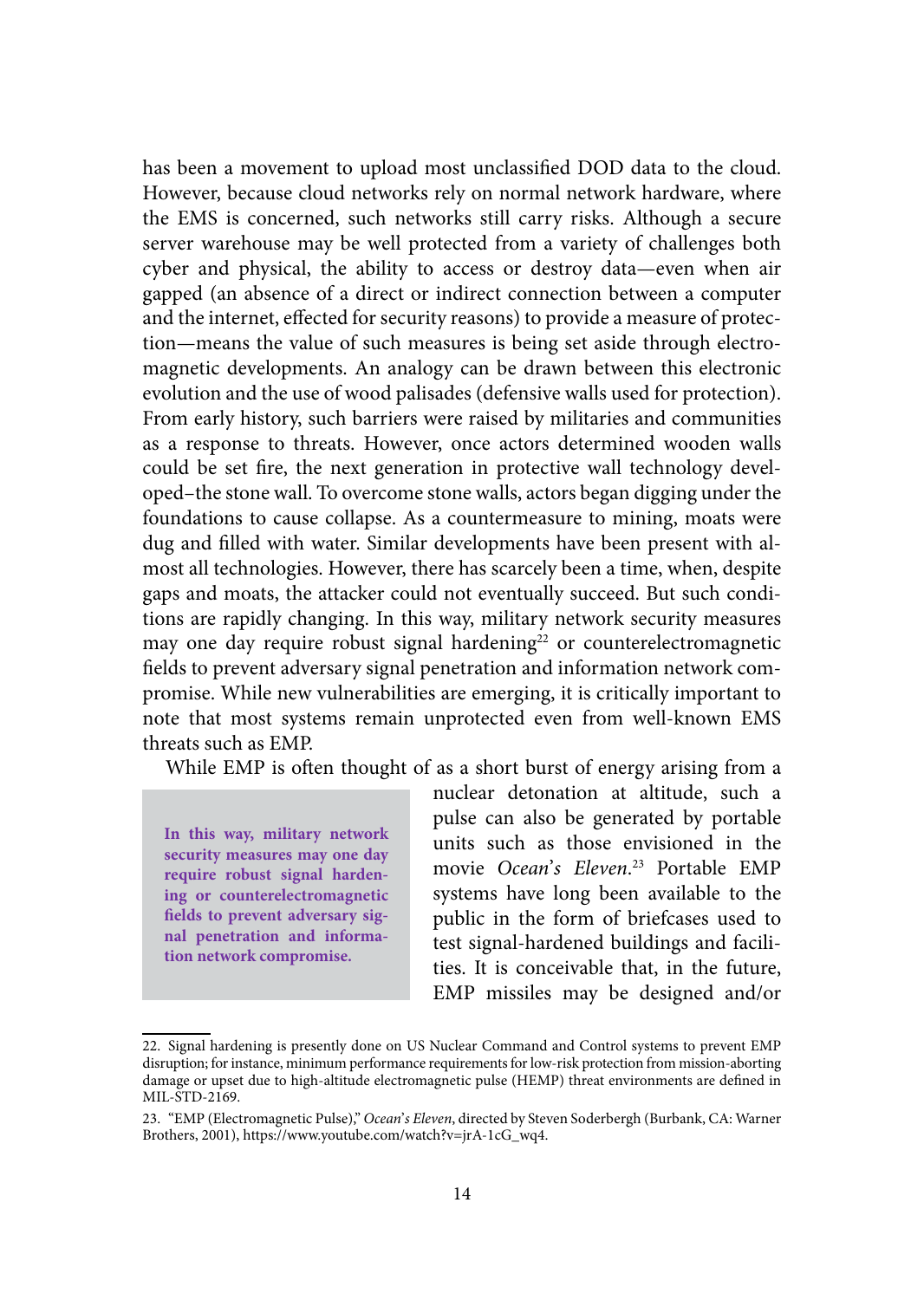employed to disrupt sensitive equipment aboard military aircraft. In the case of commercial aircraft, disruptions may be caused with less sophisticated means such as employing portable electromagnetic devices to disrupt navigation and fly-by-wire systems.

The opportunities for potential use of EMS for aggravated disruptions to modern systems are extensive and, in every way, on par with or even more potentially deadly than many of today's cyber and kinetic vulnerabilities. It should be noted that China has indicated it intends to develop substantial EMS capabilities in space. Such capabilities include both military and civilian applications, including space-based solar power, directed energy weapons, and lasers. While such ambitions might be dismissed, it should be noted that China has not missed a major space development benchmark since the 1980s. If such capabilities are developed for dual use, it is foreseeable that spacebased assets could, in the future, serve to enforce access and denial operations. For instance, the ability to harvest solar energy without interruption can feasibly power weapons used to deny human access to communities and cities. Such can be thought of as geo-fencing but with directed or microwave energy. The same possibilities exist for space-based lasers, which could harass both commercial and nonmilitary ground-based or space-based assets.

#### **Information Isolation**

There was broad consensus among EDTF Fellows that a systemic lack of information sharing between the DOD and industry partners has led to gross misunderstandings regarding the scope and severity of EMS vulnerabilities. In some instances, there is a complete absence of knowledge. Such is especially true with respect to EMP. For example, participants noted that there is no common understanding of immediate, intermediate, and residual EMP effects on national, defense, and state systems and capabilities. While irrefutable EMP research exists (both at classified and unclassified levels), rapid changes in technology and the misinterpretation of research, potentially arising from adversary influence operations, have led to dangerous and lingering misconceptions about EMS. These misconceptions are a contributing factor in the long-standing absence of needed action. Blind spots arising from information isolation and misinformation may be addressed through the exercise of accountable leadership and information sharing and through rigorous peer review by authoritative experts.

Another point raised during deliberations relates to sharing novel technical solutions. Several companies and partners offered that there can be a reluctance to distribute proprietary data out of concern for protecting intellectual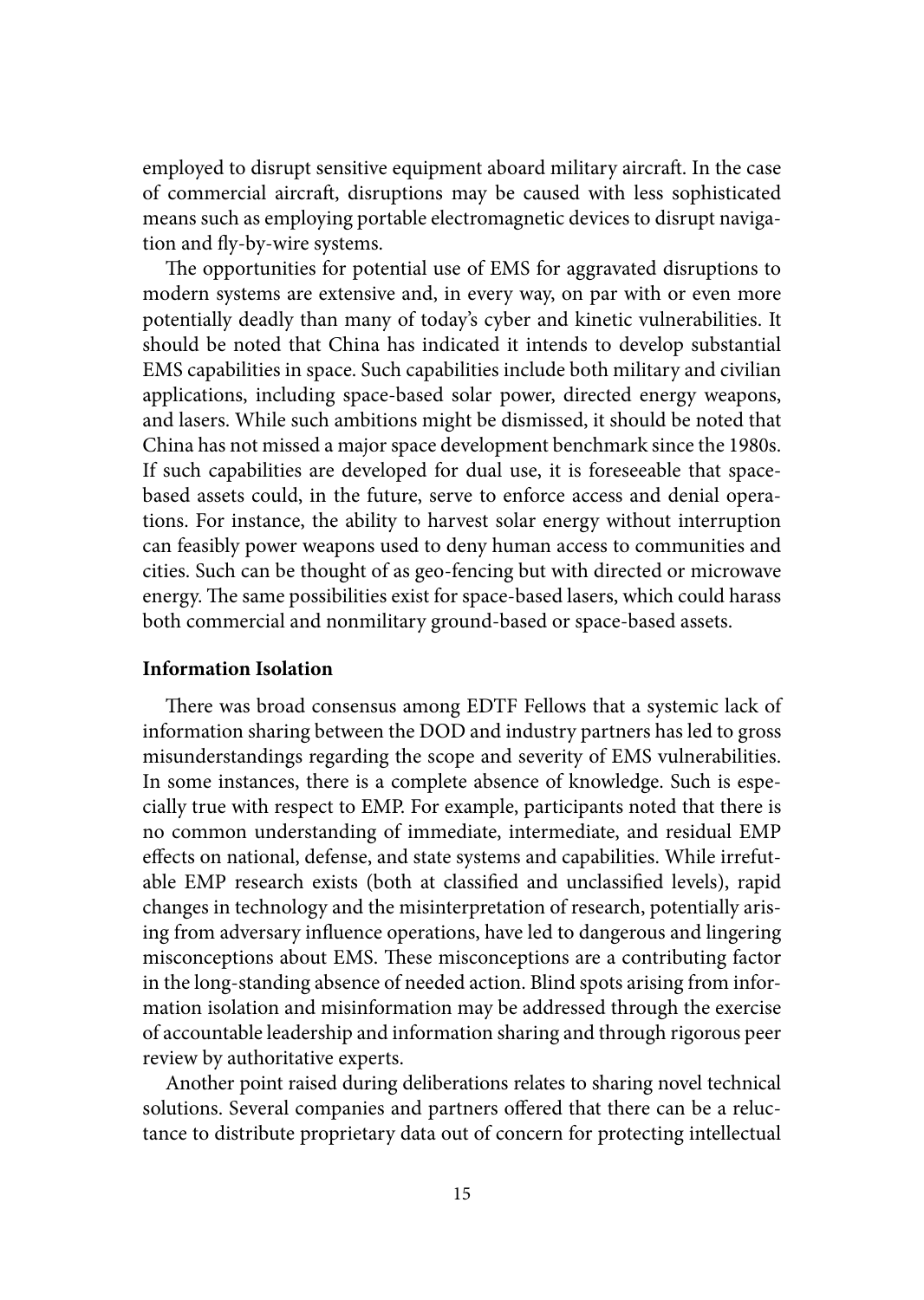property from adversary compromise. One proposed solution was to develop a streamlined patent process for national security–related technologies to allow IP protection and faster integration of new ideas into discussions, planning, and technologies that enhance electromagnetic resilience.

It was also noted that there is no clearinghouse or repository listing or linking EMS projects across DOD, industry, or government. The absence of a focal point leads to redundancy, reduces the opportunity for collaboration, and inhibits benchmarking. Additionally, fellows noted that institutional knowledge from previous EMP testing is rapidly disappearing—including data from nuclear testing during the 1950s, which cannot be digitized. This information should be captured and preserved in a secure repository to aid ongoing research and development. This repository should not only include historical data but also results from recent tests or simulations with modern electronics.

Finally, with respect to information isolation, the development of crossorganization information-sharing programs and a common language (definitions) are of paramount importance. Given the moratorium on above-ground nuclear weapons testing, information sharing and common definitions are necessary to build models and simulations to validate theories and claims. Furthermore, the DOD should reexamine classification controls and, where possible, downgrade and declassify in order to share findings and theories with industry and academia. Such a need became particularly evident when one of the leading technology companies in the United States acknowledged it had no idea about EMS risks associated with 5G or EMP. It was acknowledged that a flash bulletin system such as the Federal Bureau of Investigation's "Most Wanted" list could provide value by ensuring industry and academic entities possessing a national security role can stay timely informed. Along with this bulletin would be the provision of appropriate level clearances to decision-level staff.

#### **Public Support**

Another recurring theme during the conference was the acknowledgment that during the Cold War, the threat of attack on the contiguous United States was taken seriously and that the public, civic leaders, military leadership, academia, and industry actively requested information regarding threats and mitigating steps (i.e., bomb shelters, drills, etc.). Participants argued that "user pull" (public requests for action) will not happen until the nation realizes how EMS events may impact society. This idea returns to primacy of learning. In the most recent case, most Americans dismiss the possibility of a strategic attack on the homeland. Such views have been reinforced by false information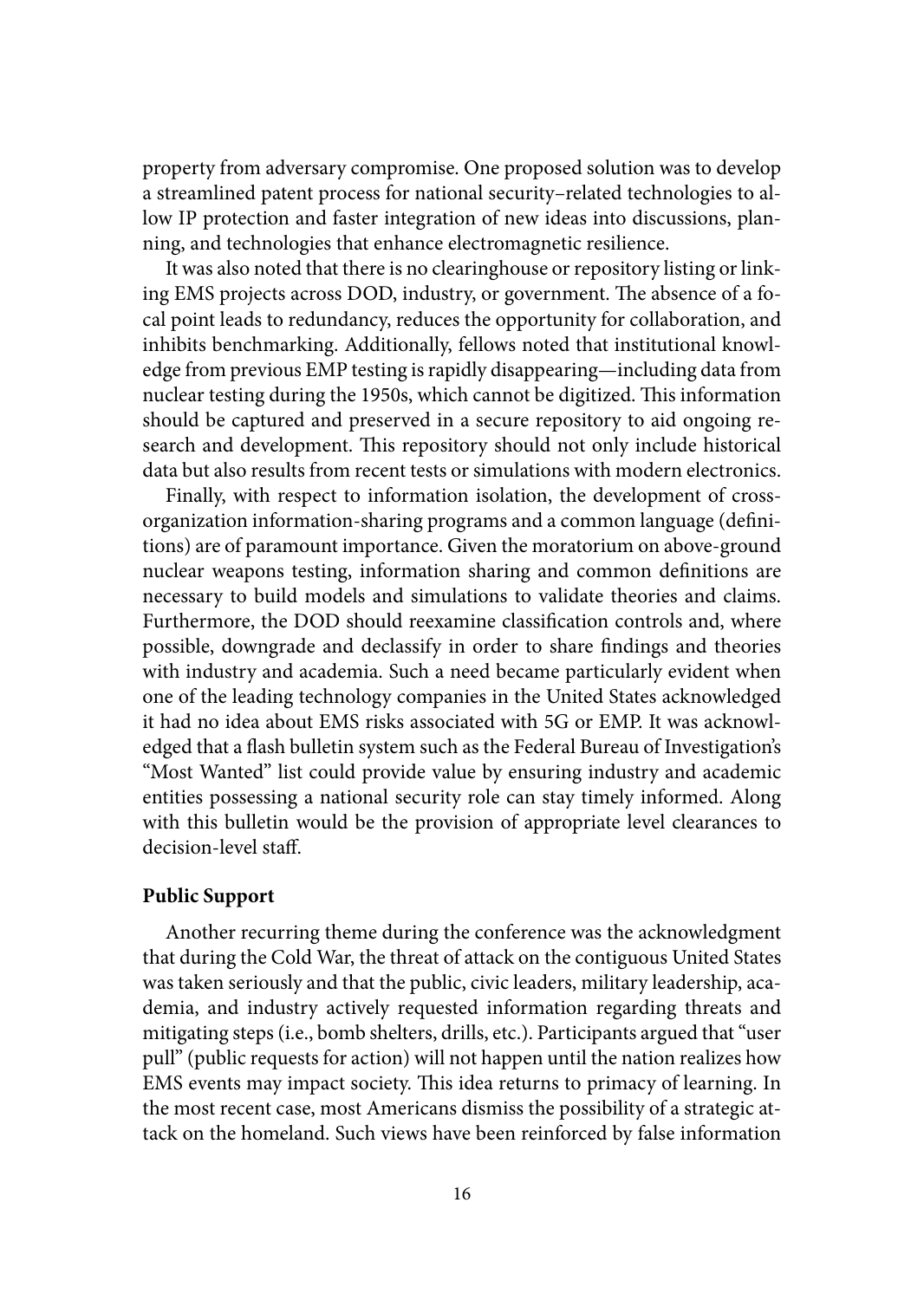and sensational media, all of which have hindered efforts to ensure the wider US is prepared for an electromagnetic event, whether through EMP or GMD.

A recommendation for how to address this climate would be to launch a public service information campaign. These "Smokey Bear" campaigns could inform the nation of the need to become more resilient, $24$  which could then extend to local community exercises. Additionally, participant discussions indicated that the military must continue to lead the way by developing a broad EMS-aware culture.

#### **Strategy and Recovery Plan**

The lack of an existing national and military plan to recover and retaliate from an EMP attack was an additional strategic blind spot. A nationwide plan, collaboratively led by both the Department of Homeland Security (DHS) and US Northern Command (USNORTHCOM), should be developed and exercised on a regular schedule. This plan should be integrated into local community exercise programs and used as means of educating the wider public on risks. Local emergency operations centers need to understand and prioritize recovery efforts and resources. It is likely nuclear power stations, airports, and hospitals will be the priority for the restoration of electricity during EMS disruptions to avoid long-term impacts to society and the nation's ecology.

## **Societal Psychology**

Depending on the effects of an EMS attack, it is possible to see the breakdown of societal norms in as little as 72 hours. An example provided was the looting that occurred after Hurricane Katrina. Before beginning any official planning, planners must holistically understand the operating environment. Researching the psychology of human desperation, starvation, and living without the rule of law is vital to every emergency planner, especially when planning for a long-term blackout scenario. Any plan of action must provide a relatively safe environment for the people whom the plan depends on, including immediate families, for the plan to succeed. Additionally, a long-term plan to provide food, medical care, and housing, and so forth is necessary (an outline for this kind of plan may be found in the 2018 EDTF report, appendix 6: "Bullet Background Paper on Black Start Teams").

<sup>24.</sup> Author's Note: Smokey Bear is a national advertising campaign initiated by the US Forest Service in 1944; widely recognizable from television commercials and billboards, the bear mascot wears a forest service cap and says, "Only YOU can prevent forest fires." US Forest Service, 4 August 2014, https://www.fs.fed.us /features/story-smokey-bear.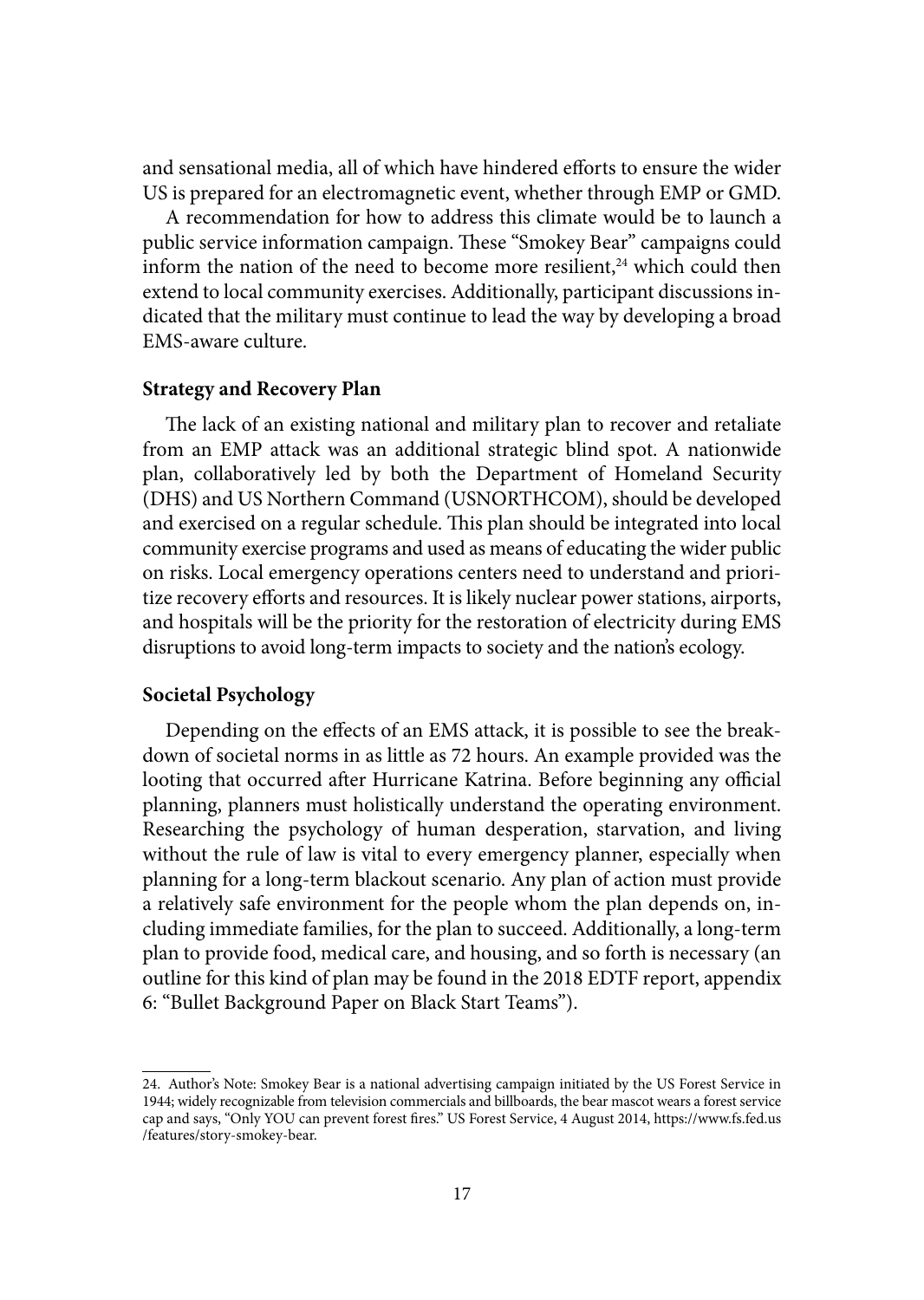EDTF recommends planners not only focus on a blackout emergency plan for the first two weeks but also plan for situations that last longer. This topic is further discussed in appendix 7: "EMS Resilience and Preparedness for Government and Society."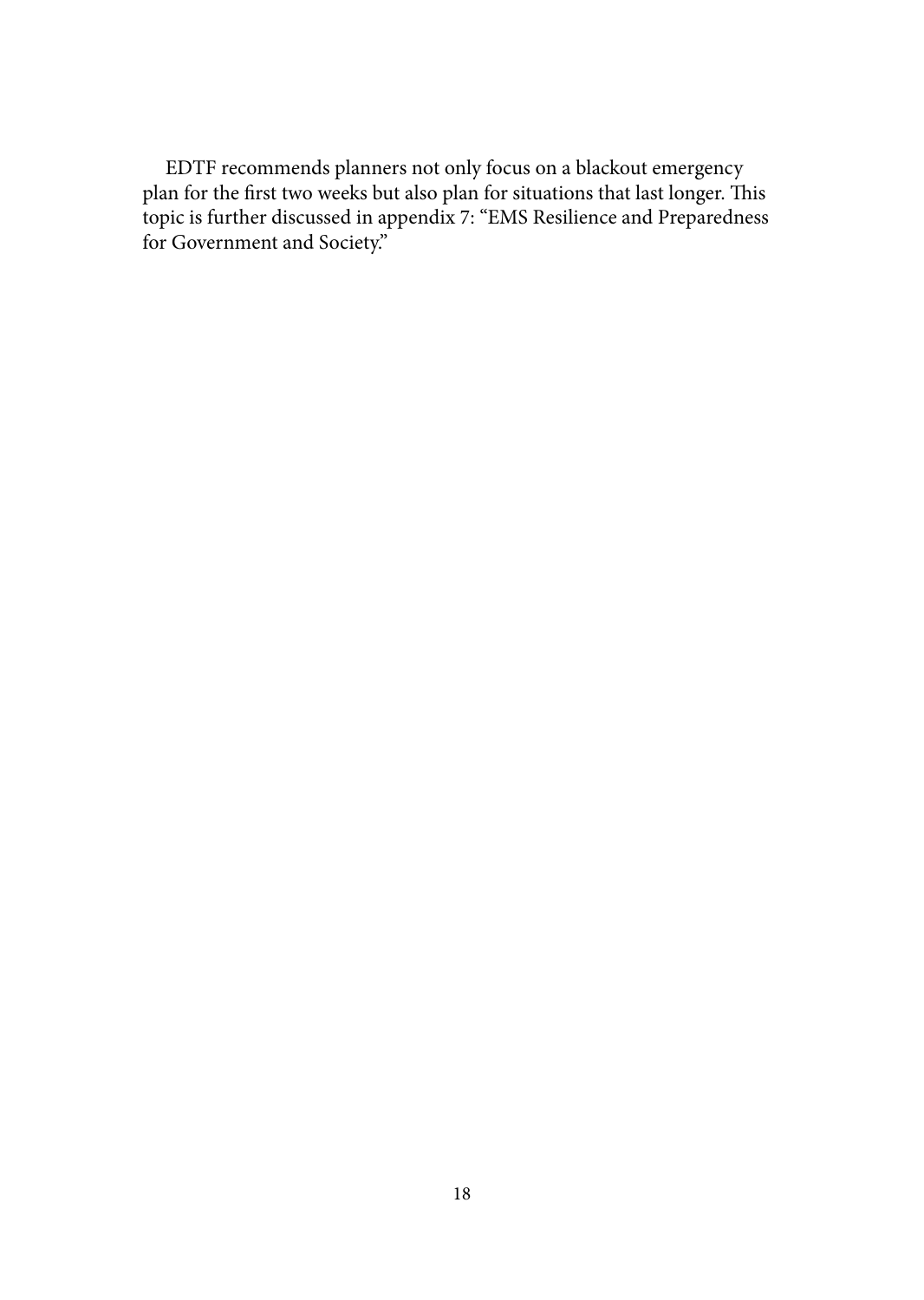## <span id="page-30-0"></span>**[QUESTION 2: How can industry, academia, and military](#page-6-0)  [work together to counter our strategic blind spots and](#page-6-0)  [improve the nation's resilience?](#page-6-0)**

#### **Build a Community of Experts**

To counter our strategic blind spots and improve the nation's resilience, we must include industry, energy companies, and data analysis personnel in the research and development of capability. We should invest in science, technology, engineering, and mathematics (STEM) as a public education baseline, as it will be required to support defense against EMP. In particular, few universities in the United States have specific training or education programs that encompass the cross-disciplinary aspects needed to deeply understand the physics, engineering, and mechanics of EMS hardening. Such programs should be developed with speed and intention. Parties interested in this topic should contact EDTF as the task force continues to expand its ecosystem. In particular, EDTF is interested in civilian and military fellows and subject matter experts from the following organizations: Air Force Institute of Technology (AFIT); Air Force Studies, Analysis, and Assessments (AF/A9); Air Force Office of Scientific Research; nongovernmental organizations (NGO) focused on EMS; and similar agencies.<sup>25</sup>

In the realm of academia, military elements may reinvigorate potential options such as Palace Acquire, which sets a career path for recruited STEM graduates. Additionally, programs should also engage younger teens (not just college graduates and not just for recruiting in the military, but also for the DOD civilian and contractor force).

The EDTF summits have created a variety of opportunities for military, industry, academia, scientific, and government leaders to discuss and collaborate on ways to mitigate EMS-related threats facing the US and NATO. What is more, it has spawned efforts to address them throughout the country. One example is an effort taking place in San Antonio, Texas.

Under the direction of the commander of the US Air Force Air Education and Training Command (AETC), a team formed using activated Air National Guard personnel to research and collaborate with military and community partners to locally implement EDTF recommendations. This innovative approach itself was the result of recommendations from EDTF 1.0 to utilize a

<sup>25.</sup> The EDTF has established a virtual working group at All Partners Access Network (APAN) Community (<https://community.apan.org>) to establish contact and share information across an expanding network. Anyone may request access to the group "EDTF" once they have received an APAN account.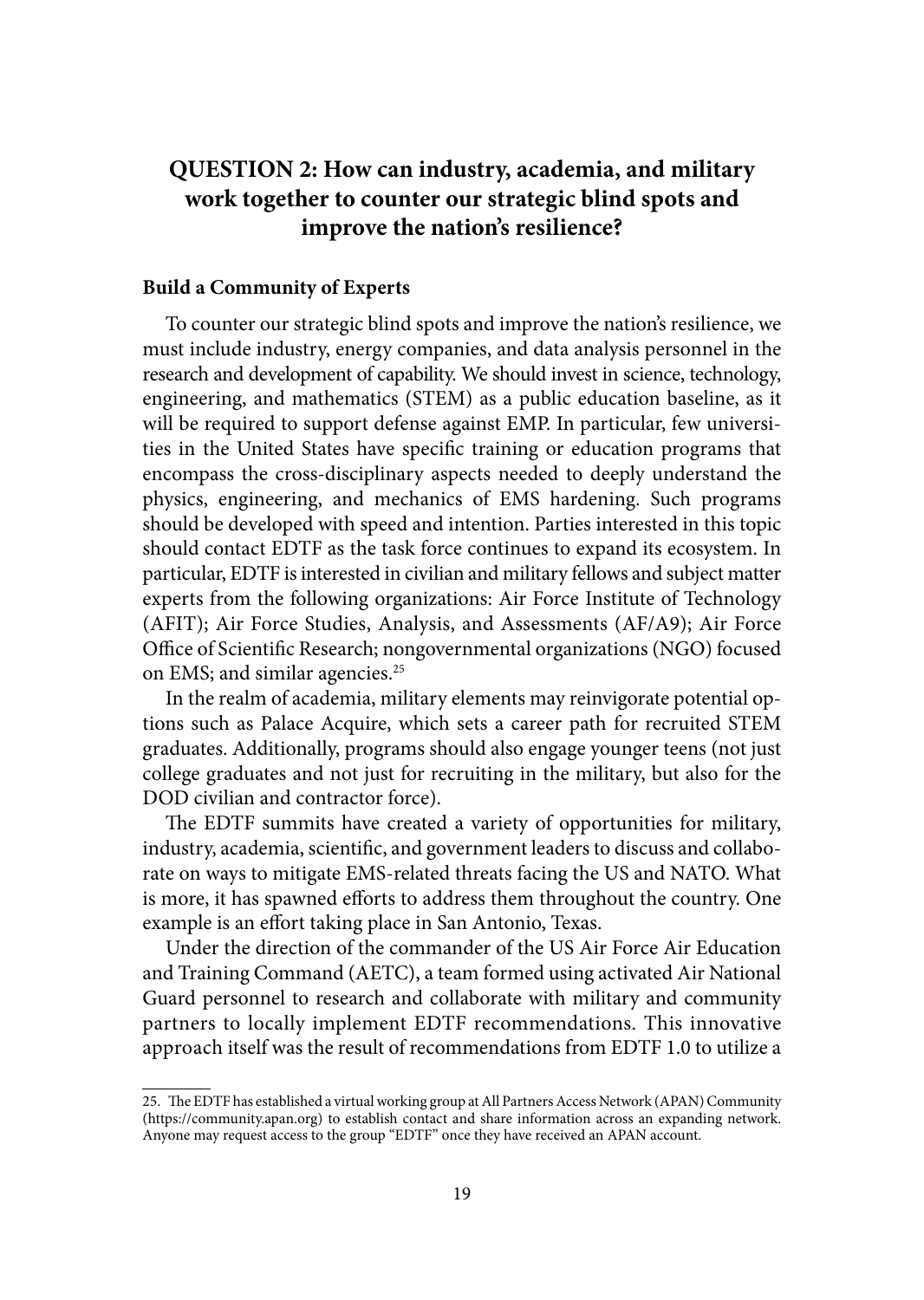"test city" to implement an action plan based on collaboration between the DOD and the local community to harden a base and surrounding community. In this case, the test city is San Antonio, and the DOD component is composed of the 11 installations that make up the Joint Base San Antonio (JBSA) complex.

The team is called the JBSA-Electromagnetic Defense Initiative (JBSA-EDI), and its mission statement is to "educate, collaborate, and facilitate electromagnetic spectrum operations (EMSO) of mutual interest to the JBSA civilian and military communities." To that end, JBSA-EDI has developed a strategy and collaborative partnerships with the following lines of effort:

- Infrastructure resiliency against effects from man-made or natural EMP
- 5G network implementation risk awareness and mitigation
- Electromagnetic spectrum operations policy, doctrine and education development
- Local and state strategic planning for long-term regional power griddown scenarios

Each line of effort is based on lessons learned or recommendations from both the 2018 and 2019 EDTF summits. Collaborative partnerships between JBSA; its mission partners; local power, gas, and water utilities; local and national research institutes; academic institutions; and state agencies formed quickly. One important lesson learned is that concerns highlighted by EDTF are known throughout military, government, and civilian communities. There is widespread desire to confront and mitigate the risk from EMS threats, but without leadership to provide a catalyst for action, most organizations and institutions are unsure of their roles and responsibilities. In the San Antonio example, the JBSA-EDI is providing the catalyst and coordination that military, industry, and local government partners have quickly rallied around. While still in the research and exploratory stage, JBSA-EDI has already made an impact organizing a workshop with 50+ participants representing more than 30 military and civilian organizations. Working groups have formed around the four lines of effort, and quarterly meetings are planned to report progress and facilitate additional collaborations. The progress of this test city will be briefed at future EDTF summits.

Other lines of effort have formed in Alabama, South Carolina, and Wyoming and are now starting to integrate across similar projects due to the efforts of the EDTF. One desired and necessary outcome of the EDTF is that other "Electromagnetic Defense Initiative" style efforts form throughout the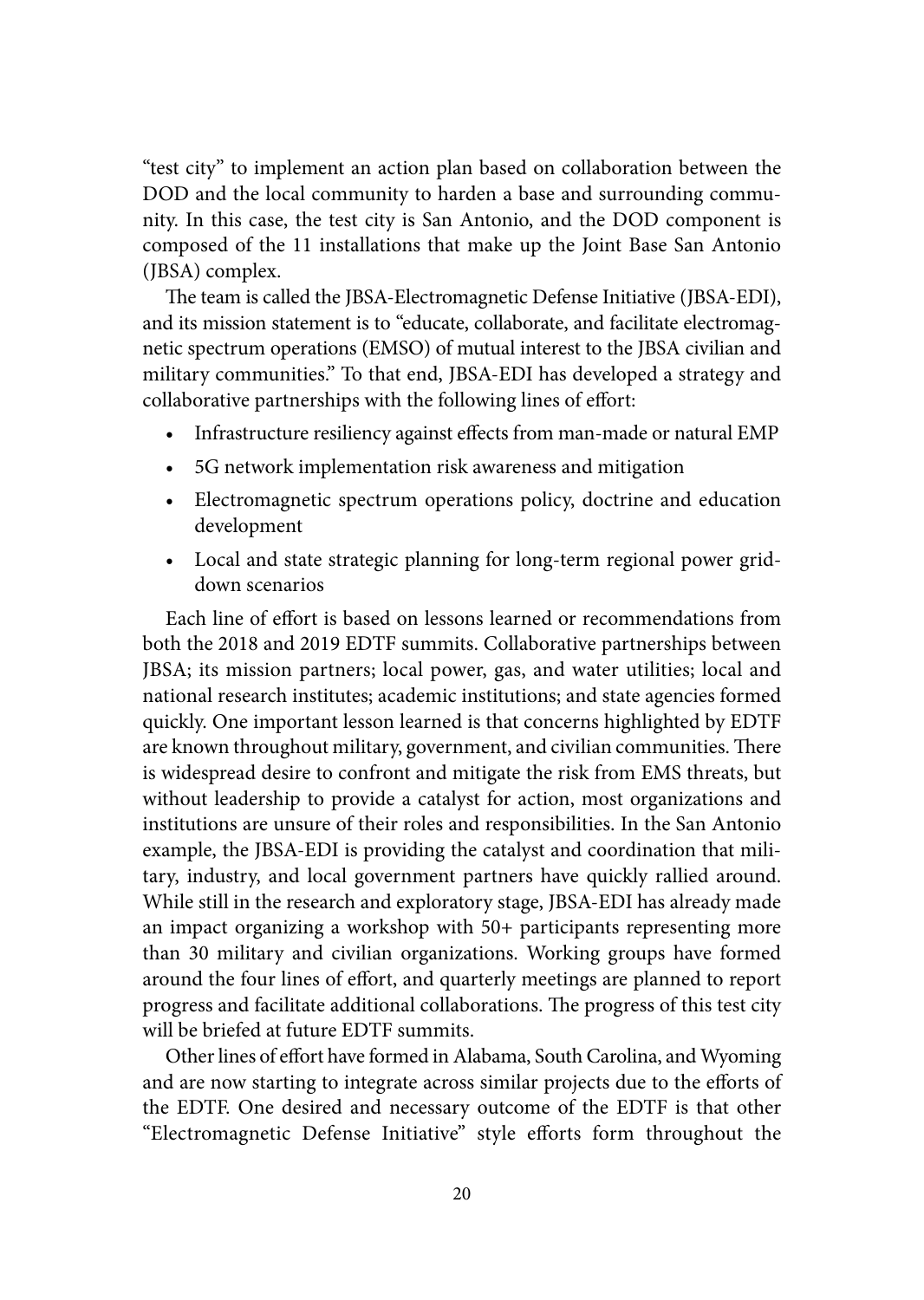country, each focusing on the risks and opportunities relevant to their particular location and circumstance.

## **Understand Dissuasion26**

During EDTF 2.0, there was consensus that reliance on traditional deterrence constructs such as the nuclear umbrella may be woefully insufficient to prevent strategic EMS attacks. One of the reasons deterrence may be insufficient is that it relies upon attribution (knowing who attacked). Without knowledge of who attacked, the ability to retaliate is limited

**A close cousin of deterrence, the art of dissuasion is a required study in response to the limitations of deterrence when limited attribution is a realistic prospect.**

or nonexistent. At the fundamental level of deterrence theory, if an actor has no ability to retaliate, there is no credibility. Hence, attackers may be emboldened to act if they are convinced there may be no penalty. Consequently,

In the wake of the Cold War, tensions relaxed and many of the technological capabilities once exclusive to states were diffused to state and non-state actors alike. In place of the bipolar system, a complex and chaotic system of geopolitical and military interactions has emerged.

In this emerging space, no few strategic threats may be presented by way of artful military strategy and technological creativity. Moreover, certain perplexing strategic activities can be difficult or impossible to attribute and, thus, increasingly difficult to deter. This contemporary conflict space is often called the "gray zone." The inability to deter strategic attacks within the gray zone is a potentially severe limitation of deterrence within the contemporary defense context.

One potential method of preventing strategic enemy actions from within the gray zone is to ensure resilience is built into the national infrastructure of all alliance members. In this way, a state will not need to maintain the status quo through fear of retaliation or pain (which may be hard to levy when you don't know who will carry out an act), but rather diminish risk of action through a very non-specific form of general deterrence. Where more assurance is needed, however, dissuasion is the only strategy with application in the gray zone where an actor uses opacity to conceal strategic actions.

<sup>26.</sup> This section is adapted from comments presented by David Stuckenberg at King's College London, 18 January 2019: "Re-orienting NATO Deterrence: The Reality of Strategic Gray Zone Threats." Paper presented at SAS-141 Research Symposium on Deterrence & Assurance within an Alliance Framework, King's College London, UK, 17–18 January 2019, [https://www.sto.nato.int/publications/STO%20Meeting%20](https://www.sto.nato.int/publications/STO%20Meeting%20Proceedings/STO-MP-SAS-141/MP-SAS-141-16.pdf) [Proceedings/STO-MP-SAS-141/MP-SAS-141-16.pdf](https://www.sto.nato.int/publications/STO%20Meeting%20Proceedings/STO-MP-SAS-141/MP-SAS-141-16.pdf).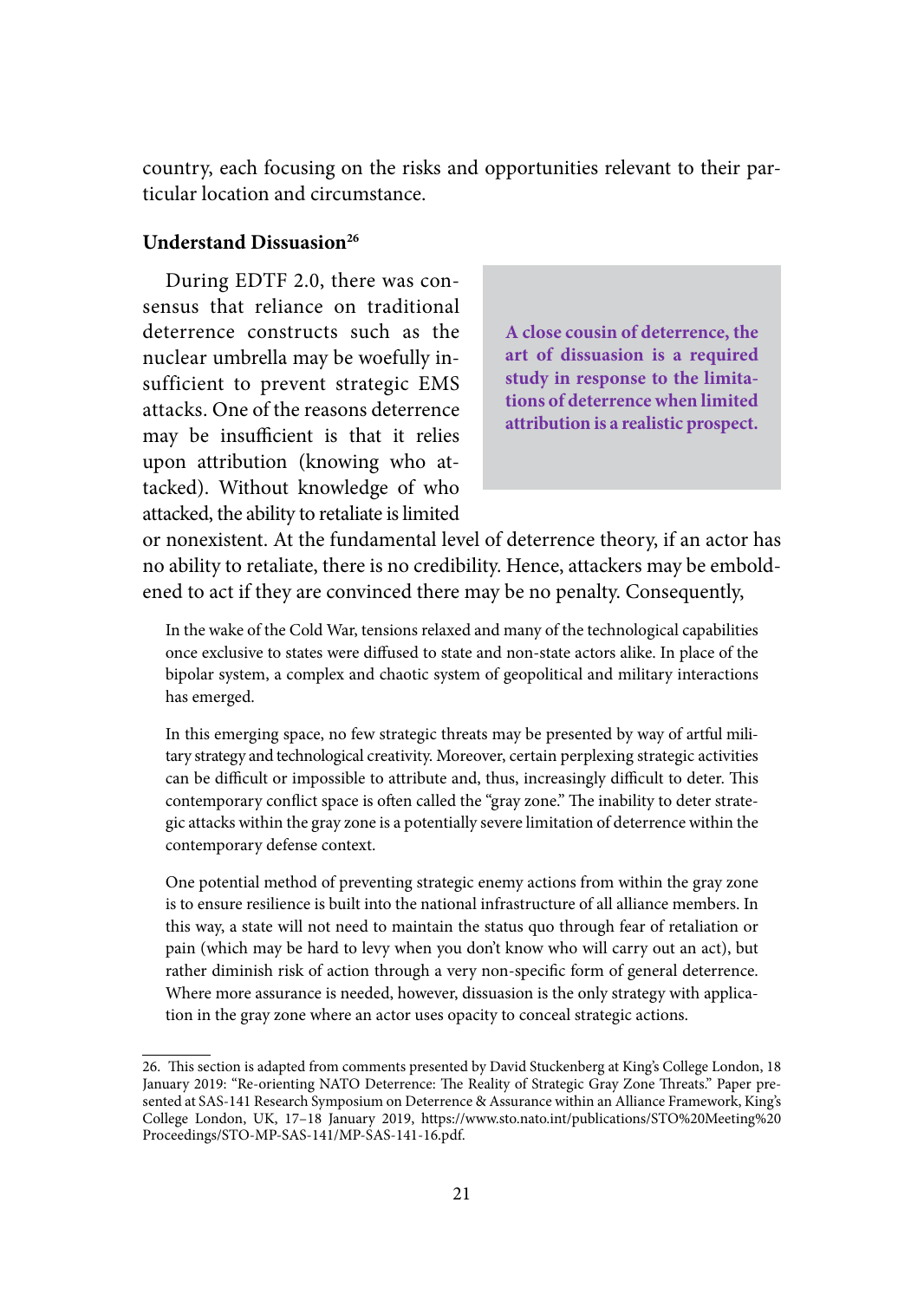A close cousin of deterrence, the art of dissuasion is a required study in response to the limitations of deterrence when limited attribution is a realistic prospect. Dissuasion may altogether remove the incentive for an adversary to act when deterrence cannot apply due to an inability to hold an actor at risk. Rather than keeping the status quo through a prolonged and often progressive contest of pain (hard power), dissuasion is a soft-power strategy that gets to the heart of an actor's motivation calculus. By analogy, if deterrence prevents action by threatening punishment for taking a cookie out of a container, dissuasion reinforces the idea that there is no cookie in the container to begin with, therefore an actor may never be tempted to take a cookie.

Therefore, dissuasion works to prevent action by removing the enticement to act in the first place. In other words, if actors cannot achieve their desired ends—why would such act at all? In the case of a power grid, if such were hardened against [high-altitude electromagnetic pulse (HEMP)], an actor may never consider the strategic use of a HEMP as it would not have catastrophic consequences. Thus, dissuasion is a contest that seeks to remove an actor's motivation to act rather than, as with deterrence, create a fear or hold at risk to those who may have the desire or occasion to act. As a form of strategic influence, dissuasion has profound utility in the gray zone where deterrence is often misapplied or overrelied upon to prevent able actors from acting.<sup>27</sup>

### **Develop a Strategic Plan**

A strategic-level plan, from deterrence to recovery, will require participation from all elements of government and industry. Cohesiveness and agreement may be difficult to obtain, as responsibilities often shift depending on the source of the EMS interference. DOD, industry, and academia must determine which organization will take charge in which situation. Organizations must have integrated exercises and testing for various plans. Furthermore, strategic planners must work with local planners to ensure the nation's resilience at the community level.

When developing a national strategy, standardized terms and definitions are important when determining responsibilities. "EMP" insinuates a nuclear detonation, "GMD" insinuates a natural occurrence, and "electromagnetic attack" describes the use of a localized weapon conducting intentional electromagnetic interference (IEMI). It is recommended that the Federal Emergency Management Agency (FEMA) classify GMD and EMP as natural disasters and that FEMA be included in future EDTF summits and EMP research events. It is also recommended that FEMA be tasked to respond to wide regional events if the power grid were destroyed.

It is also recommended that the DOD institute readiness reporting for critical assets to provide a good understanding of what will be available and function-

<sup>27.</sup> Stuckenberg, "Re-orienting NATO Deterrance."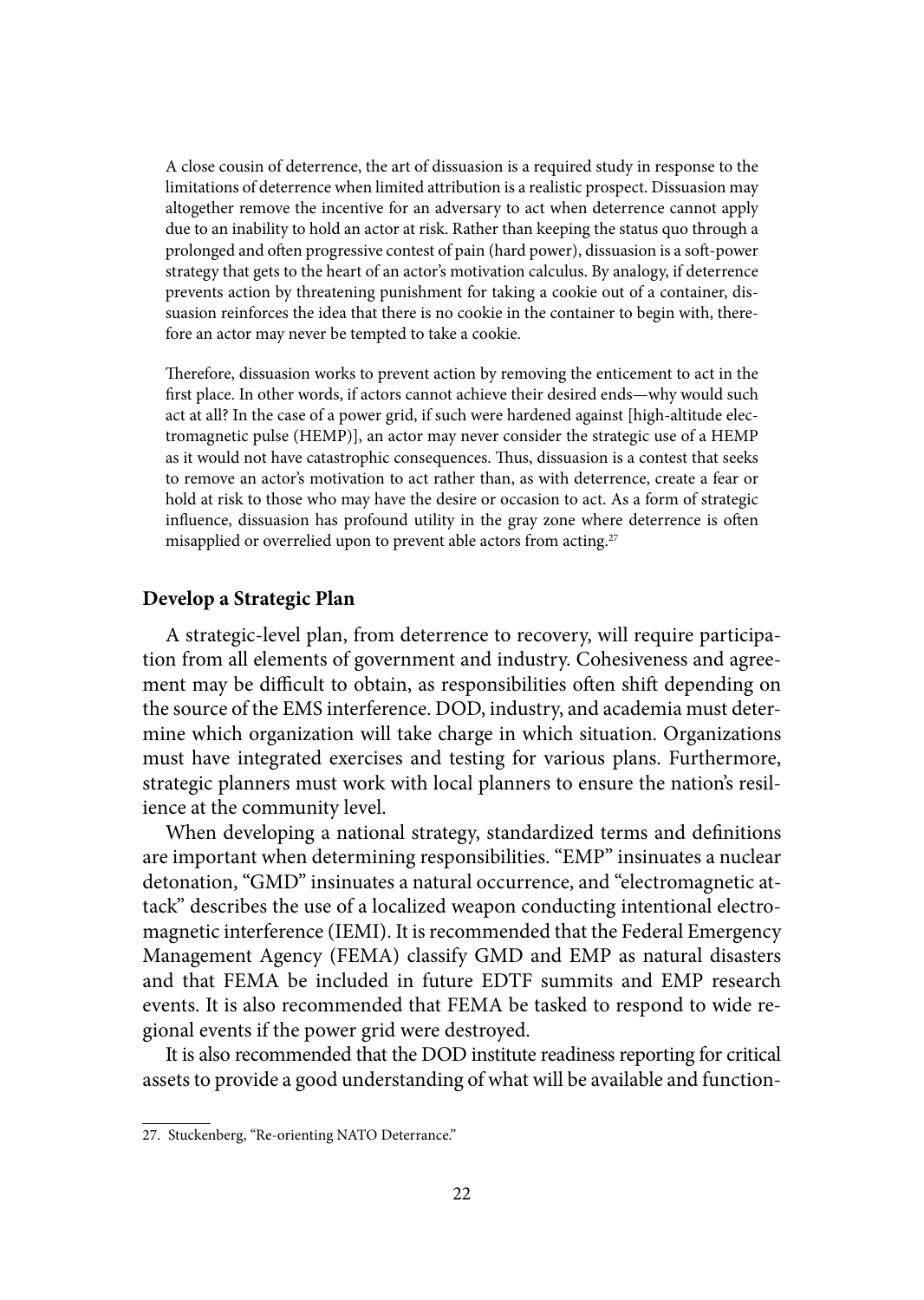ing after an EMS attack. To do this, DOD installation commanders will need to have an understanding of not just organic assets but all critical infrastructure functions supporting an installation's essential operations and the EMS vulnerabilities created by those dependencies. Since DOD maintains the nation's most proven EMP hardening standards, it must not only define hardening requirements for organic mission sets and provide readiness standards for reporting but must also engage local civilian critical infrastructure owners, operators, and/or partners with this information to help them determine how to harden their assets as well. In some cases, federal funding to support local critical infrastructure improvement may be required.

An additional recommendation to consider is a policy that would establish critical electrical power generation networks that can be federalized during a threat by GMD or EMP. The precedent for such actions exists in the commercial airline industry program called the Civil Reserve Air Fleet (CRAF). During a national crisis, US air carriers may have a percentage of their aircraft federalized to provide surge airlift and logistics capabilities to the DOD. Establishing an equivalent program for US power utility companies could not only buy down risk for power companies during crisis, it could also help fund additional technologies needed to protect the key infrastructure surrounding major US cities and manufacturing centers (by providing additional funding to power utility companies).

Numerous EDTF personnel working on pilot projects at the local level with electric utilities have witnessed a trend where industry partners cite industryfunded EMS or EMP research as a basis for planning and strategy. Such research includes sometimes questionable research associated with the Electric Power Research Institute (EPRI). These observations became more compelling as EDTF 2.0 convened, as EPRI released a report on EMP on the second day of the summit. Since the task force had a working group consisting of the world's foremost EMP experts digesting reports and data, the task force was able to review the EPRI report in detail. *The EDTF has determined* that *reliance on the EPRI report could result in a lack of critical infrastructure protection, particularly extra high voltage (EHV) transformers and long-lead-time replacement items required for the power grid to function.*

It is important to note that telecom service providers have established procedures for catastrophic events such as hurricanes, earthquakes, volcanoes, and power outages; the next step would be to test and include EMP resilience. Such testing should be well considered in light of the previous discussion of 4G and 5G network vulnerabilities. Planners should determine which equipment has been tested for EMP and work together on solutions to address the most vulnerable parts of the network first. An agile infrastructure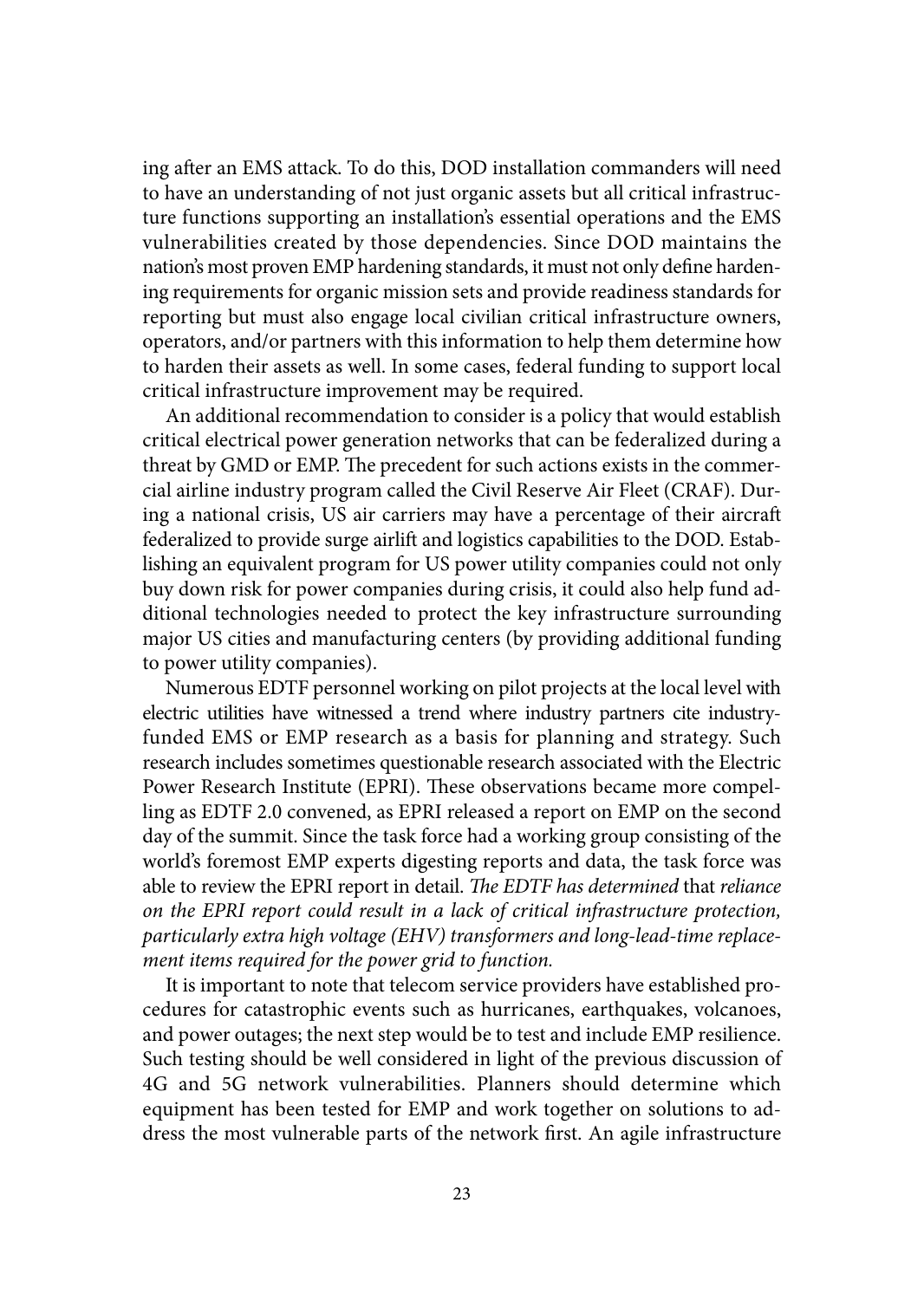can include portable, geographically dispersed systems (like mobile base stations called "cells-on-wheels") or additional deployable nodes in the form of drones or balloons. To help facilitate the rollout of EMS resilient requirements, federal statutes should also require that requests for information/proposals associated with these types of infrastructure consider EMS hardening standards and requirements.

Finally, there is a need to continue advocacy for Black Start programs and capabilities. These teams can assist civilian companies in restarting certain power facilities powering critical government functions. In addition, teams should have a post-event plan to move to and survey predetermined high-voltage transformers in critical locations. Such inspections are vital information to gather within 24–48 hours to determine the extent of damage and generate an estimate of service outage duration. Such information is vital to ensuring that the correct national contingency plan is implemented.

#### **Incentivize Industry**

EMS resilience demands innovative service providers willing to invest in enhancing their network security. Beside cybersecurity concerns, mobile service providers place a high priority on service continuity, as they continually face issues of network restoration after power outages and disruptions. The military community must better engage industry regarding system redundancy and resilience and industry's plans to ensure both with the advent of 5G.

One recommendation was to develop an EMS-Star rating that scores companies based on how well they conform to certain EMS hardening standards. Inspired by the Energy Star program run by the US Environmental Protection Agency to promote energy efficiency and awareness, the EMS-Star would incentivize companies to increase their EMS resilience in order to increase their score. These scores can be used in the acquisition process for DOD or "militarygrade" EMS shielding. Such programs could also be expanded to reward cities for completion of EMS resilience programs.



**Figure 2. The Energy Star logo**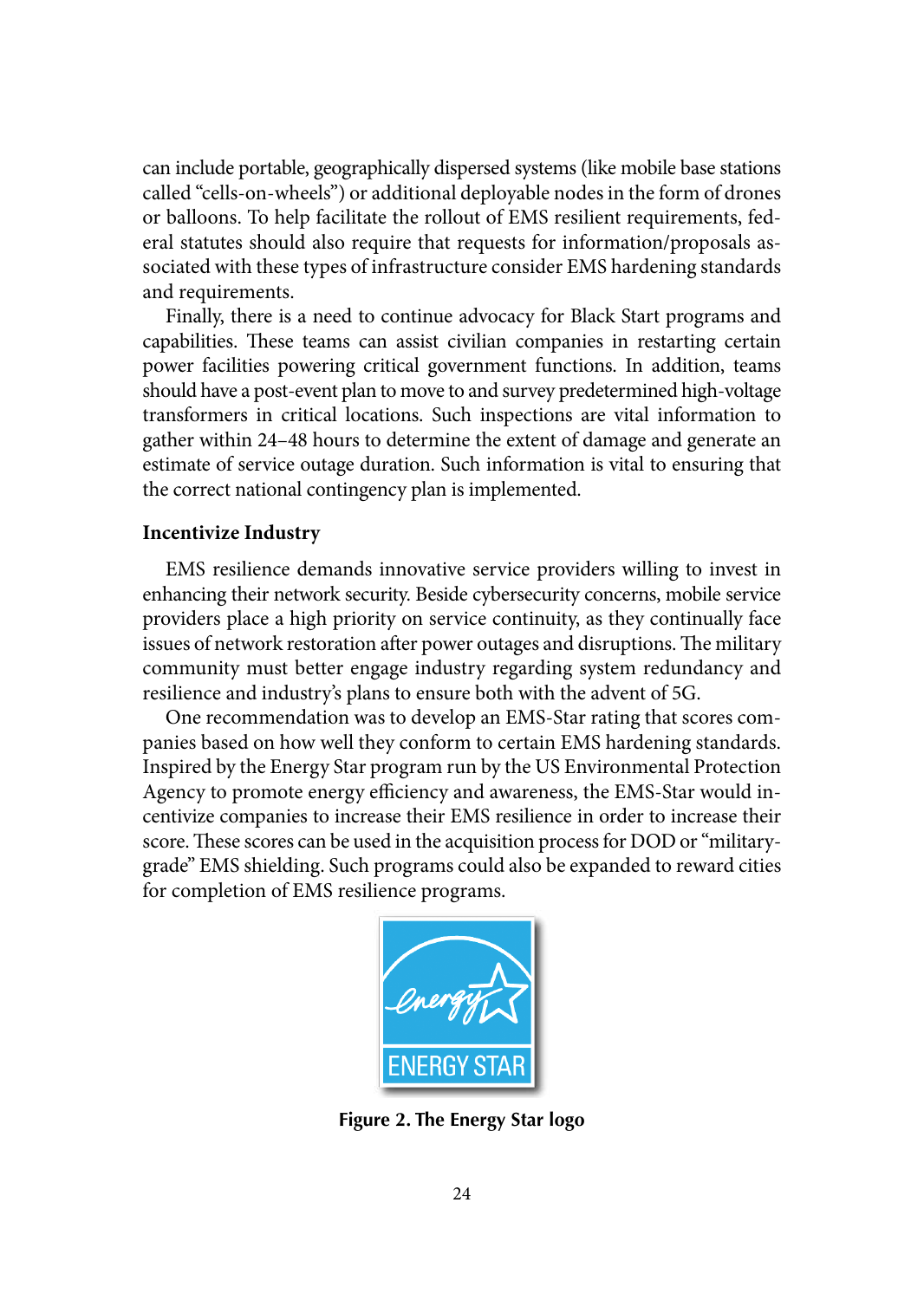In summary, the DOD needs to lead the way by setting the requirements for military-grade EMP hardening. These standards must ensure normal operations during an EMP event and allow the military to support local emergency operations trans- and post-event and retaliate if necessary.

Finally, academia must develop and revitalize EMS programs, incentivize engineering disciplines, and ensure security protocols are in place so that proprietary and national security–oriented research at universities and labs remains within the US and is available only to US citizens and vetted allied personnel.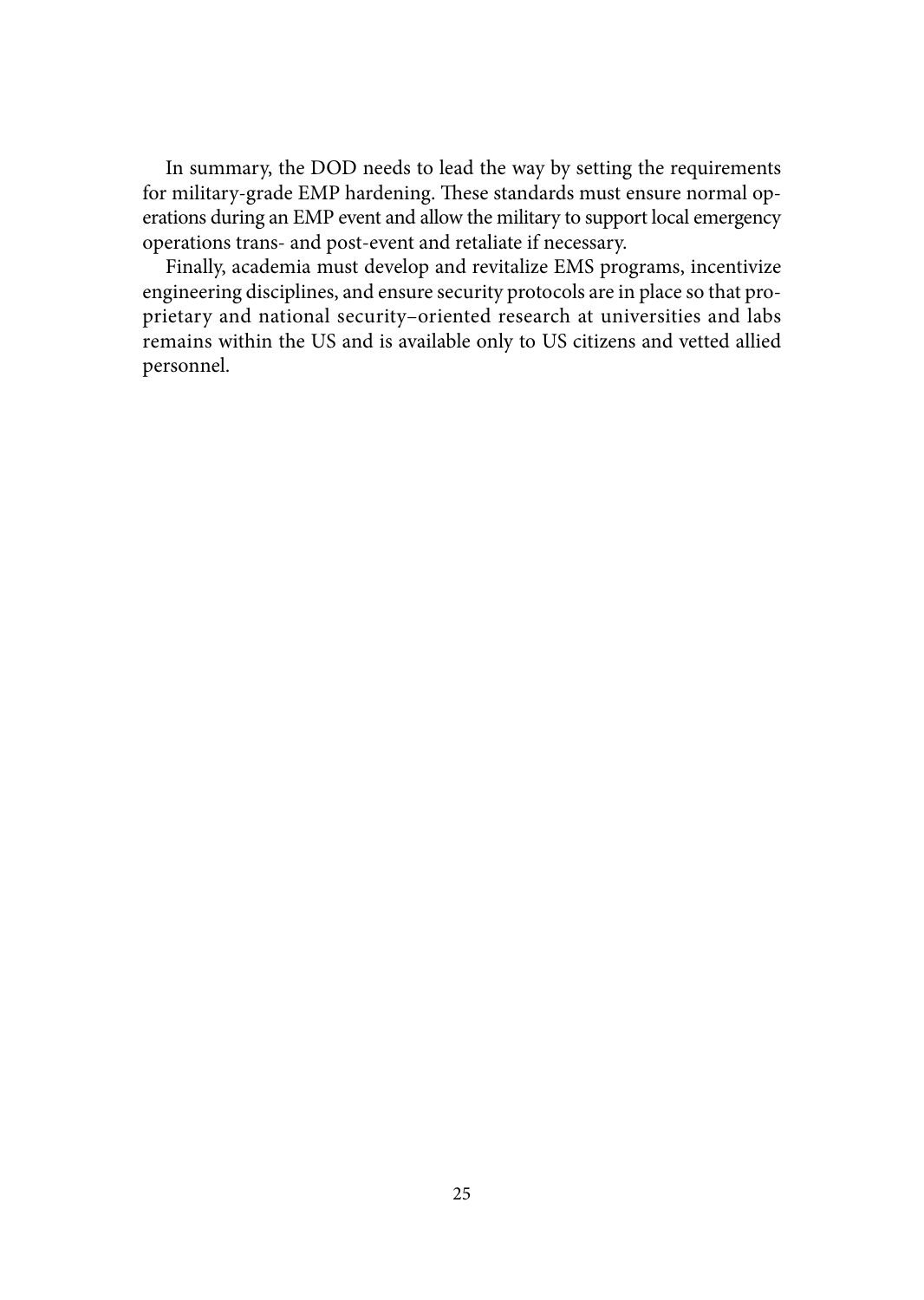## **[QUESTION 3: Are quantum and 5G communications](#page-6-0)  [resilient to threats within the EMS?](#page-6-0)**

5G is not just an extension of 4G cellular networks but rather a convergence of 5G mobility, the IoT, and AI. Additionally, 5G can enable very low latency, meaning almost no delay in receiving signals. This will enable realtime, mission-critical operation and control. We have never before experienced these extreme capabilities simultaneously. Together, these elements will promote new applications and businesses previously impossible to imagine. While the discussion focused mainly on 5G, quantum communications are just as vulnerable to EMS attack because they do not circumvent the transmitter and receiver vulnerabilities of more traditional communications capabilities unless effectively EMS hardened. The translation of information using quantum entanglement, however, is not currently, from a theoretical standpoint, subject to EMS interference.

The exceptional attributes of quantum entanglement should drive further research to discover how communications can advance uninterruptible secure communications and information transfer in a contested electromagnetic domain. In this respect, it is clear the properties of quantum entanglement will have widespread implications. Presently, China and Germany have both pioneered in development of drones that use quantum entanglement to operate and relay communications and information. The rapid maturation of quantum communications technologies presents the realistic prospect of transmission or "broadcast-free" control networks in as little as five to 10 years. The advantages arising of proliferated quantum technologies to future battlefields are sobering and may afford friendly and adversary nations with an ability to operate drones and precision-guided weapons and to send and receive communications even in a EMS-denied environment.

Developments in quantum communications networks and 5G networks will begin deployment in 2019 and continue expansion throughout the next decade. As 5G becomes an intrinsic part of the nation's infrastructure, there must be continued evaluation of how to take effective action to protect ourselves from hostile entities that would want to exploit, control, or undermine these capabilities.

**Ultimately, if the 5G network deployed in the United States is not designed and constructed to be inherently resilient to EMS threats, and the electric power assets sustaining this network are not resilient to EMS threats, our nation will face an even more profound vulnerability than the status quo.**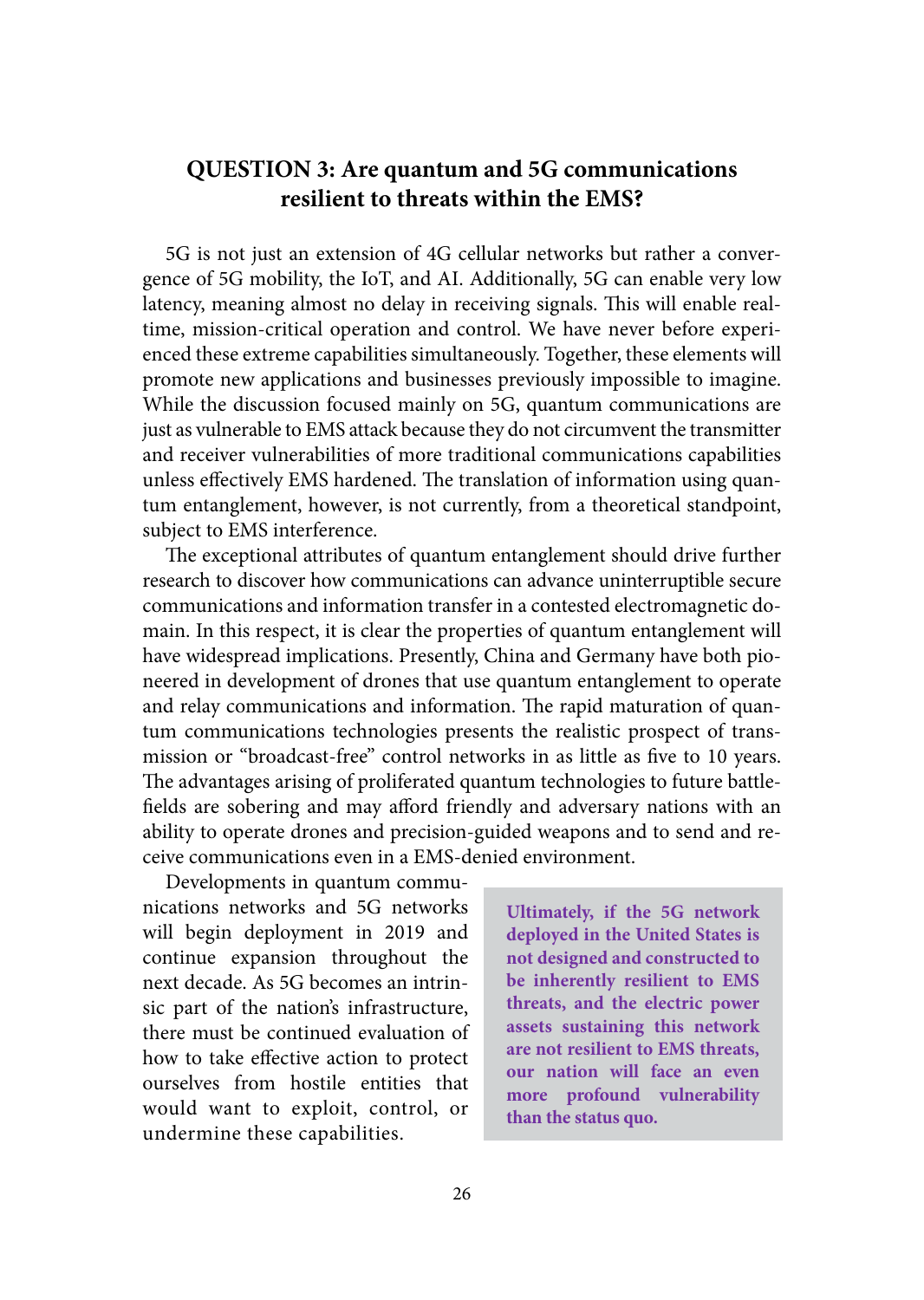Although EDTF 5G working groups included leading government and industry participants, a necessary next step is validating the review with technical experts in the field to better understand what has already been done and then collaborate on steps to raise awareness and enhance all aspects of prevention, mitigation, and network recovery. This needs to be a focused effort that includes all mobile service providers, applications developers, equipment vendors, military planners, and those involved in disaster preparedness.

#### **The Potential Impact Caused by an Electromagnetic Attack**

A large-scale electromagnetic attack that knocks out a region's power would significantly degrade the existing mobile communications network, as all portions of the network are dependent on external power. This will be especially true for 5G, which relies on large quantities of small cells that are connected to lampposts, utility poles, and rooftops and do not have backup power systems. However, 4G is vulnerable to external power fluctuations as well. Although the larger towers and base stations may have backup power systems, if some of these locations cease to operate, neighboring locations pick up some of their load, which can overwhelm surviving cells, taking them offline as well. Another concern from an electromagnetic attack is the optical transmission that could be disabled if an associated base station or link is impacted. Again, power would continue to be a critical dependency.

In a 5G network, more of the processing will take place closer to the base stations or even in the cloud. With a traditional design, these base stations will not operate if they are not connected in some way to the core, which is necessary for the control of the network. Ultimately, if the 5G network that deploys in the United States is not designed and constructed to be inherently resilient to EMS threats, and the electric power assets sustaining this network are not resilient to EMS threats, our nation will face an even more profound vulnerability than the status quo.

Industry representatives at the conference postulated that adding resiliency after the initial infrastructure build would likely be 10 times more expensive than designing resilience in from the start. Because there is an understanding of the vulnerabilities on the front side of the network deployment, there is a unique opportunity to "design-in" EMS resilience at the beginning. EDTF suggests this should be done immediately with the deployment of the FirstNet 5G infrastructure as a proof of concept for the rest of the 5G infrastructure.

FirstNet is a Department of Commerce initiative authorized by Congress in 2012 to develop, build, and operate a nationwide broadband network for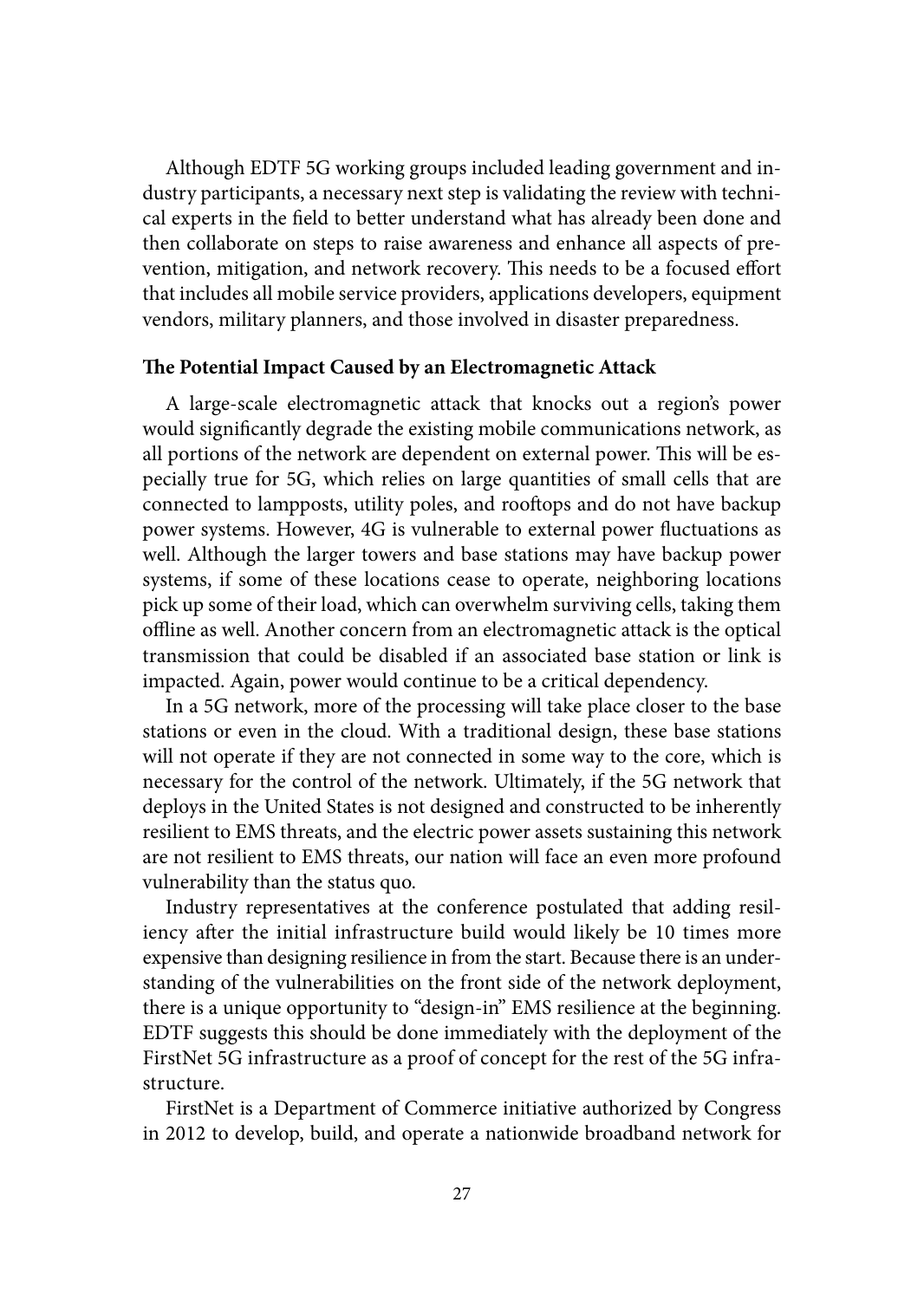first responders. Since the current 5G network associated with the FirstNet emergency communications system is not EMP hardened, this vulnerability should be immediately remedied. Moreover, because 5G will eventually impact all aspects of society, the 5G network should be considered an integral part of a national response after an EMS attack or impact. The framework would bring local and state governments together with time- or event-phased plans that do not rely on outside inputs or robust communications among nodes. NATO partners should be made part of this plan. The plan should focus on rebuilding networks from the outside in with close coordination with the electric and telecom industries.

#### **The Potential Impact Caused by an Attack from Within the Network**

Present-day communications networks face daily cyberattacks and back doors to either capture information or disable capabilities. In the future, 5G will be connected to billions rather than millions of people and things—this will include access to a nation's vital infrastructure and information. Therefore, it is essential to establish a trusted network free of possible attack points. An attack on a network from within could have debilitating effects similar to an electromagnetic attack. Even more alarming is how access from within the network could enable an adversary to collect or manipulate information on the network without detection or fingerprints. This has been a concern with 4G, but with 5G, there will be more equipment and entry points on the network. These entry points will be difficult to monitor due to the massive volume of data and the dramatic increase of nodes.

## **Prevention and Mitigation**

Given the forecasted scale of 5G network deployment and its capabilities, interconnectivity, and unlimited potential as an information and communications corridor for the economy, protecting 5G is paramount. EDTF teams discussed multiple prospective actions to maximize 5G's potential and settled on the following overarching recommendations:

- 1. Ensure uninterrupted access
- 2. Assure financial viability
- 3. Increase consumer and industry understanding
- 4. Secure network resilience
- 5. Conduct R&D in quantum and applications in next-next generation networks such as 6G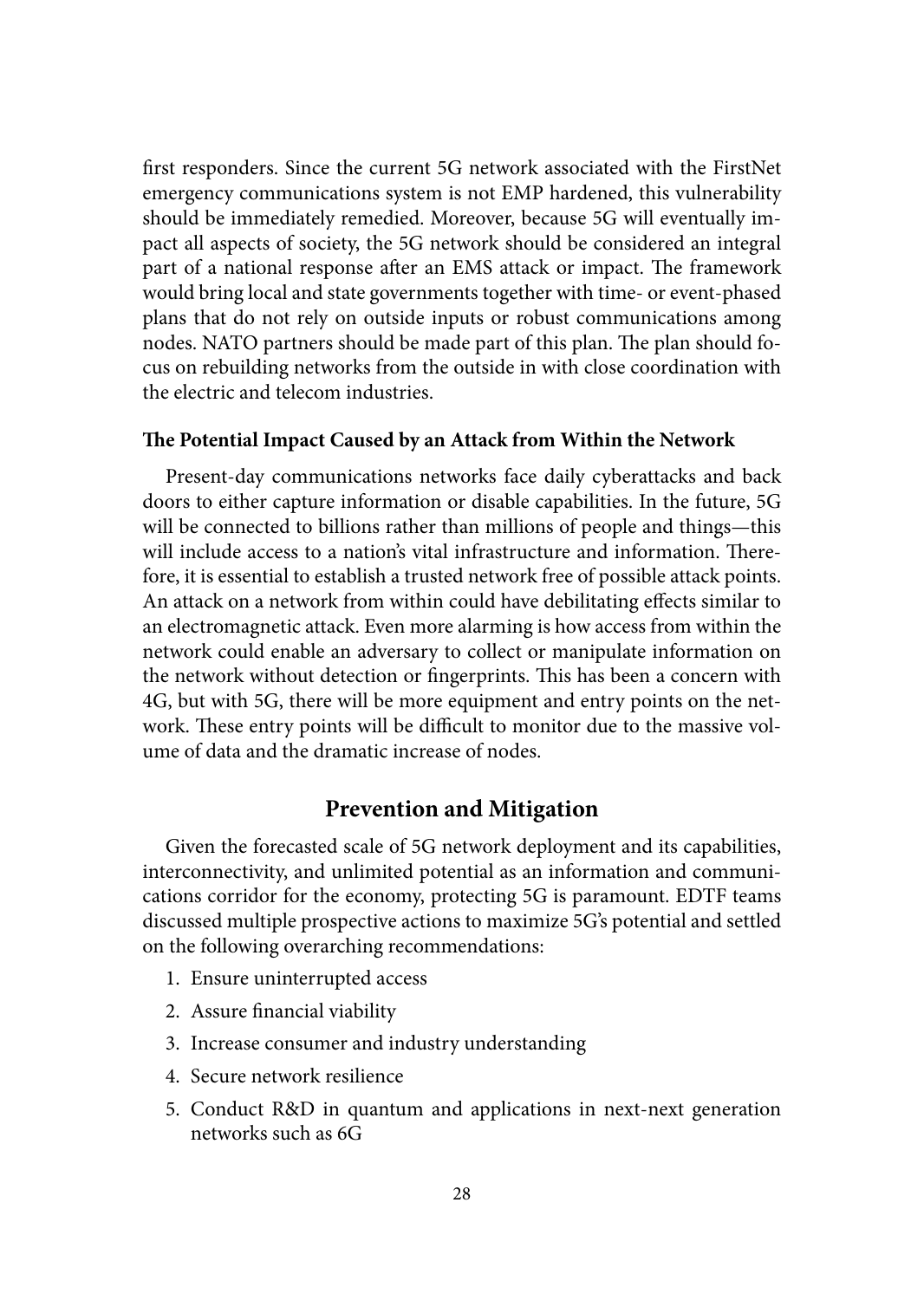Also, while not specific to 5G, a few interrelated points such as EMS domain recognition and DOD accessions will help underpin 5G's success and are therefore also addressed below.

First, to ensure unfettered access and in accordance with presidential and other senior US governmental guidance, the 5G network must be free of state-controlled equipment. Even under strict supervision, no service provider or government can ensure a mobile vendor is not manipulating or controlling information being transported over their networks. These mobile vendors have the systemic capability to allow, willing or unwilling, backdoor access into the network through design and servicing. This is especially a concern with equipment produced by Chinese companies since the Chinese government has the ability to force Chinese companies to comply with broad and sweeping intelligence collection directives. Therefore, the US government (USG) requires everything it buys to be free of state-controlled equipment, such as equipment provided by China's telecommunications vendors Huawei and ZTE. The USG is highlighting these vulnerabilities to other countries and encouraging them to adopt policies that restrict the proliferation of Chinese 5G technologies.

Similarly, and equally important, supply chain integrity is vital. It will take a concerted effort to assess the security and vulnerability of each product and component integral to the end-to-end supply chain. Even non-state-controlled mobility equipment vendors like Ericsson and Nokia manufacture equipment in China. Consequently, the USG must work with each of these companies to require supply chain integrity and procedures. Another critical action is to work with the standards bodies, equipment vendors, service providers, and security corporations to improve network-level data security and encryption. A form of deterrence is to institute significant trade tariffs on any country or company found to introduce backdoors or other serious security vulnerabilities.

Since none of these precautions will be foolproof, Western states must establish a "zero-trust model" to mitigate vulnerabilities. The DOD should also plan to move to quantum-resistant key exchange mechanisms to deal with the eventual fall of public key exchange algorithms, particularly given China's investments in quantum computing. All of industry must work together to develop innovative processes enhancing security encryption capabilities. It is essential to continue to work with other nations, encouraging them to adopt similar policies so as to limit the detrimental impact on our global connected societies.

The advent of quantum communications makes the concept of quantumbased malware very interesting. In this regard, a nonsecure supplier could potentially add entangled bits to a computer or hardware and disable or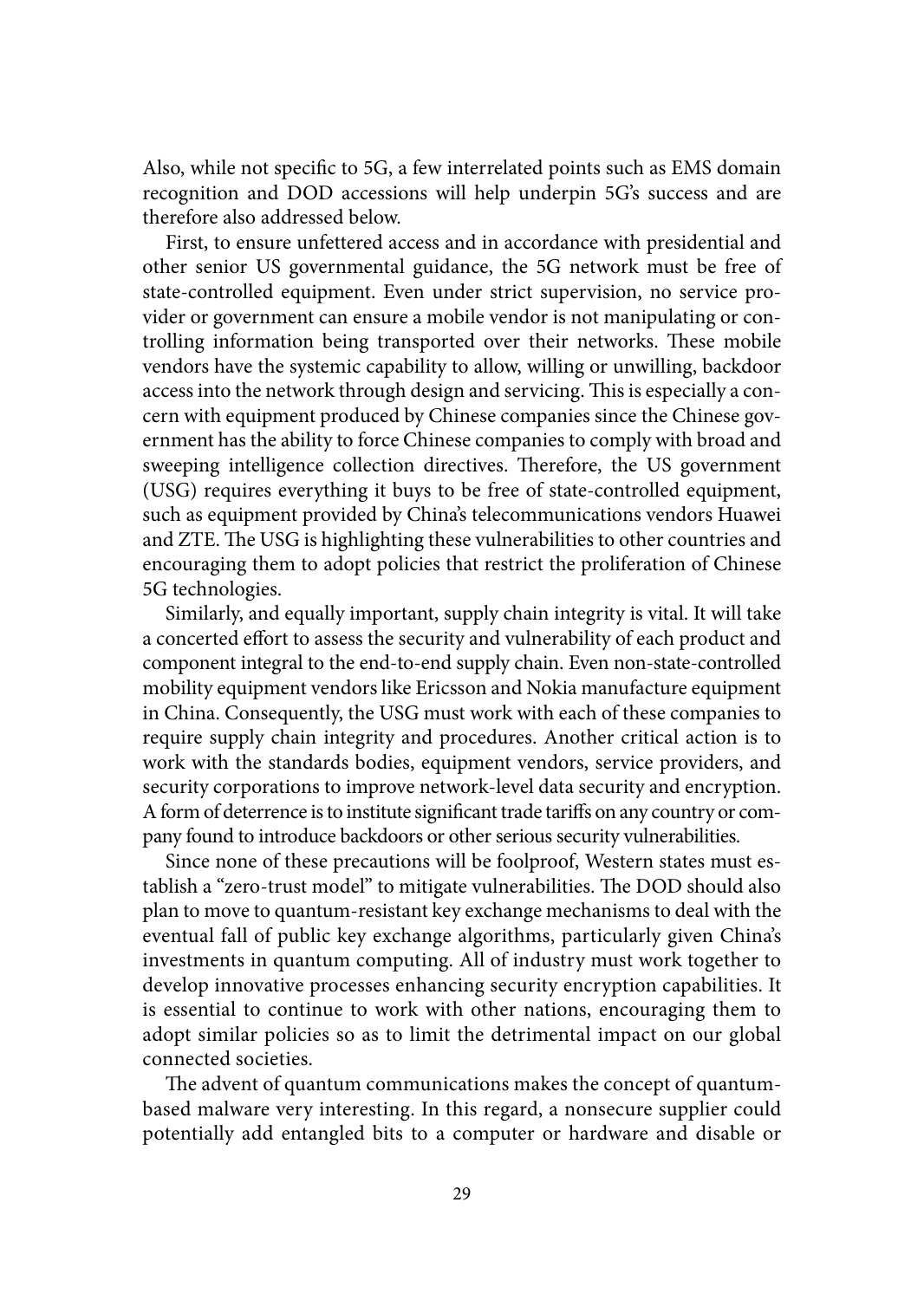interfere with it even in an EMS-hardened facility. It is conceivable that, in time, such could present the capability of penetrating cloud-based databases and other architectures thought to be secure.

Next, it is crucial the United States move forward with a financially viable and competitive 5G plan. The current US plan for 5G, that of using millimeter wave (mm Wave) technology in the high-band 5G spectrum, needs to be reevaluated due to its disproportionately high costs. China and the rest of the world are currently planning to use the mid-band 5G spectrum, especially sub 6Ghz, because of the significantly lower infrastructure requirements and attenuation problems that are associated with using the high-band spectrum. While it seems like a simple solution, the United States faces the challenge that both DOD and other USG entities are already utilizing the mid-band spectrum. Yet, to remain financially viable, both from a world standardization perspective and from an infrastructure deployment perspective, USG, DOD, companies, and academia must join together to either reallocate this midband spectrum or develop a way to share it.

One way to create this internal partnership is through incentives such as tax breaks, indemnification, or other measures. Another potential option is for these organizations to develop cheaper solutions using high-band, but as has been noted, this will create a disparity with the rest of the world. The Defense Innovation Board released a report in April 2019, "The 5G Ecosystem: Risks and Opportunities for DOD,"28 which provides a more detailed assessment and recommendations. We will need USG and DOD to quickly and carefully review its ownership of mid-band spectrum to determine what should be kept, freed, and/or shared to maximize the effective use of the spectrum.

Education is the next key area requiring attention so 5G can be effectively and securely incorporated into society. As described previously, 5G is more than "just faster 4G." We need to overcome misunderstandings about 5G and help our nation understand 5G's benefits and vulnerabilities. Furthermore, as military base design and operations incorporate 5G, it will be important to plan for contingencies. Along with educating key military installation and operations planners, a broader DOD training plan should be implemented. Next, academia would benefit from instructing students on 5G's capabilities and then inviting students to explore the 5G trade space and technical opportunities in ways that could bring prestige and potential financial benefits to the institution. Likewise, corporations have a similar urgency to educate em-

<sup>28.</sup> USA. Department of Defense, Office of the Secretary of Defense. Defense Innovation Board. The 5G Ecosystem: Risks & Opportunities for DoD. By Milo Medin and Gilman Louie. Washington, DC: DOD, 2019. Available at [https://media.defense.gov/2019/Apr/04/2002109654/-1/-1/0/DIB\\_5G\\_STUDY \\_04.04.19.PDF](https://media.defense.gov/2019/Apr/04/2002109654/-1/-1/0/DIB_5G_STUDY_04.04.19.PDF).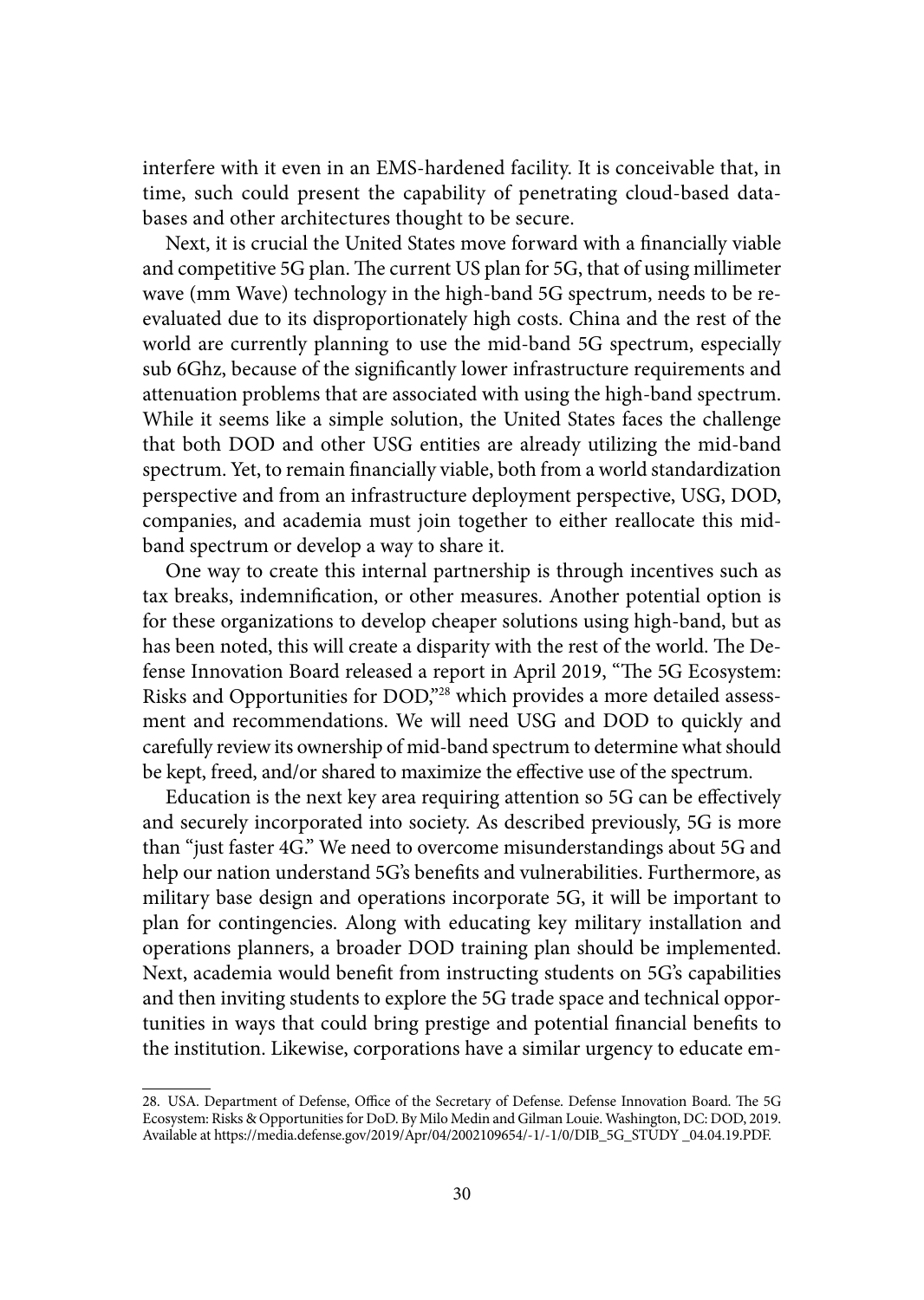ployees on 5G's capabilities to highlight the potential unique, exclusive, and leading-edge uses of 5G. The USG could also partner to develop ad campaigns or videos to inculcate the public.

Such training should incorporate teaching about the potential threats to and from 5G. Also, informing the public of the interdependencies and risks associated with losing 5G would help raise this narrative to the forefront and drive action from policy makers. Finally, we would be wise to look at lessons learned from clubs, forums, and other parts of the country that engage in nongovernmental emergency preparations and then include these applicable lessons learned in the educational process throughout the whole of society.

The future is bright, and potential applications using the capabilities of 5G are bounded only by our own creativity. However, we must evaluate and act on the recommendations and actions provided to ensure uninterrupted access, financial viability, understanding, and resiliency across the 5G universe, which, as 4G did for 5G, lays the foundation for the 6G networks to follow.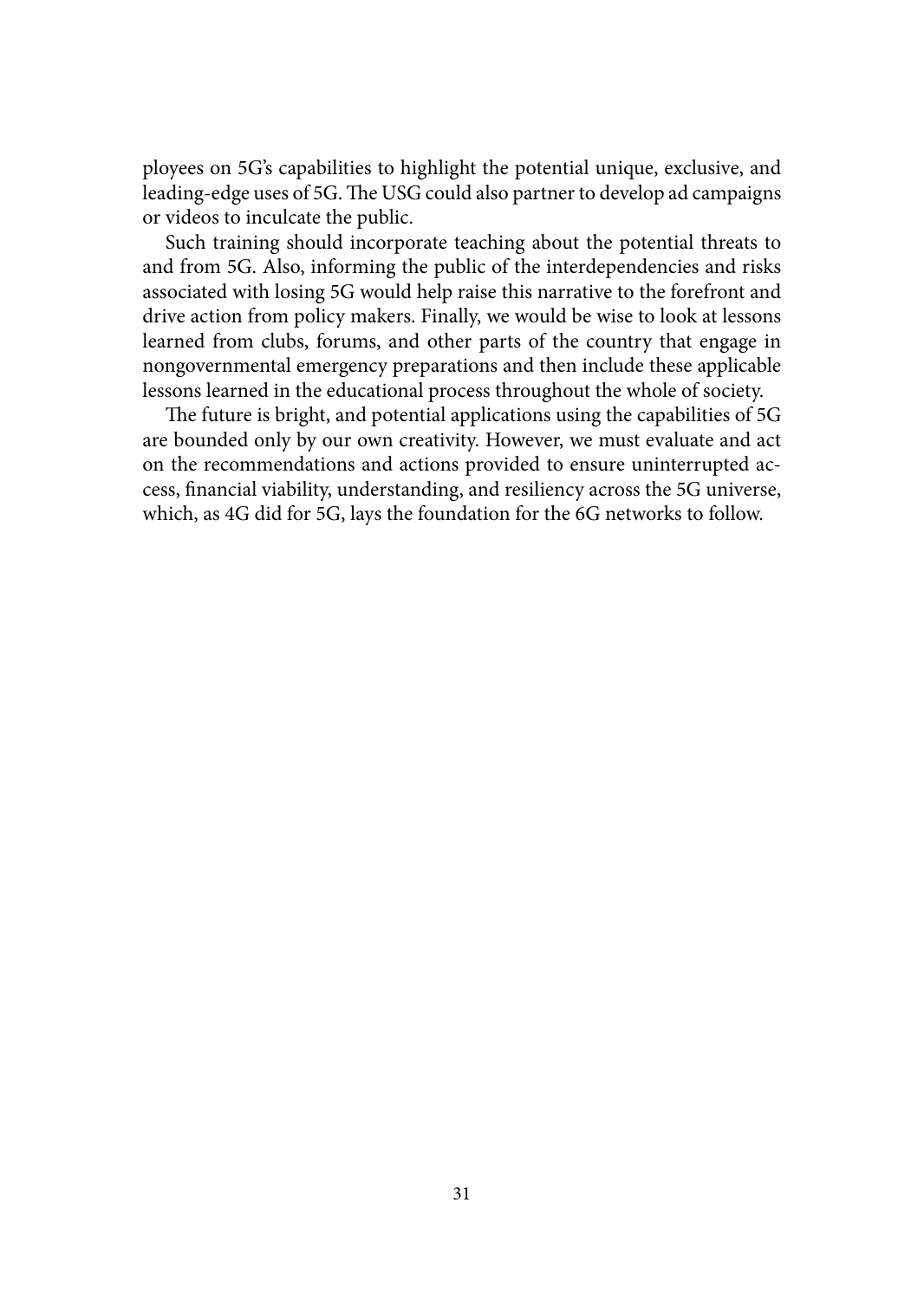# **[QUESTION 4: What sustainable, efficient, and cost-effective](#page-6-0)  [approaches do we need to invest in/develop right now to keep](#page-6-0)  [Joint Force capability operational \(viable\) in a severe EMS](#page-6-0)[degraded environment?](#page-6-0)**

## **Doctrine**

The electromagnetic spectrum is a war-fighting domain. As US defense has increasingly relied on technology and as defense platforms and weapon systems increasingly rely upon the EMS, so have our adversaries and competitors increasingly challenged it. Consensus on this reality provides a common understanding and lexicon among the US government, military, allies, and civilian population. This consensus should also instill a culture of EMS awareness and unity across the nation, therefore setting the bedrock for future resource investment and doctrinal development that incorporates an appreciation for the EMS as a domain.

The development of a new EMS war-fighting doctrine cannot occur without broad awareness of EMS threats and opportunities. Unfortunately, many examples point to the USG's current lack of awareness of threats and opportunities in these areas.

Two recent examples were examined by EDTF. The first is a DOD request for information (RFI) for a small nuclear reactor to be used for forward operating bases,<sup>29</sup> and the second is a DHS request for proposal (RFP) for priority telecommunications services associated with the Cybersecurity and Infrastructure Security Agency (CISA) Emergency Communications Division (ECD). Assets developed by the private sector for these two governmental requests will be critical to future expeditionary and domestic DOD operations and future DHS emergency management services, yet neither request incorporated resilience to EMS threats.

Interestingly, such examples provide proof the US government is aware infrastructure resilience is needed but often lacks a complete understanding of how to develop or enhance it when seeking solutions. Consequently, the EDTF recommends that the originator of such RFIs amend them to include an additional objective: "Resilience to all natural and man-made hazards, including physical, cyber, and electromagnetic spectrum threats; tested to

<sup>29.</sup> RFI for Small Mobile Nuclear Reactor, Solicitation no. RFI-01182019-RD-WHS019, https://www.fbo.gov /index.php?s=opportunity&mode=form&tab=core&id=5f70e466e904a1b12748d6e04fcbaad4& \_cview=0.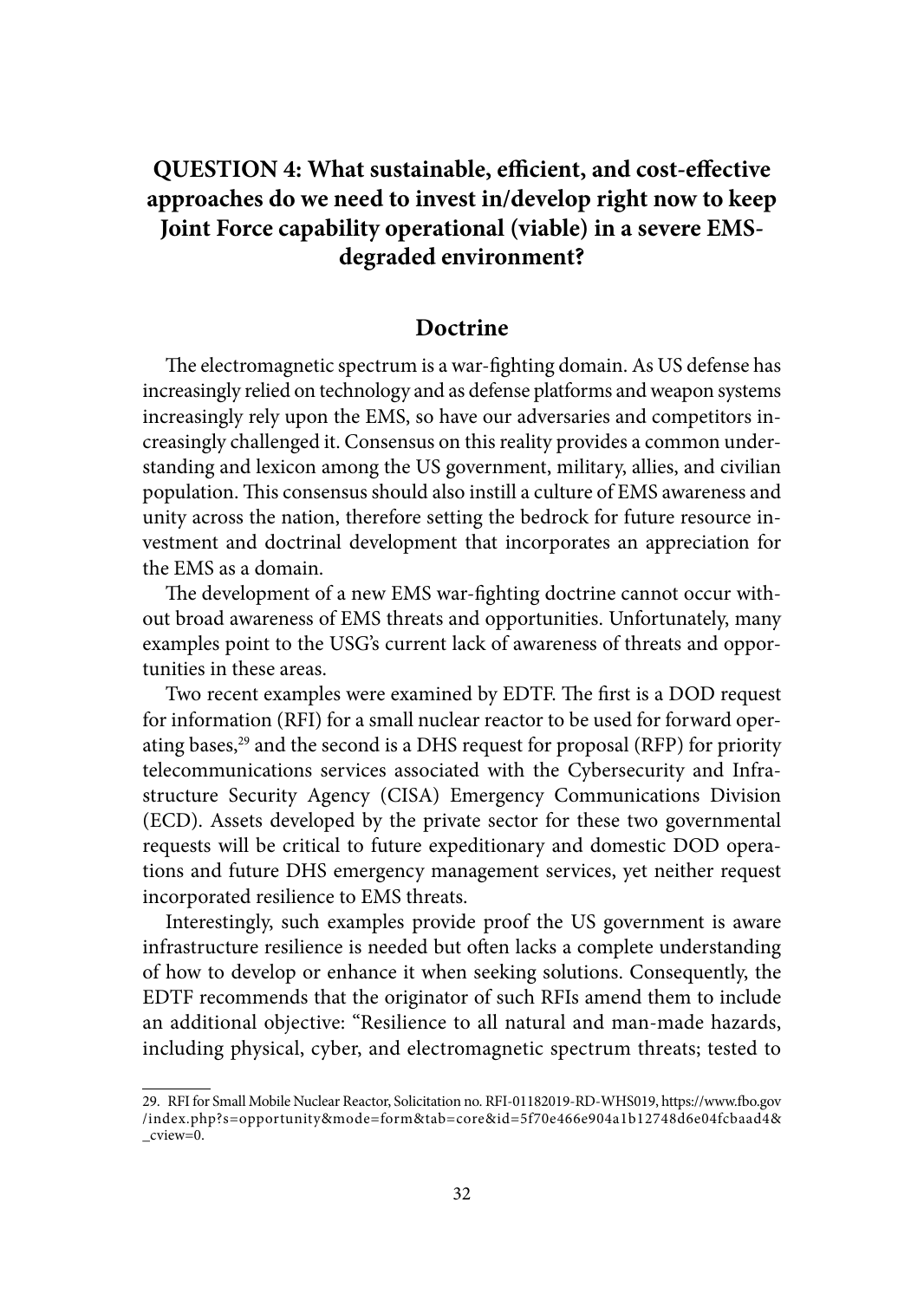applicable military standards for IEMI and EMP survivability associated with nuclear weapons and command and control systems."

The DHS solicitation is for information technology and telecommunication services associated with the DHS's CISA ECD, which "collaborates with the public and private sectors to ensure the national security and emergency preparedness communications community has access to priority telecommunications and restoration services to ensure communication under ALL circumstances."30 EDTF believes these circumstances include those associated with an EMS-degraded environment, specifically in the aftermath of a EMP attack. However, EDTF personnel were unable to find where this RFP requires EMS resilience.<sup>31</sup>

These examples illustrate the need for a targeted education program designed to alert civil servants and contracting officers at all levels (from federal to local) of the need for EMS resilience. Furthermore, EMS standards for new acquisitions should be made a requirement.

During discussions about doctrine, it was noted that during the Cold War the USAF would translate Soviet military doctrine and make such available to the military and universities. It is therefore also recommended this approach be reinstated to allow the United States and its allies to better understand the militarization of EMS. It was suggested that these be translated and made available at Air University's Curtis E. LeMay Center for Doctrine and Education. Members commented that they believe doctrine and policy are lacking in the area of EMP defense and that a doctrinal-level statement is likely the most critical starting point to normalize and unify EMP resiliency discussions.

Some efforts in the area of Air Force EMS doctrine have already begun. Recently the LeMay Center hosted an electromagnetic spectrum operations summit to update EW/EMS doctrine and draft an Air Force Annex 3-51 *Electromagnetic Warfare and Electromagnetic Spectrum Operations*. Annex 3-51 was in final coordination and published as this report was being prepared. The LeMay Center is working to coordinate between AETC and the other major commands to develop standardized EMS academics for all Airmen. See appendix 2 for more information on the Enterprise Capability Collaboration Team (ECCT).

Additionally, research into the "golden hour" that is used in the medical community may be helpful in establishing doctrine or strategy for recovery

<sup>30.</sup> Department of Homeland, Security Cybersecurity and Infrastructure Security Agency, Emergency Division, https://www.dhs.gov/oec-planning-and-preparedness-support.

<sup>31.</sup> RFP for Cybersecurity and Infrastructure ECD Priority Telecommunication Services, Solicitation no. 70RNPP19R00000004, https://www.fbo.gov/index.php?s=opportunity&mode=form&id=539562678ceb5c59b46 d67a38ebaf53b&tab =core&\_cview=0.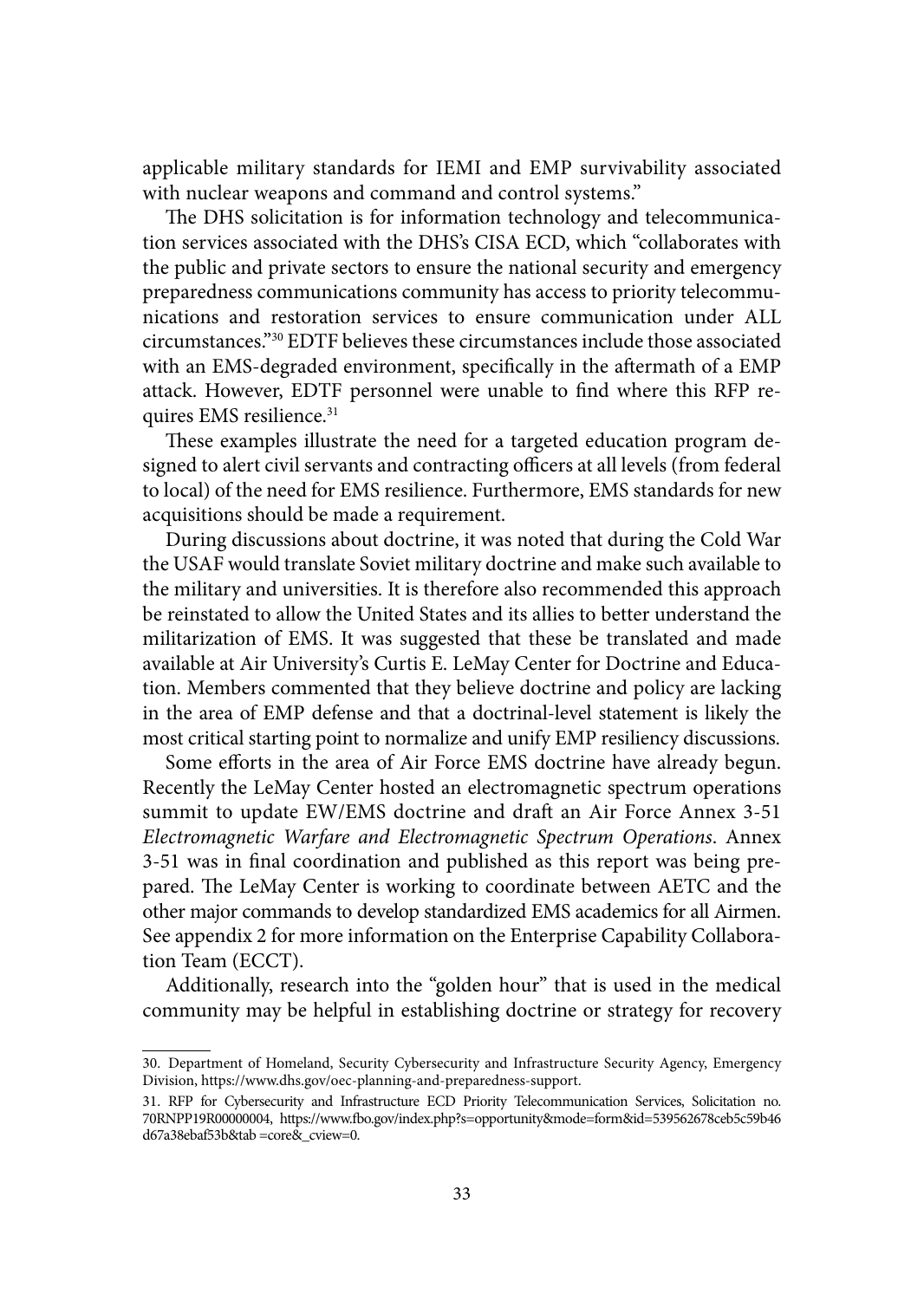operations. What is our golden hour after an EMP or GMD event? What does hour-one look like? There are critical systems that must be brought back on immediately after an event to enhance the chance of survival.

#### **Contingency Planning, Training, Education, and Exercises**

Beginning with the military-first approach discussed under 5G, we recommend all military members have EMS operations training and education. EMS vulnerabilities are present in every career field, and mitigation must be as understood as cyber hygiene. In addition to education and training, EMS objectives should be incorporated into all US exercises, war gaming, and primary, alternate, contingency, and emergency communications plans. Doing so will ensure a properly tested joint combined military and civilian strategy during catastrophic EMS degradation.

**It is the strongest possible recommendation of the task force that mission-type orders and contingency plans be developed by US Northern Command (US-NORTHCOM) to ensure the capabilities and assets at more than 300 military installations and defense properties in the CONUS can achieve coordination if communications are lost or disrupted for extended period.**

One tenet of airpower that has not been stressed is centralized control and decentralized execution. The task force observes that over the last 25 years the US military has benefited from an overwhelming supremacy and has not had to exercise centralized control and decentralized execution. This is because the Joint Force has been operating in a permissive environment where real-time information and battlespace awareness are readily available. In an EMS-degraded environment, however, where communications are nonexistent or in

short supply, decentralized control and decentralized execution will be a necessity so commanders can ensure decision continuity at the lowest level necessary for mission execution. Without standing mission-type orders from more than 300 military installations and countless other essential federal functions, there is a realistic prospect that a nationwide disruption to the power grid or telecommunications networks could degrade the ability of organizations and agencies to assist with recovery. Such conditions warrant EMS degradation be widely incorporated into exercises and war gaming.

However, before this is accomplished, it is the strongest possible recommendation of the task force that mission-type orders and contingency plans be developed by USNORTHCOM to ensure the capabilities and assets at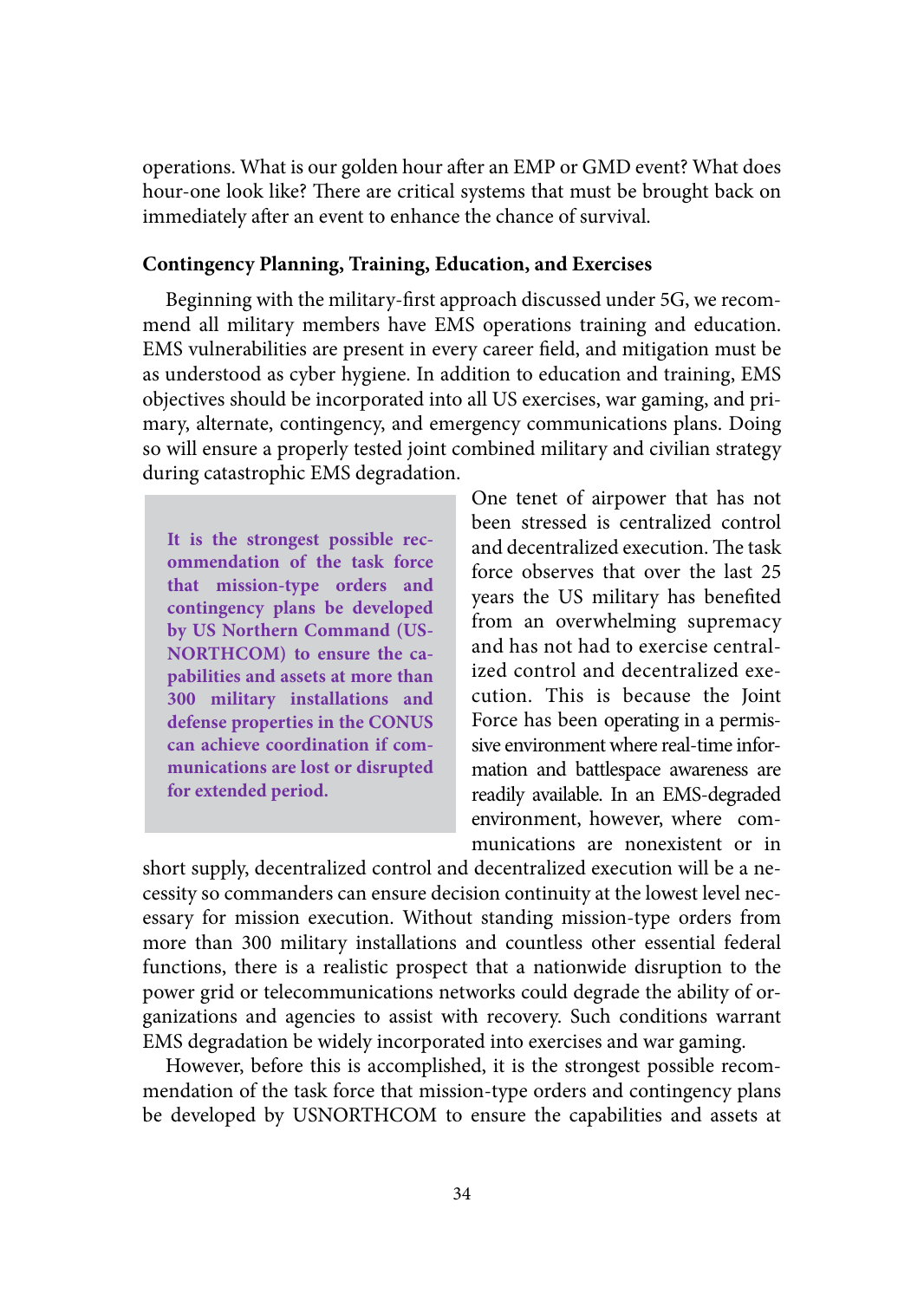more than 300 military installations and defense properties in the CONUS can achieve coordination if communications are lost or disrupted for extended periods. Without standing orders or instructions, commanders will be left guessing how to prioritize and position the disposition of available resources and assets. This must be remedied immediately and may be done at little to no cost.

Integration between USNORTHCOM, United States Strategic Command, and the DHS is necessary for sharing resources and knowledge to aid in the defense of the nation and to prepare for an EMS impact that could have widespread effects on the civilian population. As outlined previously, leadership may come from different agencies depending on the type of event, but prior design and coordination are essential.

Finally, to increase the effectiveness of education and training programs, creating an EMS "red team" is a prudent next step. Red teams would use adversary capabilities, doctrine, and thinking to train the force, conduct traveling DOD exercises, and participate in DOD and civic emergency response exercises. Participation in community exercises is a low-cost method for public outreach that is within the DOD's control and ensures continuing public education in EMS vulnerability mitigation. Similar programs exist across the DOD. For example, the USAF has an outreach program that develops briefings and seminars to ensure the safe integration of civilian and military air traffic.

#### **Materiel**

Today, many viable and creative options exist to solve anticipated communication disruptions, but the planning must start *now* and required equipment must be protected. During an EMS outage, alternative means for communications would be necessary until mobile networks can be restored. Recently, AETC tested a mesh network that allowed for drones to propagate signals over more than 5,000 square miles. Concepts such as this should be developed and deployed to high-density population centers and key strategic sites around the country as part of USNORTHCOM crisis and contingency planning efforts.

Meshed networks are a new technology that uses individual handsets as nodes to distribute data, which may allow for communication in remote areas and after an EMP attack or EMS degradation. More research is needed into software-defined/reconfigurable radios and laser-based communications, which may allow access in a contested environment. Other innovative ideas include the ability to quickly launch micro-sat systems that would temporarily serve as a communication network, functioning as a UHF/VHF repeater.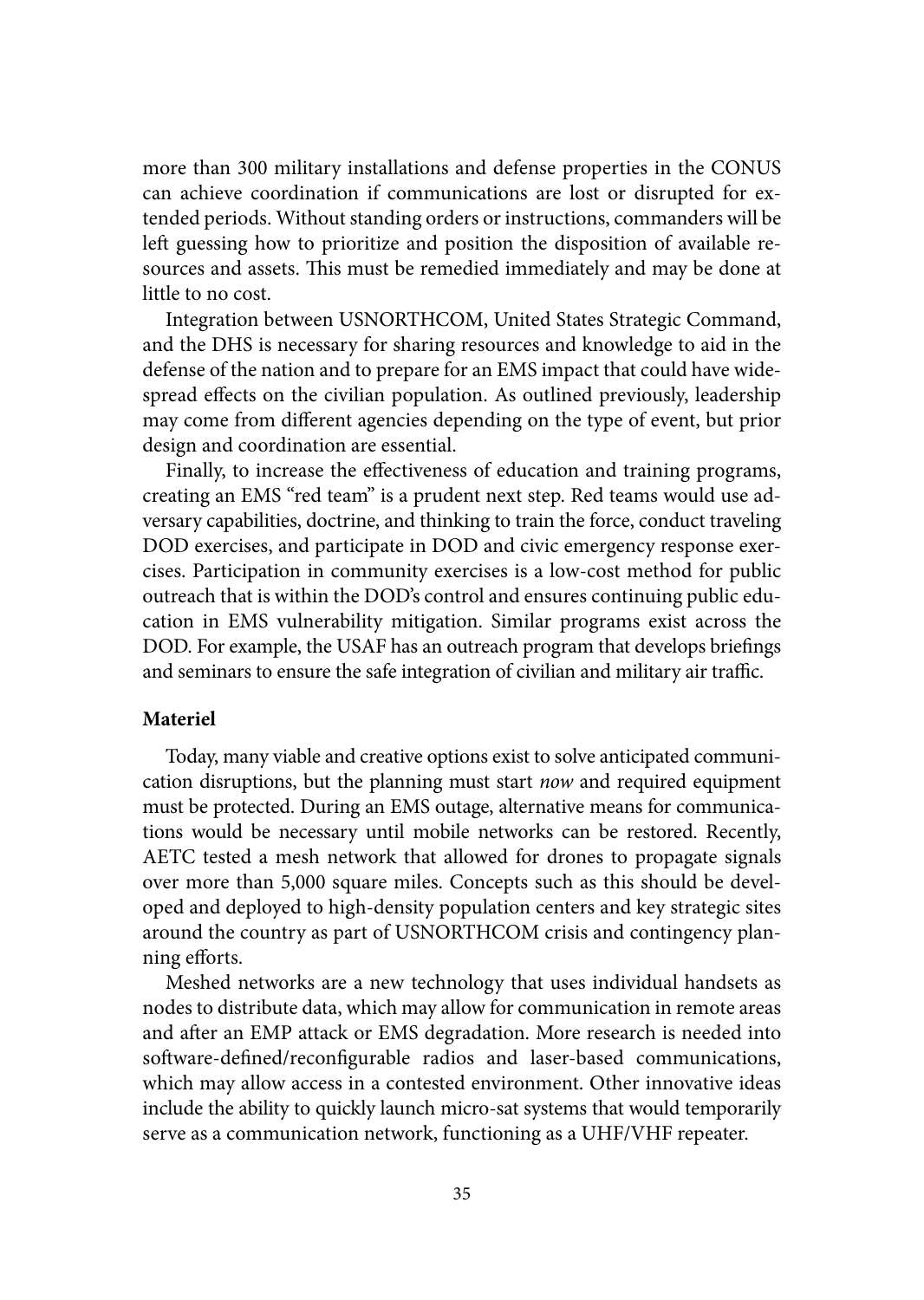Other solutions discussed involved the use of cognitive electronic warfare and AI to instantaneously detect threats and protect networks and send mass alerts, similar to an Amber alert, so people have critical information upon which to base their decisions. Even a one- or two-minute warning will allow decision makers to react quicker and speed recovery. Because damage to the infrastructure can come from various sources, including terrestrial and space weather, it is essential to quickly recognize the source of a threat.

Communication assets may also be prepositioned in EMP-hardened facilities or containers as a means of potentially increasing survivability. As an example, at the mayoral level, a city in Wyoming built Faraday cages to store critical equipment such as generators and communications hardware. These storage facilities could be expanded for the military, to include allied and coalition countries.

A streamlined acquisition process is needed to quickly purchase and test new and innovative shielding designs and solutions. There are methods to make the solutions to this problem happen more quickly. This could be similar to the Air Force, Special Ops, and NATO acquisition-lite programs, AFWERx, SOFWERx, and the NATO Innovation Hub. Start-up companies might already have what is needed to meet military requirements—but may not have the wherewithal to navigate the military acquisitions construct. An acquisitionlite team could consist of a few members who can quickly test and certify small companies.

In addition, the government can require future critical assets be developed with EMP protection capabilities. The best way to accomplish this is to provide tax and other monetary incentives for building in resilience or backfitting equipment with EMS shielding according to standards set by the USG and scaled according to the vulnerability and criticality of the asset.

Micro-power grid systems are also recommended to ensure military installations are made less vulnerable by reducing reliance on the commercial power grid. These may be implemented according to a prioritized list for critical military installations and should be hardened for EMP and cyber. An example of an effective micro-grid design is being implemented by the Puerto Rico Electric Power Authority in the wake of Hurricane Maria.32 The design will re-establish the electric grid by moving toward interconnected, decentralized regions able to independently generate electricity with an emphasis on solar energy, natural gas, and battery storage.

<sup>32.</sup> For more information, see Megan Kerins, "The Puerto Rico Renewable Micrgrid Toolkit: A Data-Driven Approach to Resilience," Rocky Mountain Institute, 21 December 2018, [https://rmi.org/the-puerto-rico-renew](https://rmi.org/the-puerto-rico-renewable-microgrid-toolkit-a-data-driven-approach-to-resilience/) [able-microgrid-toolkit-a-data-driven-approach-to-resilience/](https://rmi.org/the-puerto-rico-renewable-microgrid-toolkit-a-data-driven-approach-to-resilience/).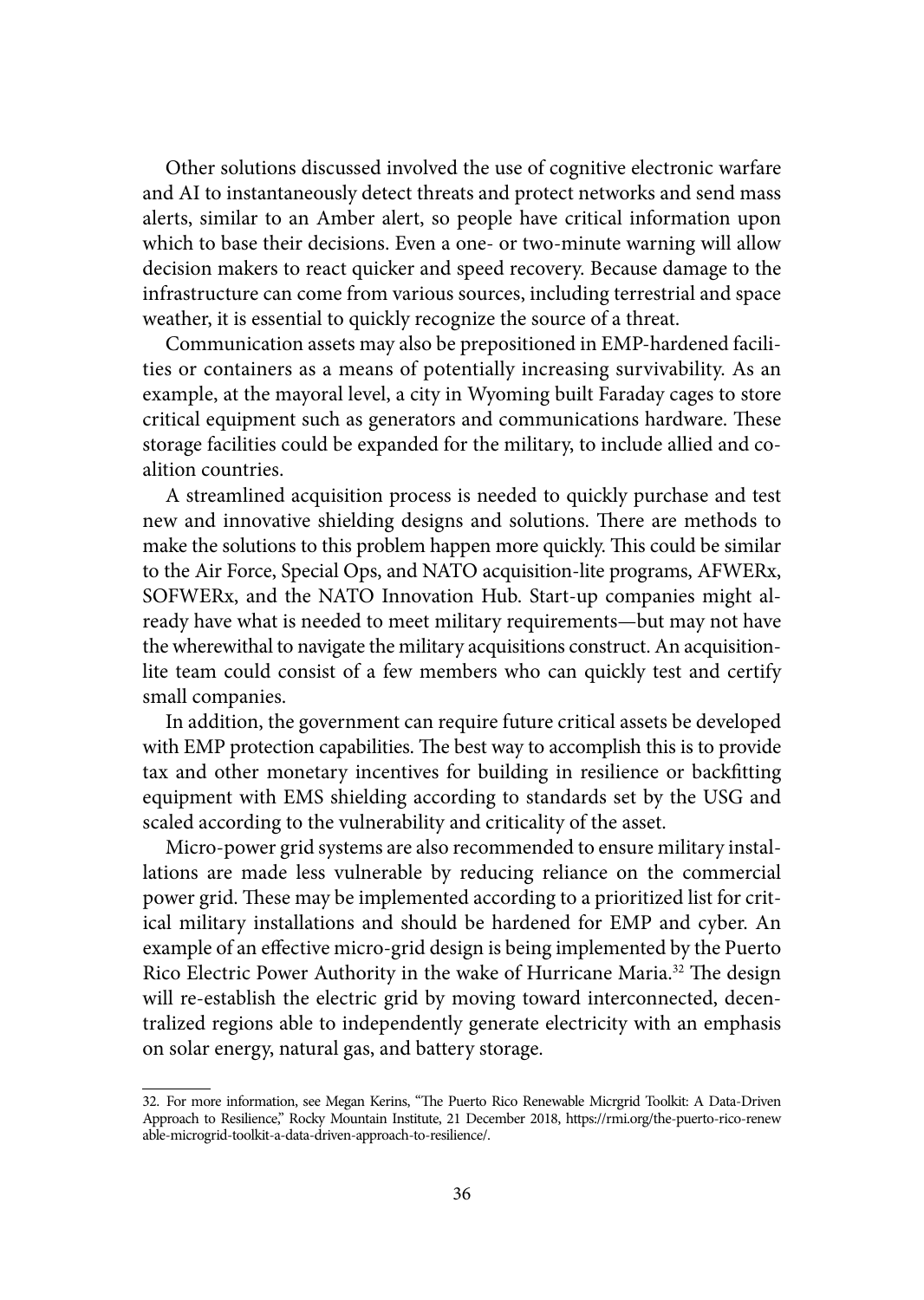In terms of alternative forms of communications that might be available in an EMS-degraded environment, the task force examined several, including fiber optics, high-frequency (HF) radios, and laser communications. Unlike the wider electric power grid, fiber optic lines are not vulnerable to EMP. However, the fiber nodes that power fiber optic lines are vulnerable. Fiber lines with hardened nodes can ensure fast and reliable communication. But, without prior attention to design and resilience, these lines of communications will also be unreliable. On the other hand, HF experts believe that HF radio would likely be more reliable after an EMP, for example, due to the ionization of the atmosphere.

Amateur radio has been a cornerstone of redundant and emergency communications for decades. Many member-owned radio stations are built with EMP and power grid–down considerations in mind. ARRL volunteer members have experience and awareness of space weather effects and emergency communications. Additionally, the military has a long-standing relationship with the HAM radio community through the Military Auxiliary Radio System (MARS, <https://www.mars.af.mil/>, [http://www.marsradioglobal.us/\)](http://www.marsradioglobal.us/). EDTF recommends inviting American Radio Relay League (ARRL) and MARS representatives to future EDTF discussions. Finally, any new comprehensive plans must examine how to ensure continued propagation of the timing signal, whether from GPS (space) or terrestrial sources. These plans and policies should also address prioritization and restoration actions. For example, first responders must have communications restored before basic users do, as should priority locations like Washington, DC, to ensure continuity of government.

#### **Leadership**

**In terms of leadership, EDTF recommends that a strategic messaging policy for the United States with respect to EMS be developed and communicated. In general, the US should message that any attack with a HEMP is an act of war and a crime against humanity.**

Leaders need to understand the threat of EMS, advocate for resourcing and governance, and provide focus. This will require organizations to take ownership of their assets and not rely on top-down direction to undertake mitigation efforts. The whole-of-government methodology, to date, has allowed responsibility to be shifted and even set aside until someone else made a decision. In many cases, a decision simply

never happened. Because EMS attacks have the potential to affect the population as a whole, whether through transportation, communications, or basic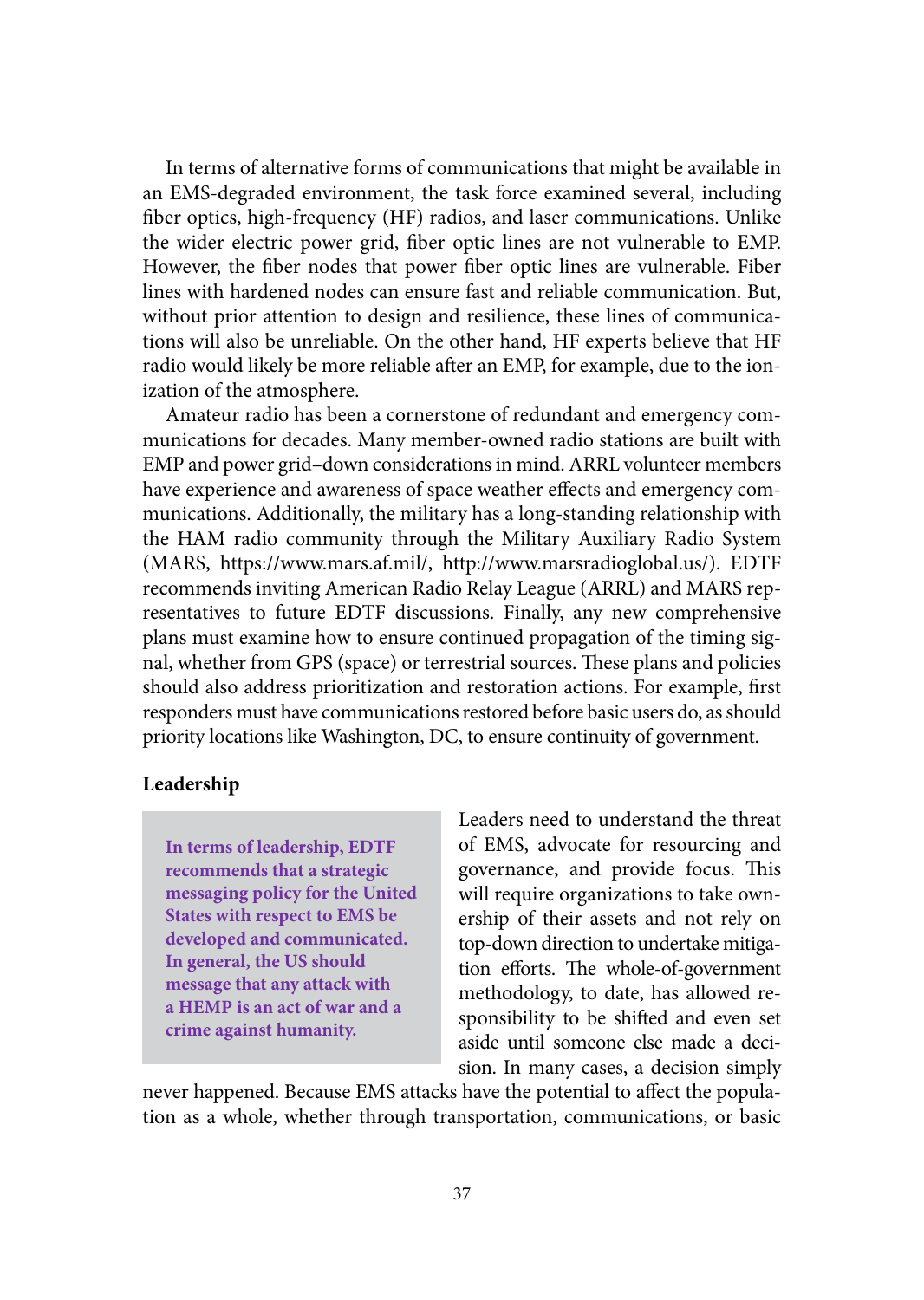necessities, it is important to have a single focal point for advocacy within government, individual or organization, be an advocate for EMS protection across the whole of government. However, in the interim, organizations must begin to own this issue individually.

Finally, in terms of leadership, EDTF recommends that a strategic messaging policy for the United States with respect to EMS be developed and communicated. In general, the US should message that any attack with a HEMP is an act of war and a crime against humanity. This messaging is necessary to help deter able actors who believe a HEMP is not considered an act of war against the United States.

#### **Personnel**

A critical piece of enhancing EMS resilience is the accession of personnel (including military, civilian, and contractors) who have the right skill sets, aptitude, and desire to address EMS risks. This issue was discussed widely the US is losing (or has lost) its corporate knowledge regarding EMS. Moreover, the nation is failing to recruit the best talent. Some potential accession options to "join the cause" within the DOD should include defining future challenges and then attracting those interested in solving those challenges.

#### **Facilities**

To minimize the effect of an EMS attack, DOD buildings and critical infrastructure need to be hardened. This must be accomplished through a hardening plan prioritizing critical assets due to the cost associated with hardening assets that are already built. New military construction plans and standards should be reviewed to determine which buildings to harden, because it is more cost effective to incorporate hardening standards into new construction than into existing structures. Incorporating EMP shielding, for example, in new construction is believed to only increase the cost of construction by five percent of the total capital costs.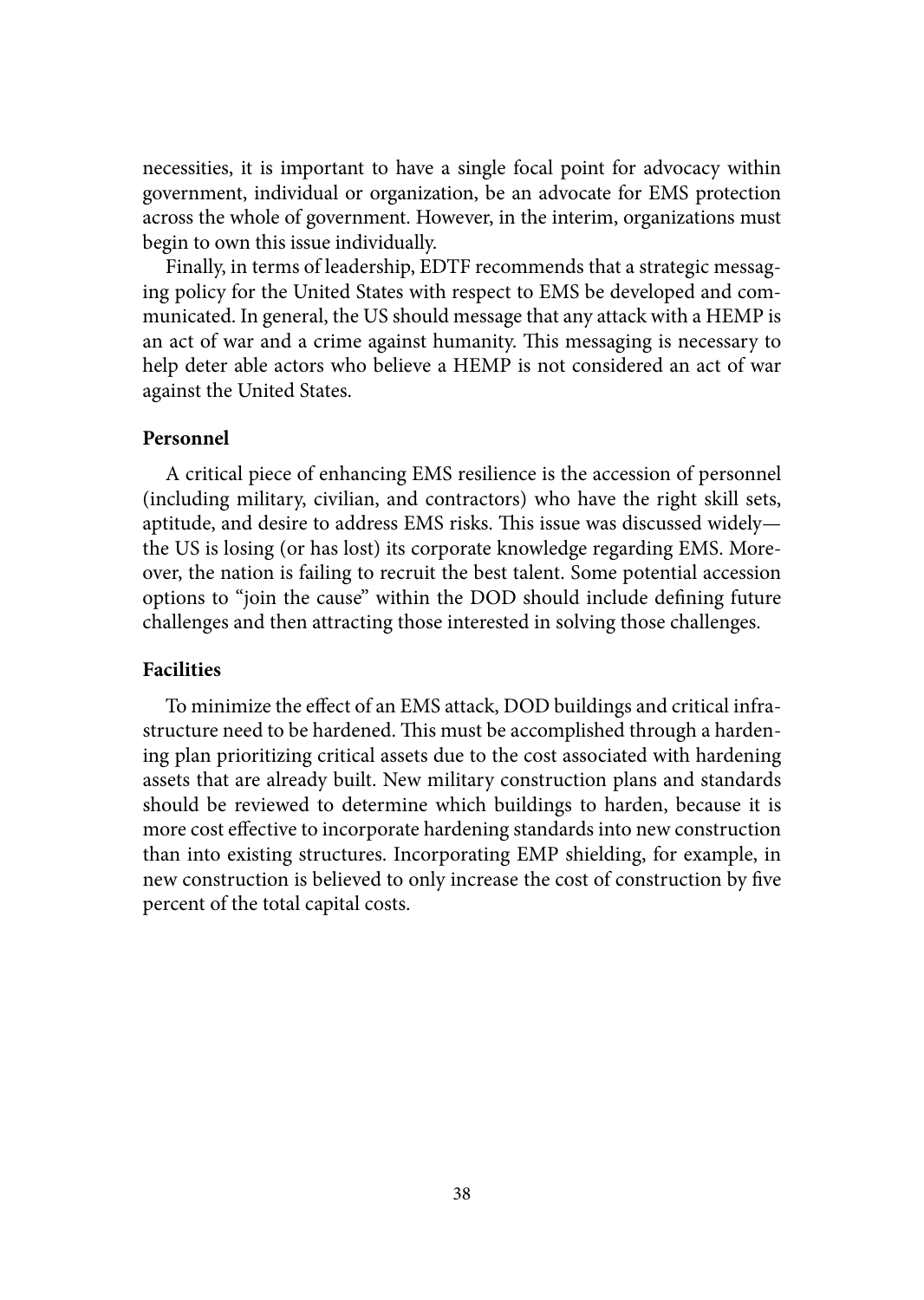# **[Conclusion](#page-6-0)**

The United States and NATO are at an unprecedented strategic cross-<br>road. It is a crossroad because bold decisions must be made about<br>commanding outcomes that will soon reshape the international envi-<br>ronment. It is unprec road. It is a crossroad because bold decisions must be made about commanding outcomes that will soon reshape the international environment. It is unprecedented because there has never been a time in history when all domains (space, air, land, sea, and cyber) and nearly all activities within them, both civil and military, have merged and become principally controlled by a single powerful overarching domain—the electromagnetic domain.

The inconceivable is no longer a distant inspiration, it is on our doorstep. We are, in many ways, experiencing a transformation from science fiction to science fact where technologies have begun to comparably behave and evolve like living organisms. Technologies are forming, splitting, merging, mutating, and even becoming intelligent. In this environment, it is plausible that as our understanding of the electromagnetic spectrum fuses with quantum physics, the communications architectures of today, which consist of transmitters, receivers, and networks, will no longer be required to move information and data across space and time.

Our pursuit of understanding and the implications of these new realities must be driven by compassion and a desire to improve the human condition. However, such knowledge must also be informed by a candid and intelligent understanding that human nature does not change. Thus, with new discoveries, there will be new risks. Such risks will require us to advance beyond reactive strategies to develop proactive strategies that invest in promising opportunities and help guide new sciences and technologies such as 5G, 6G, quantum communications, and even risky embryonic ideas not yet known to the world.

However, despite our rapid advancement into the digital and information ages, we continue to pull against a tremendous inertia derived from our first understanding of the electromagnetic environment, an environment that extends to the very boundaries of our universe and which permeates all forms of life and physical matter. The electromagnetic domain envelops us so entirely we usually take its existence lightly. Yet, the electromagnetic domain is, in every way, connected to everything else. The electromagnetic spectrum works in and through all we do.

Frequently ignored, sometimes minimized, commonly misunderstood, and many times at the edge of our deliberation, where the electromagnetic domain is concerned, what is often the last thought must become a forethought as we look to shape the future to ensure our freedom and maintain power over tyranny. The electromagnetic domain will become the dominant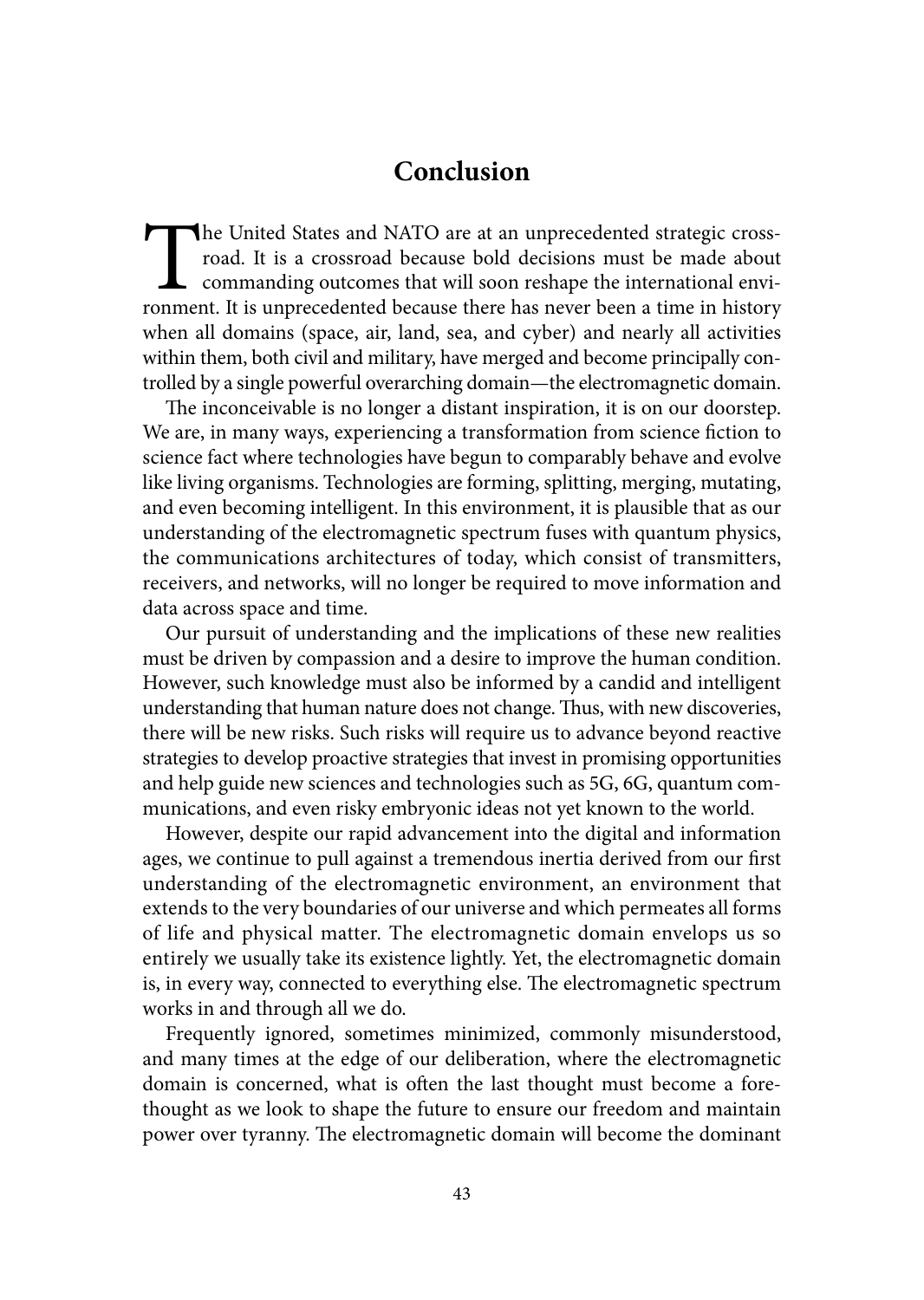and controlling feature in how modern nations and their defense elements engage in competition and strife. Even if unseen, the nefarious manipulation of this domain below the threshold of war is being used to aggress and often harm the US, its allies, and the public.

Once there is a recognition of the complexities present within the electromagnetic domain and a demonstrated willingness to lead, we must educate and teach our communities about the challenges and opportunities in this environment. Without pooling the intellectual capital of the wider force and collaboration with our allies, industry, academia, and civic organizations and citizens, the critical mass needed for substantive change will not likely materialize. Therefore, efforts like the Electromagnetic Defense Task Force (EDTF) must be cultivated, supported, and replicated.

The EDTF is not a panacea for dated doctrine, a fix for decision paralysis, a corrective for stagnant acquisitions, or even a wake-up call to the government and public. This effort could not be so ambitious. However, the ideas and information within this report are offered with sobriety and candor to credibly inform the deepest conversations and deliberations of our age.

As a stakeholder in our future, whether senior leader or senior citizen, junior officer or student, you are vitally important to the successful shaping of our future and the future of the electromagnetic domain. As we prepare this future, we must not be held captive by uncertainty or fear of the unknown, but rather take hold of the opportunities in front of us. If we comprehend the shape of what can be and work together, we can sculpt the future for the benefit of all humanity. Such vision requires, first and foremost, leadership that recognizes when the environment has changed, even against seemingly impossible odds. Like the young British officers discussed in the introduction to this report, we can use all within our reach to ensure successful outcomes. But we must act.

The opportunities now demand we think to win, and such thinking requires us to consider everything. If we fail in this regard, we will have failed cognitively. We can avoid a future where the US and its allies are humbled by an adversary who imagined better—whose ideas were unbounded and whose determination and audacity we failed to match. We are in a contest of imaginations, and those who imagine best, and follow next with actions, will shape things to come.

If we remain on our present course, the terrain may seem familiar, but adversaries will take the initiative. Given the ubiquity of the electromagnetic spectrum, this future outcome is and must be unthinkable.

Imagine an actor who decides to dominate space, the ultimate high ground, not for peaceful purposes but for ambition and conquest. Imagine, space assets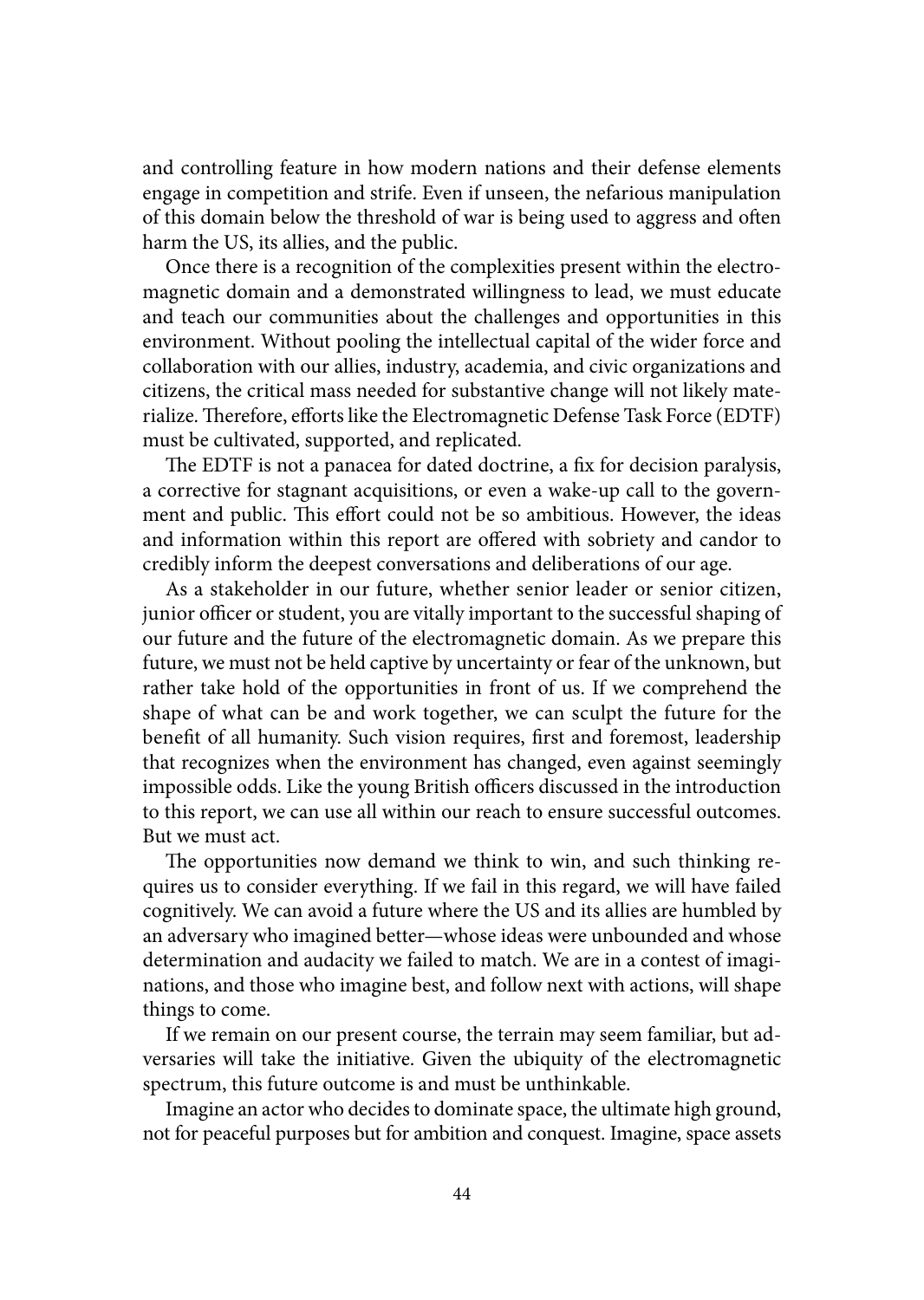stationed above all humanity controlled by unthinkable tyranny. Imagine, dominance or terrorism from space platforms capable of projecting directed energy on cities, communities, and towns. Imagine the widespread disruption of communications or the use of electromagnetic systems to lock out positioning, navigation, and timing (PNT or GPS). What we do next will shape the ability of the US and our allies to prevent

such futures.

As we demonstrate courage, leadership, and a willingness to learn and compete with novel ideas, there must be a demand for accountability in the critical areas that sustain our national welfare. Such accountability requires uniform standards, rigorous physical component testing, and incentives for manufacturers and customers to both demand and **We are in an electromagnetic age, and we must be ready to articulate a vision for how to preserve lasting peace, the rules-based order, the sanctity of life, our sacred liberty, and the pursuit of happiness.**

integrate electromagnetic spectrum (EMS) resilience into new and existing systems and designs. For example, estimates for end-to-end electromagnetic pulse (EMP) hardening of the US power grid and critical infrastructure range from \$5 billion to \$50 billion, and while it is recognized that an ideal outcome would be the complete protection of the nation's infrastructure, resource constraints make this outcome unlikely. Yet, the use of military standards to harden nuclear power stations, for example, is a justifiable investment from a risk and security standpoint. Where such improvements cannot be made, the US and its allies must find intelligent, low-cost, and practical solutions that enhance resilience in peace and in times of conflict.

We are in an electromagnetic age, and we must be ready to articulate a vision for how to preserve lasting peace, the rules-based order, the sanctity of life, our sacred liberty, and the pursuit of happiness. Part of this communication is an ability to inform future actors about the position of the United States of America with respect to EMS threats. The employment of such strategic means, including EMP, the disruption of PNT/GPS, and the employment of EMS activities against terrestrial or space-based targets, must be considered an act of aggression and, in some cases, a crime against humanity.

Communications with the public about the wider risks of EMS, EMP, geomagnetic disturbance (GMD), and other emergent risks is an essential component in maintaining the trust and confidence of the American people. As this trust is enhanced, the Department of Defense (DOD) and other agencies should, as much as practical, declassify and release information that can help facilitate broader knowledge on the issues, assist in the development of better EMS technologies, and promote accountability. Without a sound knowledge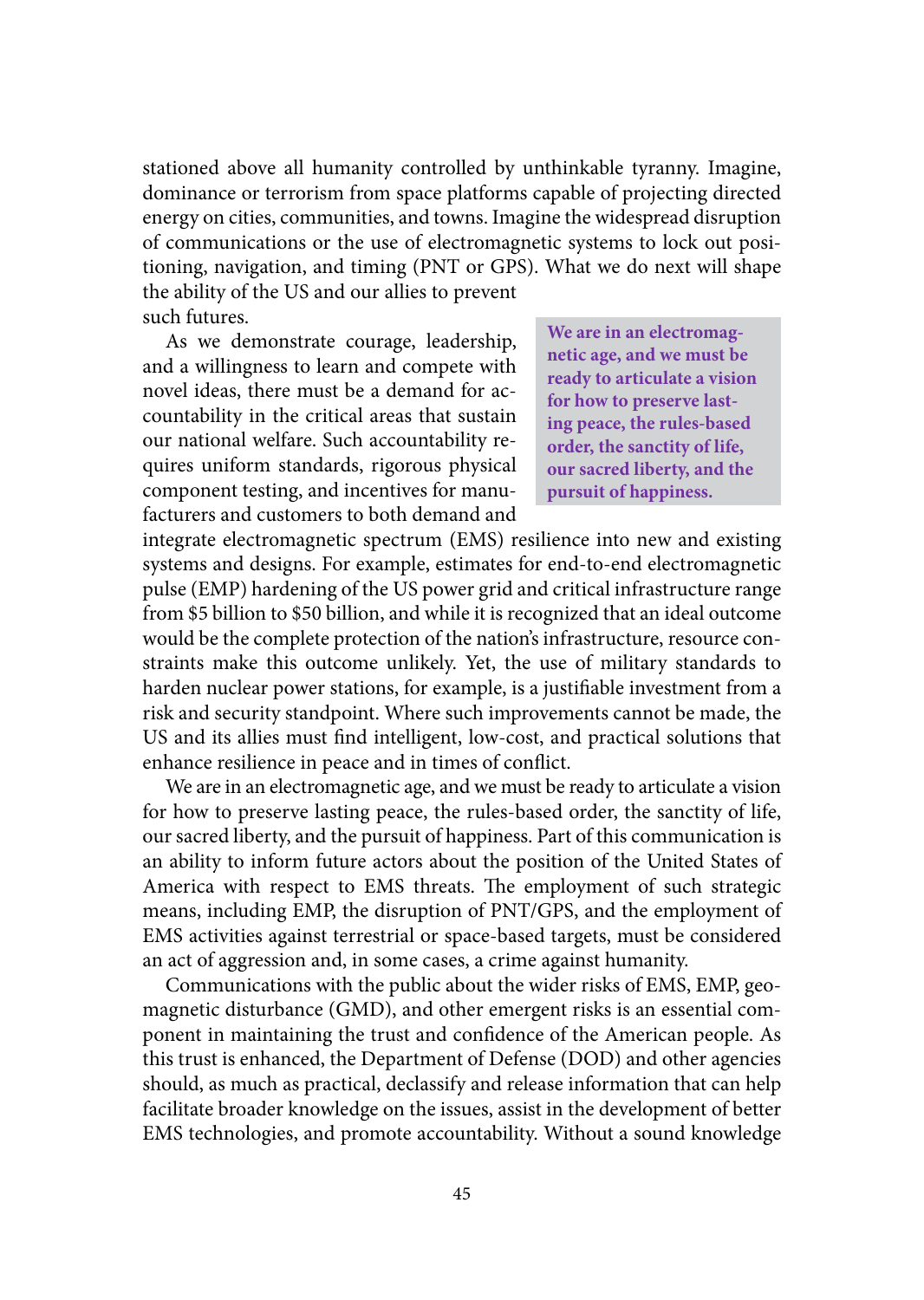of the facts, the American people are at a disadvantage. In an effort to lead by example, the EDTF has ensured this report is releasable to the public and encourages the widest possible dissemination.

Another low-cost measure is promoting public awareness of the limitations of the DOD and government in an EMS-degraded environment. Under certain conditions, strategic threats may be presented that bypass traditional deterrence schemes. Such threats may emerge from gray zone areas and rapidly deploy to create widespread outages and disruptions. However, similar effects of GMD may arise that interact with Earth's magnetic field to cause similar disruptions. By guiding the public to an accurate and realistic understanding of the EMS environment, the public will be served by (1) enhanced household and community resilience, (2) increased support for government measures and strategies that can further ensure the US and its allies are prepared to mitigate challenges, and (3) improved government transparency.

It is the strongest recommendation of this task force that USNORTHCOM develop concepts of operations and contingency plans for major EMS impacts (including EMP, GMD, and space-based PNT/GPS degradation) to the lower contiguous 48 states. Such plans may be built for little to no cost. However, the degree to which the resilience of the United States and Joint Force will be enhanced by this straightforward strategy cannot be overstated. Providing unified direction to the disposition of the US-based Joint Force will allow, in the unlikely event of a crisis, an organized and prioritized response that builds toward capability and speeds recovery.

At the nexus of technology, strategy, and our national power is an electromagnetic domain that is allowing our world and society to be resculpted. If we hold fast to that which shaped our first understanding, the grand design of what is to come will be crafted without the benefit of our value system. As sweeping changes occur, it is up to our nation's leaders and visionaries to form an image of what should come. The future will not answer to our wants, desires, or beliefs. The future will respond to our will and the intelligent steps we take to shape it.

We must consider the course to choose at this strategic crossroad. We can maintain the status quo by affirming our existing understanding of the environment and be faced with the prospect of conforming to a system designed for us by our adversaries and peer competitors. We can make modest improvements to our existing infrastructure and pursue incremental gains by incorporating better standards with physical testing and validation. Or the United States can transcend many of the most challenging aspects of the electromagnetic domain by redesigning the US critical infrastructure in such a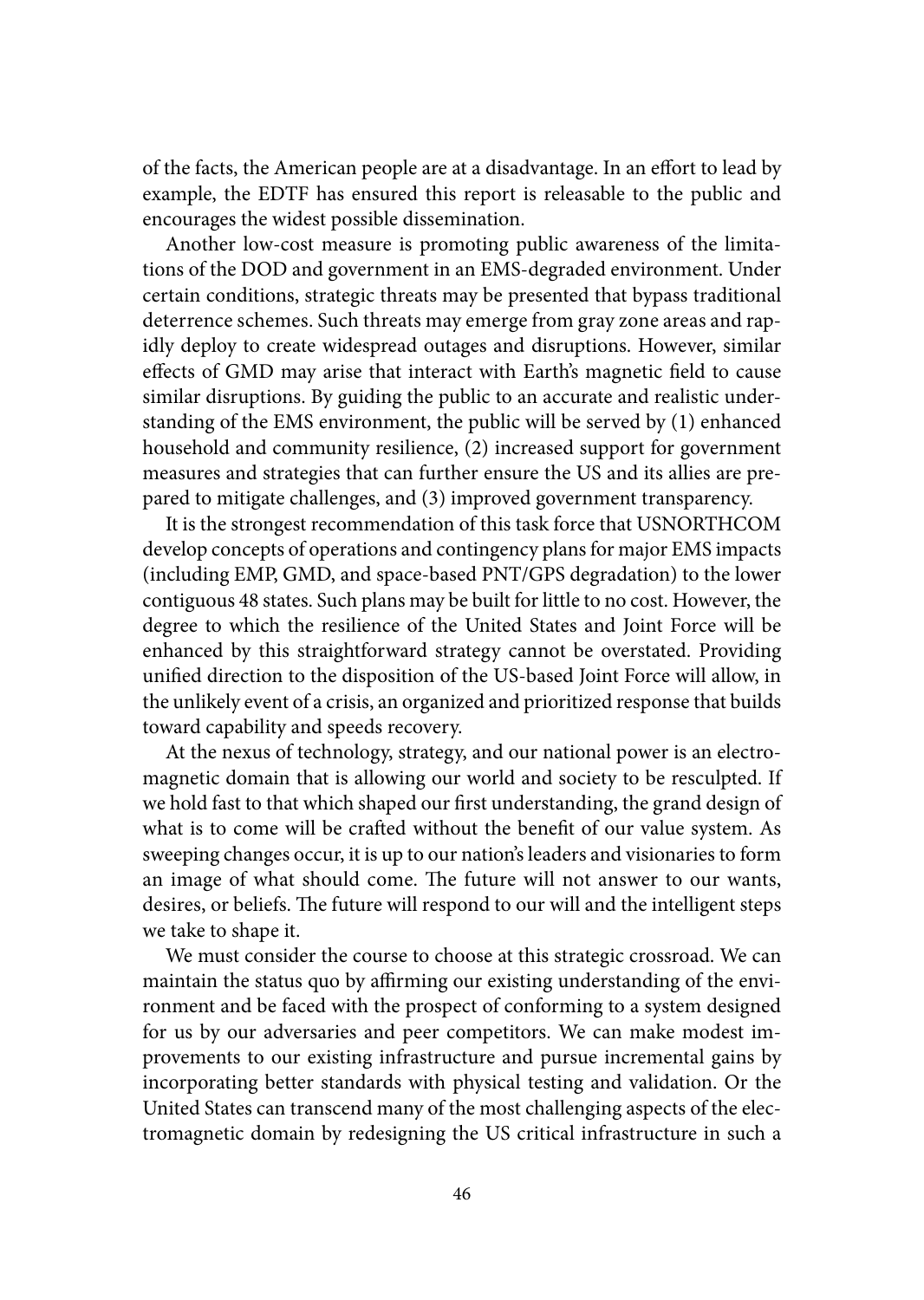way that every community, family, and home has access to uninterruptible energy, data, and communications from a resilient architecture.

While the gears of progress have turned and advanced with our understanding of the electromagnetic spectrum, such progress can be crippled if we fail to grasp its incredible potential to help humanity on its journey forward. Thus, the electromagnetic domain must be understood, shaped, and positioned as a dominant enabling force for the defense and health of our nation and society.

How to accomplish this positioning is nothing short of a fantastic problem. If we are guided by a willingness to learn, lead, and understand fresh opportunities, we may advance our thinking, reshape our paradigms, and preserve and enhance our way of life.

These are times like no other. The task force thanks you for your interest, consideration, and ongoing support.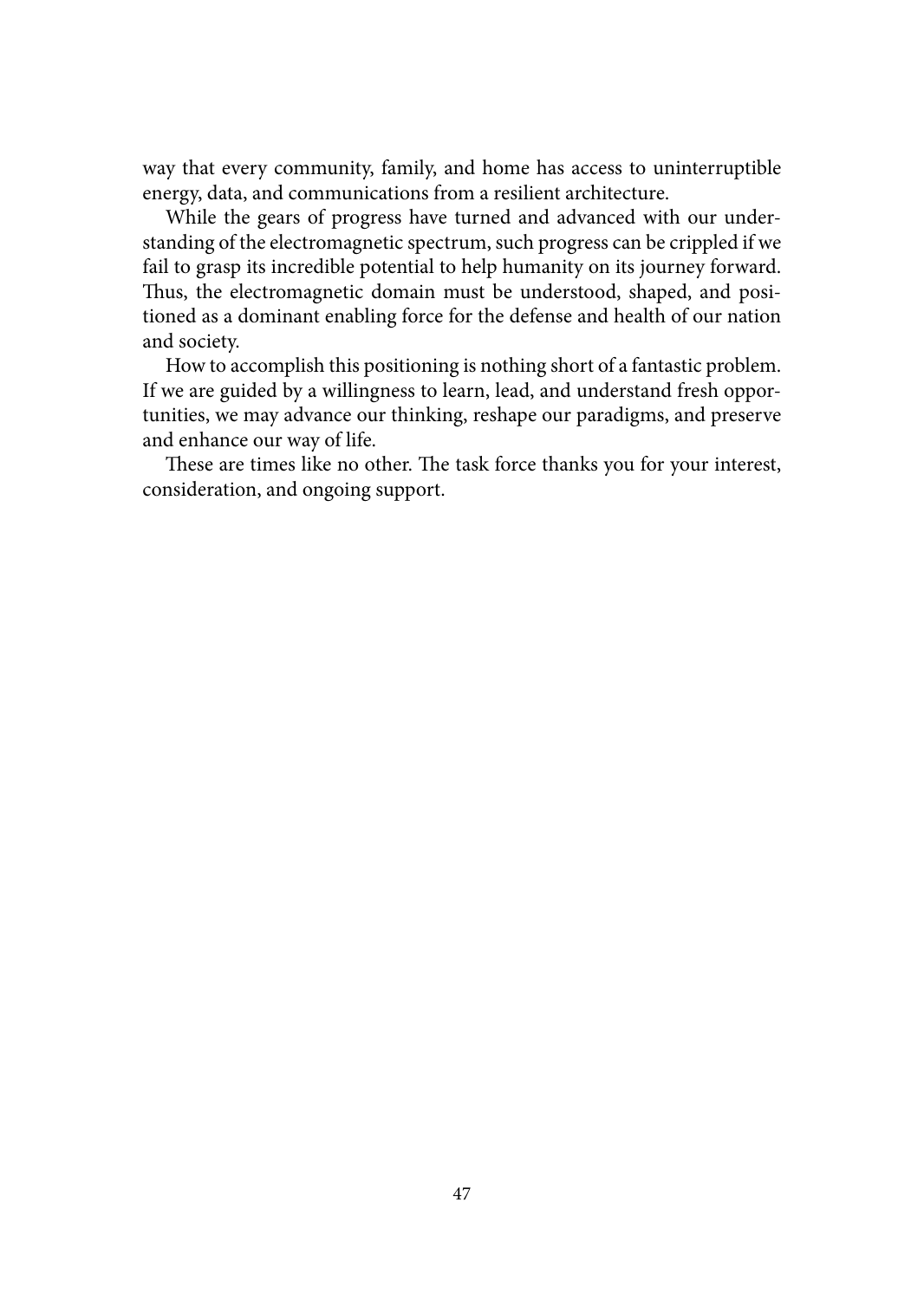# **[Selected Resources](#page-6-0)**

The following are helpful resources on electromagnetic pulse (EMP).

**Resource 1**: Executive Order 13865. *Coordinating National Resilience to Electromagnetic Pulses*, 26 March 2019, [https://www.govinfo.gov/app/details](https://www.govinfo.gov/app/details/DCPD-201900176) [/DCPD-201900176.](https://www.govinfo.gov/app/details/DCPD-201900176)

This executive order implements core recommendations of the Congressional EMP Commission on an accelerated basis. It combines cybersecurity and security against electromagnetic spectrum threats, building upon executive branch orders and actions from previous presidential administrations to address threats from solar weather. Further, it requires that "the Federal Government must foster sustainable, efficient, and cost-effective approaches to improving the nation's resilience to the effects of EMPs."

The order states that the assistant to the president for National Security Affairs, working with the National Security Council and the director of the Office of Science and Technology Policy, "shall coordinate the development and implementation of executive branch actions to assess, prioritize, and manage the risks of EMPs."

It directs the secretary of the Department of Homeland Security (DHS) to coordinate with the Energy and Defense secretaries, other agencies, and the private sector to "develop a plan to mitigate the effects of EMPs on the vulnerable priority-critical infrastructures."

Since there is not a substitute for EMP testing of equipment, one critical feature of the executive order is its requirement that the vulnerability of essential, critical infrastructure equipment is established through empirical testing by an EMP simulator rather than computer modeling.

| <b>Date</b> | Government<br>agency leads                            | Required actions summary                                                                                                                                                                            | Secs.    |
|-------------|-------------------------------------------------------|-----------------------------------------------------------------------------------------------------------------------------------------------------------------------------------------------------|----------|
| 26 Jun 2019 | Sec. Homeland<br>Security, SSA, and<br>other agencies | List National Critical Functions and Critical<br>Infrastructure Systems/Networks/Assets that, if<br>disrupted, have catastrophic effects. Update<br>as necessary.                                   | 6(a)(i)  |
| 26 Sep 2019 | Sec. Homeland<br>Security                             | Review test data and identify any gaps in test<br>data regarding effects of critical infrastructure<br>systems, networks.                                                                           | 6(b)(i)  |
| 26 Sep 2019 | Sec. Homeland<br>Security                             | Use the sector partnership structure to devel-<br>op an integrated cross-sector plan to address<br>identified gaps. Implement the plan in col-<br>laboration with the private sector as appropriate | 6(b)(ii) |

**Table 1**. **Important deadlines specified in Executive Order 13865**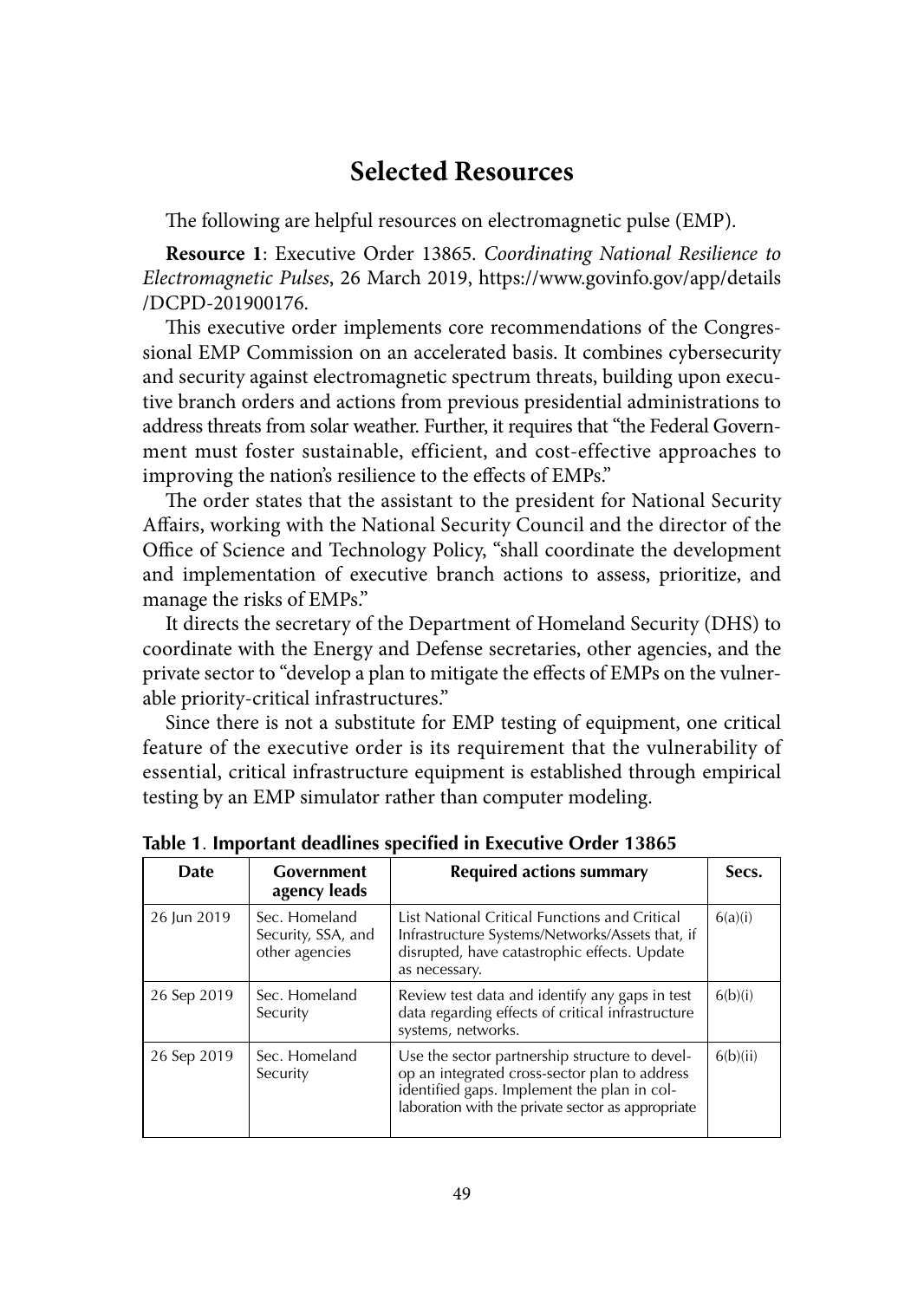| <b>Date</b>                              | Government<br>agency leads                                            | <b>Required actions summary</b>                                                                                                                                                                                               | Secs.     |
|------------------------------------------|-----------------------------------------------------------------------|-------------------------------------------------------------------------------------------------------------------------------------------------------------------------------------------------------------------------------|-----------|
| 26 Sep 2019                              | Sec. Homeland<br>Security                                             | Develop and implement pilot test to evaluate<br>engineering approaches to mitigate EMP<br>impacts on the most vulnerable critical infra-<br>structure systems, identified in 6 (a)(ii).                                       | 6(c)(ii)  |
| 26 Sep 2019                              | Sec. Homeland<br>Security, through<br>administrator of<br><b>FEMA</b> | Review and update federal response plans,<br>programs, and procedures to account for the<br>effects of EMPs.                                                                                                                  | 6(e)(i)   |
| 26 Dec 2019                              | Sec. Homeland<br>Security (with Sec.<br>Defense and Sec.<br>Energy)   | Develop plan to mitigate effects of EMP on<br>critical infrastructure systems/networks/assets.<br>Implement plan consistent with DHS. Update<br>plan as required by results derived from in<br>$6(b)$ and $6(c)$ .            | 6(d)(i)   |
| 26 Mar 2020                              | Sec. Homeland<br>Security (with Sec.<br>Defense and Sec.<br>Energy)   | Develop risk assessment on EMP, and then<br>develop quadrennial risks assessment.                                                                                                                                             | 5(f)(vii) |
| 26 Mar 2020                              | Sec. Energy                                                           | Review existing standards for EMPs. Develop<br>or update quantitative benchmarks that<br>describe physical characteristics of EMP that<br>are useful and can be shared by owners and<br>operators of critical infrastructure. | 6(b)(iii) |
| 26 Mar 2020                              | Sec. Energy                                                           | Identify regulatory and nonregulatory mecha-<br>nism, including cost recovery, that can<br>enhance private-sector EMP efforts.                                                                                                | 6(c)(iii) |
| 26 Mar 2020                              | Agencies support-<br>ing national essen-<br>tial functions (NEF)      | NEF agencies shall update their operational<br>plans to prepare for, protect against, and miti-<br>gate the effects of EMPs.                                                                                                  | 6(e)(ii)  |
| 26 Mar 2020<br>and then<br>every 2 years | Sec. Homeland<br>Security (with Sec.<br>Defense and Sec.<br>Energy)   | Submit report to the president of the United<br>States (POTUS) analyzing tech options to<br>improve resilience to effects of EMP, and<br>identify gaps in available technological and<br>identify future R&D opportunities.   | 6(c)(i)   |
| 26 Jun 2020                              | All agencies sup-<br>porting NEFs                                     | Update EMP plans in terms of vulnerability.                                                                                                                                                                                   | 6(a)(ii)  |
| 26 Jun 2020                              | Sec. Homeland<br>Security                                             | Identify which critical infrastructure systems/<br>networks/assets are most vulnerable to EMPs<br>effects.                                                                                                                    | 6(a)(ii)  |
| 26 Sep 2020                              | Sec. Defense (with<br>Sec. Homeland<br>Security and Sec.<br>Energy)   | Conduct pilot test to evaluate engineering<br>approaches to harden strategic military instal-<br>lation and supporting infrastructure against<br>EMPs.                                                                        | 6(d)(ii)  |

**Table 1**. **Important deadlines specified in Executive Order 13865** *(Continued)*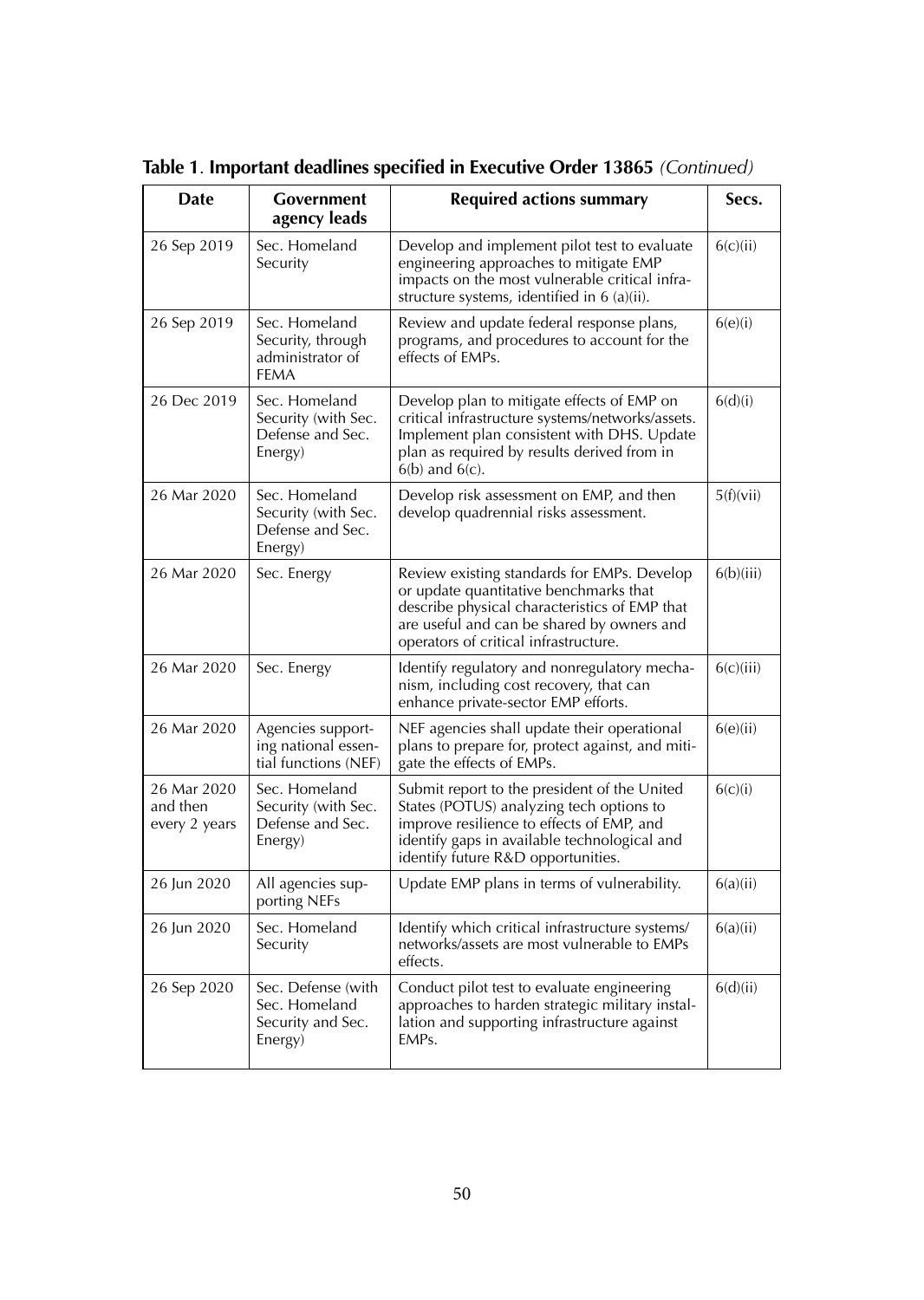| <b>Date</b> | Government<br>agency leads | Required actions summary                                                                                                                                                        | Secs.     |
|-------------|----------------------------|---------------------------------------------------------------------------------------------------------------------------------------------------------------------------------|-----------|
| 26 Dec 2020 | Sec. Homeland<br>Security  | Provide to POTUS Staff assessment of EMP<br>effect on communication infrastructure, and<br>recommend changes to operational plans for<br>response and recovery after EMP event. | 6(e)(iii) |
| 26 Mar 2021 | Sec. Defense               | Report cost and effectiveness of 6d(ii) test to<br>POTUS.                                                                                                                       | 6(d)(iii) |
| 26 Jun 2021 | Sec. Homeland<br>Security  | Develop plan to address EMP Effect Test Data<br>gaps.                                                                                                                           | 6(b)(ii)  |
| 26 Mar 2023 | Sec. Interior              | Complete in four years magnetotelluric survey<br>of contiguous US to help critical infrastructure<br>owners and operators to conduct EMP vulner-<br>ability assessments.        | 6(b)(iv)  |

**Table 1**. **Important deadlines specified in Executive Order 13865** *(Continued)*

**Resource 2**: National Coordinating Center for Communications (NCC). *Electromagnetic Pulse (EMP) Protection and Resilience Guidelines for Critical Infrastructure and Equipment,* 5 February 2019, [https://www.dhs.gov/.](https://www.dhs.gov/)

The DHS's NCC has been working on this information product for at least four years, having published its first version in 2016 and updated it in 2019.

This document provides guidelines to assist federal, state, and local officials and critical infrastructure owners and operators to protect mission essential equipment against EMP threats. It was created to help fulfill the Secretary of Homeland Security's responsibilities to:

- "Provide strategic guidance, promote a national unity of effort, and coordinate the overall Federal effort to promote the security and resilience of the nation's critical infrastructure." [*Presidential Policy Directive 21 - Critical Infrastructure Security and Resilience*]
- "Ensure . . . the necessary combination of hardness, redundancy . . . to obtain, to the maximum extent practicable, the survivability of NS/ EP {national security/emergency preparedness} communications" [Executive Order 13618, *Assignment of National Security and Emergency Preparedness Communications Functions*]
- "Be the focal point within the Federal Government for all EMP technical data and studies concerning telecommunications." [Title 47 Part 215 of the Code of Federal Regulations (CFR)]"

The document also responds to the US Congressional EMP Commission's recommendation that the "Department of Homeland Security should play a leading role in spreading knowledge of the nature of prudent mitigation preparations for EMP attack to mitigate its consequences."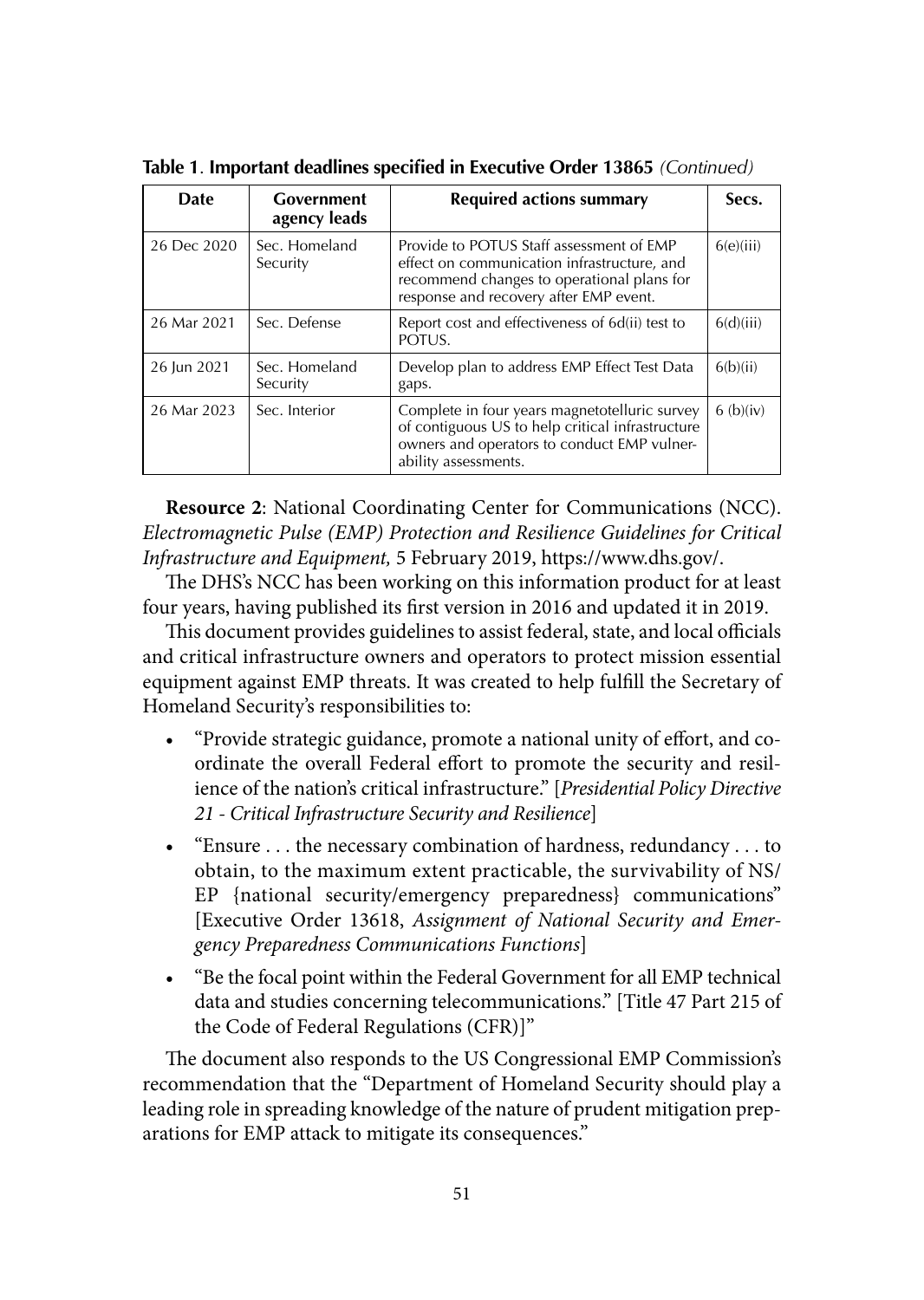The document establishes four EMP protection levels "initially developed at the request of the federal Continuity Communications Managers Group but are applicable to any organization that desires to protect its electronics and critical infrastructures."

"In addition to making recommendations on how to physically protect electronic equipment from different types of EMP, this document provides guidance on how to help ensure communications and information systems (and their supported missions) can continue to function or be rapidly restored after one or more EMP events. Hence, Appendix C contains information on priority service programs (like Government Emergency Telecommunications Service, Wireless Priority Service, and Telecommunications Service Priority) as well as on the SHARES alternate communications service that can be used to support critical missions and to facilitate and coordinate restoration activities. The document supports the concepts of resiliency and recovery. The intention is to provide different levels of protection that should allow less damage and/or loss of data as one moves to a higher level of protection. This also should result in shorter outages of the system mission."

The DHS NCC specifies that "these guidelines do not endorse any referenced product, company, service, or information external to DHS" and that "The audience for this document is all governmental and civilian officials and owners and operators of critical infrastructures, particularly those using sensitive electronics for their operations. This includes the 16 critical infrastructure sectors identified under 'Presidential Policy Directive 21 (PPD21): Critical Infrastructure Security and Resilience.' "

**Resource 3**: Air University Library Research Guide on EMP, [http://fairchild](http://fairchild-mil.libguides.com/Electronic_Warfare) [-mil.libguides.com/Electronic\\_Warfare.](http://fairchild-mil.libguides.com/Electronic_Warfare)

This collection includes Air University research, books, documents, journals, articles, databases, websites, and electronic resources selected by Air University Library research librarians.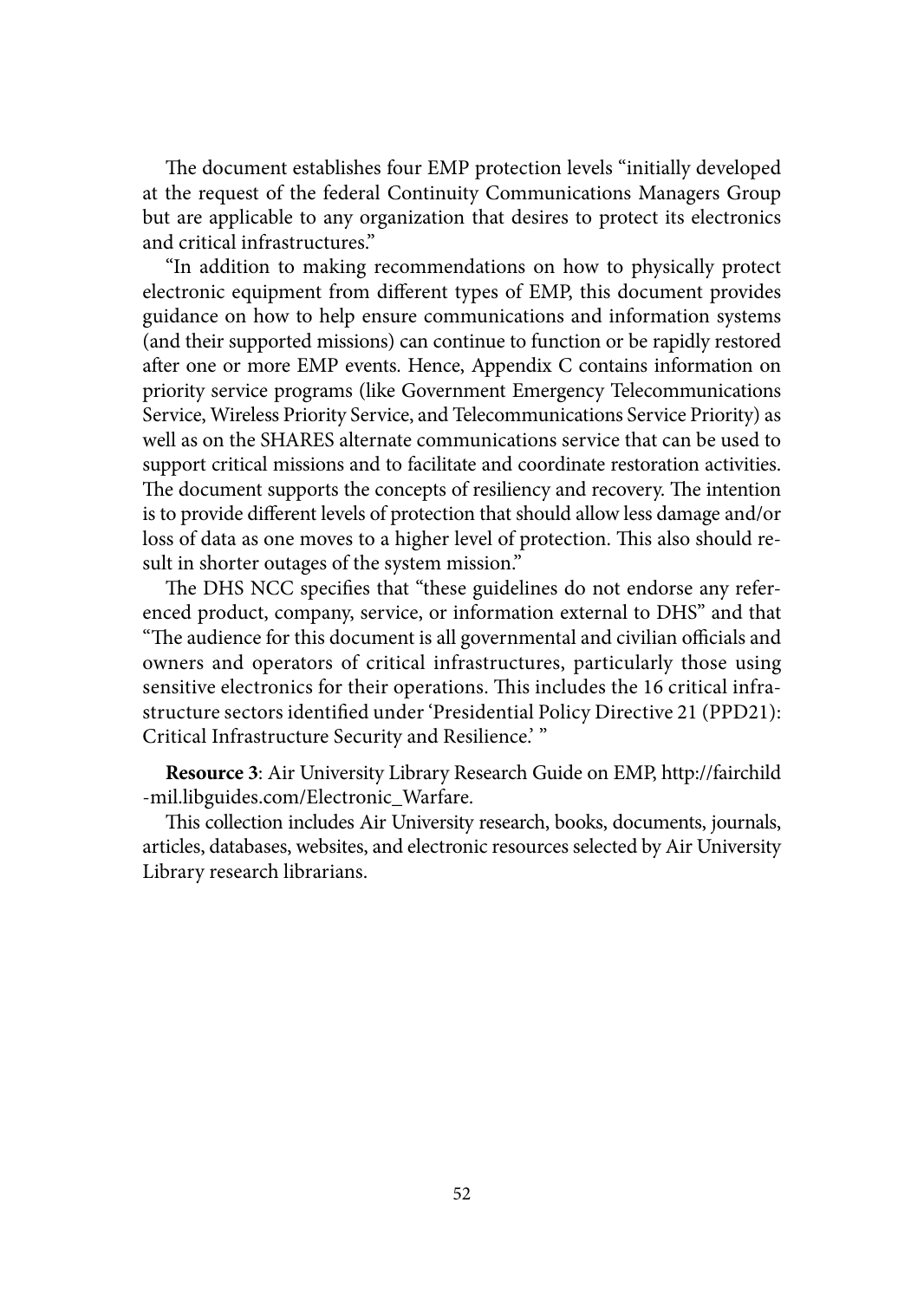# **[Appendix 1](#page-6-0)**

## **[Electromagnetic Pulse \(EMP\) Impacts on Nuclear Power Plants](#page-6-0)  [and the Role of the Nuclear Regulatory Commission \(NRC\)](#page-6-0)**

In 2018, the Electromagnetic Defense Task Force (EDTF) identified potentially major concerns relating to the safety of US nuclear power stations in the event of an EMP. In particular, two primary issues were raised: The first was the sparsity of literature addressing the topic of how an EMP may interact with nuclear power stations, and the second was the total absence of any physical testing data to validate the assumptions made by the few studies on the subject.

In the NRC's parlance, an EMP is a "beyond-design-basis event" (BDBE) that does not have to be taken into account in facility design or be protected against with the use of "safety-grade" systems, structures, and components. Thus, no nuclear power plant was specifically designed to survive an EMP event. The key question in assessing the vulnerability of nuclear power plants to EMP is to what extent an EMP could cause damage both to nuclear plant systems and to the surrounding infrastructure and whether that damage would exceed that which the plant, its personnel, and its support systems are currently required to withstand or mitigate.

The primary impact of an EMP on a nuclear power plant would be a loss of off-site power due to failure of the grid. Such an event is a design-basis accident, and nuclear power plants are required to have safety-grade emergency diesel generators (EDG) to ensure that adequate cooling of the reactor fuel is maintained.

Nuclear plants are also required to cope with the possible failure of the EDGs, an event known as a station blackout. Station blackouts are considered BDBEs. Prior to the 2011 Fukushima accident, nuclear plants were only required to cope with a station blackout for a relatively short time, typically four to eight hours, based on estimates of how long it would take to restore access to power from the grid. However, after Fukushima, which suffered a station blackout for 10 days, the NRC required nuclear plants to prepare to cope with a loss of AC power indefinitely in the event of a beyond-design-basis external event (BDBEE; e.g., a natural disaster).

Nuclear plants have complied with the NRC's post-Fukushima requirements by procuring and staging portable emergency equipment, such as dieselpowered pumps and EDGs, that could be used to ensure reactor and spent fuel pool cooling in the event of a long-term blackout. This strategy is called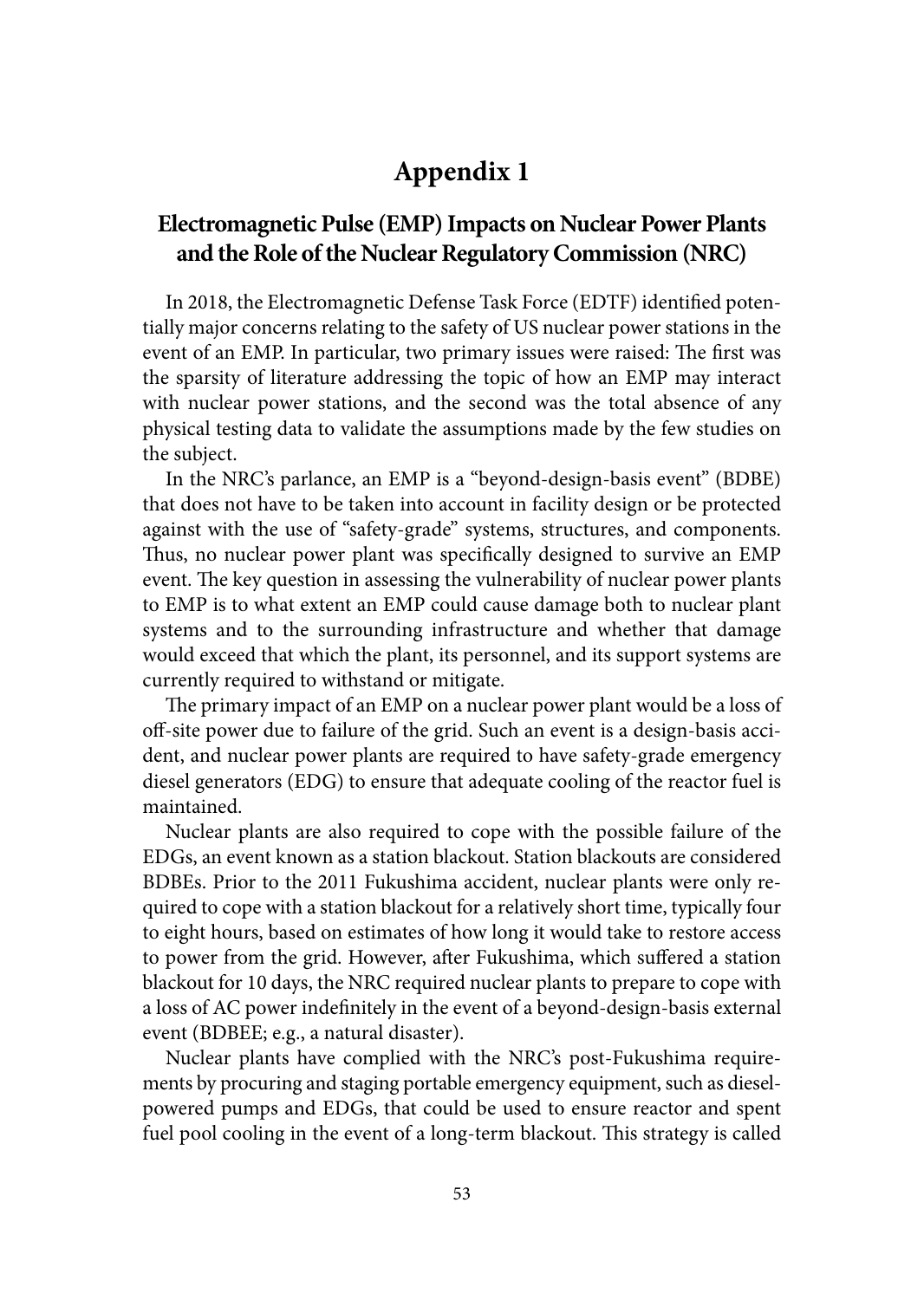FLEX. FLEX equipment does not have to meet the same standards as safetygrade equipment to protect against design-basis events, but only must be "reasonably protected" against external hazards. The FLEX strategy also includes two national response centers, one each in Memphis and Phoenix, that would be able to supply additional sets of FLEX equipment to up to four reactors in distress. Nuclear plant owners are required to make arrangements with commercial companies to provide transport of replacement FLEX equipment from the national response centers, as well as to provide additional diesel fuel supplies to power the equipment.

Therefore, the threat posed by EMP to nuclear plants depends on how such an event could challenge the strategies currently in place to deal with electrical system disturbances, from loss of off-site power to indefinite station blackout. Key considerations are whether the safety-related EDGs and/or electrical distribution systems would be disabled, whether FLEX equipment would remain functional and FLEX strategies executable, and whether supply of diesel fuel and replacement equipment would be disrupted by a large-scale highaltitude electromagnetic pulse (HEMP) event. The NRC has not done such an analysis. These potential gaps need to be fully analyzed to better assess the current vulnerabilities of nuclear plants to EMP.

One major deficiency of the FLEX strategy is the absence of any NRC requirements for training, drills and exercises, staffing, and communications related to their implementation. While the NRC approved the inclusion of such requirements in its draft final rule on mitigation of BDBEs in 2016, in January 2019 the current commission voted to strike all such requirements from the final rule.

Although nuclear plants are required to conduct training to safely handle design-basis natural and man-made catastrophes, BDBEs such as extended station blackouts fall outside of these planning and training scenarios. This does not mean that such events cannot be mitigated; it just means, from a definition and design risk standpoint, operators and staff are not trained, do not exercise, do not plan, or do not have facilities and hardware intentionally designed to withstand such events. Any ability to address electromagnetic spectrum (EMS) or EMP concerns would require on-the-spot innovation, ad-hoc procedures, and whatever equipment remained functional.

To address these concerns in a comprehensive and transparent manner, EDTF hosted members of the US NRC with EDTF Fellows from more than a dozen organizations and labs with experience in electromagnetics and nuclear power and power generation. Also present were members of the White House Staff, Office of the Secretary of Defense, Joint Staff, Idaho National Labs, Sandia National Labs, Union of Concerned Scientists, and a number of scientists and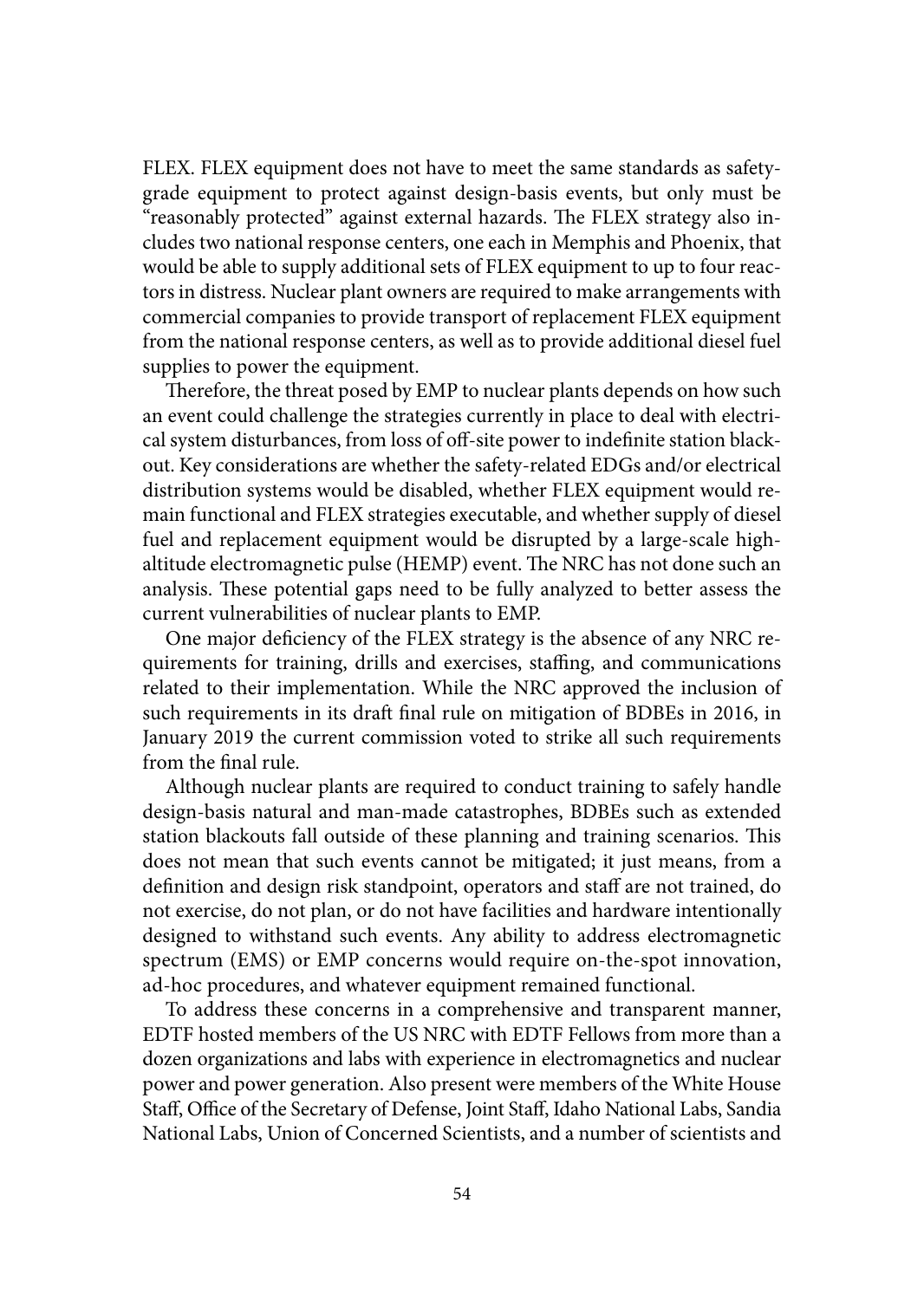electrical and nuclear engineers. In total, 29 participants took part in three meetings over two days. One meeting was conducted at the unclassified level and two were conducted at the classified level. The meetings were organized and moderated by Maj David Stuckenberg and led by Lt Gen Steven Kwast and Brig Gen David Gaedecke.

Classified discussions raised a number of issues that will not be discussed in this paper. Further information on these meetings is available by briefing and may be requested by appropriate agencies.

In the paragraphs that follow, the major discussion points regarding nuclear power plant safety in relation to EMP will be discussed. It should be noted that the EDTF appreciates the spirit of cooperation, collaboration, and goodwill demonstrated in the lead-up to and during the meetings. The EDTF also acknowledges the mutual goal of the EDTF and NRC to faithfully ensure all stakeholders and the public are well informed on these technical issues and unknowns. Notwithstanding, there was both consensus and a lack of consensus on a variety of points summarized below.

## **EDTF-NRC Discussion Areas**

 *Italicized text signifies agreement.*

### **Area 1. Lack of credible research on EMP impacts to nuclear power stations.**

**EDTF position**: Other than the 1983 report from Sandia National Labs, no credible research has been done on this issue. The Sandia study is faulty on more than a dozen assumptions and was not well received even within the nuclear power community at the time it was released.

**NRC position**: The 1983 study was not the only report done to study EMP impacts. Another study was conducted in 2009, which validated the first.

**Recommended action**: Since no comprehensive testing has been conducted at an operating or recently closed power station, modeling assumptions, irrespective of literature source, are not reliable. Many EMP tests conducted on actual equipment show modeling can be wrong by orders of magnitude. Suggest actual physical testing.

#### **Area 2. Lack of comprehensive physical facility testing.**

**EDTF position**: This means that how a nuclear power station will react to EMP as a complete system is largely a total unknown.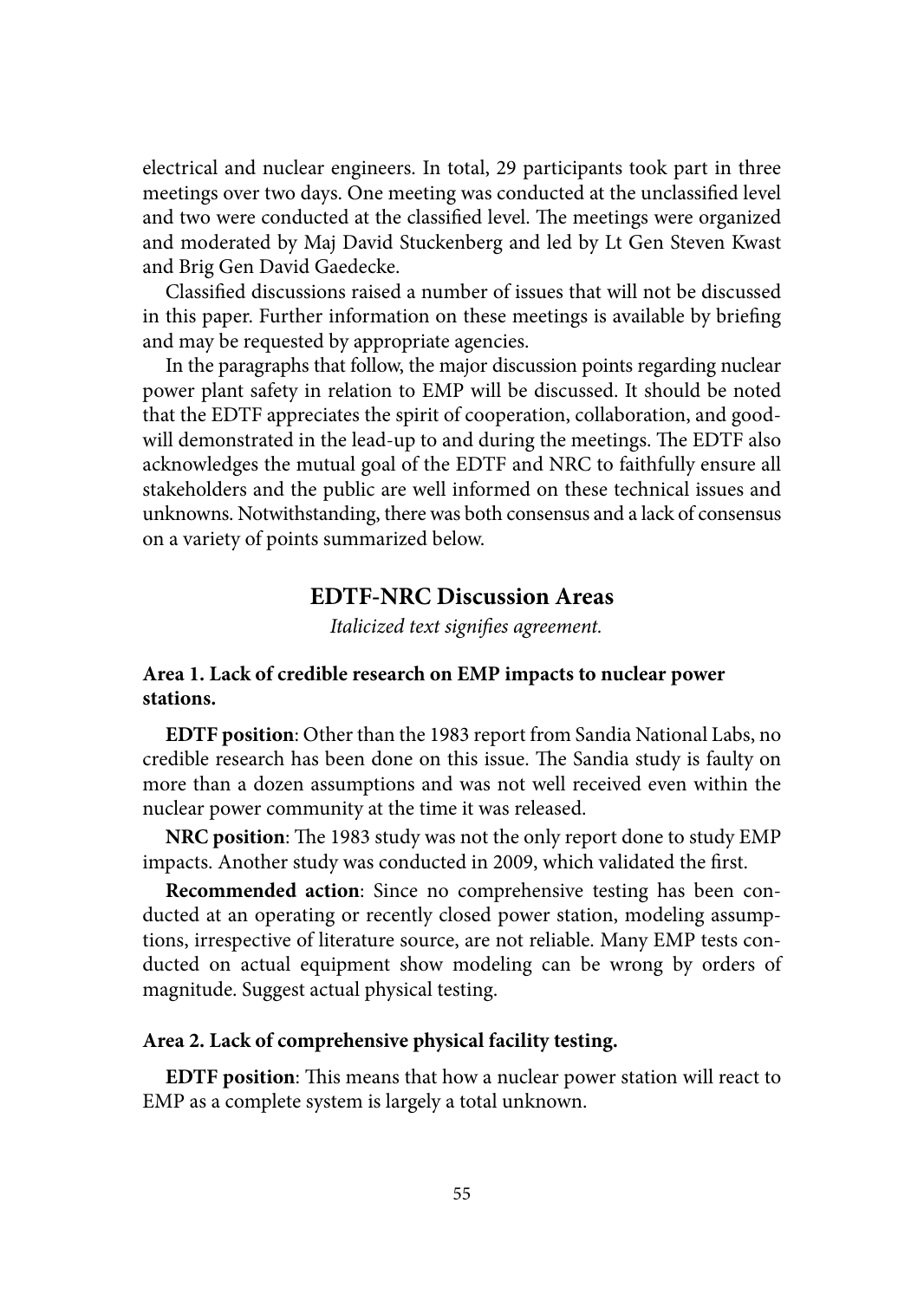**NRC position**: NRC has tested the nuclear power stations with accurate computer-based simulations.

**Recommended action**: Since no actual testing has been conducted, such assumptions are gravely imprudent. EMP tests conducted on actual equipment show that modeling can be wrong by orders of magnitude. Suggest actual physical testing.

#### **Area 3.** *EMP is by definition a BDBE.*

**EDTF position**: *This means, with limited exceptions, that no staff or operators are required to be trained in how to react or mitigate unanticipated and unforeseen impacts.* Thus, present guidelines for responding to certain beyond-design-basis actions are not required by the NRC, but are done on a voluntary basis by licensees (and therefore not subject to NRC enforcement actions).

#### **NRC position**: *NRC agrees*.

**Recommended action**: *Detailed guidelines should be developed both on a plant-wide and nationwide level to address mitigation of potential EMP effects, and periodic training should be conducted among all parties involved in the response*.

## **Area 4. EMP will cause a prolonged station blackout (loss of off-site power and on-site EDG and/or electrical distribution systems). This issue area is linked with issue area 6.**

**EDTF position**: All electronic devices are subject to impact and disablement by an EMP where there is sufficient field strength.

**NRC position**: Sufficient backup systems will maintain/allow: safe shutdown, core cooling, and spent fuel cooling. These are also the NRC's safety priorities.

**Recommended action**: These cannot be guaranteed due to a lack of actual testing. NRC suggests EDG will work and that fuel will be available from offsite in the event of a long-term blackout. However, NRC admits that without these logistical provisions there are no guarantees. There is an apparent contradiction in planning as the NRC admits that fuel delivery, for example, cannot be guaranteed, but it still relies on such deliveries for plant safety.

#### **Area 5. EMP may impact control rooms and sensitive electronics.**

**EDTF position**: All electronic devices are subject to impact and disablement by an EMP where there is sufficient field strength.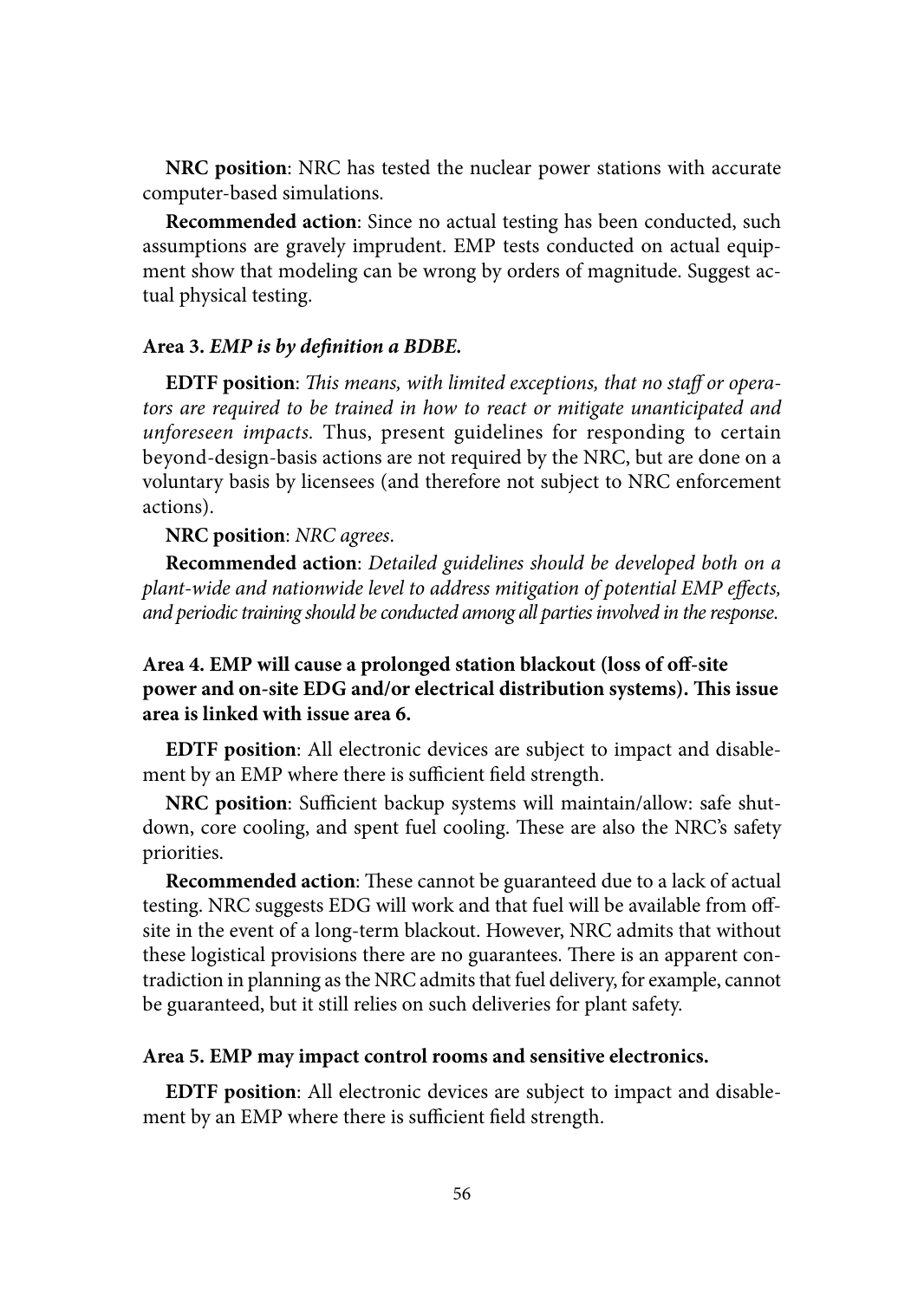**NRC position**: NRC does not anticipate significant penetration of EMP fields into a nuclear power station due to design of the structures.

**Recommended action**: Since no actual testing has been conducted, such assumptions are imprudent. EMP tests conducted on actual equipment show that modeling can be wrong by orders of magnitude. Suggest actual physical testing. USAF nuclear command and control facilities and missile silos are often underground and even covered by tens of feet of concrete and metal rebar. This does not negate the need for EMP hardening. Such facilities are hardened to careful military specifications.

### **Area 6. Post-shutdown EDGs may not function. This issue area is linked with issue area 4.**

**EDTF position**: EDGs have circuitry that can be impacted and incapacitated by an EMP, especially their control systems. They may not be reliable unless hardened to military standards.

**NRC position**: EDGs are normally disconnected from safety-related systems, this should protect them from induced EMP currents.

**Recommended action**: Consideration has not been made for secondary attacks. This means that any surviving generators, once connected and providing backup power, may be subsequently impacted. Moreover, even unpowered and unconnected devices can fail from EMP, as was demonstrated in Soviet HEMP tests over Kazakhstan in 1962, where backup generators were later found to be damaged. Recommend NRC investigate control circuit board bypass options with which to backfit EDGs to ensure manual operation is possible in post-EMP conditions.

For example, EDG modules are available which allow the bypassing of complex microcircuits. Recommend all station operators be required to maintain an ability or "kit" to bypass circuits to ensure an ability to operate EDGs in manual mode.

## **Area 7.** *Post-EMP logistics to the nuclear power station, including diesel, would be exhausted after one week (seven days).*

**EDTF position**: *This means that the EDGs that would continue supplying electricity to the spent fuel pools and other vital components could stop if there is no way to replenish fuel.*

**NRC position**: *Assurance of core and fuel spent fuel pool cooling in a longterm power grid outage is needed.*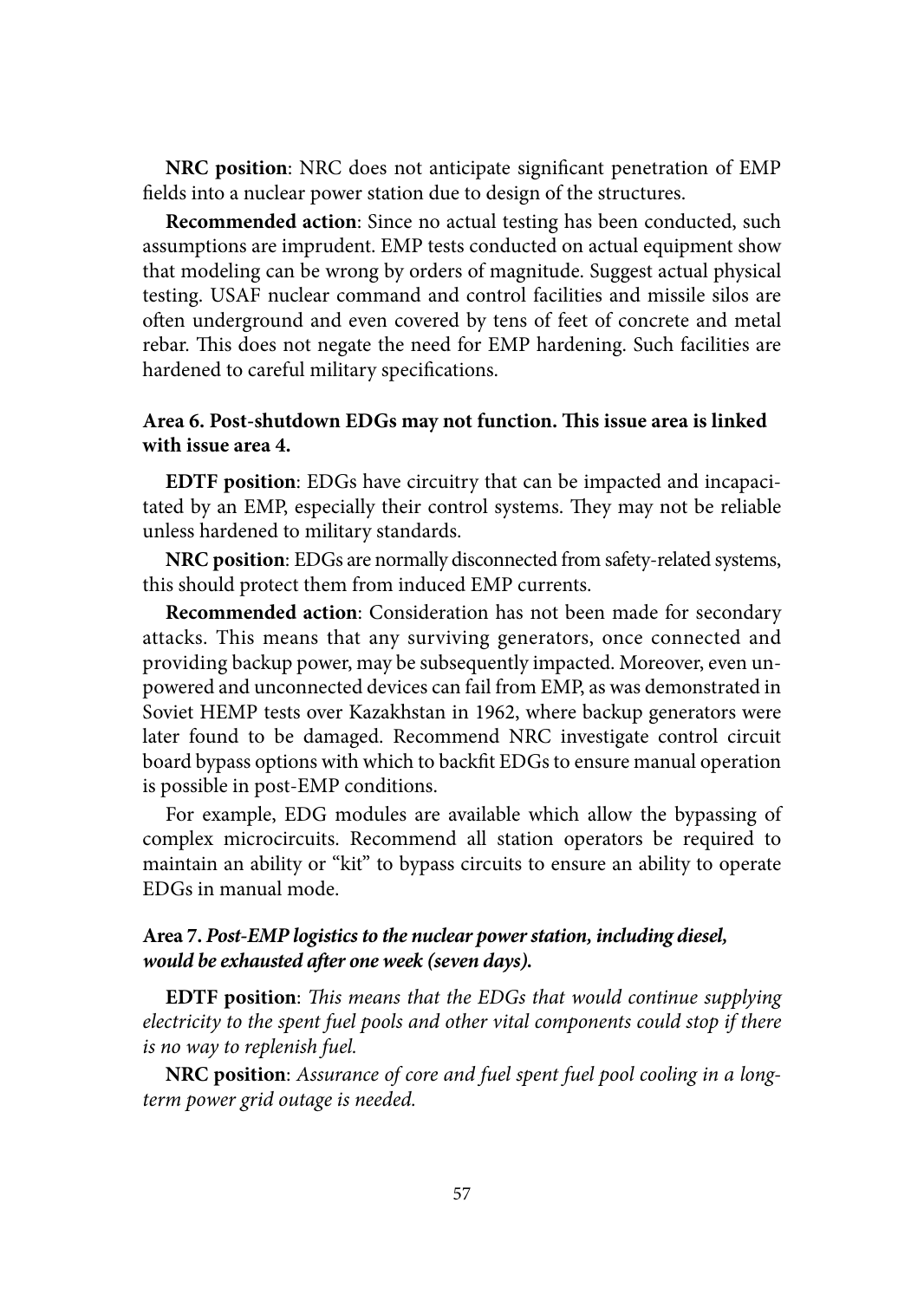**Recommended action**: *EDTF suggests evaluating the viability of immediately providing both EMP-hardened EDGs and at least six months of diesel fuel at each site. EDTF also suggests rapid exploration of technological solutions such as the application of long-term EMP-resilient power generation assets to power cooling systems. Such could include technical evaluation of Rankine or Brayton Cycle technologies, solar photovoltaic systems, and thermoelectric generators that can use heat from the spent fuel pool to generate power.*

## **Area 8. Post EMP, spent fuel pools may not have adequate electrical power to the cooling pumps.**

**EDTF position**: See above/below. **NRC position**: See above/below. **Recommended action**: See above/below.

**Area 9. Before an EMP or station blackout, it might make sense to have more spent fuel in dry cask storage in order to reduce the risk of a self-sustaining zirconium fire in the spent fuel pool in the event of an extended loss of cooling.**

**EDTF position**: Expedited transfer of spent fuel to dry cask storage can significantly reduce risks posed by potential loss of cooling to spent fuel pools. (Reference 2018 EDTF report for tables and figures.)

**NRC position**: While the NRC expects spent fuel pools would boil off in days or weeks without electrical power for cooling, they do not expect EDG failures. Post-Fukushima safety improvements include instrumentation of spent fuel pools. Potential inability to obtain fuel delivery is a concern. Suggest the Department of Defense (DOD) provide a logistics option/guarantee.

**Recommended action**: The imperative remains to move as much spent fuel into dry cask storage as practical. Spent fuel can be transferred to dry storage after about five years of cooling. By moving more fuel out of the pool, if the pool does lose power and boils off, the likelihood of a pool fire decreases and there will be less material to cause radioactive release (for more information on this area reference the 2018 EDTF report). This is a passive safety measure. EDTF recommends that the NRC does not rely on DOD for logistics support in the event of a severe EMP event.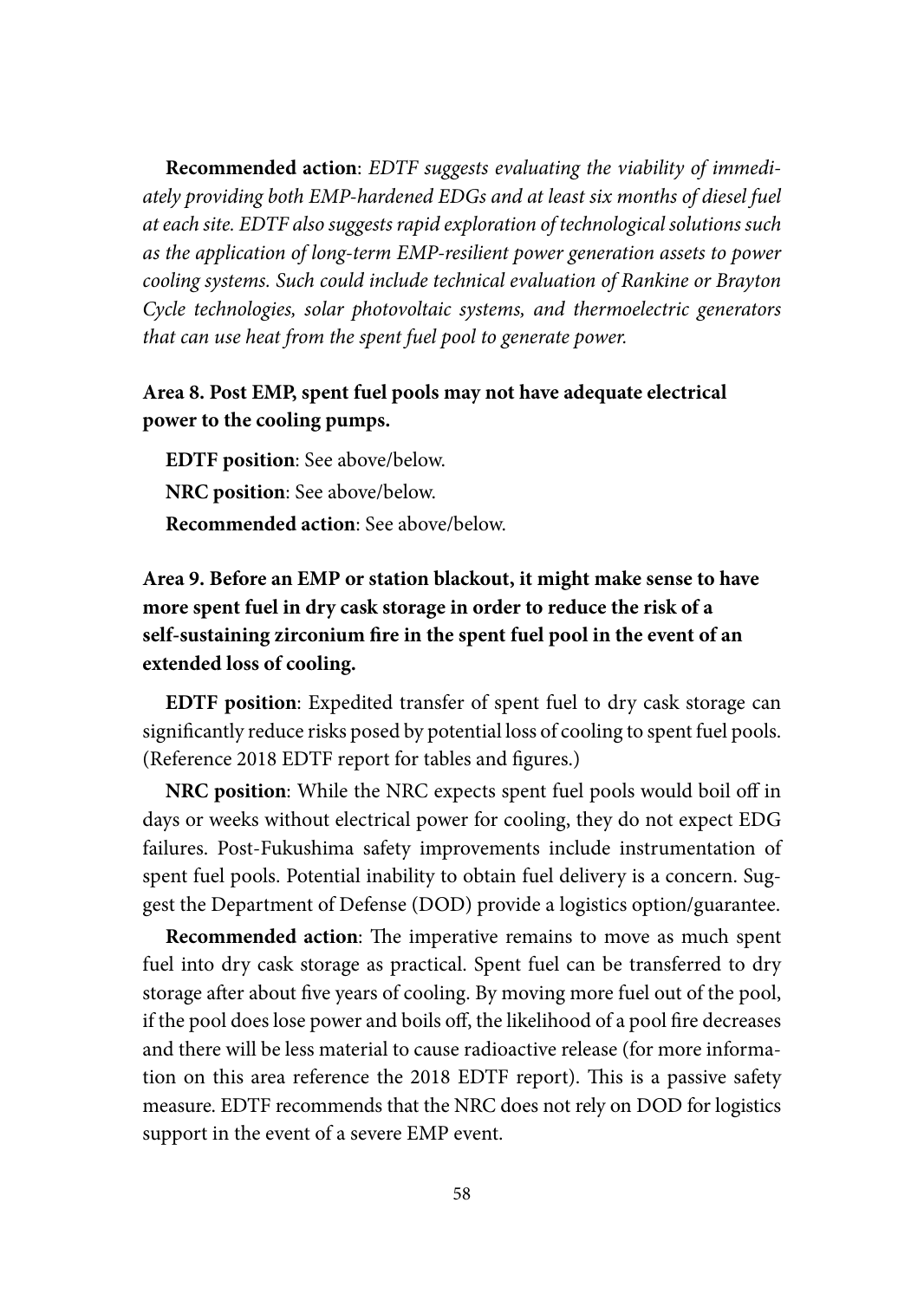### **Area 10.** *Nuclear power plant physical security was not addressed in 2018 but was addressed in 2019.*

**EDTF position**: *There is currently no plan to extend or support security personnel in a prolonged station blackout.*

#### **NRC position**: *NRC agrees.*

**Recommended action**: *Part of a holistic plan for EMP issues should include how to support staff that will not receive immediate relief due to potential offsite impacts to food, water, transportation, communications, etc. During the Fukushima disaster, this issue created many concerns. EDTF strongly recommends that NRC create the conditions whereby nuclear plant owners/operators can provide both access and resources to care for the immediate families of nuclear power station personnel during a blackout.* Moreover, the question must be posed as to whether nuclear plants in a post-EMP weakened state would become targets of opportunity for terrorists/extremists, and whether it is appropriate to consider provisions for addressing this increased threat. State and local law enforcement, FBI, etc., may be limited in the ability to provide an effective response under post-HEMP conditions. Also, the impact of EMP on digital systems important for security—alarms, access authorization, assessment tools, communications—may not have been fully evaluated.

## **Area 11. Component hardening standards were not addressed in 2018 but were addressed in 2019.**

**EDTF position**: No US nuclear power station is hardened to military standards. It makes sense that if the DOD would harden nuclear assets with known standards the NRC would require the same.

**NRC position**: Agree NRC does not harden to DOD or military standards. However, some nuclear power station features do meet military standards by design.

**Recommended action**: The EDTF questions these assertions. The safety of a nuclear power station must be absolute in order to maintain the public trust. As a confidence-building measure, a physical testing baseline should be established from which inferences and modeling can be done. It also seems reasonable that NRC licensees would be required to harden to military standards given the risks posed to nuclear power sites. Recommend the NRC consider requiring military-standard EMP hardening of facilities or proof of equivalency for individual sites.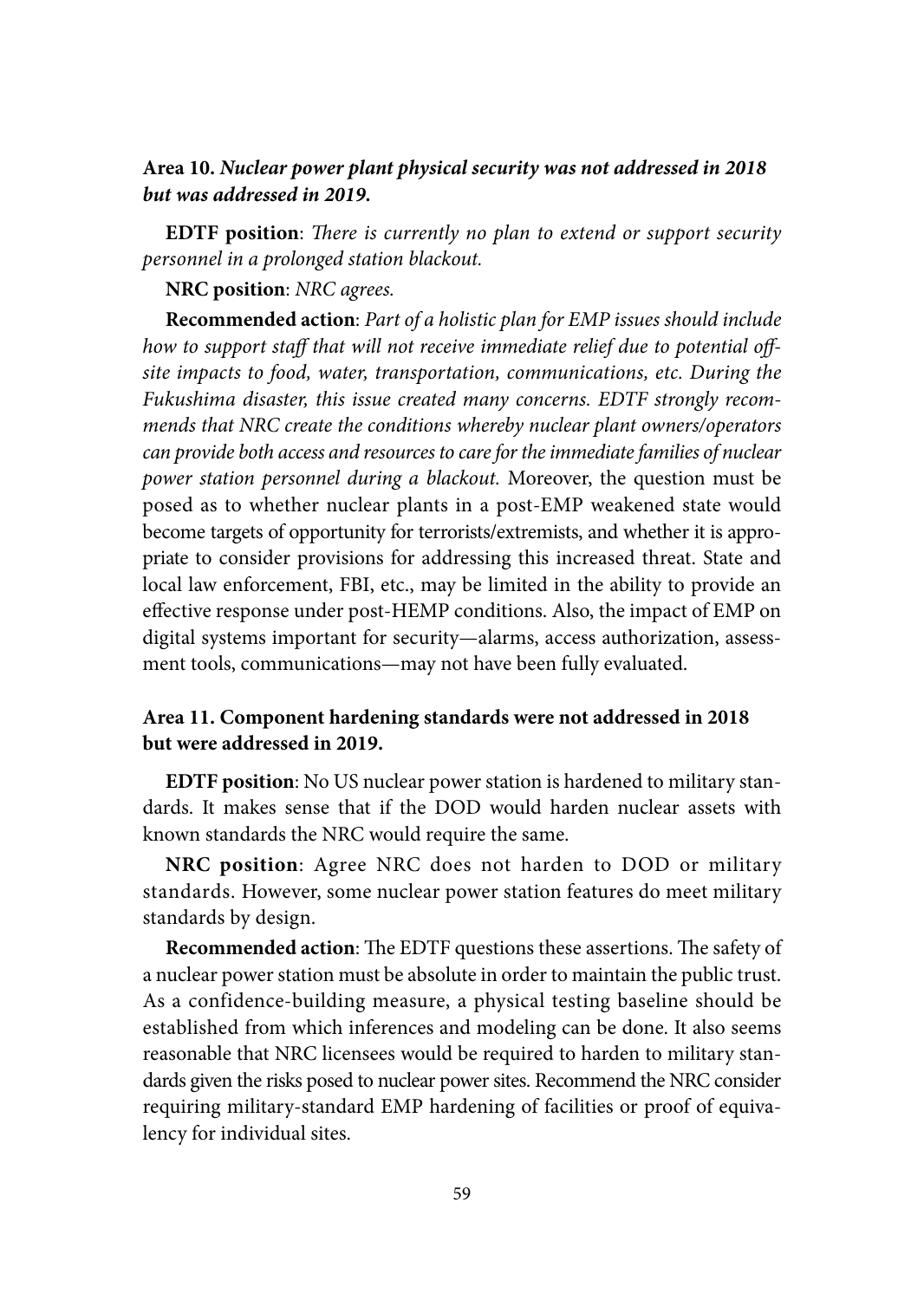### **Area 12. Site security and small EMP attacks were not addressed in 2018 but were addressed in 2019.**

**EDTF position**: HEMP is a large-scale attack that may arise of state or nonstate actions. However, there are additional concerns that smaller vehicleborne EMS devices (which have been created) could affect a nuclear power station by simply directing energy toward critical facility nodes.

**NRC position**: It is believed that such impacts would be negligible due to the attenuation of signals by the physical structure. In addition, modeling for EMP indicated there will be practically no impact to safety systems.

**Recommended action**: This issue is significant and un-mitigated. Modeling does not adequately establish reliable information without at least a physical testing baseline. To date no nuclear power facilities have been subjected to an actual EMP field to establish a baseline.

### **Area 13. Ability to safely conduct a shutdown in the event of an EMP blackout.**

**EDTF position**: A station shut down by an EMP is a station suffering from a BDBEE. Such means training may not address any particularities arising out of unexpected circumstances associated with EMS effects.

**NRC position**: While EMP is a BDBE, stations are expected to shut down correctly and orderly. There are no digital components connected to equipment required for shutdown; most nuclear station control systems are still analog.

**Recommended action**: Lack of physical testing leaves many questions about what may or may not work in a shutdown. During the accident at Three Mile Island, an incorrect reading of a valve position on a digital readout caused an inadvertent release of radiation. Recommendation is to harden facilities to DOD EMP standards.

### **Area 14. Efforts under way to digitize most plant controls were not addressed in 2018 but were addressed in 2019.**

**EDTF position**: There is concern that digital components will fail if subjected to EMP field strength above 8kV per meter.

**NRC position**: There is a strong campaign to digitize plant control room electronics. However, approval is slow and the process is expensive. When approval is made the NRC attempts to evaluate second- and third-order effects.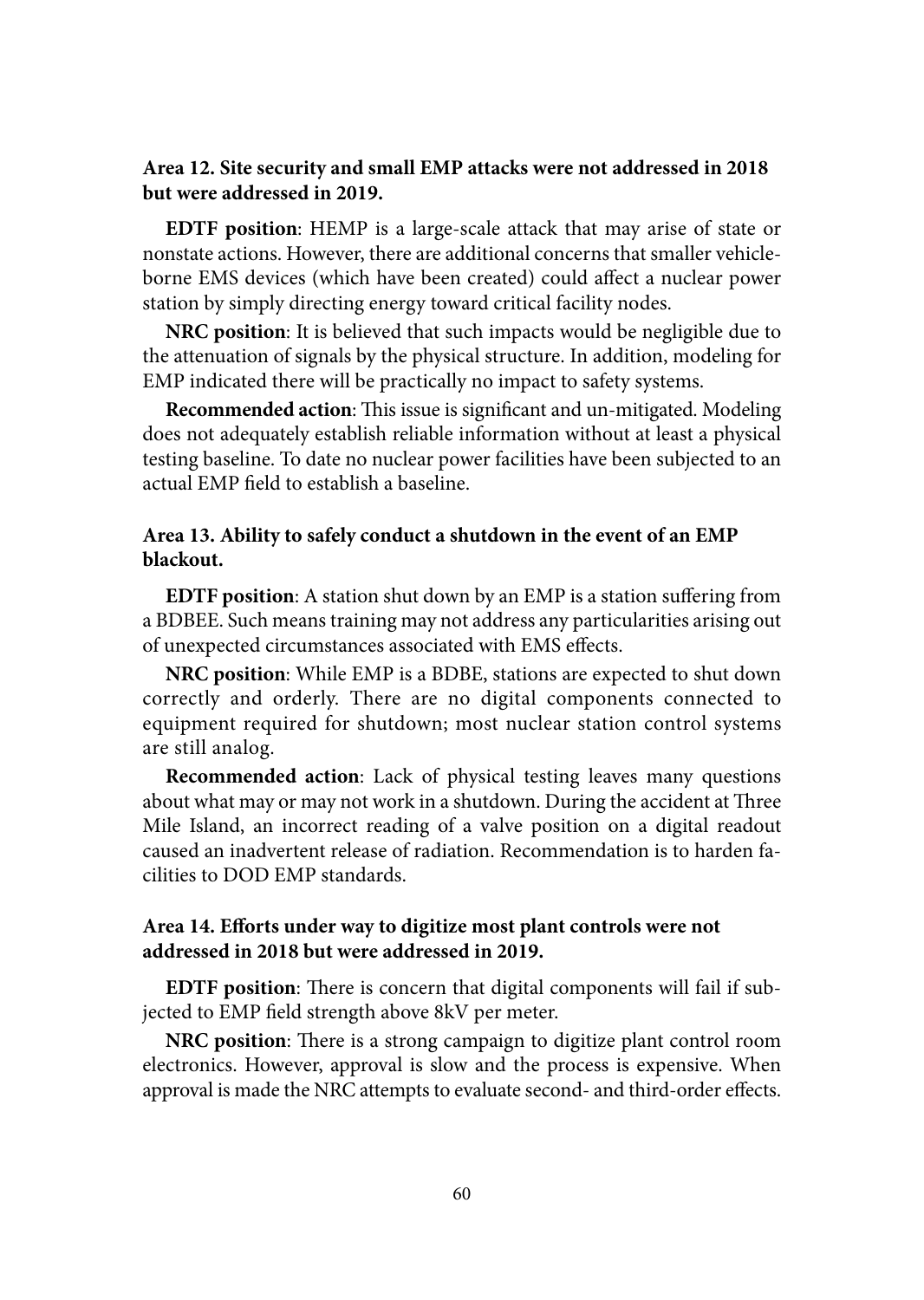**Recommended action**: Digital components being installed in nuclear power stations have not been subjected to EMP testing. However, most Chinese nuclear power stations and many Russian facilities have tested components. The apparent disparities continue to be a concern.

### **Area 15. The ability to maintain FLEX facilities for power station supply/ reach back.**

**EDTF position**: Delivery of FLEX assets will likely be unreliable due to failures in logistics and supply chains for reasons ranging from potential loss of satellite positioning, navigation, and timing (PNT) to inability to fuel trucks, to choked highways/transportation infrastructure due to immobilized autos, to societal chaos.

**NRC position**: FLEX assets are now maintained on several sites in separate storage facilities. These facilities are not EMP hardened nor is delivery assured. For example, FLEX strategies often involve the use of solid-state battery chargers and inverters that could be affected by EMP.

**Recommended action**: Consideration should be given to advancing the FLEX program to provide more regional depositories (beyond AZ and TN warehouses) and creating EMP-hardened structures for spare EDGs. Many structures may now be hardened with aftermarket materials at a low cost. More information is available through the Air Force Research Laboratory.

**Area 16. Issues impacting the public health and military assets downwind from power stations. The important question here is whether occupationally significant doses of released radiation could affect downwind DOD facilities, triggering either protective actions (see, e.g., the repositioning of US naval vessels after Fukushima when low levels of radiation were detected) or requiring personnel to be exposed to needless radiation exposure to carry out essential duties. This could result both from passage of the initial plume from core melt and from long-term land contamination by cesium-137 from both core melt and spent fuel pool fires.**

**EDTF position**: Psychological issue. These stations are the "crown jewel" of the US infrastructure. The DOD has no plan for impacts to personnel and equipment issues in this area. However, there could be major impact if planning is not conducted.

**NRC position**: Modeling indicates there will be no early radiation dose fatalities far from the plant [distance not specified; modeling not provided].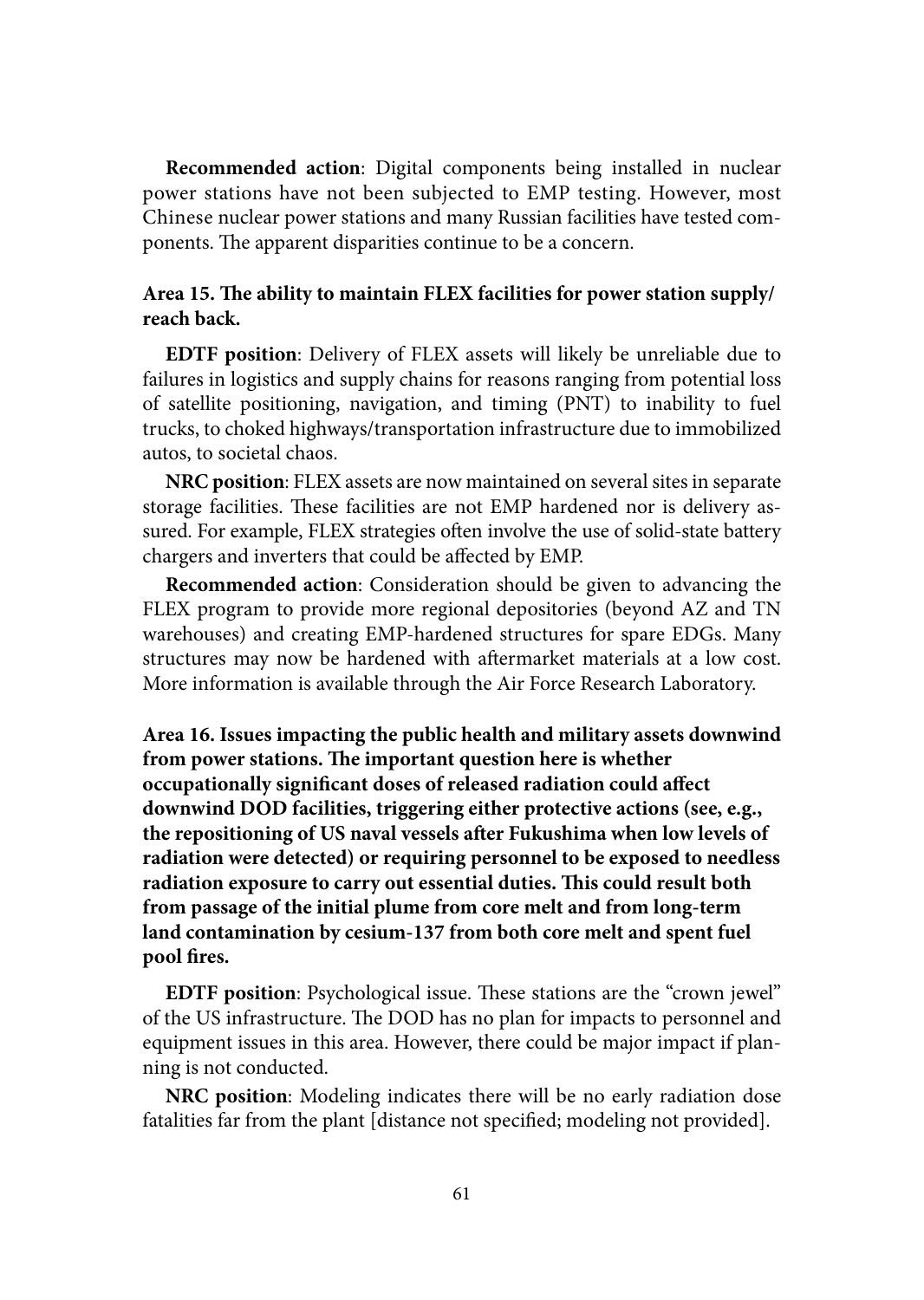**Recommended action**: More information is needed to determine if the extended plume release (beyond 10 miles) will impact the public and military assets and personnel. The potential release of radiation can trigger panic. More information is needed to inform military planners on how to prepare for contingencies.

## **Area 17. What are the assumptions for the restoration of off-site power to the facility? Current diesel fuel storage for EDGs only require one week (seven days) of fuel.**

**EDTF position**: It could take between weeks and months to restore on-site power and restart the power station. This is in part due to long replacement times for assets such as power transformers that, according to EMP experts, will likely fail from an EMP or geomagnetic disturbance (GMD) and also due to the need for the external grid to be ready to accommodate the load.

**NRC position**: Currently the NRC does not require stations to maintain fuel beyond one week (seven days). Additionally, the NRC does not require security beyond that which is reasonable for a contractor security company. The NRC does not consider state-level threats or intentional acts to be within the scope of its mitigation schema.

**Recommended action**: Within the wider US critical infrastructure nuclear power stations are the crown jewel. The NRC should consider measures to achieve mitigation that considers both state and nonstate actors in the security of facilities. In addition, planning is not conservative as assumptions for restoration of off-site power—which is essential to spent fuel pool cooling may take months to restore. This issue continues to pose a substantial risk to the public and DOD assets. While off-site power is not the responsibility of the NRC, the NRC should plan to success, not failure. By failing to close the loop with Federal Energy Regulatory Commission on where transformers would be sourced and how long they would take to install, the NRC is likely basing its planning on unsupportable assumptions.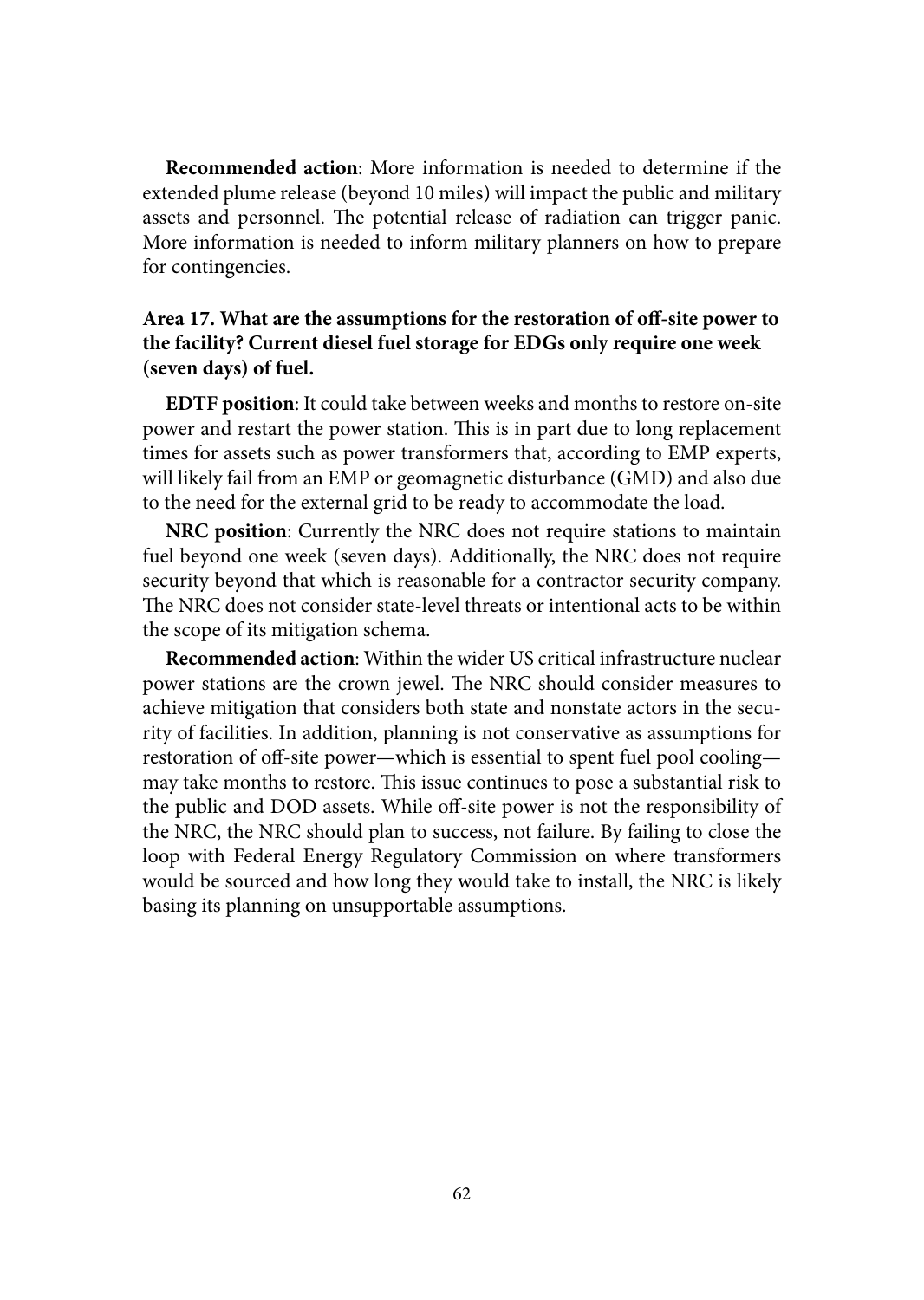# **[Appendix 1.1](#page-6-0)**

## **[NRC Staff Comments on EDTF 2.0 Report](#page-6-0)**

#### **Overall Comments**

- 1. Nuclear power plants in the US are extremely robust structures designed with safety margins, as well as defense-in-depth safety capabilities. The facilities are capable of withstanding a broad range of beyonddesign-basis events.
- 2. The NRC's authority to regulate and to issue orders to its licensees is consistent with its authorizing legislation, including the Atomic Energy Act of 1954, as amended, the Energy Reorganization Act of 1974, and the Energy Policy Act of 2005, as amended. The NRC continues to implement Executive Order (EO) 13865, "Coordinating National Resilience to Electromagnetic Pulses," and will continue to take actions determined to be necessary through the EO's implementation process. Appendix 1 should appropriately recognize the regulatory framework within which the NRC operates and should also recognize that NRC is evaluating whether additional actions regarding EMP are needed for commercial nuclear power plants, consistent with EO 13865.
- 3. The NRC staff appreciates the opportunity to comment on Appendix 1. However, EDTF allotted limited time to NRC staff to review it and no time to engage with the EDTF on the substance. NRC staff is concerned that the rush to publication of appendix 1 without addressing NRC staff comments may result in inaccuracies. We remain ready to interact further to ensure that the appendix pertaining to commercial nuclear power plants is accurate.
- 4. Appendix 1 contains several statements without providing a readily apparent basis through citation to authoritative references, and dismisses others, such as the Sandia National Laboratory (SNL) study, without providing a basis for their dismissal (e.g., "The Sandia Study is faulty on more than a dozen assumptions . . .").
- 5. EO 13865 was not mentioned in appendix 1. The NRC and other federal agencies are currently implementing the EO and will take certain actions as determined through the EO's implementation process.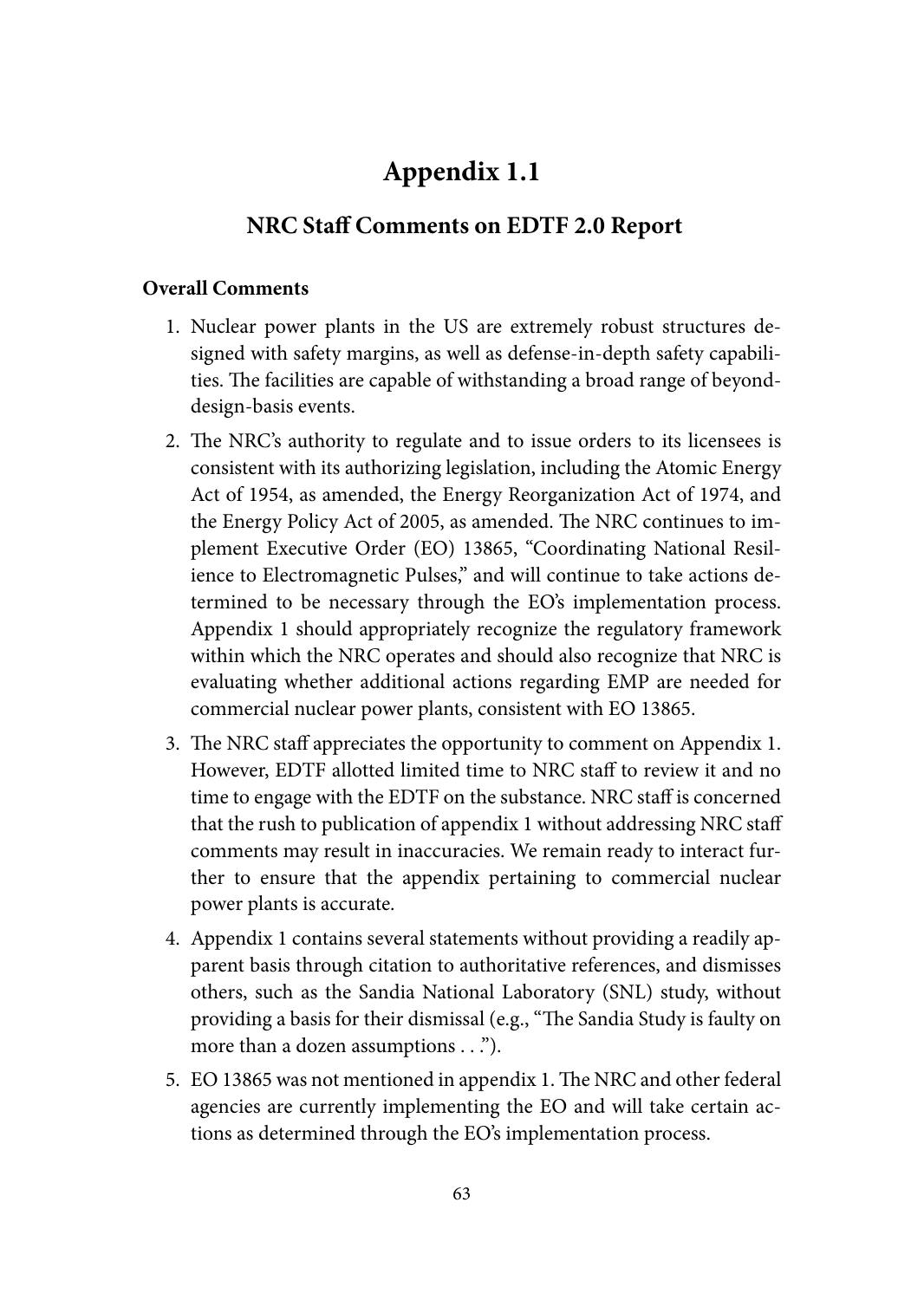## **Comments on the Text of Appendix 1**

1. On the first page, in paragraph 2, the EDTF states, "In the NRC's parlance, an EMP is a 'beyond design basis event' (BDBE) that does not have to be taken into account in facility design or be protected against with the use of 'safety-grade' systems, structures, and components (SSC). Thus, no nuclear power plant was specifically designed to survive an EMP event." The Commission addressed this issue beginning in 1967, holding that NRC licensees are not required to protect against enemies of the state conducting an act of war which would include a high-altitude electromagnetic pulse from a nuclear detonation by a nation State. The Commission announced its policy in the final rule, "Exclusion of Attacks and Destructive Acts by Enemies of the U.S. in Issuance of Facility Licenses" (32 FR 13445), which amended 10 CFR Parts 50 and 115:

 The amendments codify the Commission's practice of not requiring applicants for licenses to construct and operate production and utilization facilities to provide for design features or other measures for the specific purpose of protection against (1) the effects of attacks and destructive acts, including sabotage, directed against the facility by an enemy of the United States, or (2) the use or deployment of weapons incident to U.S. defense activities. The protection of the United States against hostile enemy acts is a responsibility of the nation's defense establishment and of the various agencies having internal security functions. The power reactors which the Commission licenses are, of course, equipped with numerous features intended to assure the safety of plant employees and the public. The massive containment and other procedures and systems for rapid shutdown of the facility included in these features could serve a useful purpose in protection against the effects of enemy attacks and destructive acts, although that is not their specific purpose. One factor underlying the Commission's practice in this connection has been a recognition that reactor design features to protect against the full range of the modern arsenal of weapons are simply not practicable and that the defense and internal security capabilities of this country constitute, of necessity, the basic "Safeguards" as respects possible hostile acts by an enemy of the United States.

 The circumstances which compel this recognition are not, of course, unique as regards a nuclear facility; they apply also to other structures which play vital roles within our complex industrial economy. The risk of enemy attack or sabotage against such structures, like the risk of all other hostile attacks which might be directed against this country, is a risk that is shared by the nation as a whole.

 Furthermore, assessment of whether, at some time during the life of a facility, another nation actually would use force against that particular facility, the nature of such force and whether that enemy nation would be capable of employing the postulated force against our defense and internal security capabilities are matters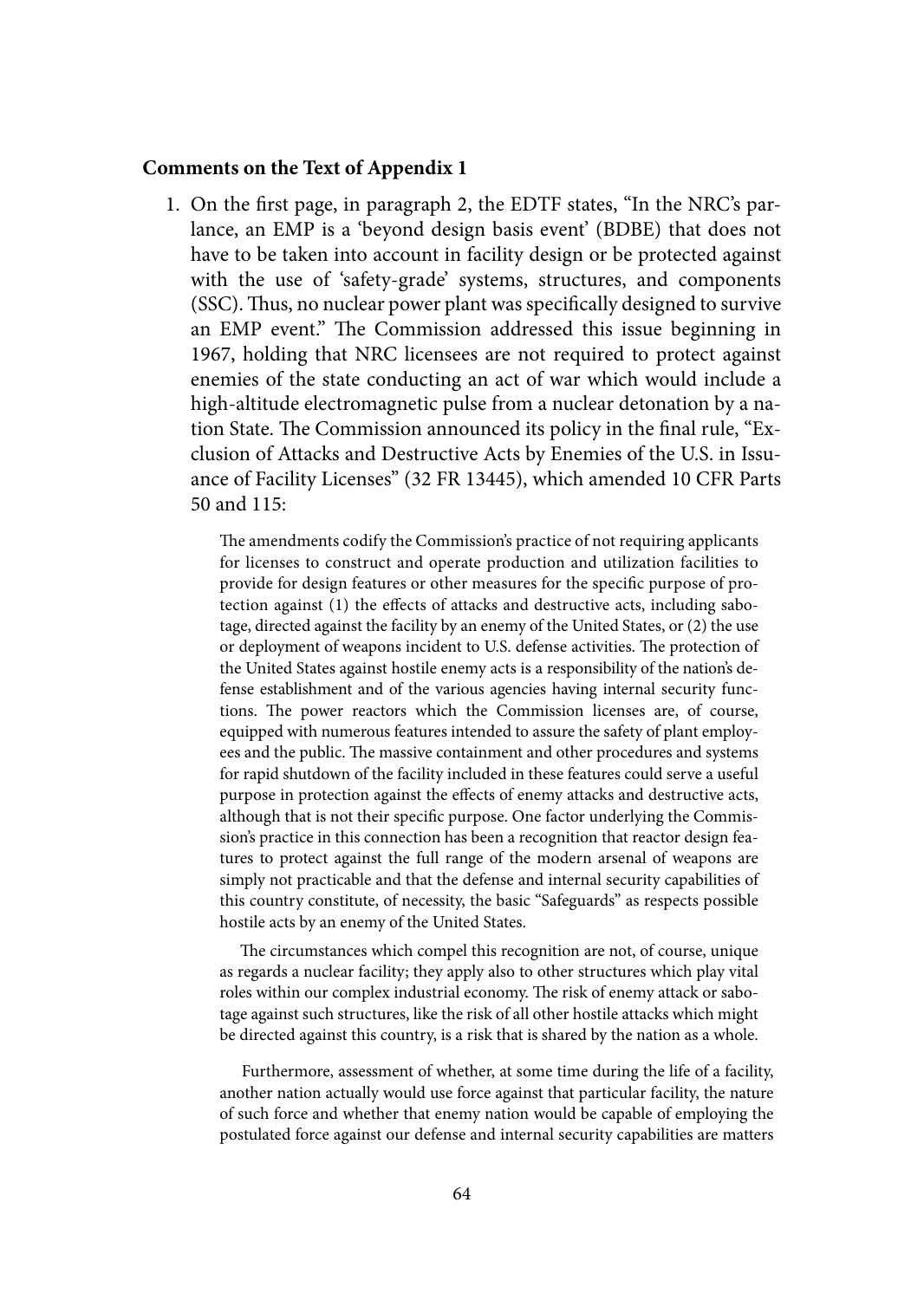which are speculative in the extreme. Moreover, examination into the above matters, apart from their extremely speculative nature, would involve information singularly sensitive from the standpoint of both our national defense and our diplomatic relations.

 Specifically, Section 50.13 of Title 10 of the *Code of Federal Regulations* (CFR), "Attacks and destructive acts by enemies of the United States; and defense activities," states, "An applicant for a license to construct and operate a production or utilization facility, or for an amendment to such license, is not required to provide for design features or other measures for the specific purpose of protection against the effects of (a) attacks and destructive acts, including sabotage, directed against the facility by an enemy of the United States, whether a foreign government or other person, or (b) use or deployment of weapons incident to U.S. defense activities."

 Thus, under NRC's regulations, nuclear power plants are not required to defend against enemies of the state. However, 10 CFR 73.1(a)(1) requires that power reactor facilities protect against the radiological sabotage design basis threat (DBT) committed by nonstate actors. Electromagnetic weapons are not included in the description of the DBT in 10 CFR 73.1.

 The Commission has continued to consider these issues. In 1984, the Commission denied three petitions for rulemaking seeking to mandate that licensees protect against electromagnetic pulses. The Commission denied the petitions of Ohio Citizens for Responsible Energy, Marvin I. Lewis, and Mapleton Intervenors (19 NRC 1599 (1984)) and stated:

Based upon results of studies done by the NRC and for the NRC (Sandia National Laboratory Report, NUREG/CR-3069, "Interaction of Electromagnetic Pulse with Commercial Nuclear Power Plant Systems") there is no reason to believe that an EMP would prevent any commercial nuclear power plant from achieving a safe shutdown condition. In addition, the rationale behind the issuance of 10 CFR 50.13, which was upheld in the U.S. Court of Appeals, was that Congress did not intend to implement legislation that would require nuclear power plants to be capable of warding off the effects of hostile enemy acts. This rationale has been reevaluated in the light of the petitions and at this time the Commission finds no information to support a change in policy.

 The above regulatory construct notwithstanding, the NRC is addressing the EMP issue consistent with EO 13865. The appendix should recognize the regulatory construct and the fact that the NRC is, nevertheless, addressing EMP consistent with EO 13865.

2. Also on the first page, paragraph 2, the EDTF provides incomplete information on the design and vulnerability of nuclear power plants to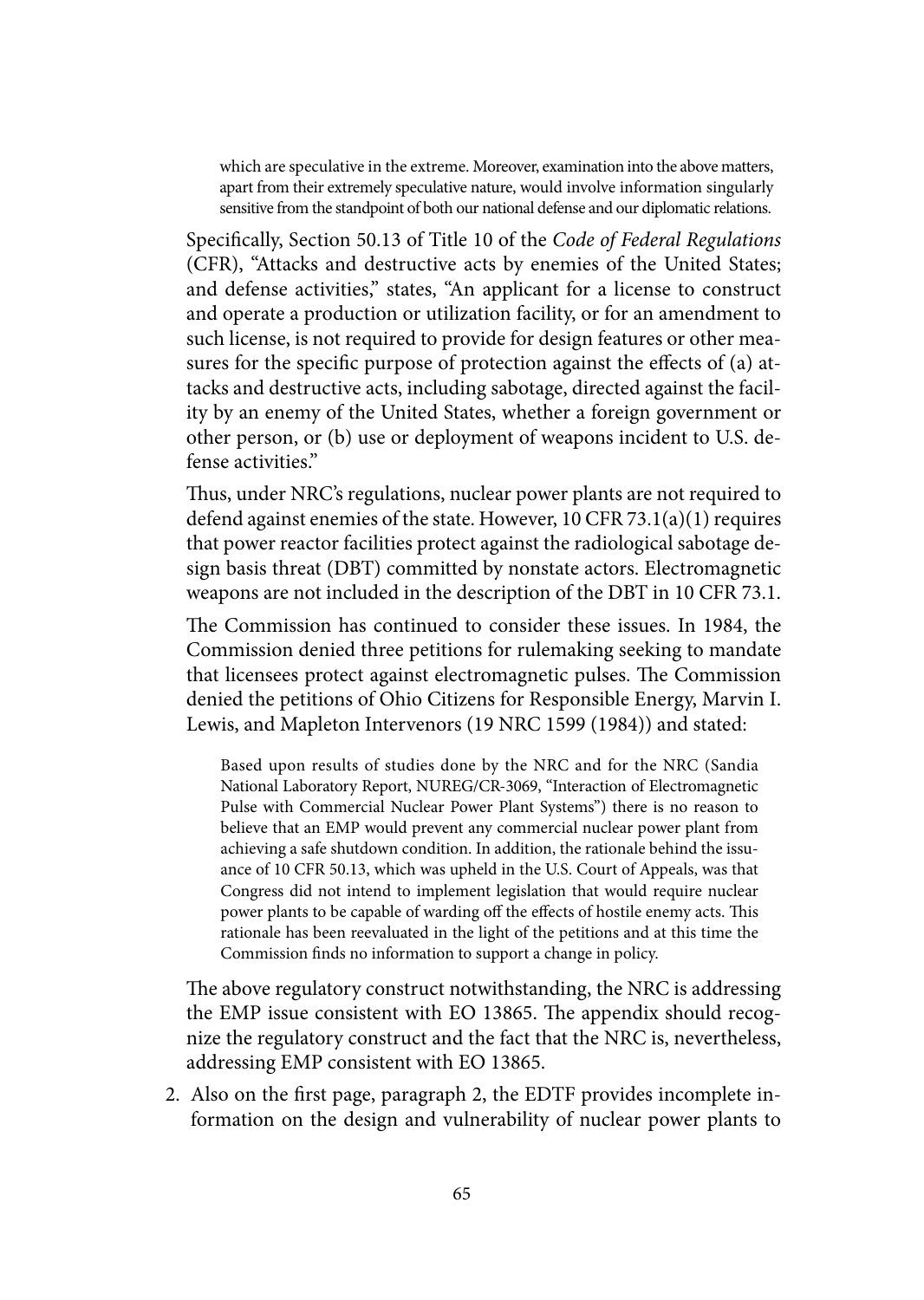EMP. The US commercial nuclear power plant fleet includes inherent design features (i.e., reactor containment and reactor auxiliary buildings with ceilings and walls that are several feet thick with rebar) that provide protection against the E1 and E2 components of a HEMP. In assessing the vulnerability of nuclear power plants to HEMP, it is important to understand to what extent a HEMP event is capable of degrading nuclear plant systems and the surrounding infrastructure, and whether that damage would exceed the capability of the nuclear power plant (NPP) and its support systems to maintain core cooling.

 There are three distinct reactor phases to consider after an EMP event: shutdown, long-term core cooling, and spent fuel pool cooling. All reactors in the US fleet are designed to automatically shut down regardless of the source of the loss of off-site power. Cooling of the spent fuel pool is maintained by the continual addition of water, which is available from a wide variety of sources. The large volume of water present in spent fuel pools renders immediate action regarding the pool following loss of power unnecessary. The NRC is currently evaluating the assets necessary for long-term core cooling as part of the evaluation phase mandated by EO 13865.

The appendix should be revised to address these points.

3. In paragraph 4 of appendix 1, the EDTF describes station blackout. The following information is provided for your consideration in modification of this paragraph. Station blackout (SBO) would occur with failure of redundant EDGs. The NRC adopted regulations that require nuclear plant operators to ensure that a NPP can withstand and recover from a station blackout for a specified duration at 10 CFR 50.63 "Loss of All Alternating Current Power." The duration is plant specific and takes into consideration the reliability and availability of on-site and off-site power sources and vulnerability to weather related events.

 NRC Regulatory Guide (RG) 1.155 "Station Blackout," provides guidance for plant operators to meet the requirements of 10 CFR 50.63. The guidance describes the procedures NPP operators may use to cope with SBO and the recommended actions to restore emergency AC power. The SBO procedures are integrated with plant-specific technical guidelines and emergency operating procedures. Nuclear reactor operator training identifies all operator actions that are necessary to cope with a station blackout for the applicable duration. Although SBO events are BDBEs, all NPPs have taken measures to cope with a SBO event of limited dura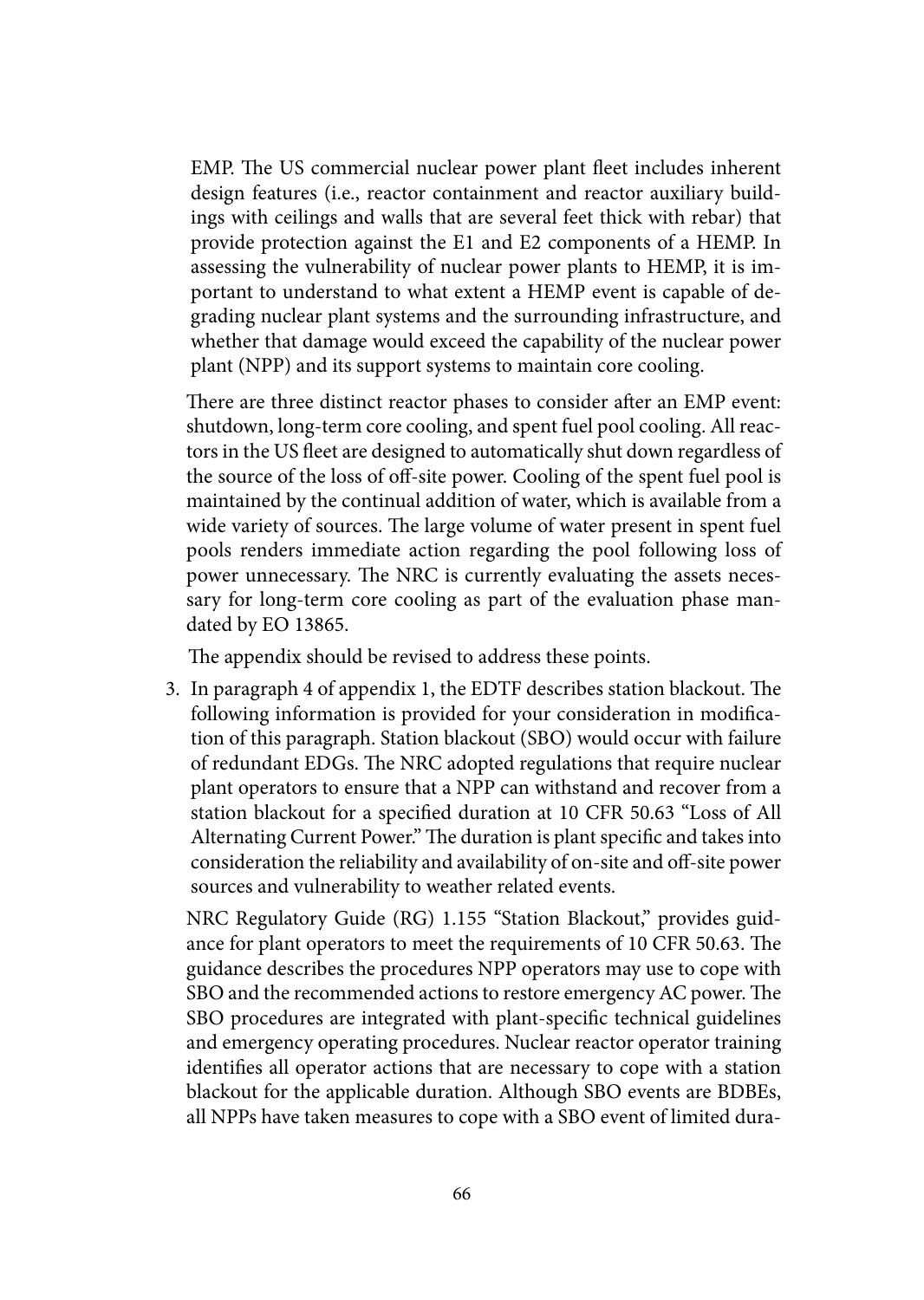tion. Generally, all nuclear power plants assume off-site power will be restored within four hours; this information is detailed in NUMARC 87-00.

 The NRC's post-Fukushima Order on Mitigation Strategies expanded US NPPs' ability to safely withstand SBOs of indefinite duration. Enhanced procedures to sustain installed battery and steam-driven core cooling systems, additional on-site generators and pumps to supplement those installed systems, and the ability to bring supplies and equipment from off-site sources mean NPPs are well positioned to maintain public health and safety under SBO conditions.

4. In the sixth paragraph of appendix 1, the EDTF states: "Therefore, the threat posed by EMP to nuclear plants depends on how such an event could challenge the strategies currently in place to deal with electrical system disturbances, from loss of off-site power to indefinite station blackout. Key considerations are whether the safety related EDGs and/ or electrical distribution systems would be disabled; whether FLEX equipment would remain functional and FLEX strategies executable; and whether supply of diesel fuel and replacement equipment would be disrupted by a large-scale HEMP event. **The NRC has not done such an analysis** [emphasis added]." The bolded text is not accurate.

 The NRC staff performed a preliminary evaluation of impact of a HEMP based on analyses and limited physical testing performed by Sandia National Laboratory (Assessing Vulnerabilities of Present Day Digital Systems to Electromagnetic [EM] Threats at Nuclear Power Plants, December 2009). Taking into consideration the combination of the inherent design features of a typical nuclear plant which can withstand external events (severe weather, earthquakes, lightning strikes) and the standby mode (electrical disconnection) of safety related EDGs, the NRC staff concluded that there is reasonable assurance that core cooling and spent fuel pool cooling will be maintained with permanently installed equipment at US nuclear plants. Consistent with EO 13865, the NRC is currently conducting an analysis which it expects will further validate this position. Additionally, the NRC is currently coordinating with the Department of Homeland Security to evaluate the question of diesel fuel availability.

Appendix 1 should be revised to address these facts.

5. FLEX Equipment: In paragraphs four through eight, the EDTF describes FLEX equipment and BDBE strategy, though it does not accurately capture the nature and scope of these activities. In particular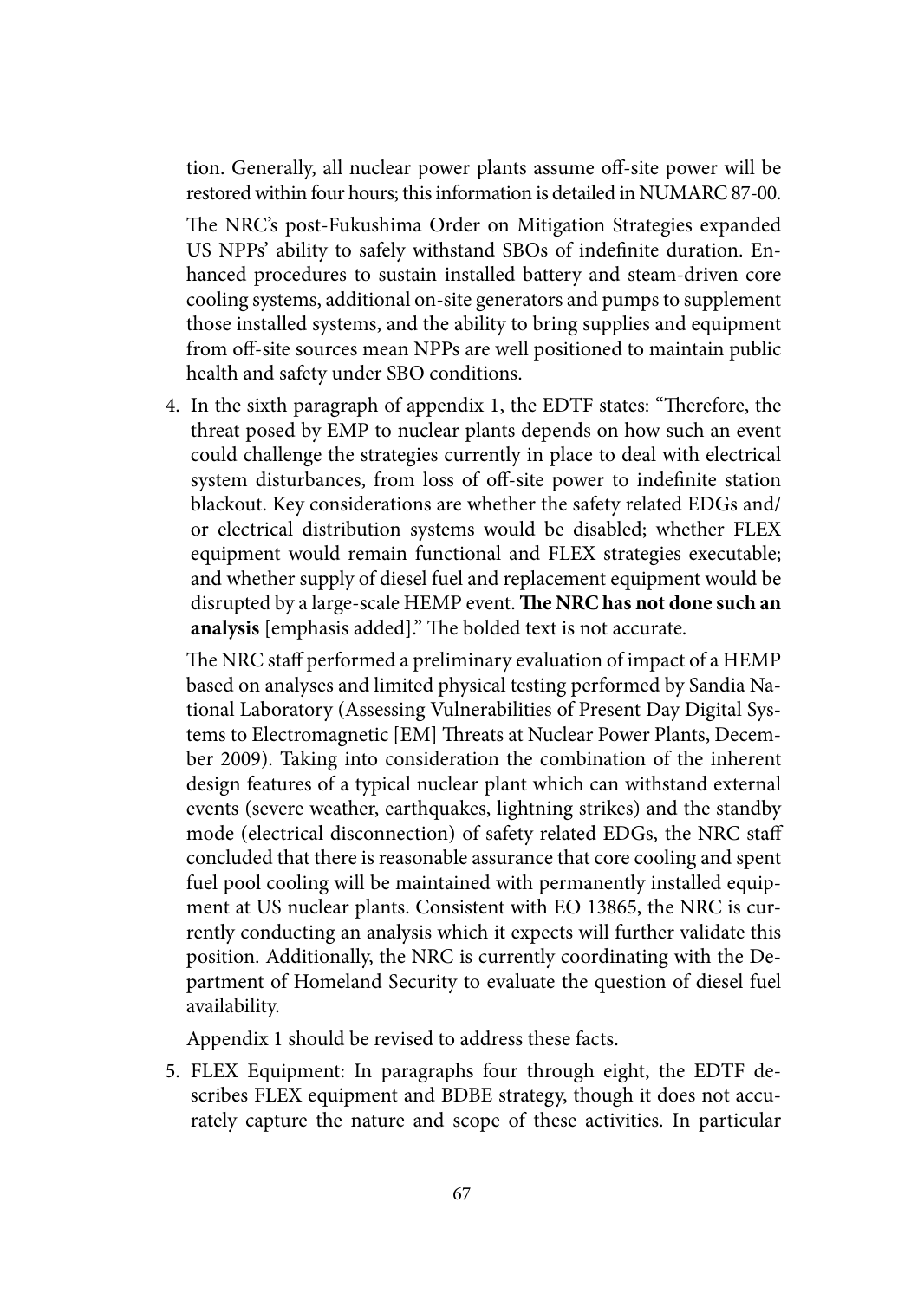paragraphs seven and eight, which begin with "One major deficiency" and conclude with "whatever equipment remained functional," are not accurate, almost in their entirety.

 NRC Order EA-12-049, "Order Modifying Licenses with Regard to Requirements for Mitigation Strategies for Beyond-Design-Basis External Events" (Reference 3), requires a phased approach for mitigating BDBEs. The initial phase requires using installed equipment and resources to maintain or restore key safety functions, including core cooling, containment, and spent fuel pool (SFP) cooling. The transition phase requires licensees to provide sufficient, portable, on-site equipment and consumables to maintain or restore key safety functions until off-site resources are brought to the facility. The final phase requires maintaining sufficient off-site resources to sustain key safety functions indefinitely. Order EA-12-049 requires NPP operators to develop and implement strategies to maintain or restore core cooling, containment, and SFP cooling capabilities. Full compliance with the order requires procedures, guidance, training, and acquisition, staging, or installing of equipment needed for the strategies following a BDBE.

 NEI 12-06 provides specific guidance for the US fleet of operating NPPs on compliance with Order EA-12-049. In order to comply with the post-Fukushima requirements, the NPP operators have purchased and positioned non-safety-related portable emergency equipment such as portable diesel generators to charge station batteries and portable pumps to ensure reactor and spent fuel pool cooling in the event of a long-term SBO. The plants have also made modifications to facilitate connection points for additional equipment (pumps and generators) that may be located external to plant. The NRC inspected and confirmed that all US reactors are in compliance with these post-Fukushima requirements.

 While FLEX equipment does not have to meet the 10 CFR Part 50, Appendix B, quality standards, they do meet commercial standards and are required to be maintained in a condition to perform their required actions. As part of its activities addressing the EO, the NRC is determining how best to prevent off-site release of large amounts of radioactivity following an EMP event. The role of FLEX equipment in achieving that objective is being considered.

Appendix 1 should be revised to address these facts.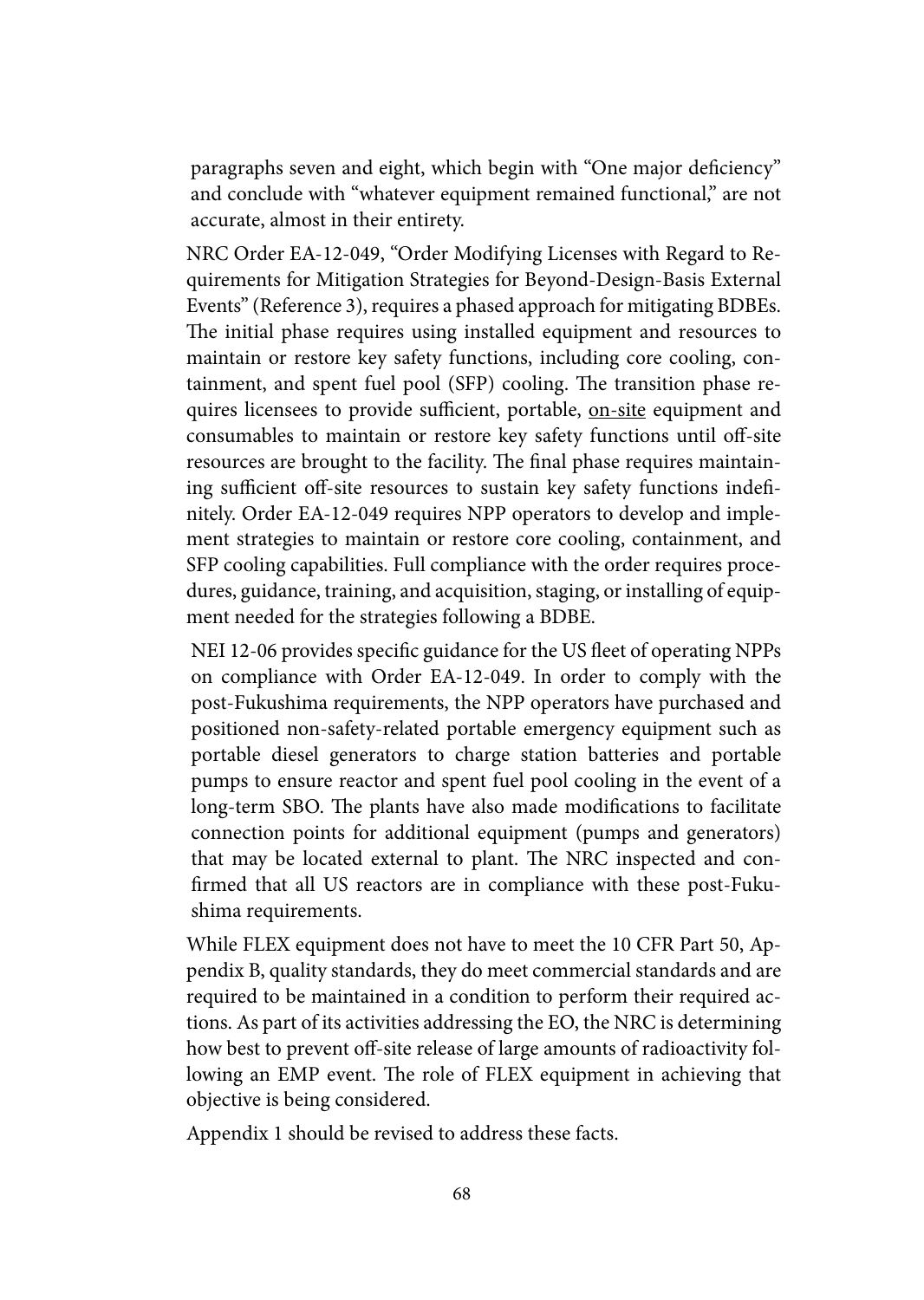6. In paragraph six, the EDTF states: "Therefore, the threat posed by EMP to nuclear plants depends . . . The NRC wishes to point out what is being discussed is the *risk* posed by EMP to nuclear power plants, not the *threat*." Please change "threat" to "risk."

 In the same paragraph, the EDTF inaccurately asserts the NRC has not analyzed vulnerabilities of nuclear plants to possible consequences of an EMP event, for example, whether safety-related EDGs would be disabled, whether FLEX equipment would function as expected, and whether the resupply of diesel fuel would be available. The NRC conducted two studies, in 1983 and again in 2009, that analyze the risk of EMP to nuclear power plants. Additionally, consistent with EO 13865, the NRC is currently conducting a follow-on analysis again reviewing this information in-depth.

The appendix should be revised to address these facts.

7. The NRC staff recommends deletion of paragraph 10, which mentions classified discussions. The sharing of this information should only be to those individuals with the appropriate clearance and the need-to-know basis.

### **Comments on the EDTF-NRC Discussion Areas**

- 1. Global comments:
	- a. The positions under "NRC Position" are not official NRC positions but rather the positions of NRC staff. The NRC Commission has not weighed in on these positions. Please add the word "Staff" so it reads "NRC Staff Position."
	- b. EDTF recommendations should not be italicized, because the legend suggests that the NRC agrees with the EDTF recommendation. The NRC has not been provided the opportunity to take positions on these statements.
	- c. Please change all stated "NRC Positions" (which, as discussed above, should be referred to as "NRC Staff Positions" to ensure clarity) to the language stated below under Discussion Area Inputs. If the comment to combine issues that are very similar is accepted, please combine responses.
- 2. Editorial comments:
	- a. In the "Recommended actions" column, many are general statements and opinions rather than actions. Recommend they be revised to include actions or the information deleted.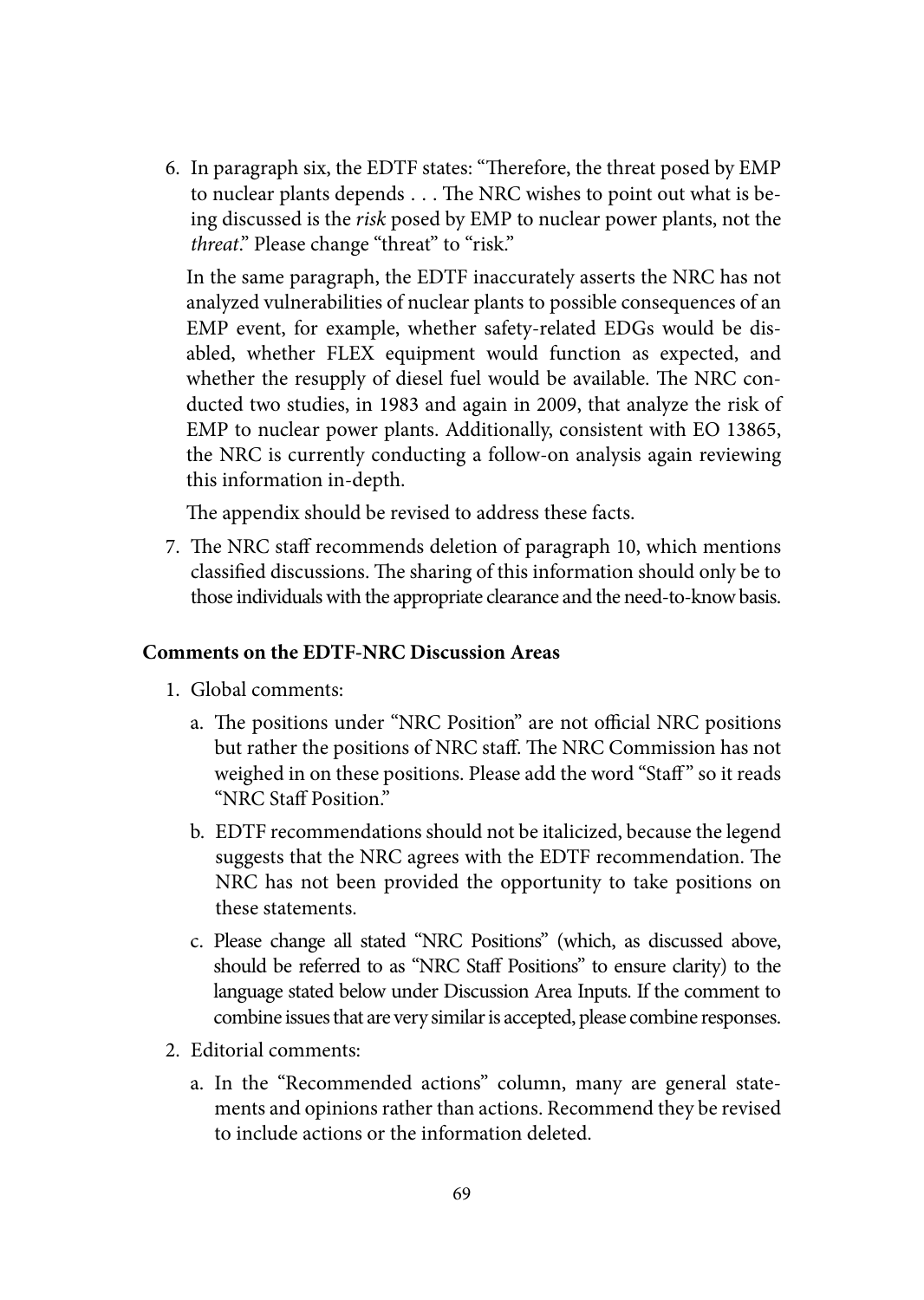- b. Recommend combining issue areas 1, 2, and 5. The issues are very similar as well as the recommended actions.
- c. Recommend combining areas 4, 6, 7, and 8. All are related to emergency diesel generators with similar recommendations.
- 2. Discussion Area Inputs:
	- a. Area 1, NRC Staff Position: Multiple studies have been conducted by the NRC on EMP effects at nuclear power plants, first in 1983; that study was updated in 2009 to account for instrument and control digitization. Those studies conducted limited physical testing and then input the results to a complex computer-based modelling system to analyze EMP impacts. The 2009 study validated the 1983 results. In 2010, the 2009 study was supplemented to analyze the effects of geomagnetic disturbances on nuclear power plants. The NRC is further addressing this subject in response to EO 13865.
	- b. Area 2, NRC Staff Position: The NRC has conducted low-level testing at two facilities and used that data to better understand EMP impacts with accurate computer-based modelling. The NRC is further addressing this subject in response to EO 13865.
	- c. Area 3, NRC Staff Position: The Commission's practice of not requiring applicants for licenses to construct and operate production and utilization facilities to provide for design features or other measures for the specific purpose of protection against (1) the effects of attacks and destructive acts, including sabotage, directed against the facility by an enemy of the United States, or (2) the use or deployment of weapons incident to US defense activities was set forth in 32 Federal Register 13445 and 10 CFR 50.13. The NRC has clearly asserted that it is the responsibility of the United States defense framework to protect against enemies of the State. An EMP attack perpetrated by an enemy of the State would be an act of war. Nuclear power plants are civilian-owned and operated infrastructure and not part of the national defense framework. Consequently, EMP attack was not considered to be a design basis event when nuclear power plants were designed and constructed.
	- d. Area 4, NRC Staff Position: According to SNL studies and internal NRC staff reviews, sufficient back-up systems will maintain/allow:
		- 1. Safe shutdown
		- 2. Long-term core cooling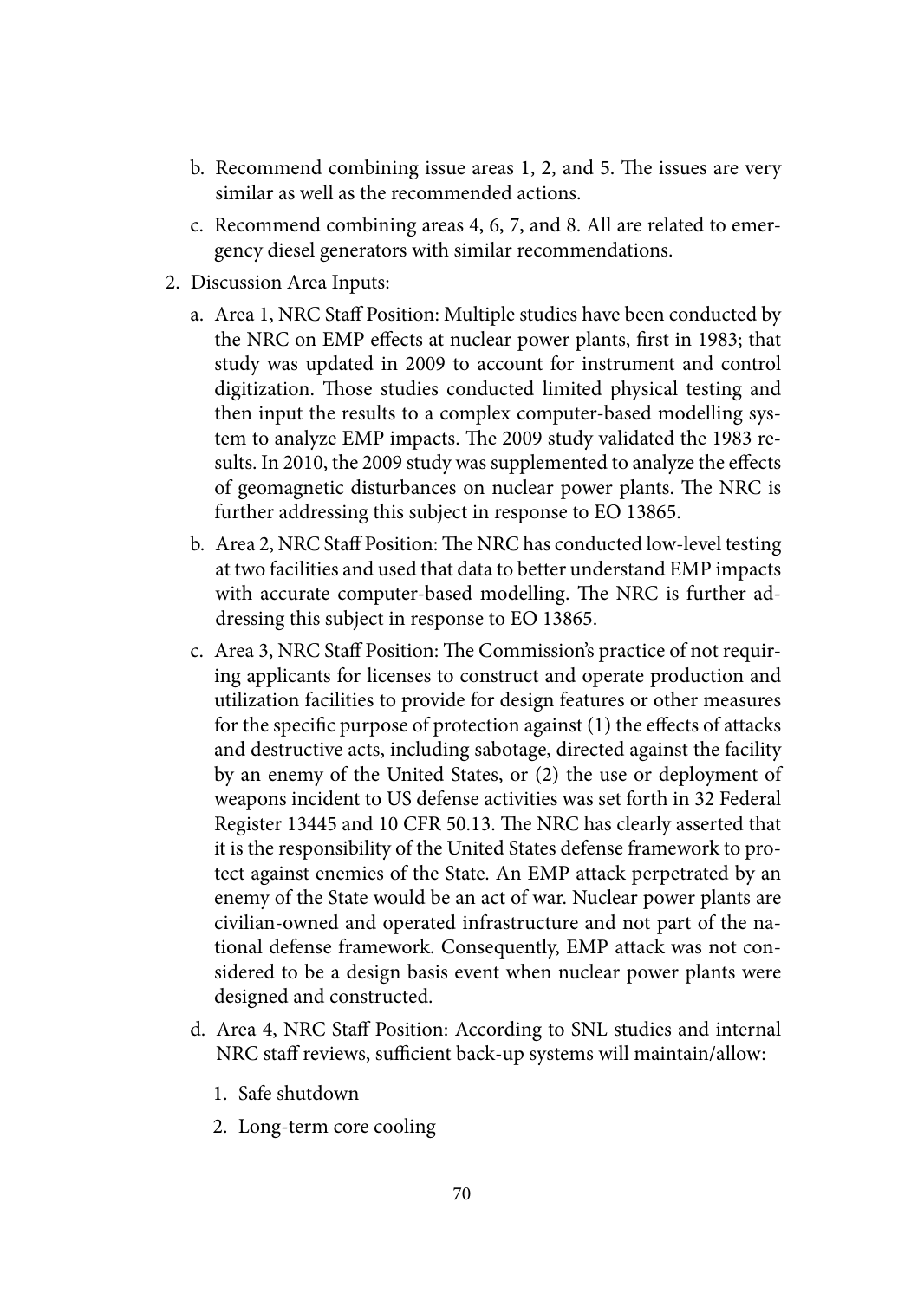3. Spent fuel cooling

 A consistent and on-going supply of diesel fuel will be required to maintain the safe shutdown configuration. The NRC is working with the Departments of Homeland Security and Energy and the National Security Council to address the logistics associated with these deliveries.

 The NRC staff is further addressing this subject in response to EO 13865.

- e. Area 5, NRC Staff Position: NRC staff does not anticipate significant penetration of EMP fields into a reactor containment and auxiliary buildings due to design of the structures. Both types of structures are category 1 seismic buildings with significant amounts of concrete and rebar. The NRC is further addressing this subject in response to EO 13865.
- f. Area 6, NRC Staff Position: EDGs are normally de-energized, disconnected from safety-related systems, and typically located in a seismic category 1 building made of cement with rebar. Based on the Sandia studies as well as National Institute of Standards and Technology's concrete signal attenuation standards, significant signal attenuation exists with these types of structures. The robust design should protect the EDGs from induced EMP illumination and transmission currents. The NRC is further addressing this subject in response to EO 13865.
- g. Area 7, NRC Staff Position: The NRC staff generally agrees that greater assurance is needed for an on-going diesel fuel supply to the nuclear power plants. The NRC staff has been working with the Departments of Homeland Security and Energy and the National Security Council to establish the logistics necessary to ensure timely diesel delivery.
- h. Recommend deleting area 8 entirely because it is addressed by prior items.
- i. Area 9, NRC Staff Position: Spent fuel pools will remain safe as long as sufficient water is replenished. Because the pools are unpressurized and contain large volumes of water, replenishing the water is neither difficult nor of great urgency following an EMP event. Furthermore, consistent with previously-established Commission positions, wetand dry- spent fuel storage are considered safe.
- j. Area 10, remove "The NRC agrees." NRC Staff Position: NRC licensee site security is required to prevent radiological sabotage regardless of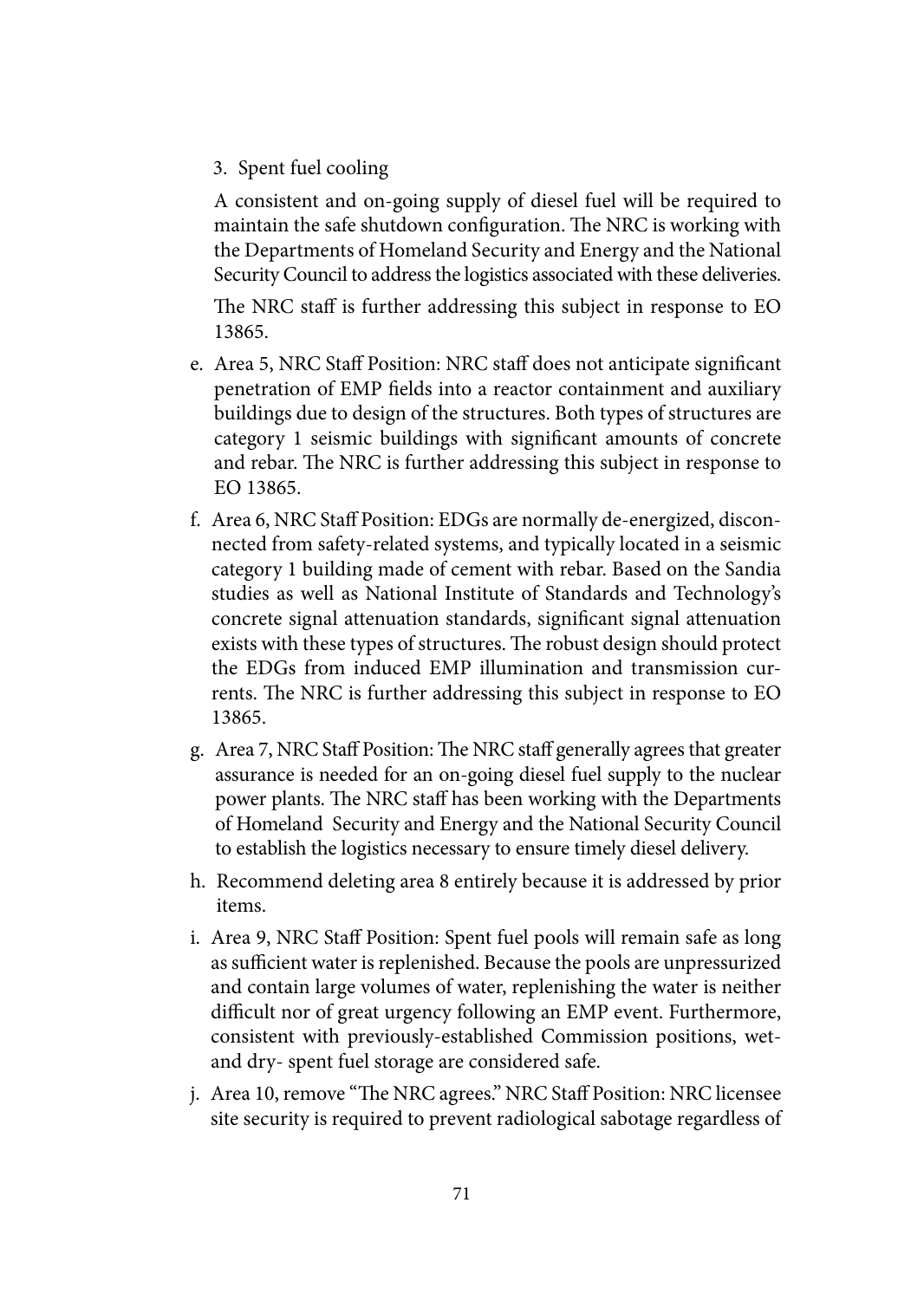the conditions. According to 10 CFR 73.55(o), Compensatory Measures, when a degradation occurs, nuclear power plants are required to implement compensatory measures to ensure they maintain the ability to detect, assess, interdict, and neutralize the design basis threat. A site's ability to carry out these procedures for weeks to years has not been analyzed. The NRC is further addressing this subject in response to EO 13865.

- k. Area 11, NRC Staff Position: The NRC staff agrees to the extent that NRC licensees are not required to harden to DOD or military standards. However, some nuclear power station features may meet military standards by virtue of how they were designed for other purposes.
- l. Area 12, NRC Staff Position: The 2009 SNL study specifically analyzed the "smaller" EMP weapons and indicated that such impacts would likely be low. The NRC staff is further addressing this subject in response to EO 13865.
- m. Area 13, NRC Staff Position: While EMP is a BDBE, the NRC staff has high confidence that nuclear power plants will shut down safely as designed. Regardless of the reason for the loss of power, all shutdown instrumentation and controls are fail-safe and automatic.

 Also, in Recommended actions, the EDTF states, "During the accident at Three Mile Island, an incorrect reading of a valve position on a digital readout caused an inadvertent release of radiation." TMI 2's core melt situation is completely unrelated to EMP; the discussion should be deleted

- n. Area 14, NRC Staff Position: Some nuclear power plants have upgraded their safety systems with digital technology, and others have an interest in performing these upgrades in the near future. In approving the use of digital safety systems, the NRC staff considers diversity of actuation means, defense-in-depth, and possible failure modes. Note that on loss of power, safety systems are designed to fail in a safe mode. The NRC is further addressing this subject in response to EO 13865.
- o. Area 15, NRC Staff Position: FLEX assets are maintained on-site at all reactors and in two additional sites in separate storage facilities: one in Memphis and the other in Phoenix. All FLEX equipment is stored de-energized and disconnected from the grid. The NRC, in addressing EO 13865, is considering the role of FLEX equipment in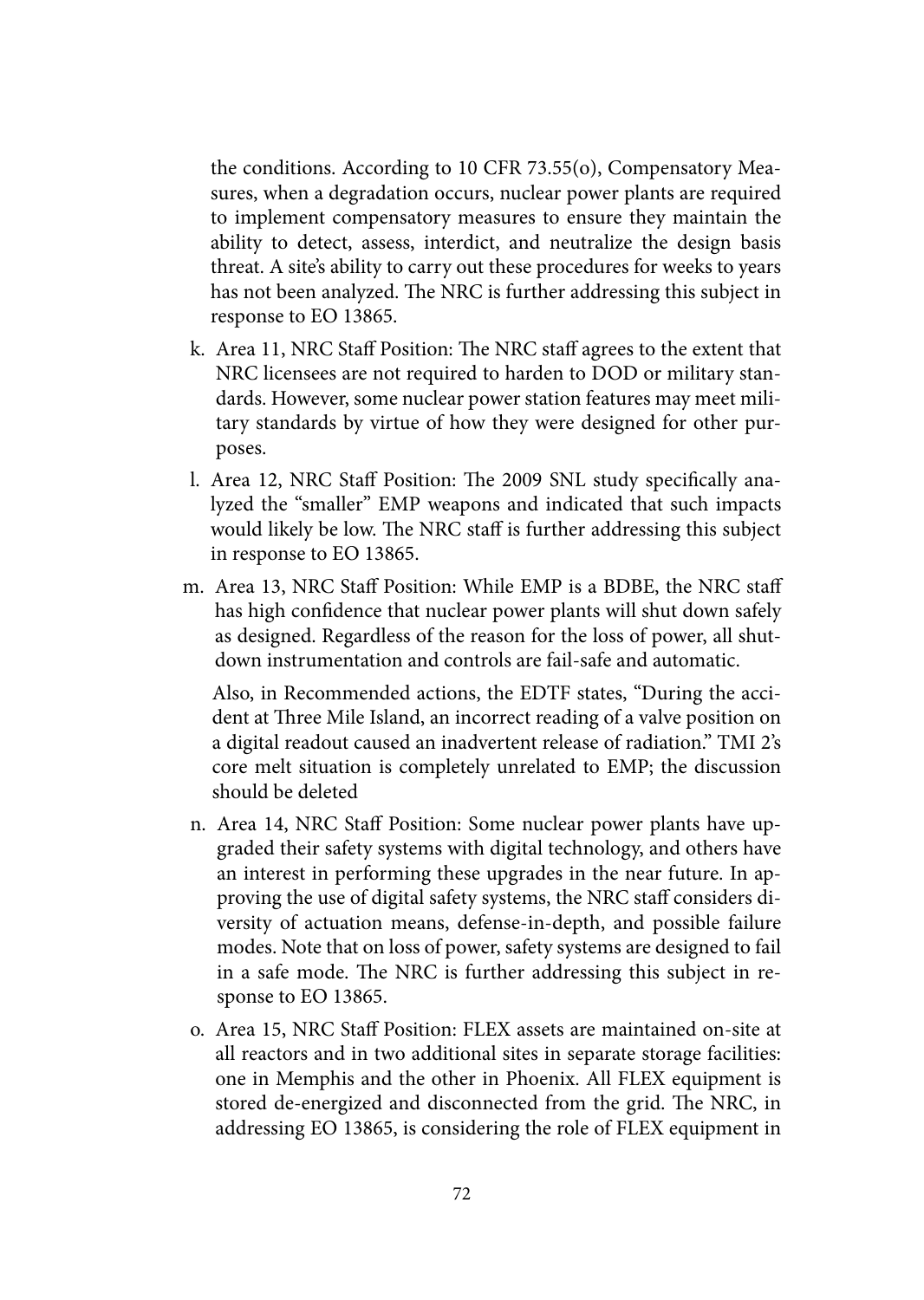preventing significant release of radioactivity off-site following an EMP event.

- p. Area 16, NRC Staff Position: If all engineered and proceduralized mitigation measures failed and a meltdown were to occur, there is a very large uncertainty in off-site consequences due to the large uncertainty in size of releases and variability in meteorological conditions (wind speed, direction, precipitation, etc.). Early fatalities from high acute exposures are not expected. Early severe health effects require both high doses and high dose rates; these conditions, if they were to exist, are expected to be limited to areas near the site. With prompt protective actions, off-site doses can be kept to low levels. The NRC staff has not analyzed scenarios with extended and widespread failure of off-site protective actions, which continue for more than several days. Without prompt protective actions, off-site doses may reach levels where there is an elevated lifetime risk of cancer to off-site populations. For the population, failure of access to food and clean drinking water would likely prove much more hazardous to health and safety. The NRC is further addressing emergency planning impacts from EMP in response to EO 13865.
- q. Area 17, NRC Staff Position: Off-site power restoration is outside the NRC's statutory authority. In performing the analyses required by EO 13865, the NRC will follow the off-site power assumptions provided by the Department of Homeland Security.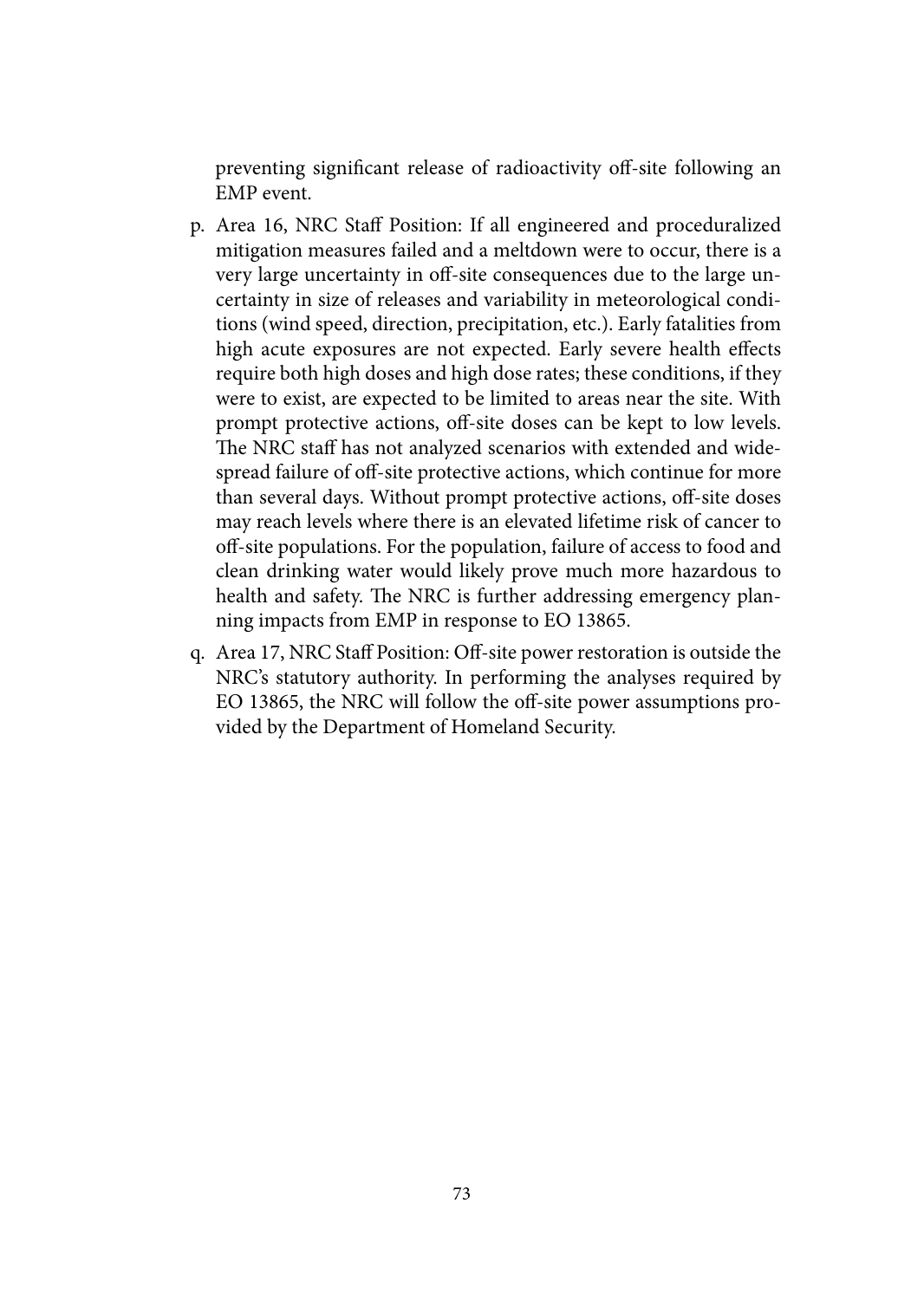## **[Appendix 2](#page-6-0)**

## **[Enterprise Capability Collaboration Team \(ECCT\)](#page-6-0)**

#### **Background on EMS Superiority in the Spectrum**

Imagine driving on a two-lane road through a small town with very little traffic. That was the extent of the electromagnetic spectrum (EMS) according to a Federal Communications Commission (FCC) chart produced around 1970. However, today's EMS can be likened to trying to fit Atlanta or Washington, DC, traffic during rush hour through that same small town. Use of the EMS has expanded exponentially, and the current [FCC radio frequency allo](https://www.fcc.gov/engineering-technology/policy-and-rules-division/general/radio-spectrum-allocation)cation table<sup>1</sup> now includes telecommunications (4G), weather radar, datalinks, satellite communications, radio navigation, and much more.

Modern warfare is highly dependent on the EMS, and maintaining an advantage within this domain is necessary to enable Joint Force commanders to gain tactical, operational, and strategic advantage. Joint doctrine defines electromagnetic spectrum operations (EMSO) as coordinated military actions to exploit, attack, protect, and manage the electromagnetic environment to achieve the commander's objectives. EMSO refers to all actions taken in the EMS or involving the EMS regardless of their nature or adversary involvement to compete and win against peer and near-peer adversaries in modern conflict.

Current joint and service doctrine emphasizes a view of the EMS as a resource to support operations in the other operational domains, at the expense of the view that the EMS is a distinct domain in which conflicts can be won or lost. US and allied platforms, weapon systems, and kill chains rely on the EMS—a reliance increasingly challenged by competitors and adversaries, especially impacting the air and space domains.

The EMS is defined by rapid technological change, contested and congested battlespace, and intense competition for control and superiority. In an era refocused on great power competition and readiness for the peer fight, controlling the EMS is irrefutably linked to our combat lethality and societal resilience.

Peer and near-peer competitors have organized, trained, and equipped with advanced EMS capabilities, integrating cyberspace, space, and air assets into comprehensive, integrated air defense systems; these combined manned and unmanned aircraft, sophisticated air and missile defenses, ballistic missiles, cruise missiles, hypersonic vehicles, as well as ground-, maritime-, air-,

<sup>1.</sup> "Radio Spectrum Allocation," Federal Communications Commission, 7 May 2019, https://www.fcc.gov /engineering-technology/policy-and-rules-division/general/radio-spectrum-allocation,https://transition.fcc.gov /oet/spectrum/table/fcctable.pdf.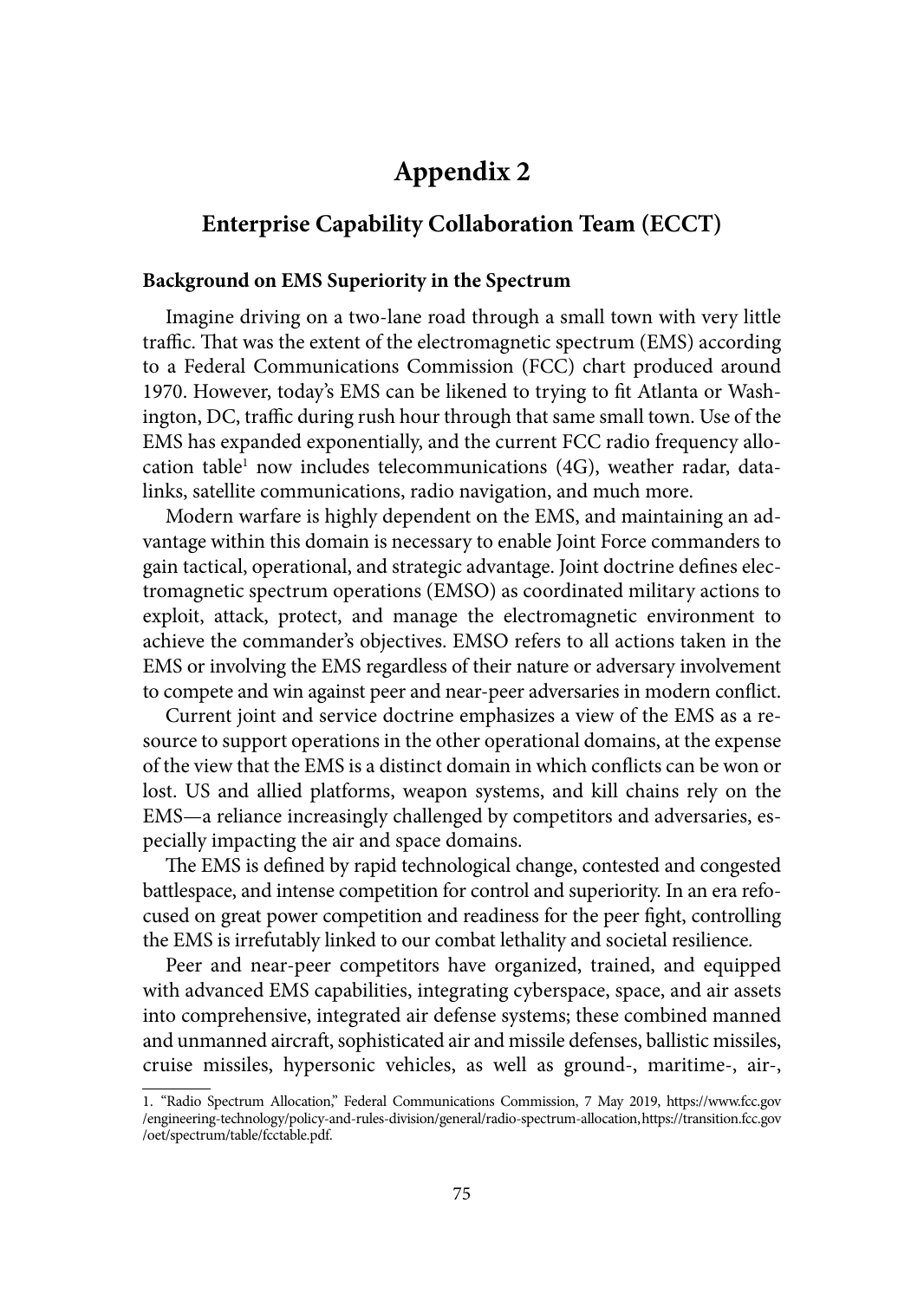space-, and cyberspace-based electronic warfare (EW) capabilities, present growing challenges to the Joint Force's ability to achieve control of the air, space, cyberspace, land, and maritime domains.

Competing powers have witnessed America's dominance on the battlefield and perceive our reliance on the spectrum as a major vulnerability. In some instances, the US has not kept pace, and our technological advantages are eroding. Some of the contributing factors include (1) lack of a comprehensive and coherent EMS strategy and doctrine; (2) EMSO not perceived as a US military core competency; and (3) deteriorating knowledge, expertise, and acumen of the EMS in almost all Americans.

EMS experts have agreed that the preponderance of EMS knowledge resides within the US's older generation, working on specific projects and having limited awareness of other EMS capabilities ongoing with other military or civilian institutions. The lack of EMS training provided over time has produced Americans with limited knowledge in the EMS. Over the last three decades, this has diminished EMS advocacy, strategy, and vision within US leadership circles.

The intent of this paper is to adjust America's Joint Force and civilian (including industry, academia, defense contractors, etc.) policy perspectives on the importance of gaining and maintaining dominance in the EMS, enabling superiority in the air, space, cyberspace, land, and maritime domains.

#### **ECCT Recommendations**

The Chief of Staff of the Air Force (CSAF) is addressing this lack of EMS management, from a service-specific point of view, by directing the ECCT to deliver executable courses of action to gain and maintain EMS superiority across the range of military operations in an increasingly congested and contested EMS. Brig Gen David Gaedecke, director of EMS Superiority, presented the ECCT outbrief during the January 2019 Weapons and Tactics Conference. CSAF approved three recommendations: (1) establish an EMS Superiority Directorate within Headquarters Air Force, (2) restructure the EW reprogramming enterprise, and (3) reinstill a culture of EMS awareness across the Air Force.

Presently, the Headquarters Air Force (HAF) staff is standing up the directorate and corporate panel. This plan, once implemented, will drive development of policy and changes to current guidance on EW and EMSO and management. HAF and the Air Force major command (MAJCOM) staffs will provide new policy and revised guidance to squadrons employing EMS-dependent platforms or systems. It may drive changes to tactics, tech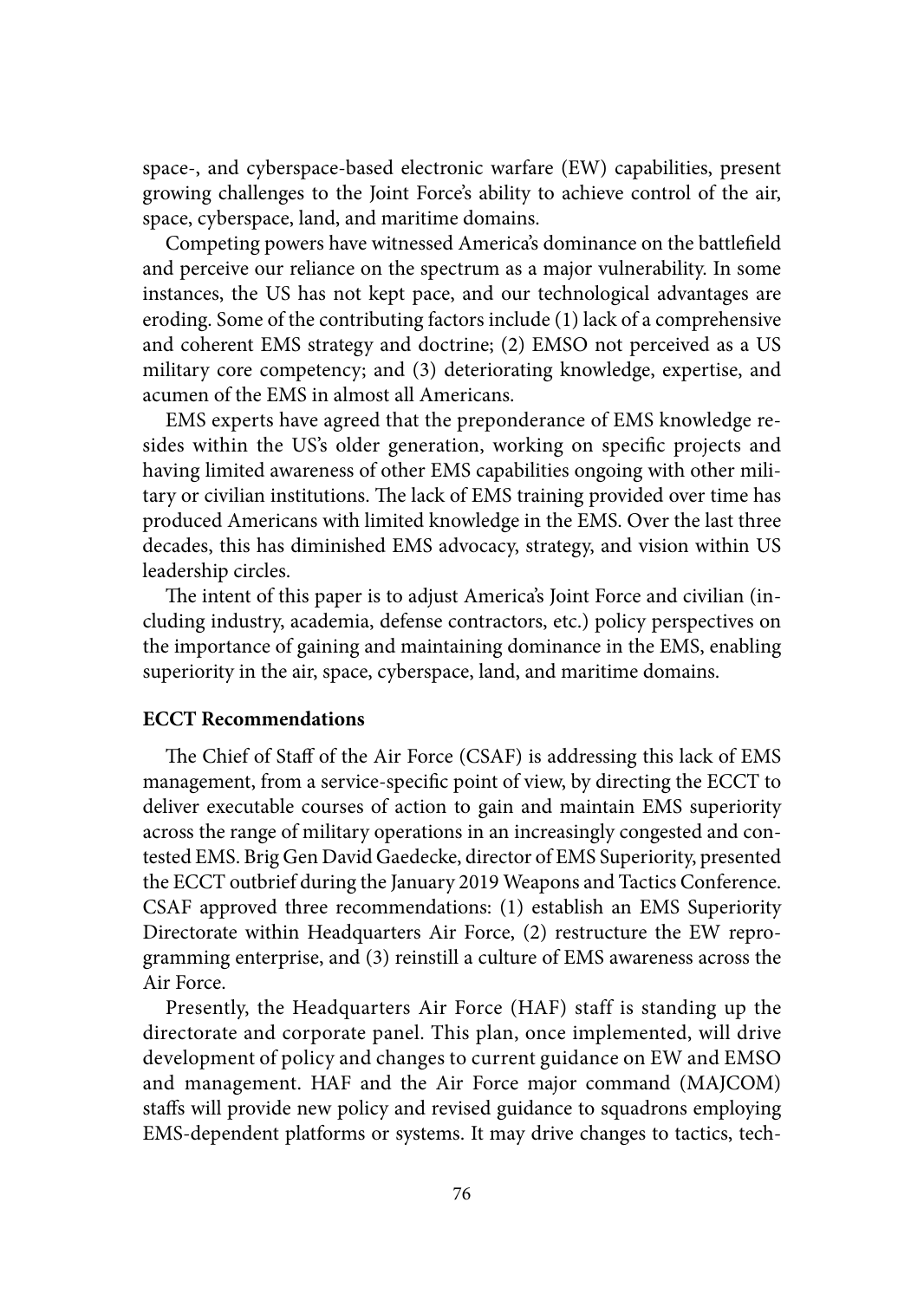niques, and procedures and present improved doctrine, training, and education related to attaining and sustaining EMS superiority.

Improving the US doctrine, education, training, and exercising/war gaming with regard to the EMS will (1) identify and define characteristics and requirements for the EMS warriors; (2) assess and formalize training and education of EMS capabilities for all US personnel throughout their careers; (3) review and determine changes in doctrine and strategy to integrate EMS responsibilities, operational objectives, acquisitions, and concept of operations across the US military, industry, and private sectors; and (4) review and incorporate EMS objectives into US exercises and war gaming to prepare military and civilian procedures in the advent of catastrophic EMS degradation due to an electromagnetic pulse, intentional/inadvertent EMS disruption, or natural negative effects due to a geomagnetic disturbance (GMD).

During the conference, the commanders of Air Combat Command (ACC) and Air Education and Training Command (AETC) agreed to restructure the reprogramming enterprise and reinstill a culture of EMS/EW awareness. CSAF approved a holistic review of education, training, and exercises/war gaming. Correspondingly, AETC will take action to combine separate EMS, EW, signals intelligence (SIGINT), and Weapons School academics into standardized EMS force development academics (basic [EMS100] through advanced [EMS400]) for all Airmen. AETC will consolidate all inputs and develop EMS courseware to be instructed/planned across the Air Force at all levels of commissioning/enlistment, initial qualification, upgrade training, professional military education, and live-fly/virtual exercises and war gaming.

Executing similar recommendations across the US in a whole-of-government approach will enable the US military and civic leaders, military and civilian populace, industry, academia, and infrastructure personnel to be better educated on the challenges of understanding and dominating the EMS, provide a more robust and resilient populace and infrastructure, and ensure our ideals of individual freedom and our way of life.

#### **Actions Completed**

In December 2018 the LeMay Center hosted an EW/EMS Doctrine Rewrite Summit to update EW/EMS doctrine. There were approximately 20 experienced personnel from RC-135 and EC-130 aircraft, 53rd Wing, Air Force Special Operations Command, Air Force Space Command (AFSPC), Air Force Global Strike Command (AFGSC), ACC, Air Force Mobility Command, and Cyber Command to rewrite the Air Force (AF) Annex 3-51 Electronic Warfare Doctrine. After reviewing the current doctrine and the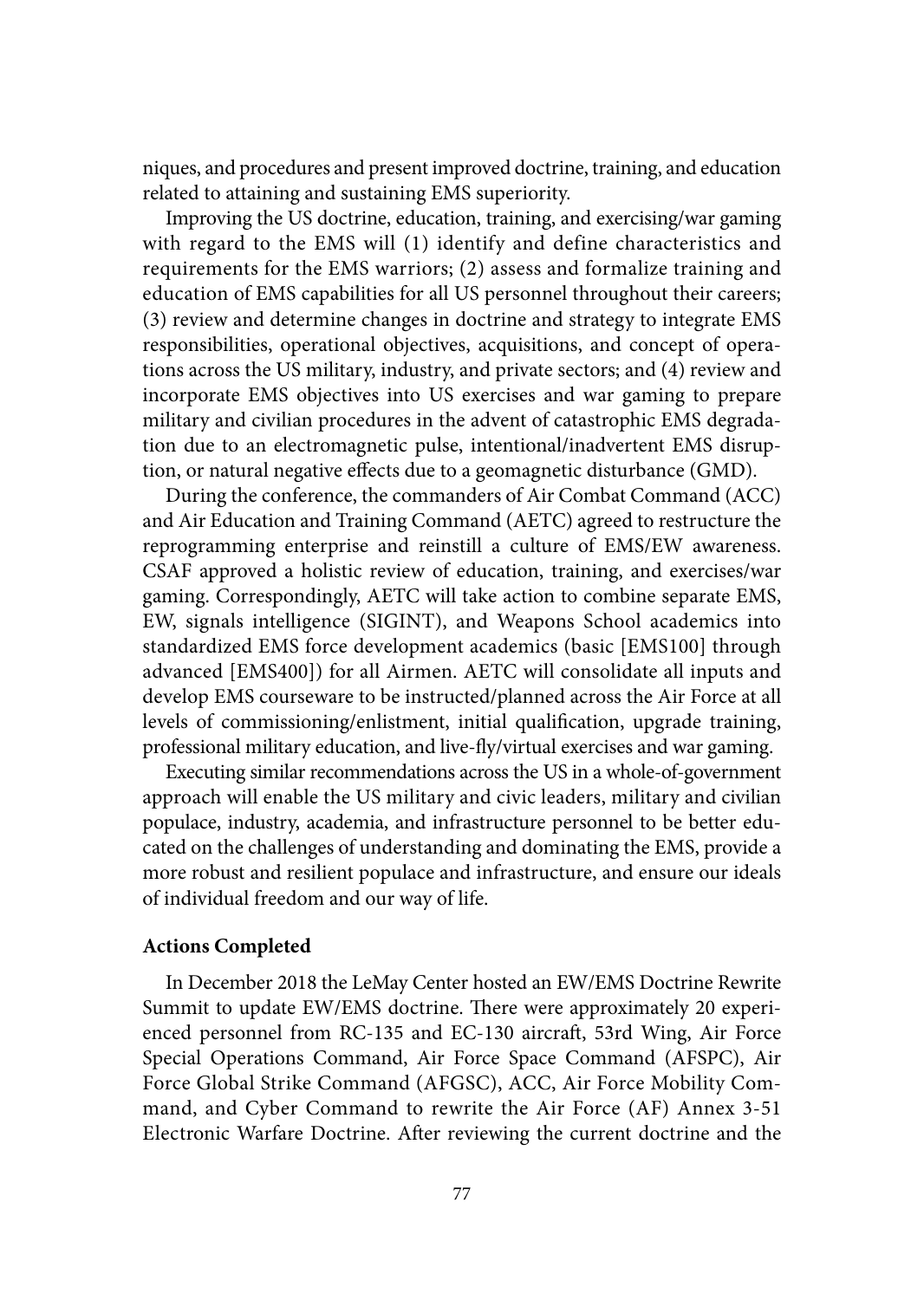draft JP 3-16 Joint Electromagnetic Spectrum Operations (JEMSO) documents, the group composed a draft Annex 3-51 *Electronic Warfare and Electromagnetic Spectrum Operations*, which defined EW in air, space, and cyber and incorporated JEMSO concepts into Air Force structure. The Annex 3-51 EW/ EMS Doctrine is in final coordination, which was published 30 July 2019.

The LeMay Center drafted a review process for AETC coordination, at the direction of CSAF, to review all EW, SIGINT, Weapons School, and EMS academics. Correspondence between AETC and MAJCOMs will allow for the creation of standardized EMS force-development academics for all Airmen. The academics/courseware will provide EMS education for every Airman at a basic level to a more specific advanced EMS course for war gamers and joint planners.

#### **The Way Forward**

The Deputy Chief of Staff, Strategy, Integration and Requirements (AF/A5) will establish an EMS Superiority Directorate. A general officer will lead this new directorate that will be responsible for enterprise-wide actions and unity of effort to deliver EMS superiority in all domains.

The Director, EMS Superiority will assess the value of creating an EMS Enterprise Integration Group linking MAJCOM staffs and Air Force Warfighting Integration Capability counterparts. This group will be responsible for developing enterprise-wide EMS strategy and corresponding investment and divestment priorities. The director will chair the group and establish linkages with AF/A8P and A8X for program objective memorandum planning and programming actions.

AF/A5 will stand up a functional integration team in AF/A5A, led by a colonel who synchronizes with the EMS Superiority Directorate. AF/A5 will embed EMS experts in all A5A functional areas (e.g., Capability Development, Futures/Concepts, etc.), and establish an EMS Superiority Panel.

The Deputy Chief of Staff of Plans and Programs (AF/A8) will establish an EMS Superiority Panel that will manage all AF EMS/EW equities. A colonel will lead the panel and will report to the EMS Superiority Director and identify an office of primary responsibility and a point of contact for EMSO.

All MAJCOMs should designate a dedicated EMSO staff element (recommend Division) with effective linkage to the EMS Superiority Directorate.

#### **Consolidate and Modernize EW Reprogramming Enterprise**

ACC will migrate the existing Specialized Electronic Combat and Reprogramming Environment (SPECTRE) infrastructure into an Air Force com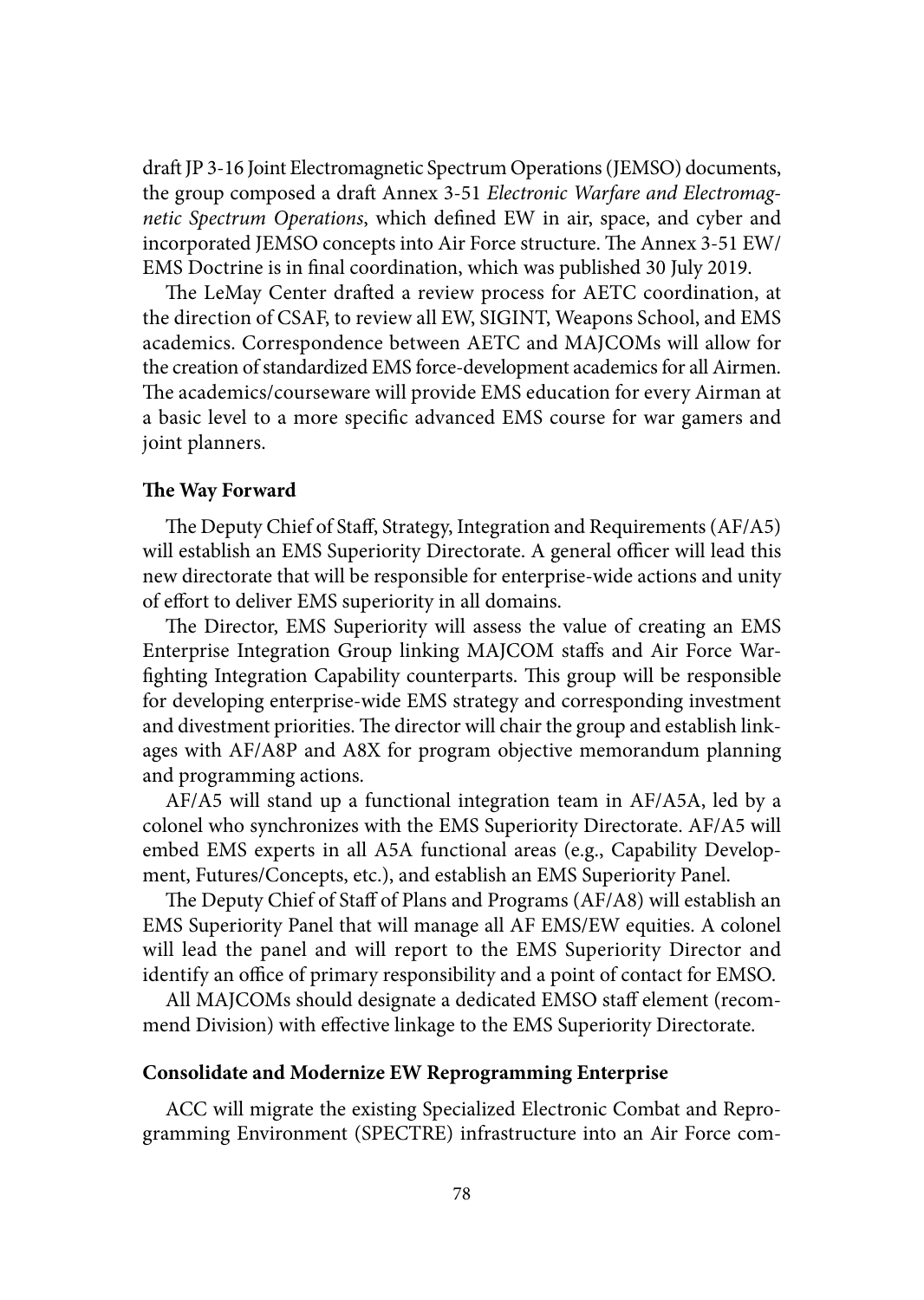mon integrated programming platform for EW. Acting as an application store, the enhanced SPECTRE will securely develop, test, host, and deliver the EW missionware using modern, industry-standard developer tool chains. SPECTRE will integrate EMS effects while identifying and mitigating EMS fratricide by employing appropriate model-based systems engineering and advanced modeling and simulation.

Offices under the Secretary of the Air Force will develop an appropriate continuous authority to operate that will facilitate the rapid fielding of secure missionware and consolidate reprogramming centers. To accomplish this, ACC will consolidate the Air Force's two Operational Reprogramming Centers into a single organization that will program and reprogram EMS/EW systems as well as sensor engineer Combat and Mobility Air Forces systems and platforms. Individual MAJCOMs will continue to set the programming and updating priorities within their portfolios. ACC will also work with AFSPC to identify mechanisms to ensure unity of effort while deconflicting EW effects. Applicable Air Force Life Cycle Management Center organization(s) will partner with the Operational Reprogramming Center to develop a system-specific missionware capability that supports portability of threat-specific techniques, threat simulations, and other system attributes. SAF/CN will identify and accredit a suitable Secure Development Ops Environment for this interchange.

#### **EMS Culture and Awareness**

To ensure EMS culture and awareness across the range of military operations, this paper recommends a three-phase approach: Near-Term, Mid-Term, and Long-Term. The knowledge of an EMS war fighter is not limited only to EW but constitutes the entire domain. To make certain a cohesive understanding and integration of the entire EMS among Air Force civilians, active duty, and leadership for future EMS superiority, the following minimum recommendations are provided for implementation across the US:

Near-Term:

- 1. Author US EMS policy and doctrine
- 2. Facilitate AF service support to joint doctrine's plan for Joint EMS Operations (JEMSO) and provide the AF's position on service execution for the commander of Air Force Forces (COMAFFOR)'s staff to execute EMSO operations in support of the Joint Force Commander's Theater Campaign Plan
- 3. Review and consolidate US EW/EMS academics and courses

Mid-Term: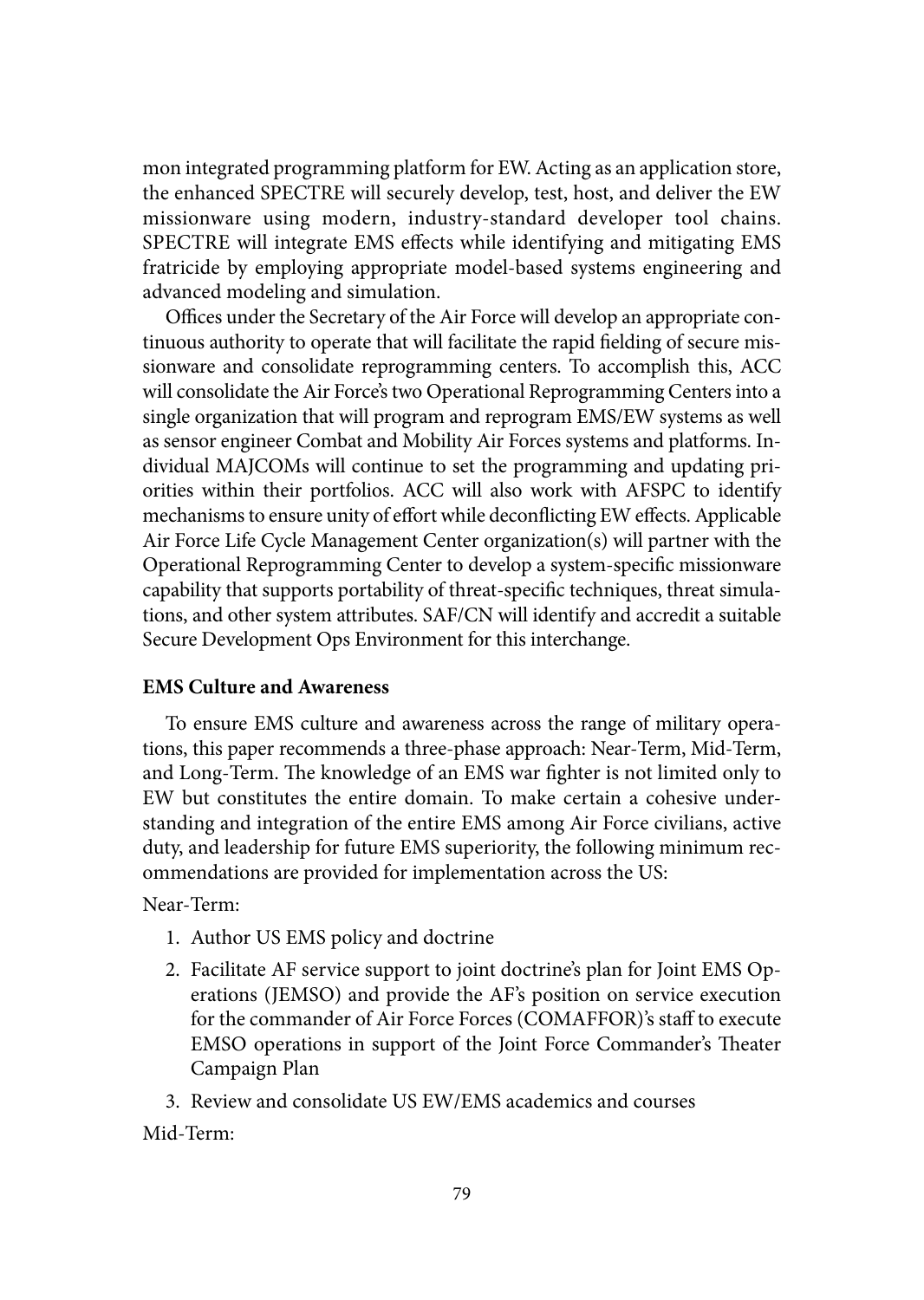Consolidate EMS academics and create standardized, multi-layered academics to instill a culture of EMS awareness in the US. Instill EMS objectives into all major exercises, large force employment, and war gaming.

EMS 100: Basic EW and EMS education to be taught at basic training, service academies, Reserve Officer Training Corps, officer training school, and so forth.

EMS 200: Intermediate EW and EMS academics and tabletop exercises to be reinforced at all military initial qualification training and technical schools; special emphasis to identify and instruct future EMS subject matter experts. This course will also be used as a refresher course for general officers.

EMS 300: Advanced EMS education for military planners, industry leaders, academia, and EMS leaders of tomorrow. The course would include academics, strategic/operational doctrine, and tabletop exercises and requirements for participation in exercises where attendees ensure they execute EMS objectives in a contested environment against a peer adversary or due to a GMD.

EMS 400: Additional advanced EMS academics for military and civilian planners and military EMSO staffs. Requirements include advanced academics/ doctrine and tabletop exercises, with a graduation exercise—participation in an exercise where attendees ensure they execute EMS objectives in a contested environment against a peer adversary or due to a GMD.

Long-Term:

Focus on three critical lines of effort collectively required for protecting this core competency:

- 1. Expertise and Operating Concepts;
- 2. Bridge to Advanced Technology and Competitive Capability;
- 3. Institutionalize EMS Resurgence and Leadership.

To develop EMS doctrine and training, AETC will explore, develop, and produce new and innovative concepts and doctrine that expand on historic EW principles in favor of enterprise EMSO. Outdated doctrine and instructions will be rewritten emphasizing the EMS as a war-fighting maneuver space addressing joint and multi-domain EMSO. Correspondingly, AETC will act to combine components of separate EW, SIGINT, Weapons School, and EMS academics into standardized EMS force development academics (basic through advanced) for all Airmen—military and civilian.

AETC will assess the creation of an EMS Center of Excellence made up of Airborne EW, Space EW, Cyber EW, and Joint expertise responsible for EMS education, leadership training, exercises, war games, and sophisticated technical acumen.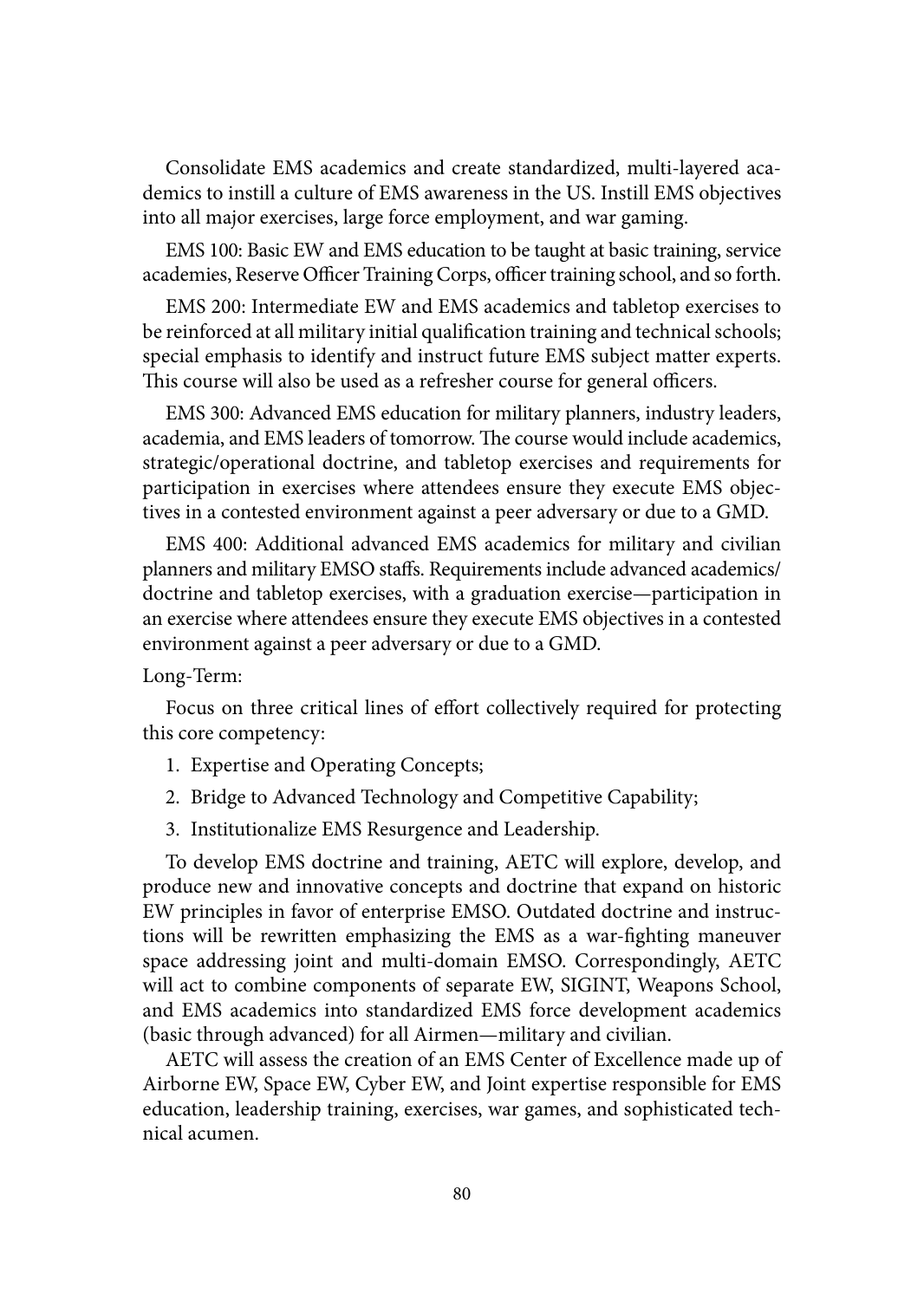The EMS Superiority Directorate, in coordination with Air Force Manpower and Personnel (AF/A1), will provide oversight for talent management of EMS experts to ensure development of future joint EMS leaders. This will enable the US to develop and manage EMS talent.

MAJCOMs and the LeMay Center will emphasize exercising and training in a realistic EMS-contested environment in order to develop tactics, techniques, and procedures and build situational recognition and proficiency in a degraded EMS environment.

#### **Summary**

Lacking recognition of the EMS as a war-fighting domain, there is no true forcing function to drive the US to do the hard thinking, experimentation, and war gaming required to develop and validate the theory and doctrine we lack. The tasks included in this Implementation Plan are designed to begin the process of restoring the Air Force's ability to gain and maintain EMS superiority. As champion, the Director, EMS Superiority, will stand up and lead the directorate and provide oversight of the creation of an EMS Superiority Panel, the modernization of EW reprogramming, and instantiation of a culture of EMS/EW awareness across the Air Force. The support of Airmen across the Air Force is necessary to assure effective implementation.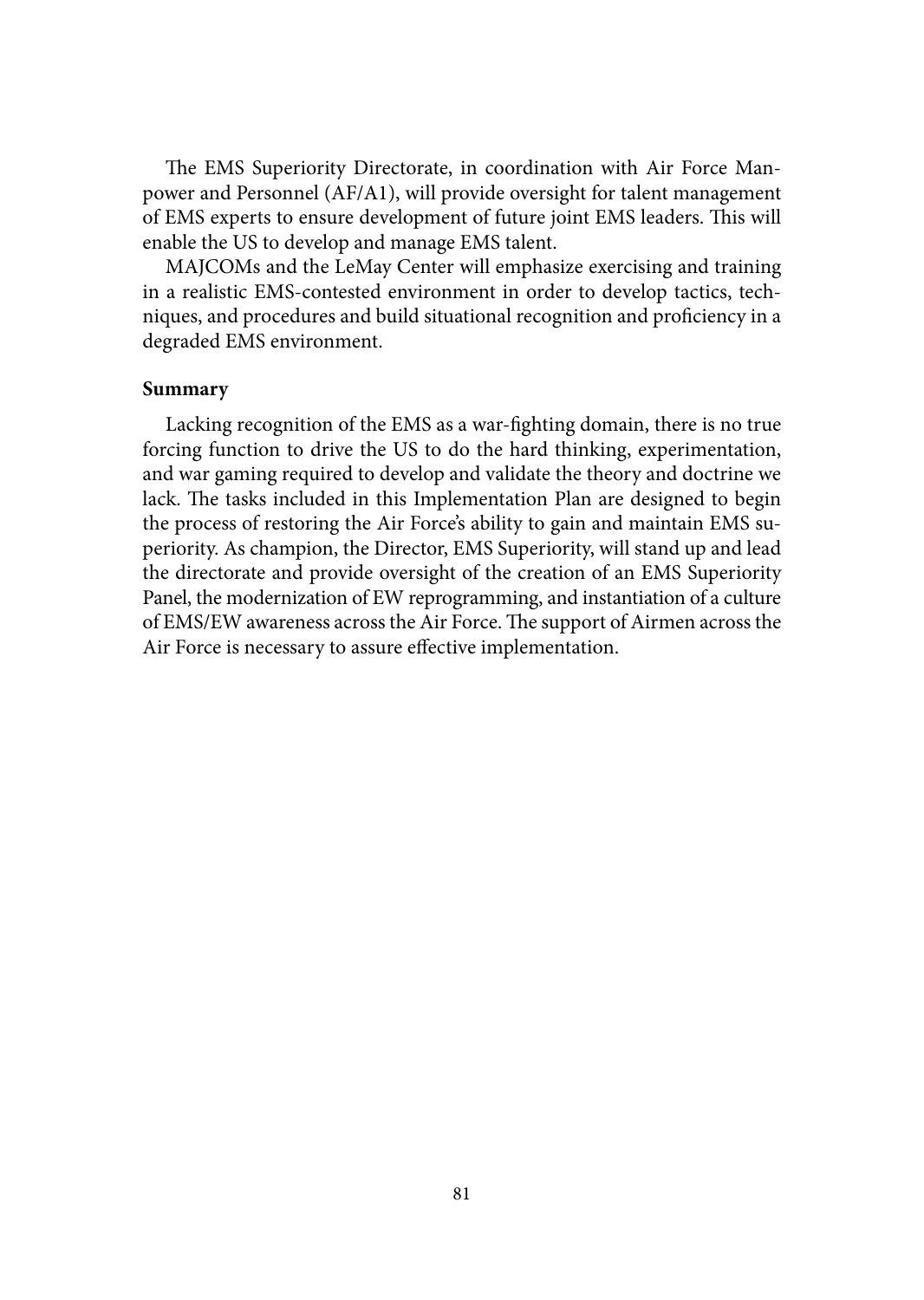## **[Appendix 3](#page-6-0)**

## **A "Typical State's" Perspective on EMP and EMS Threats to the Electric Grid**

### **Overview**

As in many other states, policy makers in Alabama have heard constituents are interested in learning what utilities and state government are doing to protect the state and nation's security and prosperity, including threats to the electric grid. Policy makers and their constituents have engaged utilities in Alabama to discuss and discover the magnitude of the threats faced by the grid and the strides taken by utilities to protect and secure infrastructure against natural and man-made hazards.

Alabama is a diverse state in terms of electrification. A variety of electric providers, including Alabama Power, the Tennessee Valley Authority (TVA), and the state's many nonprofit rural electric cooperative and municipal electric utilities, operate together to provide power to the state. The strong relationships among these partners are characterized by cooperation, a passion for community engagement, and sustained forward progress in growth and industrial development that has measurably increased the quality of life for all Alabamians. Additionally, Alabama's electric sector stakeholders enjoy productive and cooperative relationships with the state's policy makers and regulators. In the face of hazards including hurricanes, tornadoes, ice storms, heat waves, and severe windstorms, these partners cooperate to ensure the reliability and prompt restoration of service to customers.

Alabama is also a diverse state in terms of its infrastructure and economy. While not as populous as some states, it is home to a deep-water port, a robust automotive manufacturing industry, and several military installations. The state also has a robust agriculture industry and a long history with aerospace manufacturing and technology. Additionally, Alabama continues to capitalize on its strong partnership with the Department of Defense (DOD) to develop and host next-generation war-fighting technologies, such as the Air National Guard's 187th Fighter Wing's F-35 Lightning II aircraft.

The Alabama Emergency Management Agency (AEMA)—due to its unique position as the nexus of infrastructure protection and restoration from all hazards, its mission to coordinate with partners on enhancing the state's capacity for community resilience, and its interfaces with military partners—was tasked to convene a series of discussions among industry leaders and key stakeholders on the topic of grid resilience. These discussions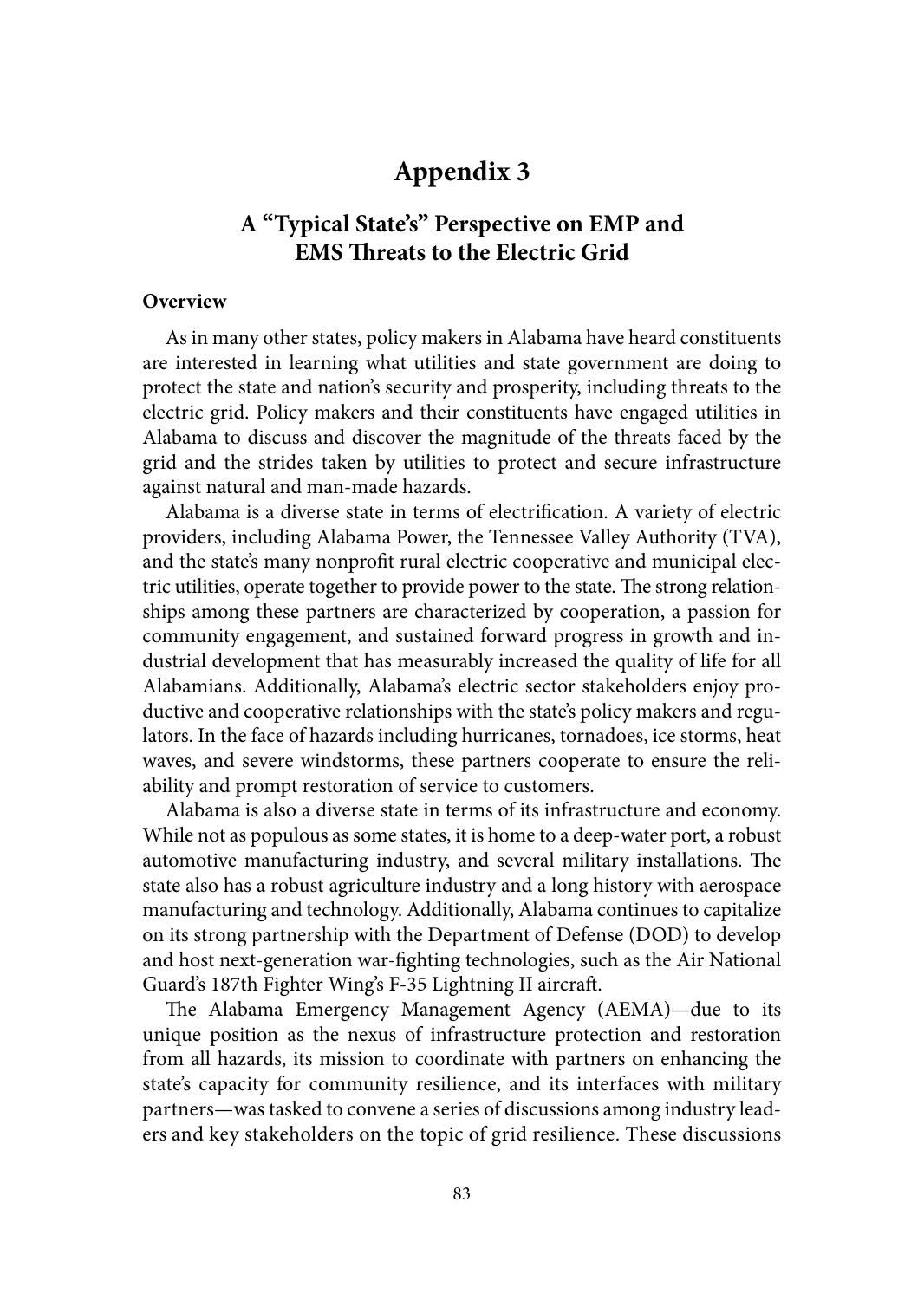identified opportunities and barriers for how a "typical state" would protect its infrastructure and citizens.

As a capstone to this effort, AEMA worked with Air University and the Curtis E. LeMay Center for Doctrine Development and Education to invite representatives from Alabama's energy sector and other interested stakeholders to participate in the Electromagnetic Defense Task Force (EDTF) 2.0 summit held at Maxwell Air Force Base in May 2019. Attendees included representation from Alabama Power, the TVA, the Alabama Rural Electric Association of Cooperatives, PowerSouth Energy Cooperative, and the Alabama Municipal Electric Authority, as well as representation from the Montgomery Area Chamber of Commerce, the Air Force, the Alabama Air National Guard, the Department of Homeland Security, and the office of Alabama Governor Kay Ivey.

After participating in EDTF discussions and hearing perspectives from other states, utilities, and federal partners, Alabama's attendees met to develop a list of open questions and consensus points about how a typical state might move forward with mitigation. The items listed below summarize what work remains to be done in closing the information and mitigation gaps for electromagnetic pulse (EMP) and electromagnetic spectrum (EMS) threats to the grid. This is not an Alabama-specific plan for addressing the issues; rather, it is intended as a guide for policy makers and presents the current condition of the state regarding EMP and EMS electrical grid protection. While the participants expressed confidence that counterparts in other states would hold a variety of views on these topics, the participants also felt the major issues and questions raised would likely be representative of a typical state.

The thoughts and perspectives provided by the Alabama focus group have been distilled into a list of nine open questions that must be answered to enable the nation to tackle EMP and EMS hardening of the electric grid. Additionally, three overarching strategic obstacles were identified; these will need deliberate and collaborative public-private solutions for the nation to progress toward resilience against these threats.

Disclaimer: The reader should note that the issues outlined below present only a general synthesis of themes and questions discussed during the EDTF. The material presented should not be construed as representing the opinion or position of any individual who participated in the summit, any employer or institution represented, or the state of Alabama.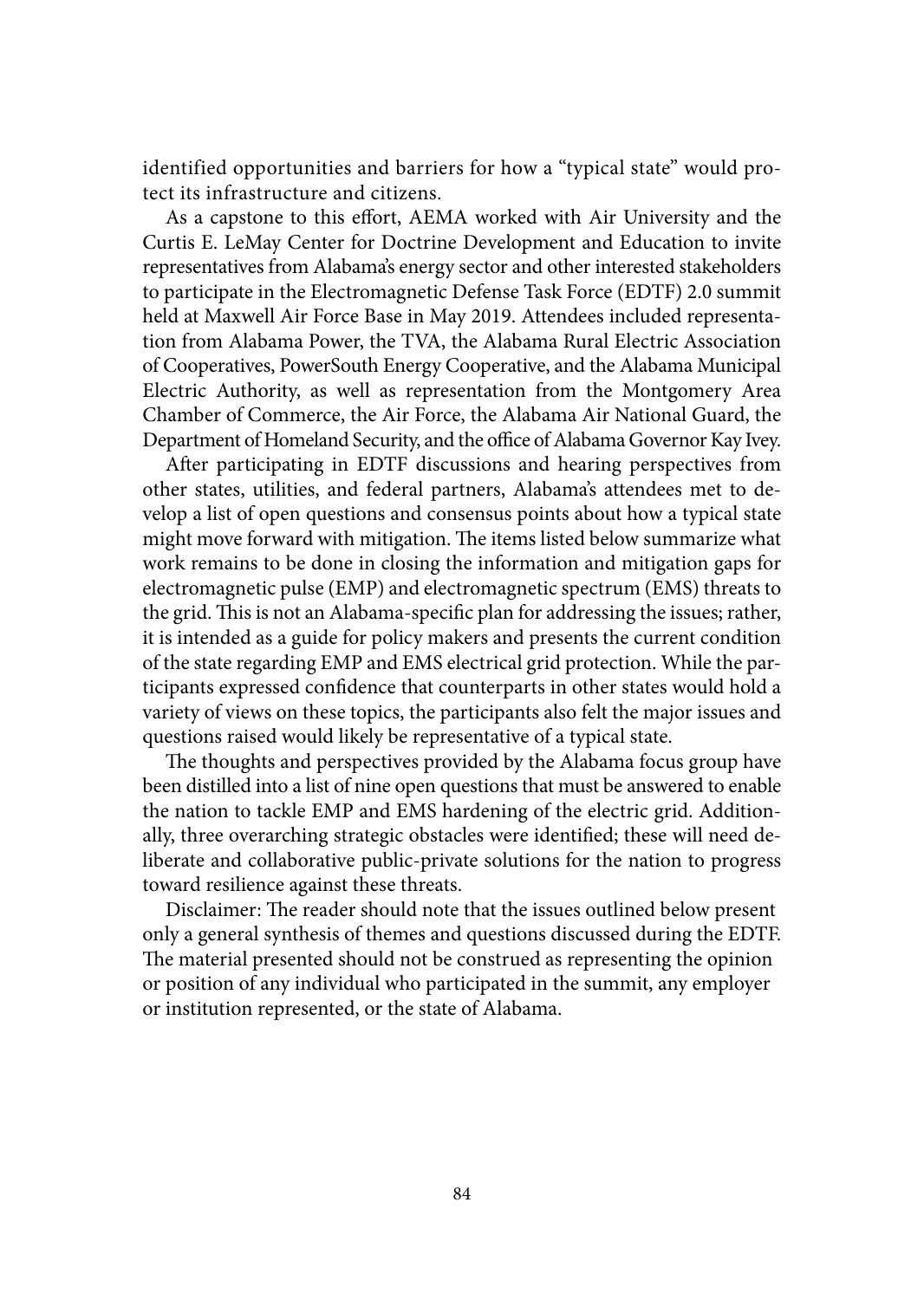## **Discussion: Open Questions, Moving Forward**

**1. The nation needs to decide if it will implement EMP/EMS mitigation measures in either a holistic or a piecemeal fashion**.

There are two primary concepts of applying EMP/EMS mitigation measures across the grid.

- a. An approach that focuses only on identified critical paths and nodes in the generation, transmission, distribution, and load chains. Such an approach might provide a means of mitigation for known critical infrastructure and loads that are essential to national defense and homeland security. This might be dubbed a critical path approach.
- b. Applying "defense in depth." Such an approach would see EMP/EMS mitigation measures applied across the entire grid ecosystem. It would also include efforts to enhance the redundancy and survivability of the grid against a variety of other known threats, including natural hazards such as geomagnetic disturbance (GMD).

It is possible that some combination of both approaches might be realized. By focusing first on critical paths, some level of survivability could be attained today, while further resilience for the system could be achieved tomorrow as mitigation measures are applied across the grid.

### **2. Resilience against EMP/EMS threats must be incentivized.**

Utilities in any state will need to be incentivized before undertaking significant mitigation projects. In general, questions arose around two facets of incentivization: the incentives themselves and the lens through which the stakeholders will understand the incentives.

What are the factors that will ultimately drive the utility industry on the one hand, and the DOD on the other, to commit to implementing grid resilience measures as a collective undertaking?

What framework will be used to analyze incentives? Attendees expressed confidence that industry analysis will be financially driven while the DOD is likely to take a threat-based approach to analysis.

Incentivization of EMP/EMS mitigation measures is a wicked problem due to the complex factors involved. Primarily, the attendees felt that the principal factors were (a) funding, (b) the evident unknowability (at least at the time of this report) of what constitutes a proper and prudent mitigation strategy, and (c) disagreements among the data regarding the magnitude of EMP/EMS threats to the grid and its infrastructure.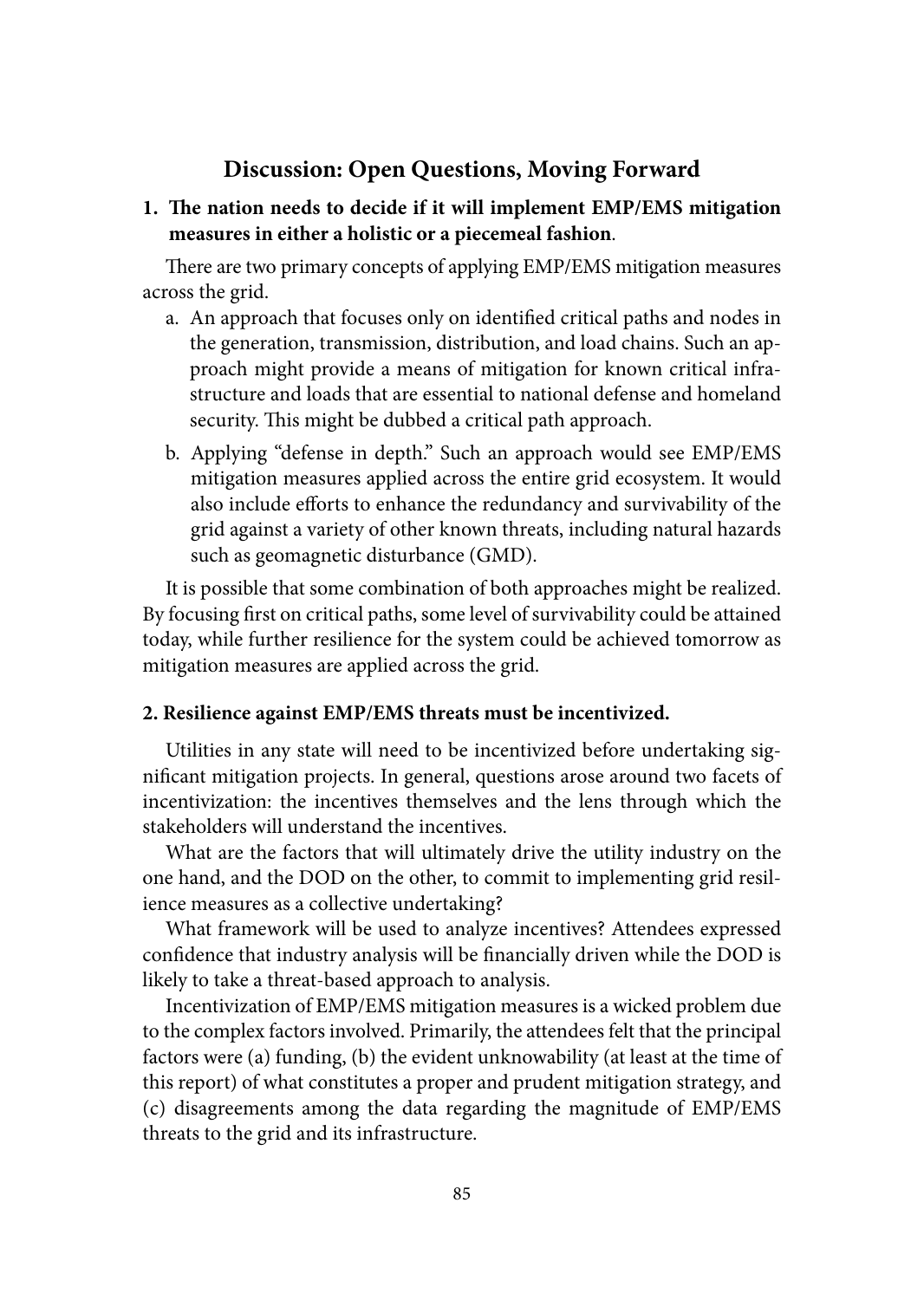#### **3. Better data and information sharing is essential.**

While it is in principle a basic concept, participants felt achieving an enhanced commitment to information and data sharing across industry, government (both regulators and policy makers), defense, and homeland security stakeholders should be prioritized.

#### **4. Business cases for EMP and EMS mitigation must be developed.**

More work is needed to build the business case for investing in mitigation measures. This is an area where a contrast between defense and industry officials becomes evident.

From a defense perspective that views the employment of EMP and EMS techniques as weapons of war, the nation's survival cannot be measured with cost-benefit analysis; that is, in the face of existential threats, ensuring survival is—on its own merits—a complete business case.

On the other hand, industry requires mitigation measures being bought at a defined cost—regardless of whether that cost is currently known or agreed to. Thus, mitigation is by necessity a matter of managing limited resources, both financial and material.

The attendees agreed that hyperbolic language about EMP and EMS threats was generally unhelpful in moving discussions forward on these issues. A useful approach is anchoring discussion on the topics of technical vulnerabilities and mitigation challenges, leaving aside speculation about the socioeconomic impacts of a cascading infrastructure failure.

## **5. The mindset regarding EMP and EMS threats must change across industry, government, and other interested stakeholders.**

It is important to note the dark tone of some conversations around EMP and EMS threats belies the underlying mindset about tackling the problem; that is to say, the discourse around these issues has become securitized. To make progress, conversations around EMP and EMS threats must be desecuritized and reconceptualized. They must be viewed as challenges to the resilience of our nation's infrastructure and as opportunities for industry and public-private partnerships to drive increased economic and national security in the future.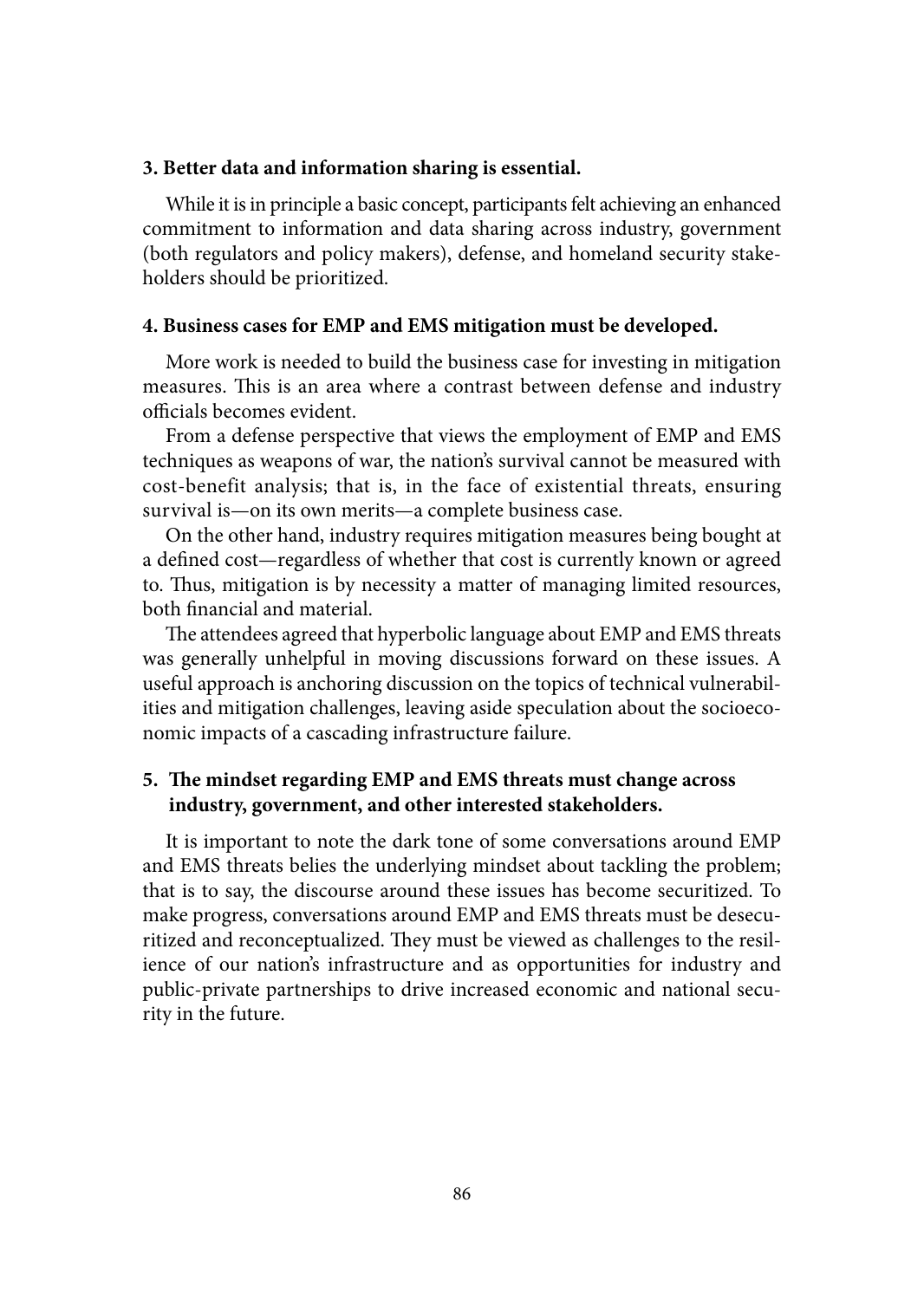### **6. Effective coordination structures are needed to implement EMP/EMS mitigation measures.**

At the state level, formalized coordination structures will be needed to bring together industry, utilities, government, subject matter experts from defense and homeland security, and the research community, to collectively address the challenge of EMP and EMS mitigation. It is essential that states and their utilities be empowered to control their own affairs to the maximum extent possible while also being provided with an opportunity to function as one cohesive team in the undertaking.

Likewise, states will need to develop shared, cooperative strategies that integrate vision, goals, and objectives across all stakeholders. Such strategies must be sufficiently broad to allow for future refinement in data and mitigation measures, while also synchronizing stakeholders around resilience activities.

### **7. A comprehensive vantage point must be maintained that considers EMP and EMS threats in the balance of all hazards and threats.**

A fundamental principle of emergency management in the United States is the "all hazards" approach. In this framework, government and the private sector coordinate to address both natural and man-made hazards through a comprehensive system that applies mitigation, preparedness, response, and recovery plans and resources in a consistent manner regardless of any threat. This all hazards approach must be maintained when dealing with EMP and EMS threats. Any resilience and mitigation measures must be implemented with an eye toward other threats, especially natural hazards such as hurricanes, tornadoes, windstorms, ice storms, and GMD. Furthermore, mitigation efforts must also consider unconventional threats such as cyberattacks and terrorism.

#### **8. An effective risk communications strategy must be developed.**

Decision makers in both the public and private sectors frequently make decisions in the context of risk. As such, efforts to mitigate against EMP and EMS threats must be communicated to stakeholders using the language of risk. Simplified, this means talking about the risks of investing in mitigation (sunk costs, lost productivity in other areas of effort) and the risks of not investing in mitigation (failure of the grid, degraded national security). Ultimately, there is risk in every scenario and outcome; as such, it is imperative that the issues of EMP and EMS mitigation not be reduced to a binary question of identifying a single, lowrisk course of action among a pool of evident alternatives. A combination of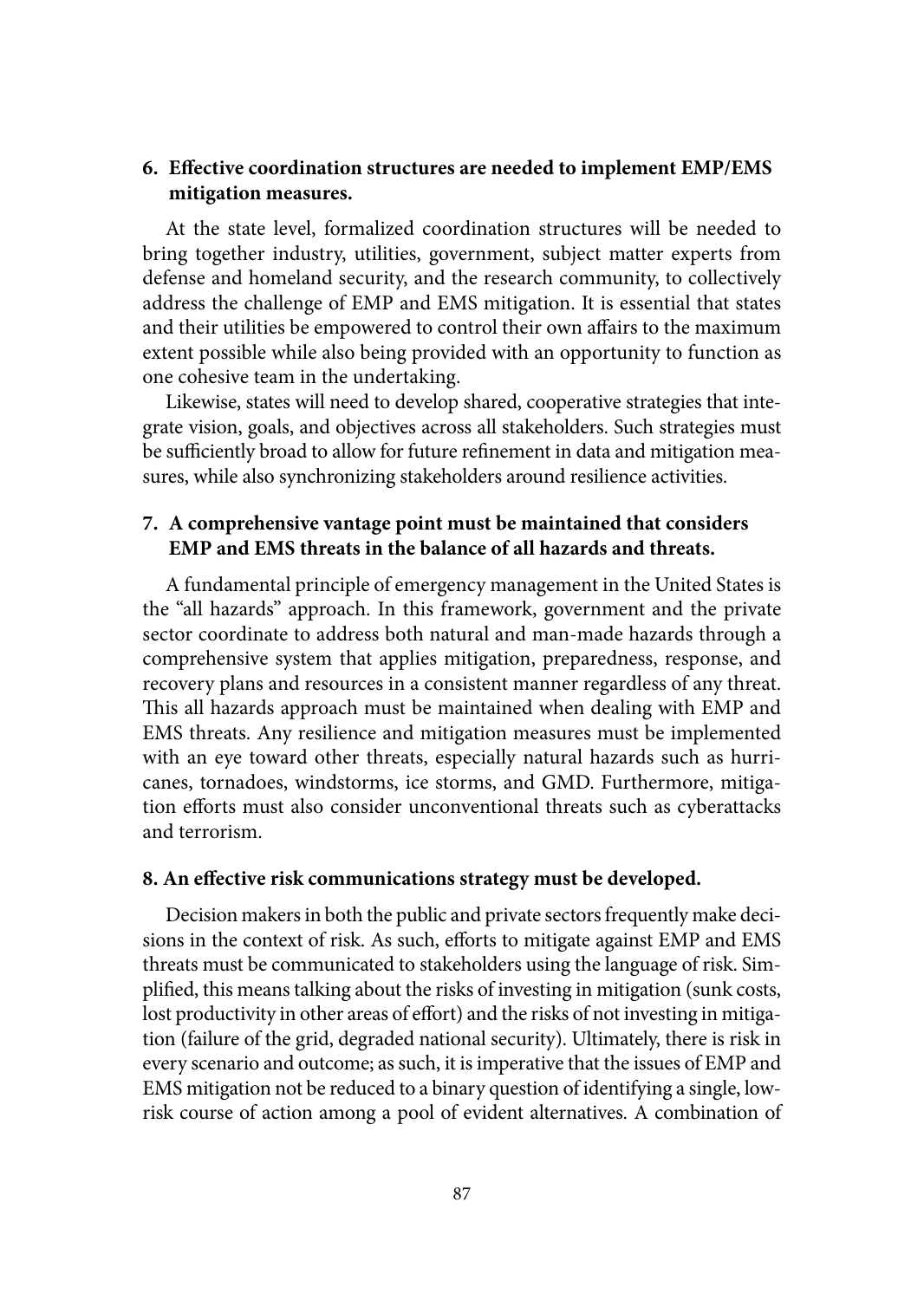many different measures must be weighed in the context of the complex environment in which those measures will be implemented.

## **9. Mitigation efforts must focus not only on infrastructure hardening but also on policies, plans, and procedures.**

The electric utility industry has made significant progress over the past several decades by optimizing plans, procedures, and operational protocols with an eye toward increased safety and enhanced efficiency. In the energy industry, resilience is—in large part—due to intensive training of highly skilled professional system operators and relying on good policies and procedures that are continually improved. There is a culture of high reliability in the industry. Lessons learned through achieving that culture should be considered when contemplating the path forward for addressing EMP and EMS threats.

## **Perceived Barriers to Progress**

In addition to the areas of opportunity identified during the Alabama discussions, participants spoke broadly to three overarching strategic obstacles that must be overcome if the nation is to effectively mitigate EMP and EMS threats to the electric grid. These obstacles were perceived by the participants as threats to the resiliency and national security of the United States.

### **Strategic Obstacle no. 1: Aligning public policy interests at the state and federal levels.**

At the state level, the most evident strategic obstacle is education. This includes education of both the public and policy makers.

K–12 education: Electric utilities, like all industries, rely on a trained, qualified, and engaged workforce. The delivery of high-quality science, technology, engineering, and mathematics (STEM) education is a strategic priority for the energy industry. Without successful STEM programs, the industry will suffer, as will the nation's resilience. **State-level policy makers must understand STEM education as an essential pillar in our nation's national security.**

Policy-maker education: Awareness of the complexity and vulnerabilities of our nation's infrastructure is limited among state-level policy makers. This is a problem across all infrastructure sectors and is especially true regarding the electric grid, EMP and EMS threats, and the nexus of electric power with all other aspects of life in a modern society. **A deliberate program should be undertaken to educate state-level appointed and elected leaders about enhancing the resilience of the nation's electric grid.**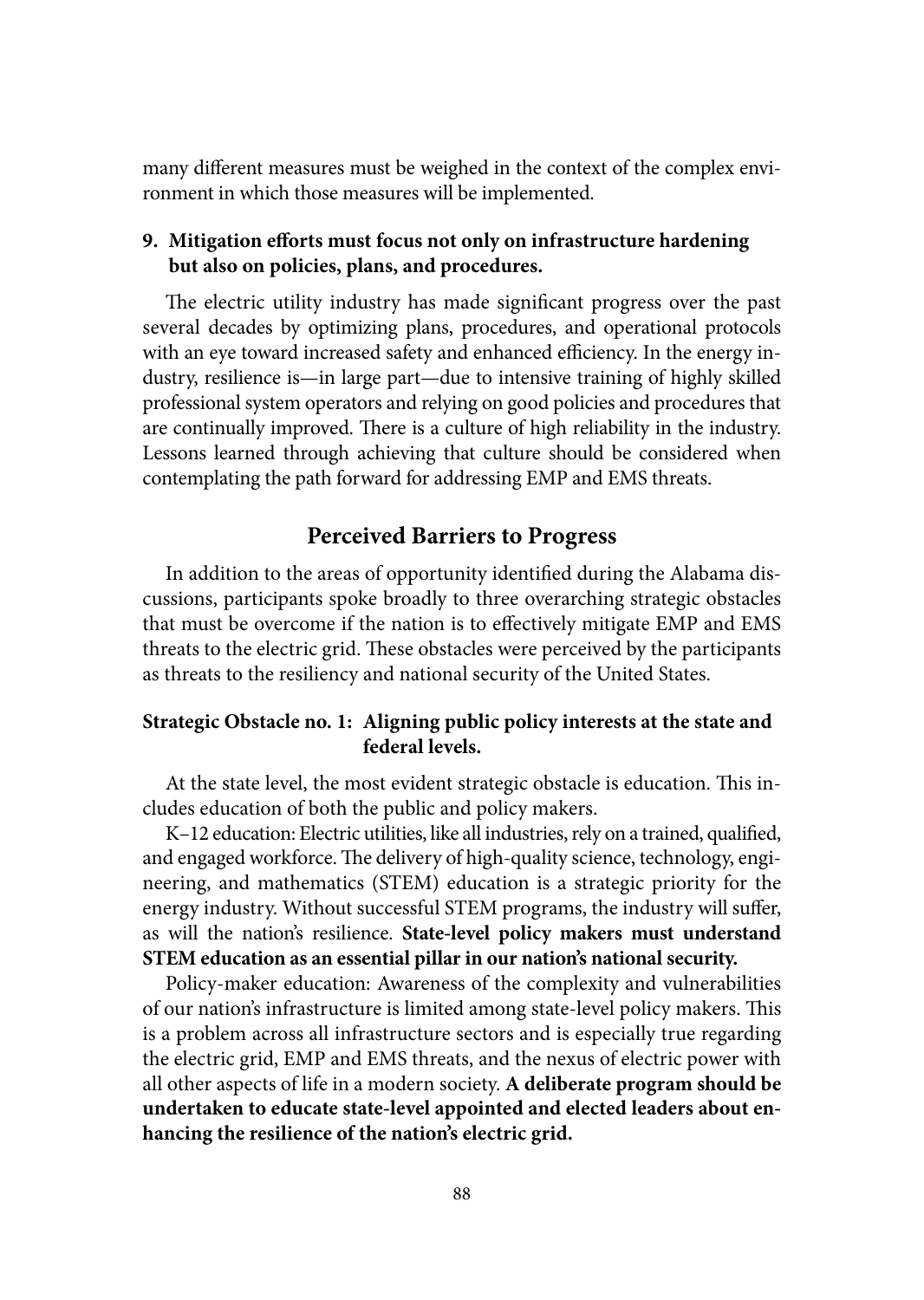At the federal level, three closely related concerns constitute a strategic obstacle: politics, funding, and regulation.

Politics: The politics of the energy industry on the national stage are complex. With regard to mitigating against EMP and EMS threats, many opinions exist as to the magnitude of the threat, the most appropriate means to mitigate against the threat, and who should be leading the decision-making process for mitigation efforts. At a basic level, the public-private policy apparatus that drives the energy industry is optimized to address the day-to-day delivery of clean, efficient power to the American public. **Tackling a complex problem such as EMP and EMS threats is well outside the norm of issues for many of those involved in energy policy discussions and will require a realignment of policy interests within the broader context of our nation's ongoing energy debates.**

Funding: Obtaining funding for EMP and EMS mitigation efforts is a necessity, and the federal government must facilitate a solution to this need. Currently, EMP and EMS threats are collectively viewed as either "a national security/defense issue" or as an "inherent vulnerability of the electric grid." Those who view the issue as one of national defense tend to point toward Congress and defense appropriations as the best funding source for mitigation efforts and leadership in defining the nature and extent of threats. On the other hand, those who view the issue as one of the inherent complexities of the nation's infrastructure tend to look toward industry to find its own solutions within the confines of existing rate structures, regulation, and business income. **The nation must decide whether the EMP and EMS threat is a national defense issue. Further, the nation must collectively determine how best to drive mitigation efforts: through federal appropriations and incentives, through regulation and existing utility funding streams, or through some combination of those avenues.**

Regulation: Lastly, at the federal level, regulators with influence in the energy production and transmission domains should work to gain awareness of how EMP and EMS threats are impacting electric utilities across the nation and work to provide effective regulatory guidance and support for future mitigation activities. **Importantly, the attendees stressed that no material progress on mitigating against EMP and EMS threats would be possible without strong and clear support from federal regulators.**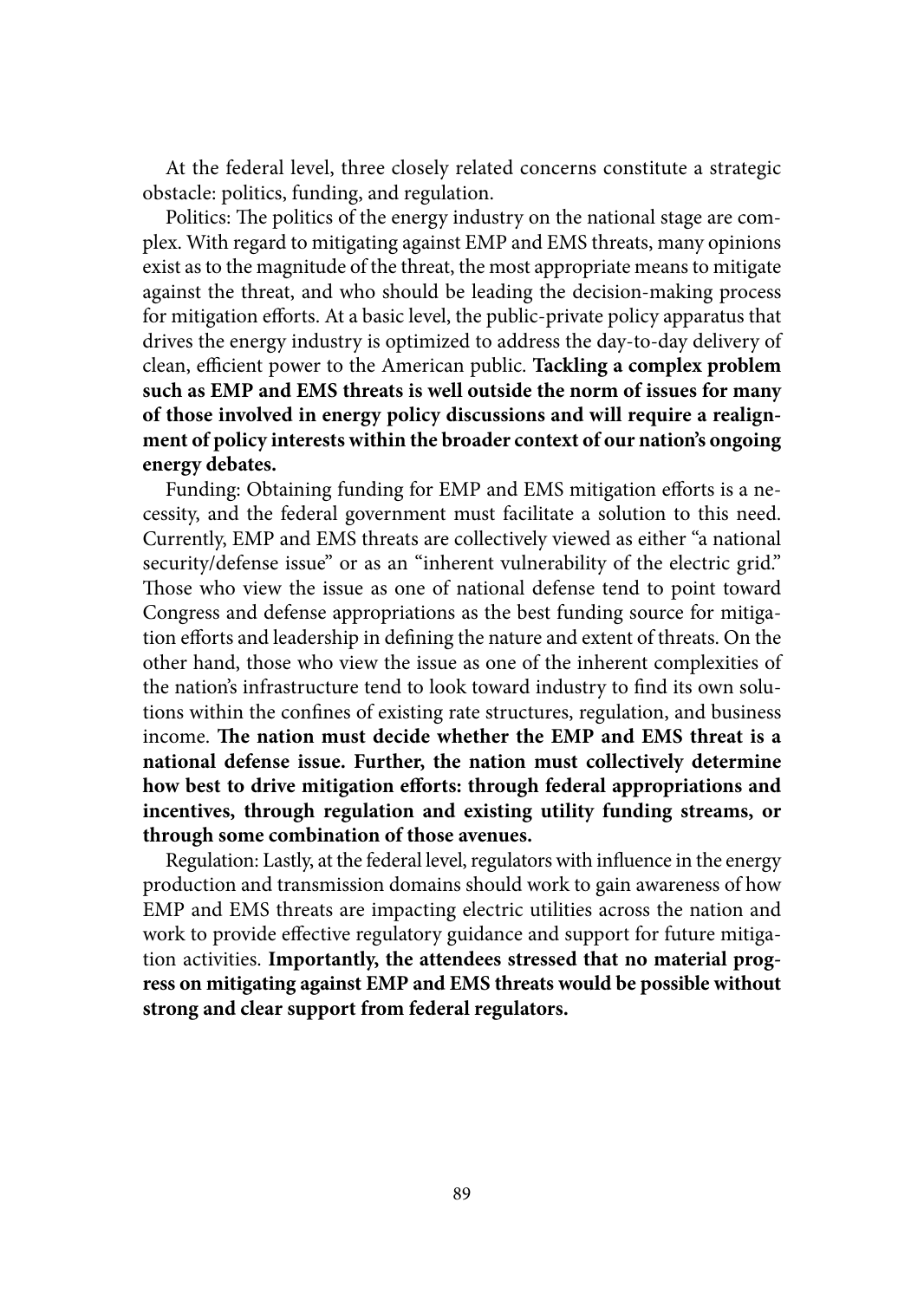### **Strategic Obstacle no. 2: Articulating clear and measurable near- and long-term action items.**

Stakeholders in the energy sector need actionable plans for mitigating against EMP and EMS threats. Action plans are needed for mitigation measures and implementation processes and to further define requirements and standards.

Planning element 1: Mitigation courses of action. States and utilities need courses of action and alternatives for mitigation measures that include cost/ benefit estimation tools.

Planning element 2: Implementation processes. States and utilities need roadmaps and templated processes for mitigation measures. These should include alternatives such as incremental mitigation measures—such as leveraging the attrition of old and obsolete components as an opportunity to introduce EMP- and EMS-hardened systems.

Planning element 3: Requirements and standards. There is currently no clear consensus across interests in the defense and energy domains to the extent of appropriate mitigation measures. Once such a consensus is achieved, a requirements- and standards-setting framework will be needed to guide necessary changes in rules, regulations, laws, and baseline minimum mitigation levels. Such a framework must provide a mechanism for coordinating efforts across both technical and policy domains.

#### **Strategic Obstacle no. 3: Overcoming the state/regional dichotomy.**

Currently, energy production and transmission in the United States are operationally regulated and managed at two primary levels: states and regions. Depending on the system in question and the level of analysis, there is overlap between these two domains. To proceed with EMP and EMS mitigation measures, congruence between the domains must be achieved. Fundamentally, the nation must decide whether EMP and EMS mitigation is to be pursued within the geographic boundaries of any particular state or at the regional—or national—level. Resolving this question and determining the best level at which to focus mitigation efforts are a challenge of feasibility technically, financially, and politically.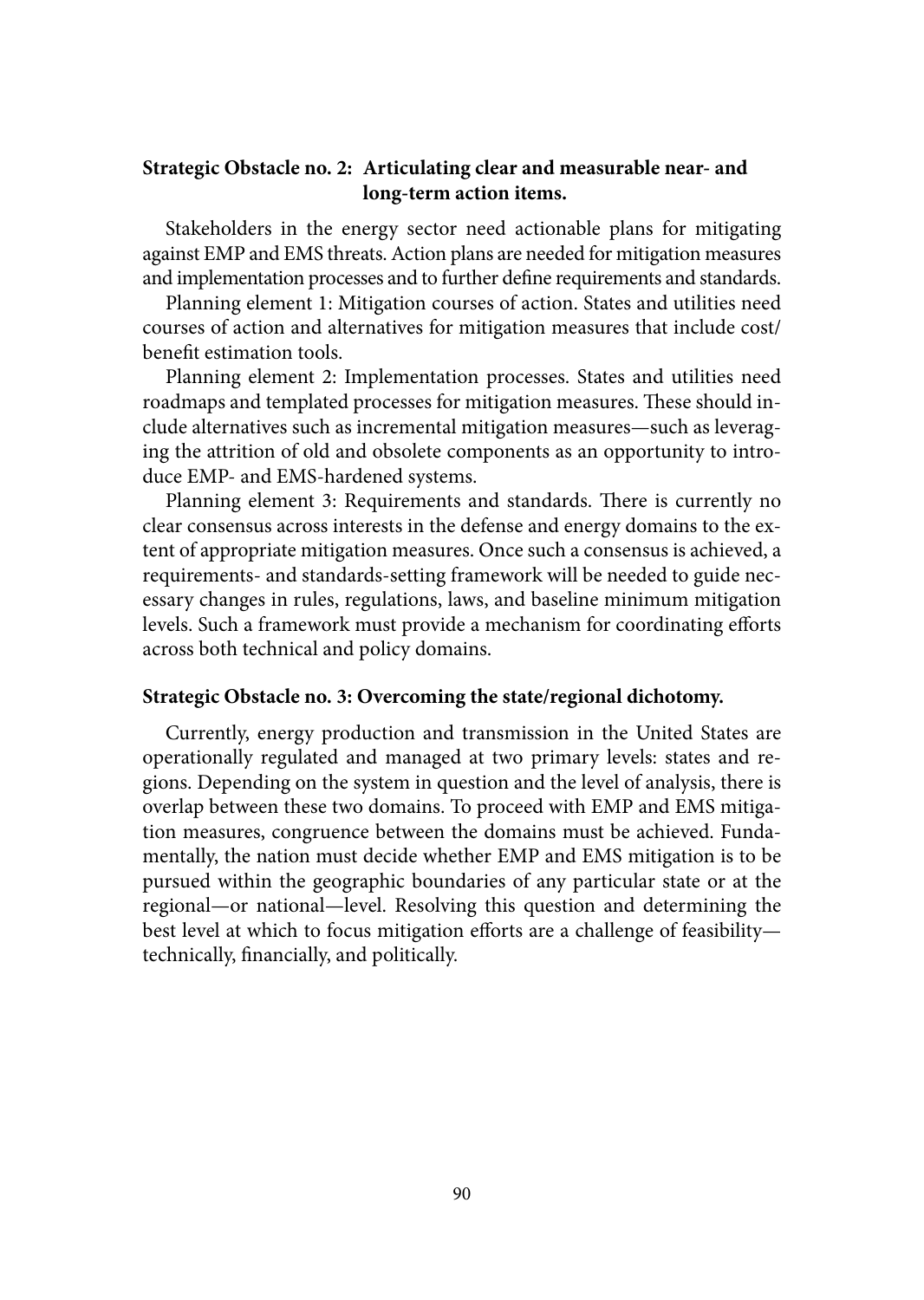# **[Appendix 4](#page-6-0)**

## **[Recommendations Checklist](#page-6-0)**

- ☐ Establish information sharing within the government, industry, and academia
	- $\Box$  Create a national repository to track infrastructure resiliency initiatives to help minimize duplication of efforts and enhance benchmarking of successful projects
- □ Garner public support through public outreach and media campaigns
- ☐ Develop a nationwide plan with Department of Homeland Security (DHS), US Northern Command (USNORTHCOM), and US Strategic Command, and include local communities
- ☐ Ensure electric power grid and supervisory control and data acquisition is not dependent on 5G
- $\Box$  Build a community of experts
	- ☐ Invest in science, technology, engineering, and mathematics (STEM)
	- ☐ Incentivize STEM graduates and engineering disciplines to research the mechanics of EMS hardening
- $\Box$  Develop a cohesive strategic plan involving national and local governments
	- ☐ Involve the Federal Emergency Management Agency and establish geomagnetic disturbance (GMD) / electromagnetic pulse (EMP) as a natural disaster
	- $\square$  Ensure 5G's recovery steps are included as 5G becomes more prevalent
	- ☐ Harden and utilize cells-on-wheels
	- ☐ Partner with American Radio and Relay League and Military Auxiliary Radio System to integrate ham radio into the national emergency and redundant communications strategy
- ☐ Incentivize industry to implement shielding standards and protect equipment
	- ☐ Research implementation of EMP-Star rating
	- $\Box$  Set standards for tiered rating
	- $\Box$  Award cities for EMP resiliency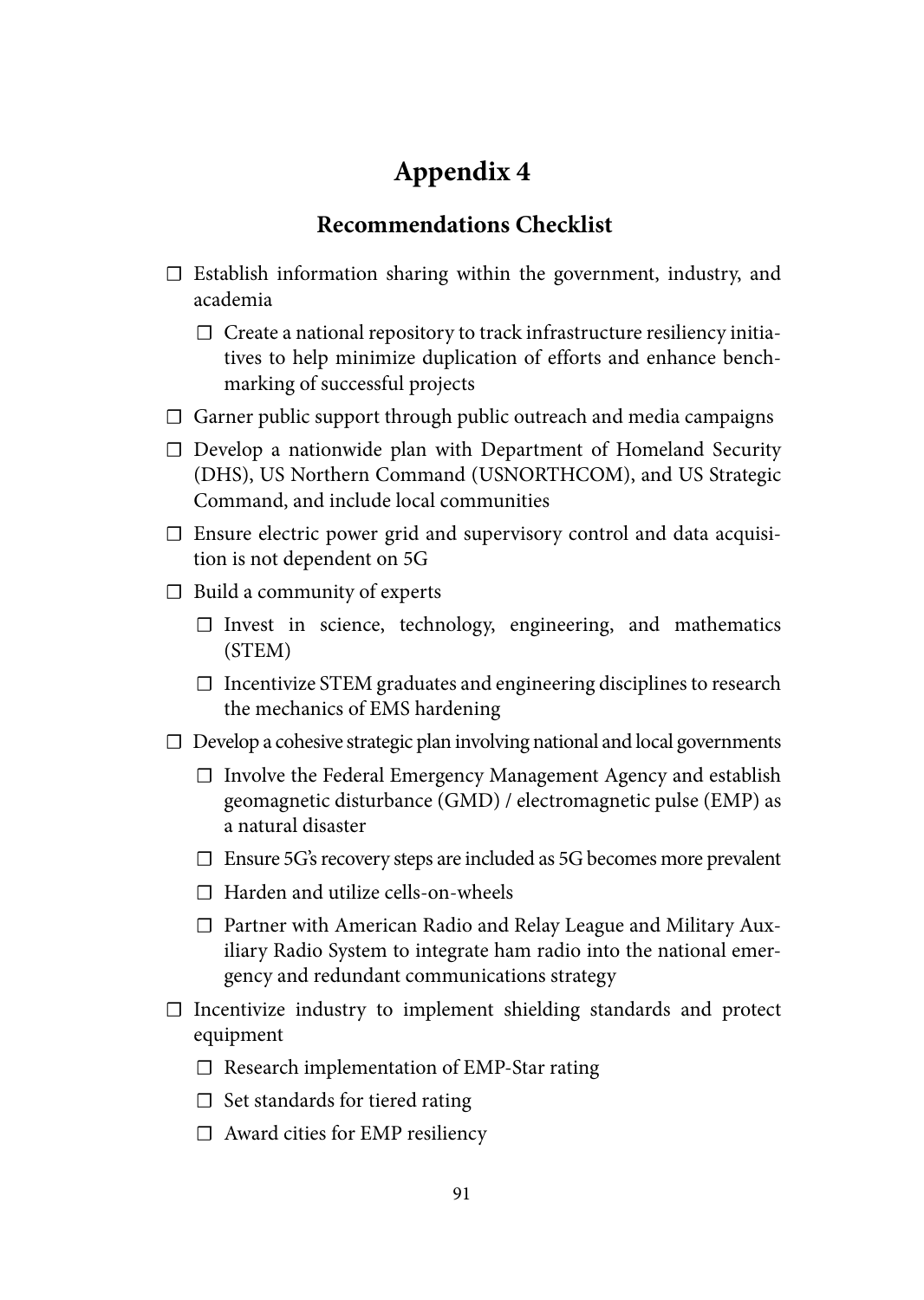- ☐ Increase the pace and reduce the cost of 5G development by allocating mid-band spectrum (sub 6Ghz) for mobile assets
	- $\square$  Ensure supply chain integrity of 5G equipment for security
	- $\Box$  Educate students and military on vulnerabilities of 5G and potential threats
	- $\Box$  Ensure 5G networks are resilient, redundant, and resistant to GMD/ EMP
- $\Box$  Recognize the electromagnetic spectrum (EMS) as a domain and incorporate EMS into doctrine
	- ☐ Create a culture of EMS awareness
	- ☐ Translate/publish/understand adversary doctrine
	- ☐ Develop golden hour response plan for EMP recovery
- ☐ Educate military members on EMS utilization and vulnerabilities beginning with initial military training and continuing through career
	- □ Incorporate EMS training into LeMay Wing and Group Commander's course
- ☐ Train and exercise in an EMS-degraded environment
	- ☐ Incorporate GMD/EMP into community and base exercises
	- ☐ Stand up EMS attack "Red Team"
- □ Develop cognitive electronic warfare and artificial intelligence to deliver mass alert from GMD/EMP
	- ☐ Develop software-defined/reconfigurable radios and laser-based communications
	- ☐ Research UAV or balloon-based repeaters for radio communication
- ☐ Invest in pre-positioned shielded assets, including generators, fuel, and communications equipment, which are placed throughout the nation and in allied countries
- ☐ Streamline the acquisition process for EMP-shielded equipment to allow quicker development and unit testing
- $\Box$  Develop tax incentives for implementing EMP-hardening standards
- ☐ Develop micro-grids that are hardened for EMP and cyber for critical facilities and then branch out to all military bases
- ☐ Evaluate ways to detect and prevent threats across 5G networks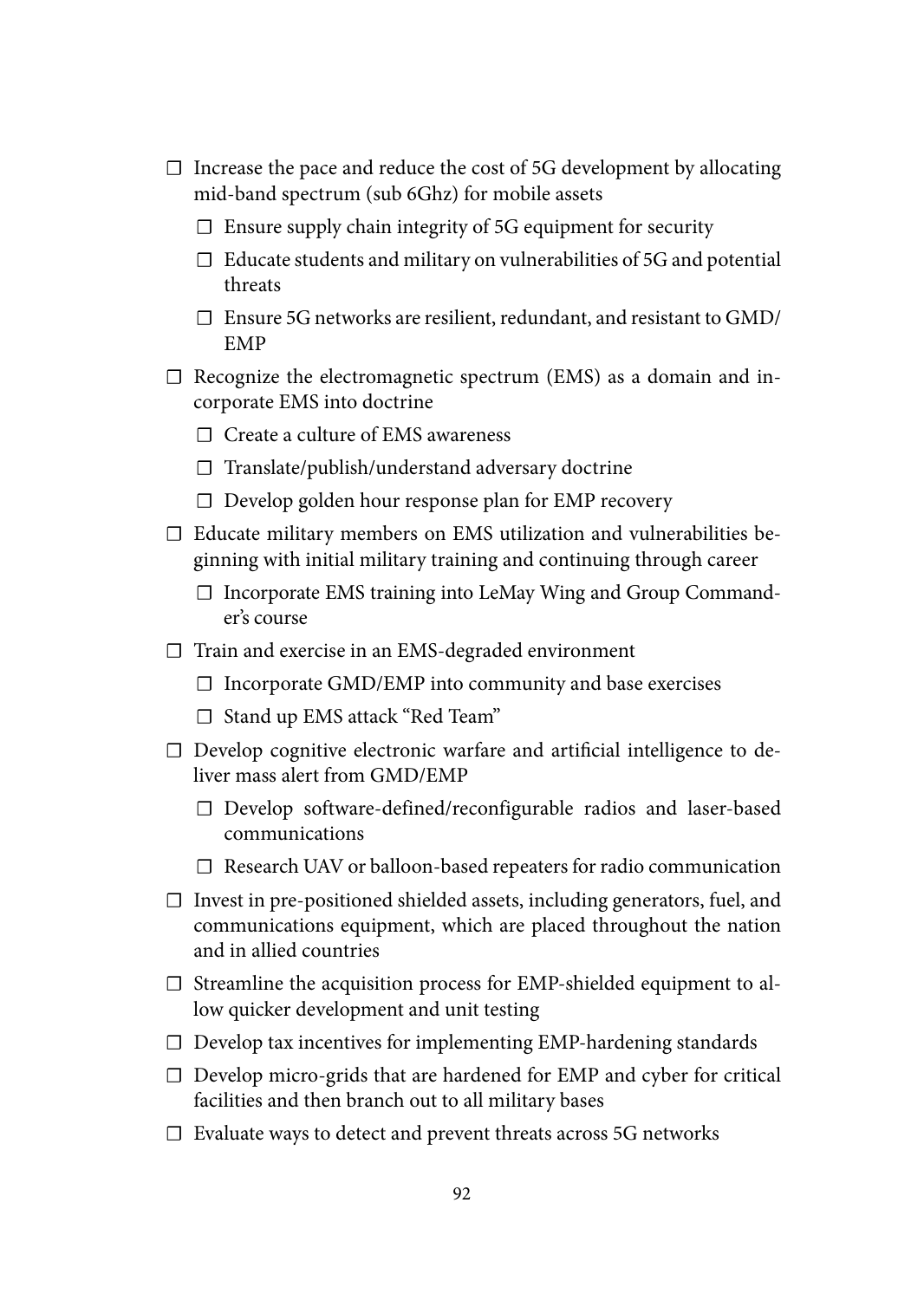- ☐ Institutionalize EMS awareness in leadership positions
- ☐ Partner with universities to develop "whole of society" EMS education programs and strategies
- ☐ Strategically message that the US is prepared for EMP attack and will regard it as a crime against humanity
- ☐ Develop leadership roles for specific situations; for example DHS will lead recovery after GMD, while USNORTHCOM will lead recovery and retaliation after EMP
- ☐ Manage the workforce to find and retain experts in EMS operations and maintain corporate knowledge
- ☐ Ensure EMP shielding is implemented in new military construction as the cost is much lower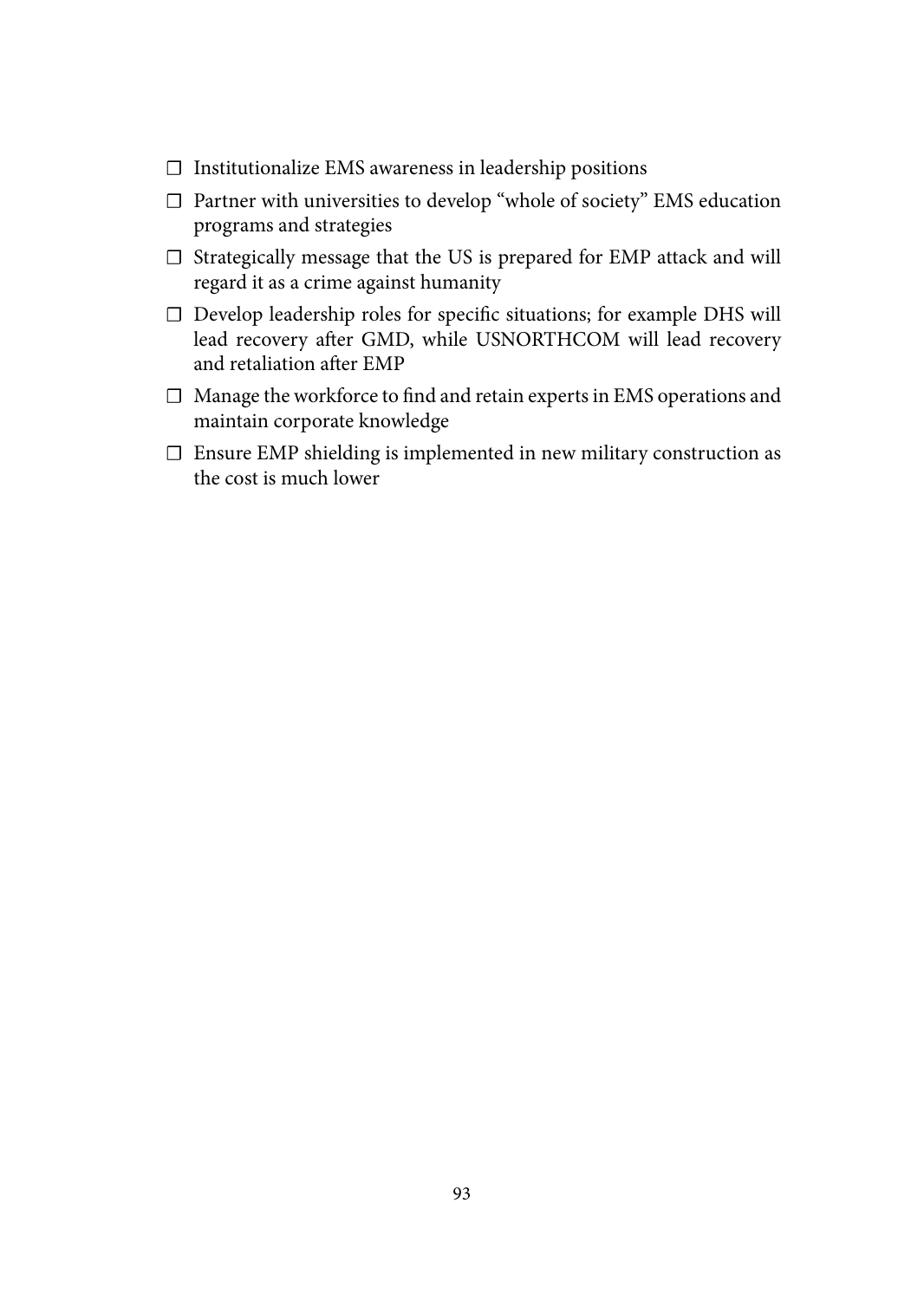# **[Appendix 5](#page-6-0)**

## **[EDTF 2.0 Executive Outbrief Slides](#page-6-0)**

## **Track I: EMSO**

What sustainable, efficient, and cost-effective approaches do we need to invest in/develop right now to keep Joint Force capability operational (viable) in a severe EMS-degraded environment?

- 1. Doctrine: common understanding/lexicon, war fighting
- 2. Organization: integrated across staff/echelon, institutionalized in military and civic arenas
- 3. Training/Education (individual/collective): whole force, readiness, demand signal, objectives, OPFOR, venues, M&S, T&E (OT/DT)
- 4. Material: cognitive/AI, meshed networks, distributed, autonomy, manmachine, software-defined/reconfigurable, multi-mission, MDC2/EMBM (J2/3/6 operationalized)
- 5. Leadership: advocacy/influence, resourcing, governance, focus, "seat at the table"
- 6. Personnel: available expertise, workforce management (traceable, career)
- 7. Facilities: ranges, LVC, COE (virtual distributed? DEVOPs: tech/ops?)

## **Deterrence**

What sustainable, efficient, and cost-effective approaches do we need to invest in/develop right now to keep Joint Force capability operational (viable) in a severe EMS-degraded environment?

- 1. Whole of Government Strategic Messaging
	- a. Attack with HEMP is act of war and crime against humanity
	- b. Expect severe repercussions from US, allies, and coalition
- 2. Educate, train, exercise, war game to real-world scenario and make resources available
	- a. Military capabilities emphasis
	- b. Civic/DOD interoperability, cooperation, and training
	- c. Degraded EMS-focused exercises—realistic replication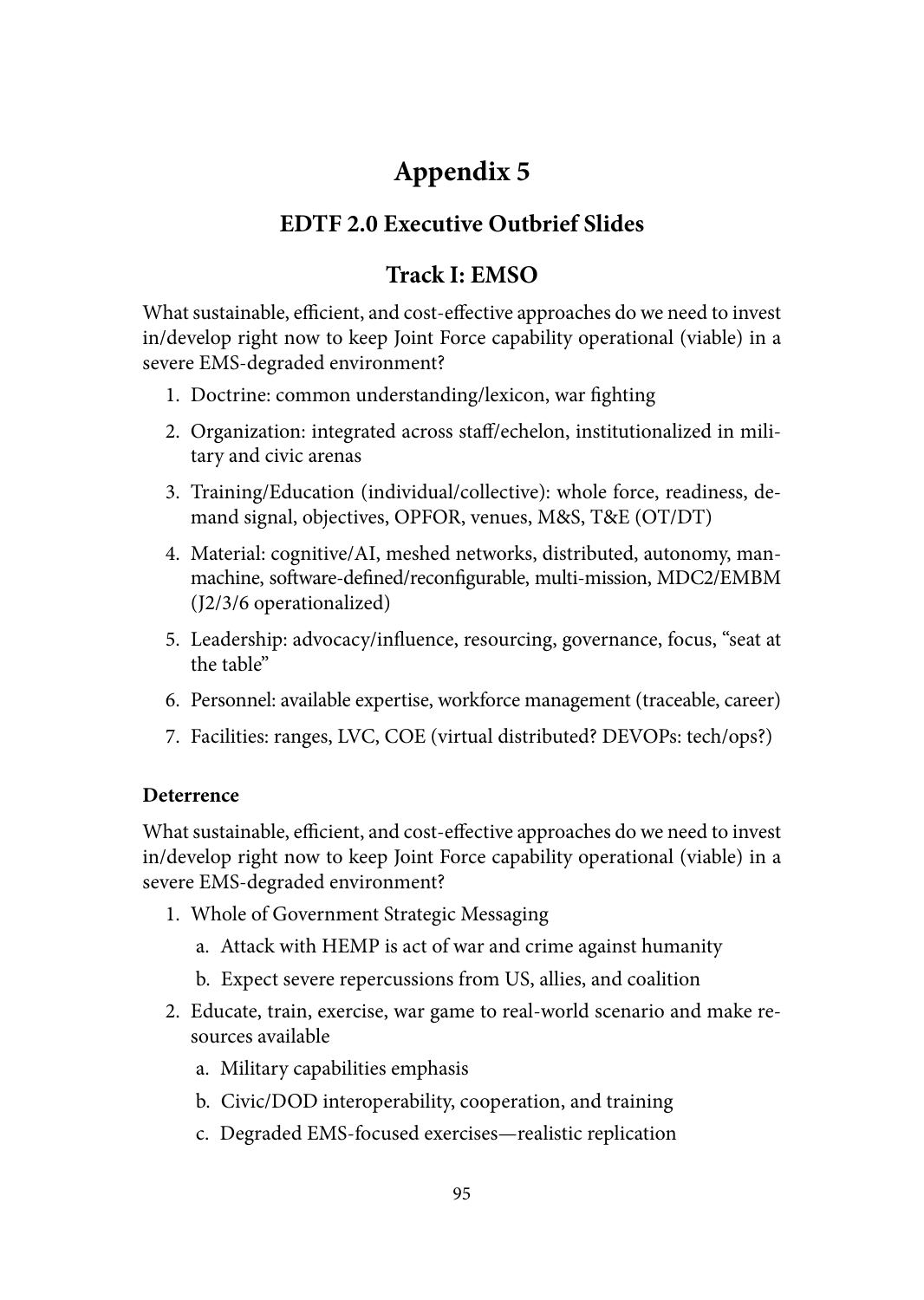- d. EMP/EMS Red Team creation
- 3. NORTHCOM/STRATCOM/DHS integration and sharing resources, knowledge (command relationships)
- 4. Resiliency, redundancy, and hardening plan (physical/long term)
- 5. Responsive and reliant communications for military/civilian response

## **Deterrence: Left of Bang**

- 1. Reenergize the DOD to train and exercise Contingency and Emergency communication plans (PACE plan)
	- a. Mandate to unify communities w/ EMP plan to include municipal entities, utilities, etc.
- 2. Infrastructure protection
	- a. Prioritized list of what industry/power/financial networks need to be hardened—EMP survivability rating?
	- b. Incentivize protected commercial assets that provide military comm services, with sufficient EMP shielding for future satellites
	- c. Mandate future asset development with EMI/EMP protection capabilities
	- d. Implement micro-power grids according to a prioritized list (regional commands)
	- e. Fiber lines, software based radios, laser communications
	- f. HF/ham radio assets with people trained and proficient in TTPs
- 3. Prepositioned comm assets in EMP facilities or containers
	- a. Regional military commands
	- b. Data pods in FVEY countries
- 4. Launch micro-sat system to be repeaters for UHF/VHF/etc. communication
- 5. Autonomy of decision making (centralized control/decentralized execution—mission type orders)

## **Recovery**

What are our strategic blind spots in regard to EMSO, and how do we counter/frustrate enemy efforts (place near-term bets)?

1. Public buy-in and "user pull" with public leaders, military leadership and industry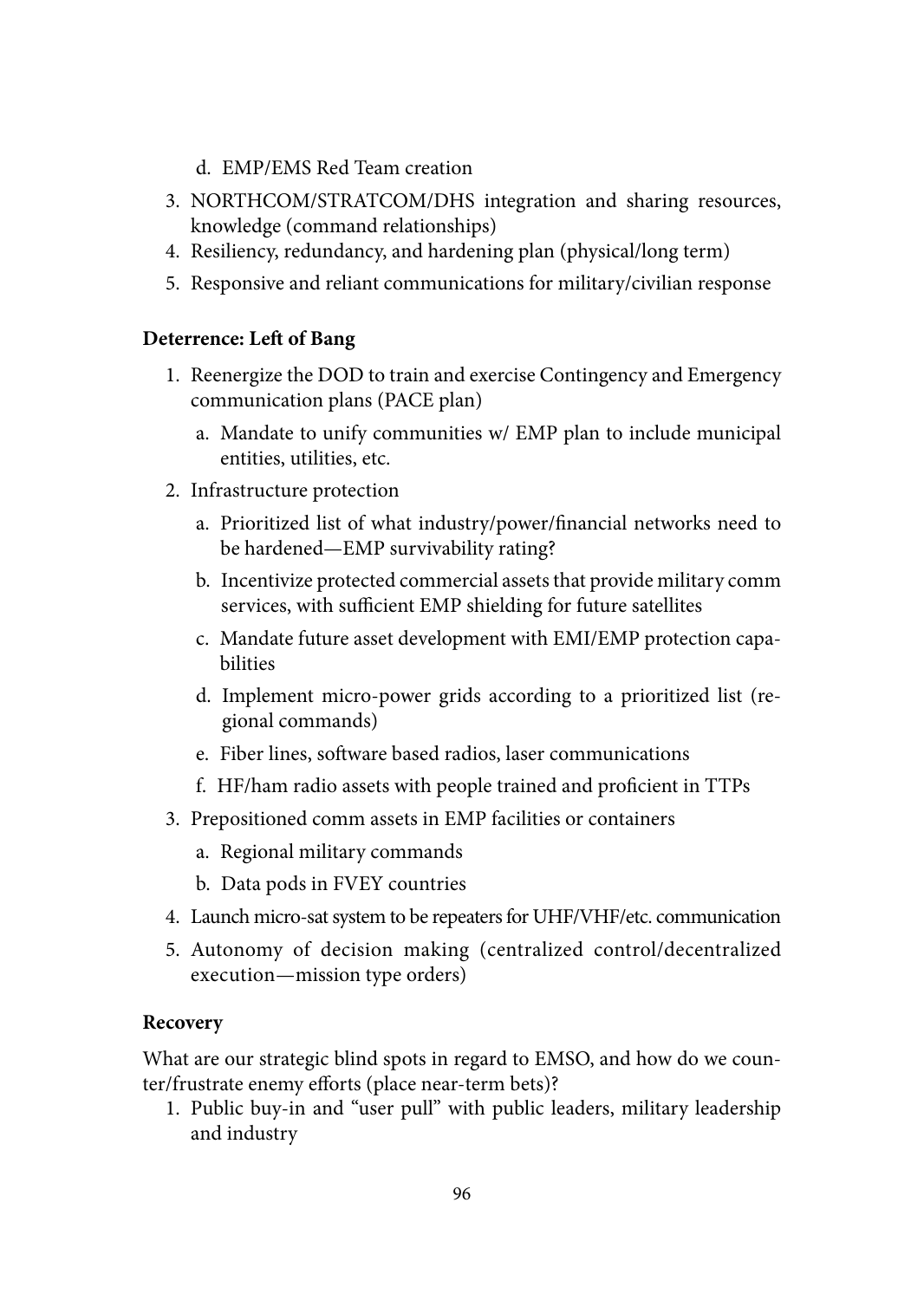- a. Lack of investment strategy and civil coordination
- b. Day without EMS
- 2. No grounded understanding in E1, E2, E3 effects on spectrum of systems and capabilities
	- a. Increase modeling and simulation across DOD, industry, academia
- 3. Execute recovery plans and capabilities across CONUS regions and multi-national
	- a. Gain awareness of situation
	- b. USNORTHCOM/DHS cooperative execution of command and control
- 4. Execute dispersal and positioning of minimum essential equipment list (COOP plan)
	- a. Establish communications (NC3 L2 from SAC?); nuclear mobile communications teams, civilian telecommunications
	- b. Launch CubeSats/micro-sats
- 5. Expectation management to DOD and civilian sectors
- 6. Execute prioritized restoration of critical infrastructure

## **Retaliate**

How can industry, academia, and military work together to counter our strategic blind spots and improve the nation's resilience?

- 1. Include more industry, energy companies, data analysis personnel in R&D, capability
- 2. Invest in STEM! Public education baseline must support this fight
	- a. Educate the populace through civil defense programs—strengthen will of the people
	- b. Take advantage of community relationships with military bases
	- c. Benchmark relationships, synergy of investment dollars
	- d. Find those civ/mil SMEs and organizations (AFIT, RAND, AF/A9, AF Office of Scientific Research)
- 3. Develop quantum computing, cognitive EW, and advanced AI to provide I&W and support to attributing responsibility
- 4. Action on strategic messaging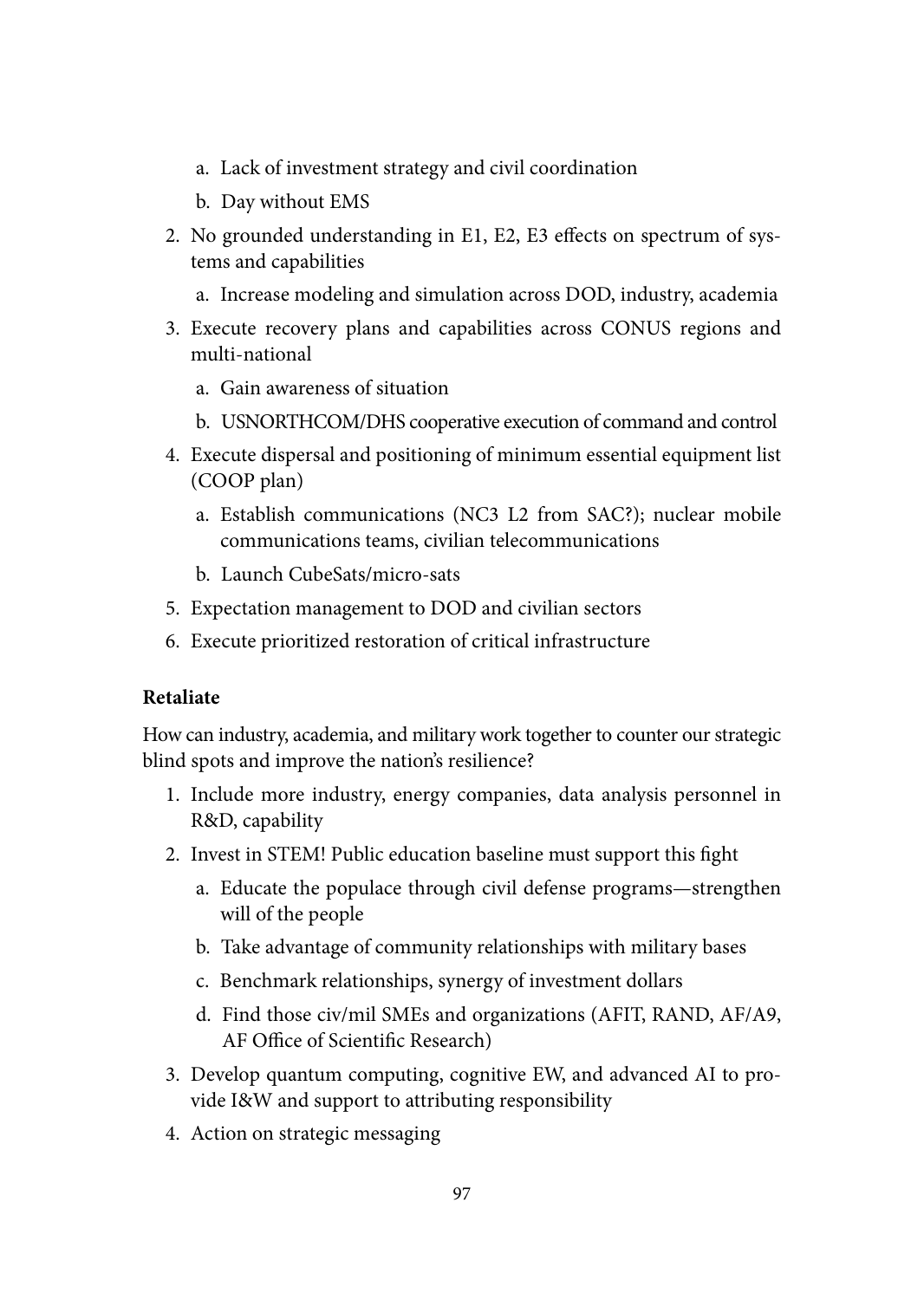## **Track II: HPEM/DE/Spectrum**

What sustainable, efficient, and cost-effective approaches do we need to invest in/develop right now to keep Joint Force capability operational (viable) in a severe EMS-degraded environment?

- 1. Share existing test and mitigation information—reach consensus
- 2. Identify & prioritize critical infrastructure & defense dependencies
- 3. Single accountable agency & shared strategy
- 4. Test, assess, plan, exercise

Strategic blind spots & counter/frustrate enemy efforts (near term)

- 1. Strategic blind spots
	- a. Disagreement on anticipated effects
	- b. Inadequate testing and integrated exercises
	- c. Lack of national and military strategy and plans
	- d. Lack of R&D integration with users and acquisitions
- 2. Counter/frustrate enemy efforts (near term)
	- a. Share existing test information update environmental standards

Work together to counter our strategic blind spots and improve the nation's resilience?

- 1. What roles should industry, academia, and military play?
	- a. Team approach integrated planning and exercises
	- b. Differing lanes natural disasters versus national defense
- 2. How can the convergence of industry, academic, and military efforts counter strategic blind spots and improve the nation's resilience?
	- a. Incentives/disincentives for innovation & mitigation
	- b. Information sharing among stakeholders
	- c. Public outreach programs
	- d. Best practices programs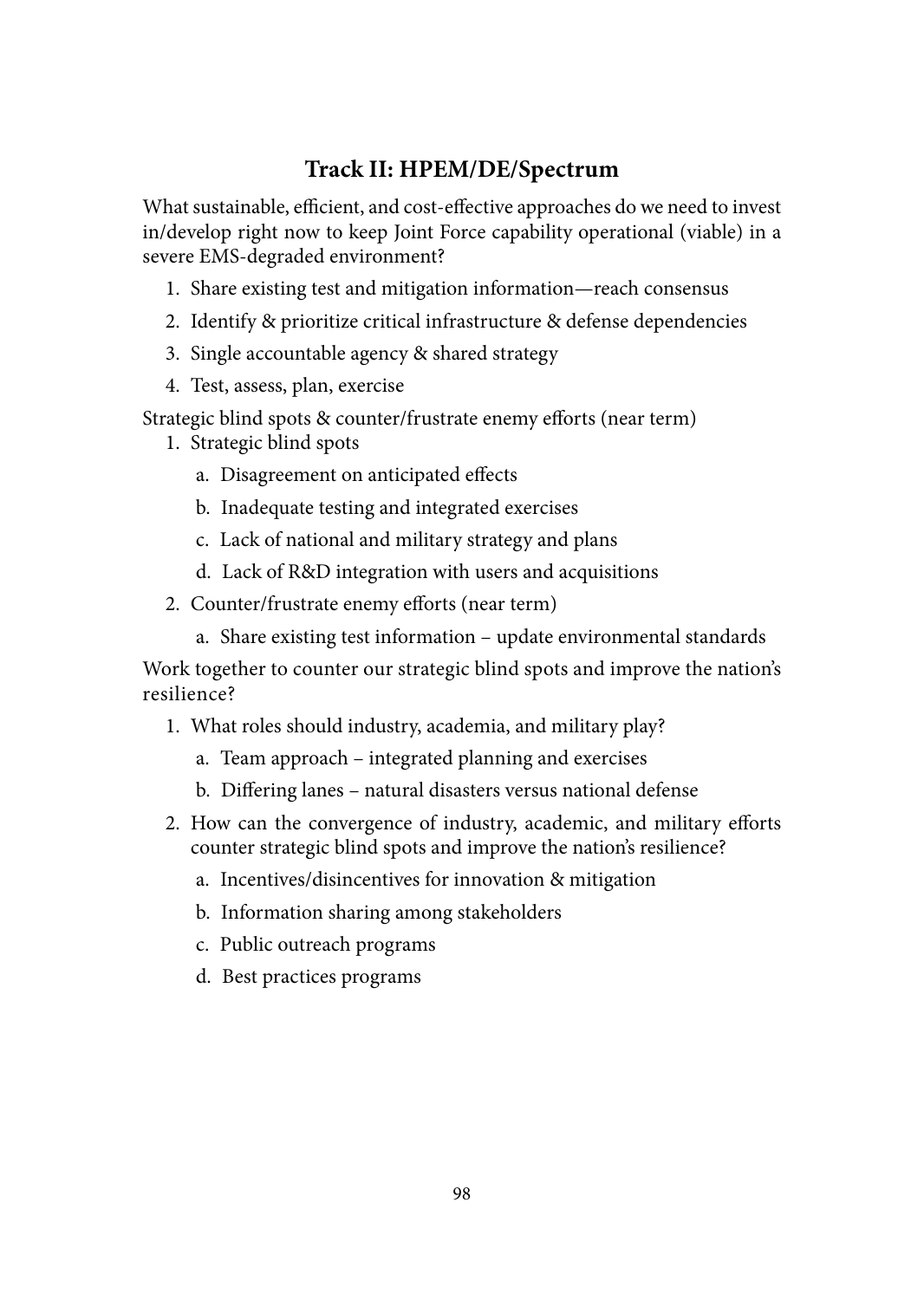## **Track III: EMP and GMD**

What sustainable, efficient, and cost-effective approaches do we need to invest in/develop right now to keep Joint Force capability operational (viable) in a severe EMS-degraded environment?

- 1. Investments
	- a. Education, training and policy/doctrine
		- i. Develop corporate knowledge and properly capturing historical documents, data, knowledge
	- b. Continue effort to identify and harden DOD mission critical infrastructure (black start cap)
	- c. Identify and harden essential infrastructure (power stations, water/ sanitation, comms, etc.)
- 2. Developmental Requirements
	- a. Policy/doctrine/standards
		- i. Golden hour standards, drills, and exercises (civilian and military)
	- b. Hardening standards and testing (tiered solution for military/civil/ infrastructure)
	- c. Marketing campaign for response and preparedness
	- d. Critical personnel and family plans
	- e. Streamlined acquisition process (i.e., AFWERX/SOFWERX/Army Futures command-like capabilities) CVC

What are our strategic blind spots in regard to each track (EMSO, HPEM/5G/ DE, EMP/GMD, and EMS/Quantum) and how do we counter/frustrate enemy efforts (place near-term bets)?

- 1. What are our strategic blind spots?
	- a. Adversary policy and doctrine for EM warfare
		- i. Adversary understanding of our policy and doctrine for response/ First use
			- ii. Adversary views of readiness and vulnerabilities
	- b. Identifying, understanding and testing our internal vulnerabilities, gaps, capabilities
	- c Inadvertently/knowingly building vulnerabilities with tech advances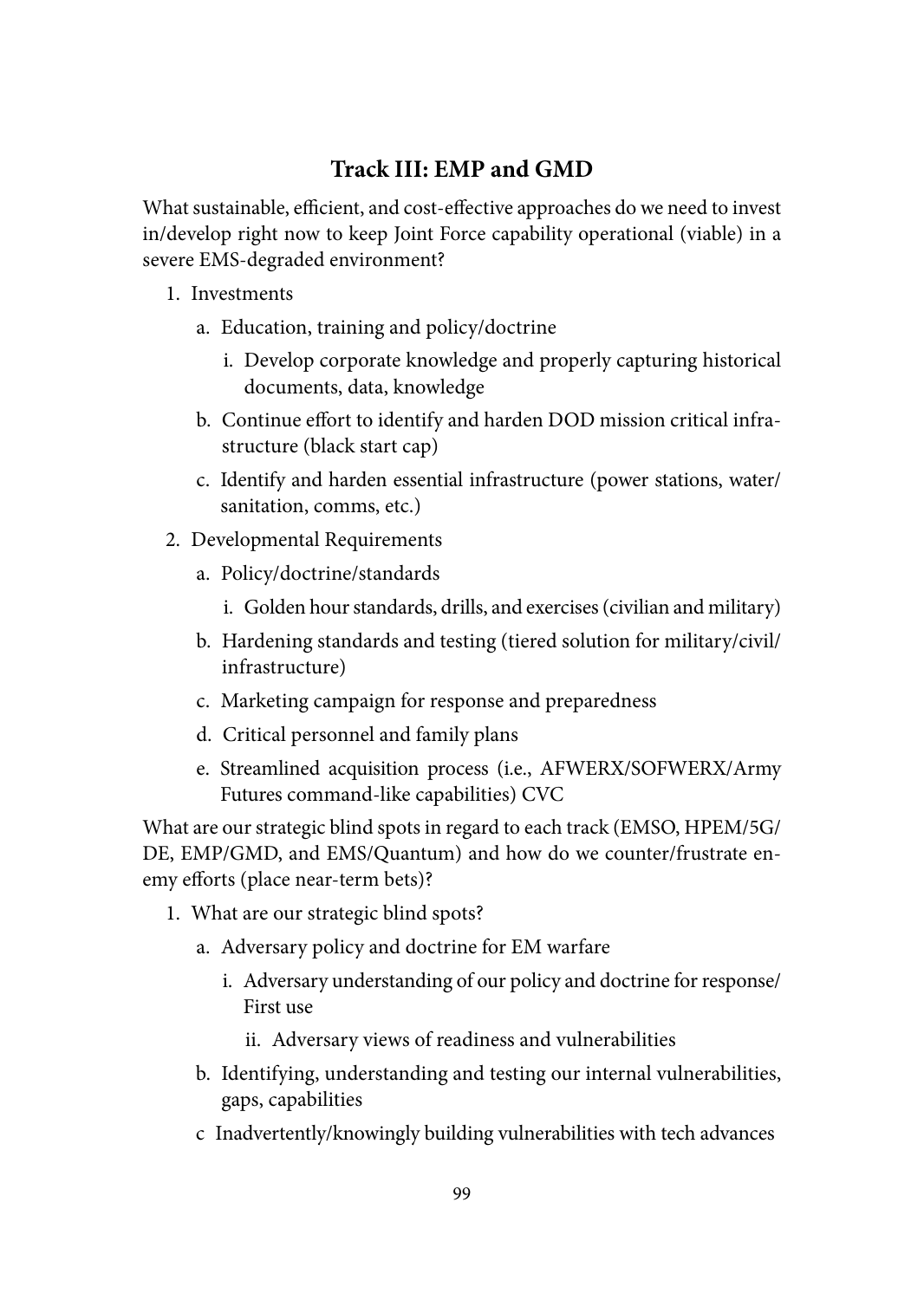- d. Remove barriers for sharing information (classification/political/ bureaucratic/patent process)
- 2. Prioritize near-term responses to counter/frustrate enemy efforts.
	- a. Deterrence/strategic messaging/denial and deception
	- b. Codify achievable requirements for future system design to include EM protection/resilience
	- c. EDTF outreach

How can industry, academia, and military work together to counter our strategic blind spots and improve the nation's resilience?

- 1. What roles should industry, academia, and military play?
	- a. \*Government/Military set the example with deterrence/resilience
	- b. Academia train the next generation of experts
	- c. Industry invest/develop incremental hardening plans and technologies
- 2. How can the convergence of industry, academic, and military efforts counter strategic blind spots and improve the nation's resilience?
	- a. Remove barriers for sharing information (classification/political/ bureaucratic)
	- b. \*Government/Military/Industry strategically funding/incentivizing resilient systems
	- c. \*Government/Military/Academia developing education, training and expertise

### **\*Government=federal/state/local**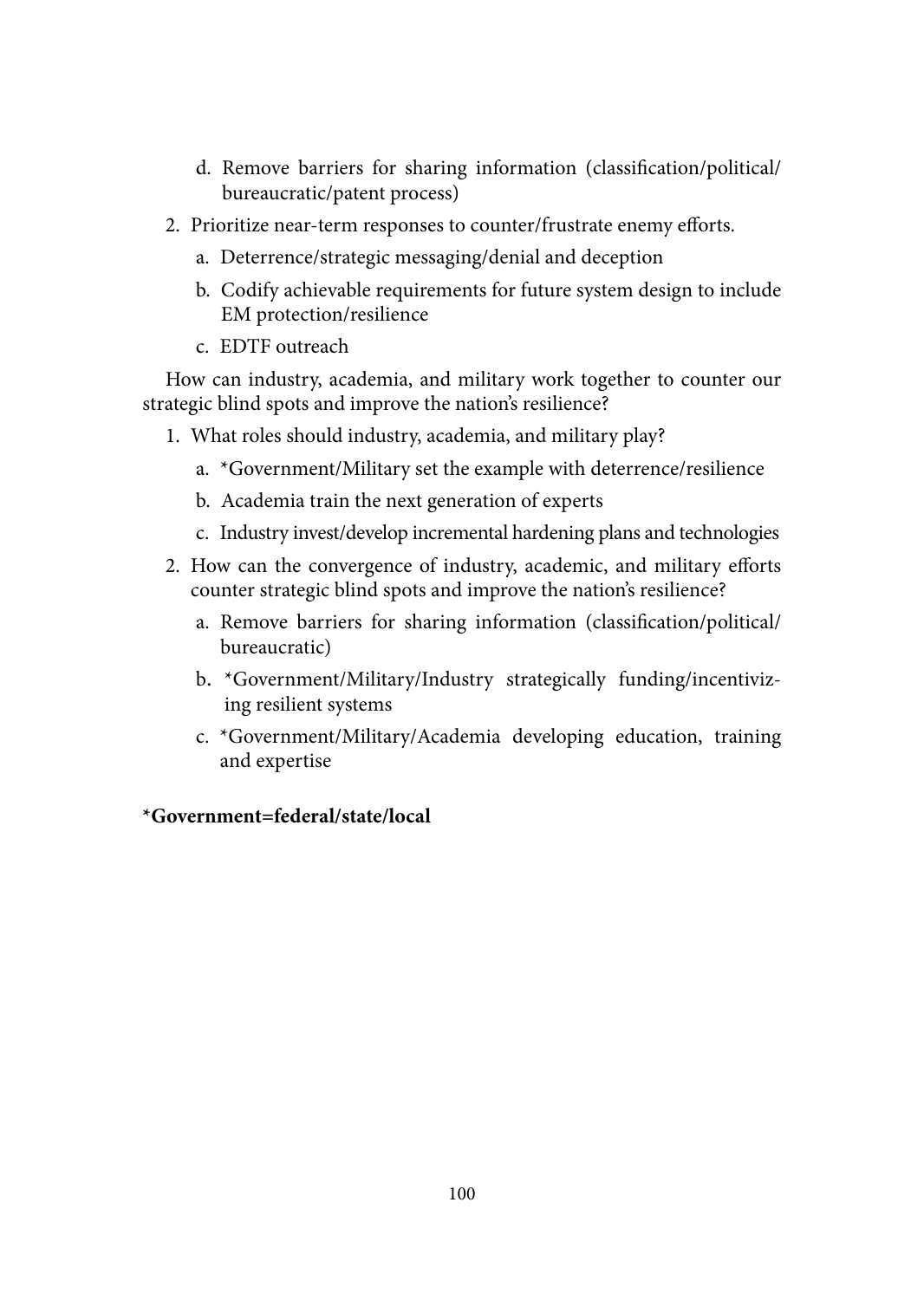## **Track IV: Quantum/5G Working Group**

How resilient is 5G?

- 1. Not very as it is vulnerable to the effects of EMP just as 4G
- 2. Mobile network is VERY dependent on power
- 3. Large macro-cell stations may have some emergency power, but small cells are unlikely to have any useful emergency power
- 4. Existing power grid relies on a SCADA (survey control and data acquisition) network that for resiliency needs to be independent of the general 5G network

Recommendations

- 1. Test for effects of EMP against base station infrastructure
- 2. Retrieve technical inputs on SCADA resiliency

How does 5G relate to computing at the edge?

- 1. 5G standards allow the integration of edge computing located at base stations
- 2. 5G's ability to embed compute services inside mobile network greatly increases the attack surface
- 3. In severely degraded environment (i.e., EMP), without connectivity to control elements inside the core network, communication ceases

Recommendations

- 1. Test distributing the core network (if it is possible)
- 2. Test shutting down network in localized area on the ground, running the network via airborne platform (i.e., UAV)

How does the RF-degraded environment affect data retrieval at the edge (i.e. impact to the cloud)?

If the base station is disconnected from the network, then there is no connectivity to the cloud.

What happens when we lose PNT (upon which all transpiration layers are reliant)?

If properly designed, it is possible to communicate timing data via fiberoptic connectivity (rarely done at present).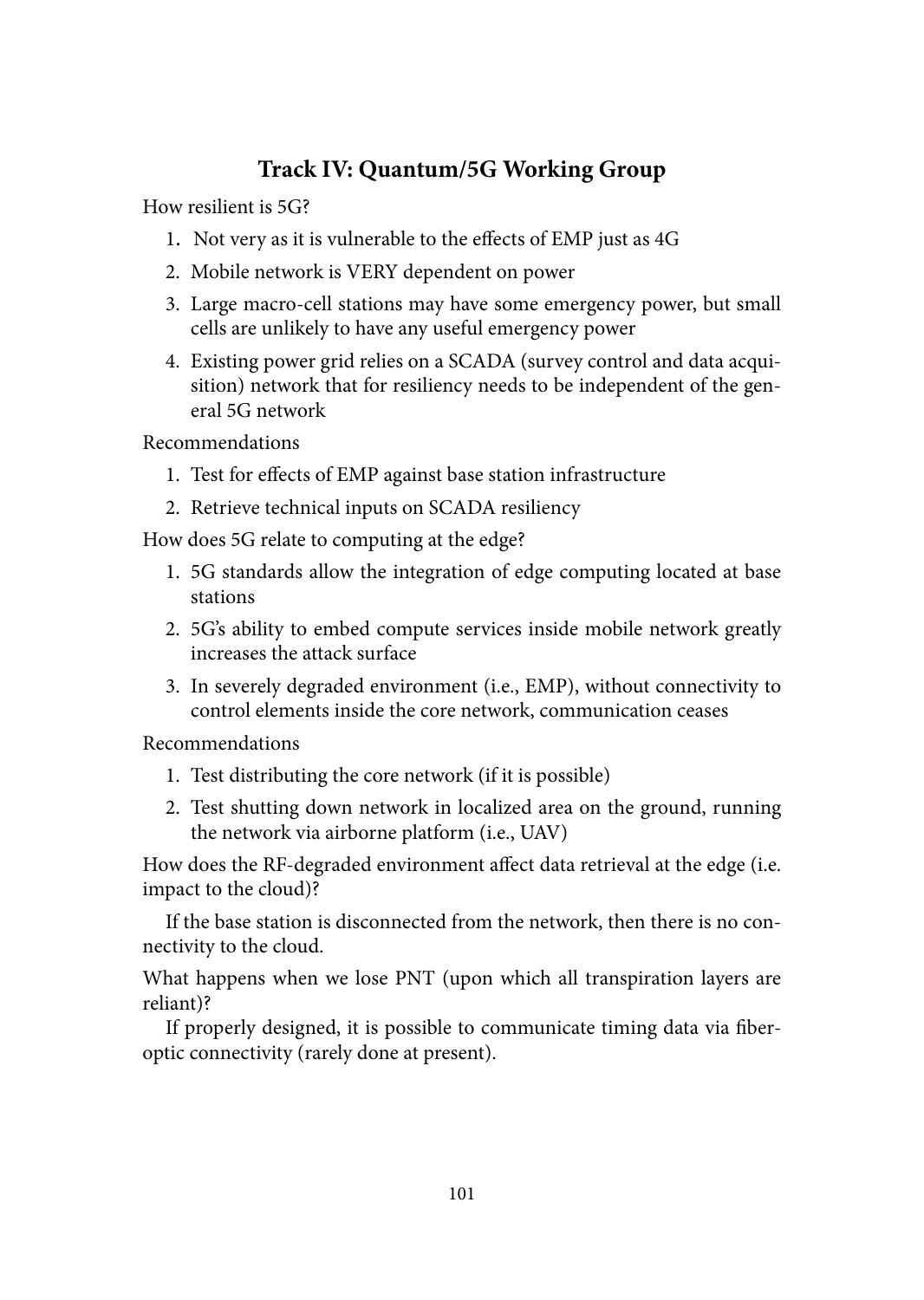Additional Quantum/5G Question

How do we establish/preserve/regenerate joint 5G/quantum computing capabilities now?

- 1. Networks need to be China-free
- 2. Supply chain integrity
- 3. Encryption improvement (zero-trust model for communications)
- 4. Need more mid-band spectrum in commercial service for economies of scale

What are our strategic blind spots in regard to 5G/Quantum?

- 1. Lack of education of what 5G is, why it affects everyone, and how to harden before emergency
- 2. US is deploying 5G in different spectrums
- 3. Unknown interdependencies between power, SCADA, and mobile that may prohibit recovery from HEMP event
- 4. US telecom providers unaware of viability of EMP

How can industry, academia, and military work together to address these strategic blind spots?

- 1. Formally recognize EMS as a domain
- 2. Establish training within services for EMS scenarios (total force training)
	- a. Educate—EMS should be taught at entry level training and up (e.g., OTS and BMT). Strategic thinking with regard to EMS should start much younger than where we are now.
	- b. Train—on basic and continuation training/at unit-directed level
	- c. Evaluate—define operational metrics (mission/people) to determine if training is effective
- 3. Train industrial base on significant risks
- 4. Lower level recruitment (whole-of-society efforts)
	- a. Set up something similar to Palace Acquire (sets career path for recruited STEM grads)
	- b. Create programs for younger kids, not just college grads; not just recruiting into the military—develop civilian/reserve option
	- c. Define what we want the future to be and work toward it
- 5. DOD needs to plan for operations in a post-Western internet environment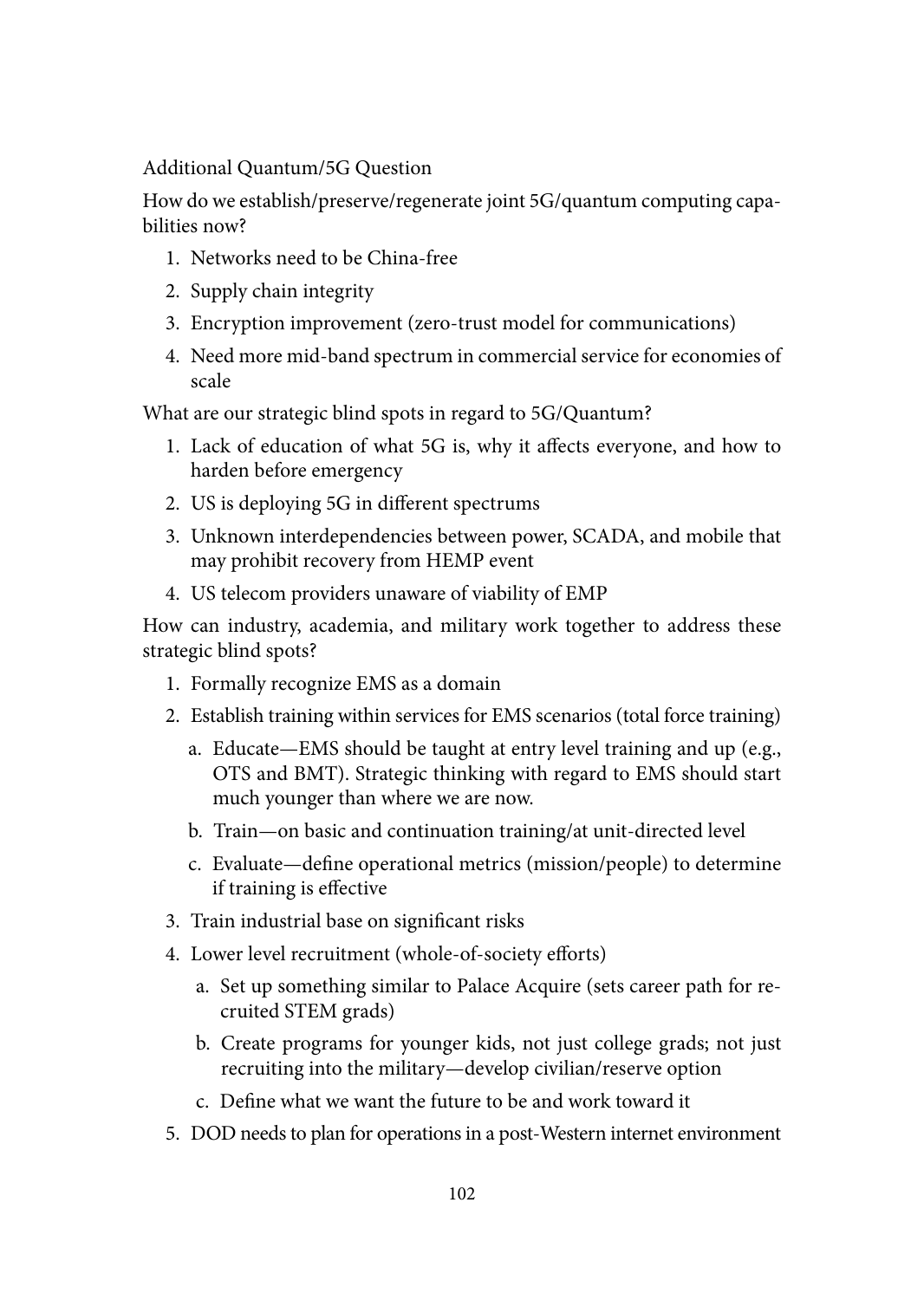How can we organize, train, equip, and provide for each strategy?

- 1. Organize: create linkages between AETC and internal and external organizations (e.g. AFRL linking with AETC); tap into UARC/EWI; develop new process/policy for spectrum collaboration/sharing (whole-ofsociety efforts)
- 2. Train: ensure every Airman understands EMS and becomes responsible as a stakeholder in protection of EMS (strategic thinking at all levels); create operational exercises with real-life impact (e.g. two days post-IOS update shut down all without update); strengthen red team capability/feedback Air Force wide
- 3. Equip/provide: right equipment to accomplish mission; determine level of hardening based on mission

We should develop a DOTMLPF-P for a national response framework to a HEMP scenario that pre-plans federal/state responsibilities, details evacuation plans for large cities to simplify resupply efforts, reassesses existing utility of organizations like the Civil Air Patrol, and ensures an effective, high-bandwidth emergency communication systems that integrates all elements.

What do we need to invest in/develop to implement the strategy?

- 1. Invest: Sub-6 technology vs mmWave; buy and test (e.g. OSD Foreign Comparative Testing Office)
- 2. Develop: Cooperative model to test/evaluate 5G/Quantum (including academia, industry, and specific foreign partners)
- 3. Terrestrial alternative to GPS; 5G/Quantum can assist with providing high-precision timing to ensure that there is an alternative to GPS should the satellite system be inaccessible due to ionization

Are quantum communications resilient to EMS?

Theoretically, quantum communications *should* be more resilient; more research is needed.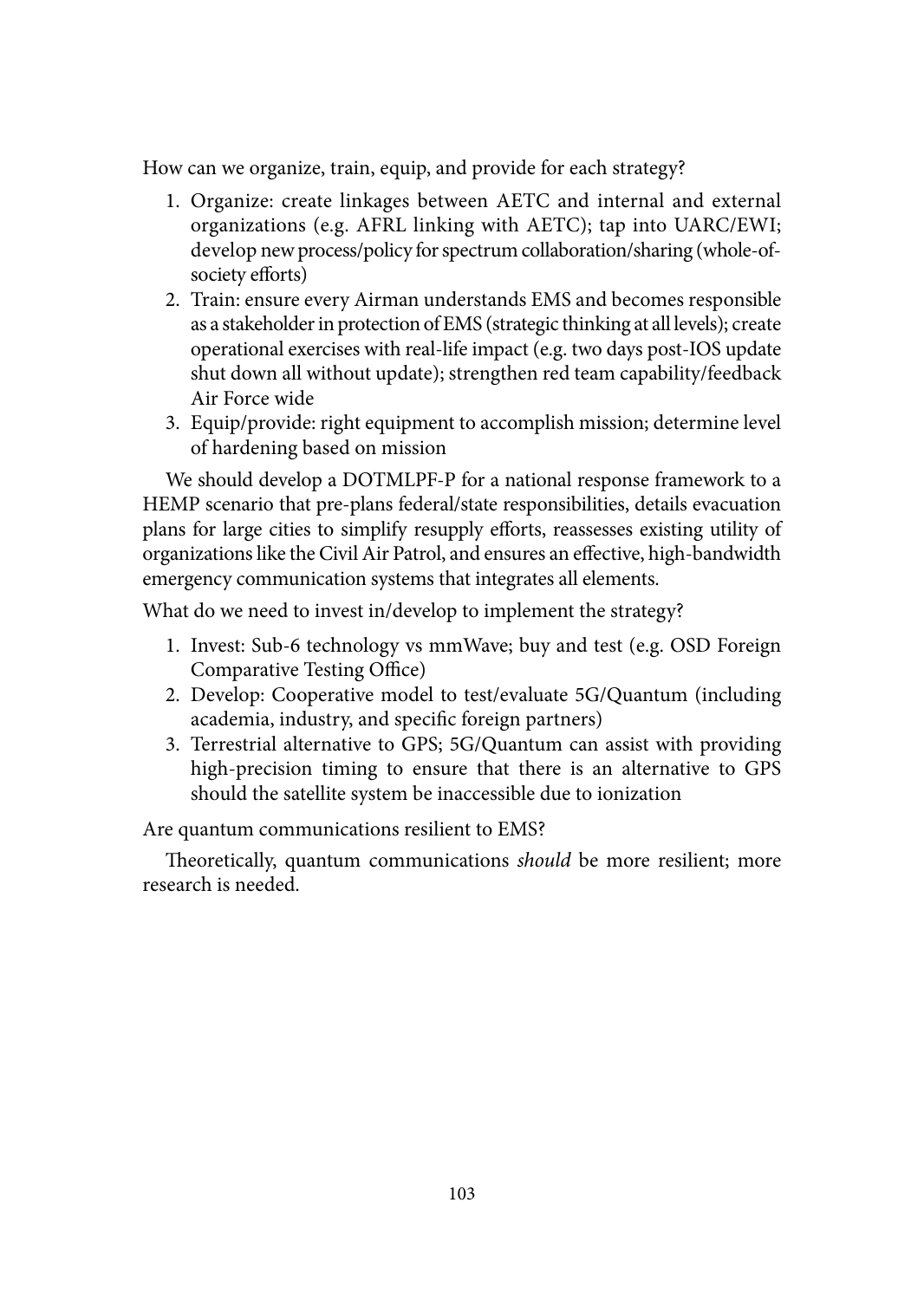# **[Appendix 6](#page-7-0)**

## **[List of Attendees and Contacts](#page-7-0)**

This appendix is a sample list of more than 100 agencies represented at the 2019 Electromagnetic Defense Task Force summit.

- Air Education and Training Command
- Air Force Civil Engineering Center
- Air Force Global Strike Command
- Air Force Institute of Technology
- Air Force Materiel Command
- Air Force Research Laboratory
- Air Force Special Operations Command
- Air University
- Alabama Rural Electric Association
- Argonne National Laboratory
- Defense Innovation Board
- Defense Spectrum Organization
- Defense Threat Reduction Agency
- Department of Homeland Security
- Federal Energy Regulatory Commission
- George Mason University
- Georgia Tech Research Institute
- Idaho National Laboratory
- IHS Markit
- Johns Hopkins University
- Joint Chiefs of Staff (Joint Staff)
- *Journal of Electronic Defense*
- Lockheed Martin
- Los Alamos National Laboratory
- National Aeronautics and Space Administration (NASA)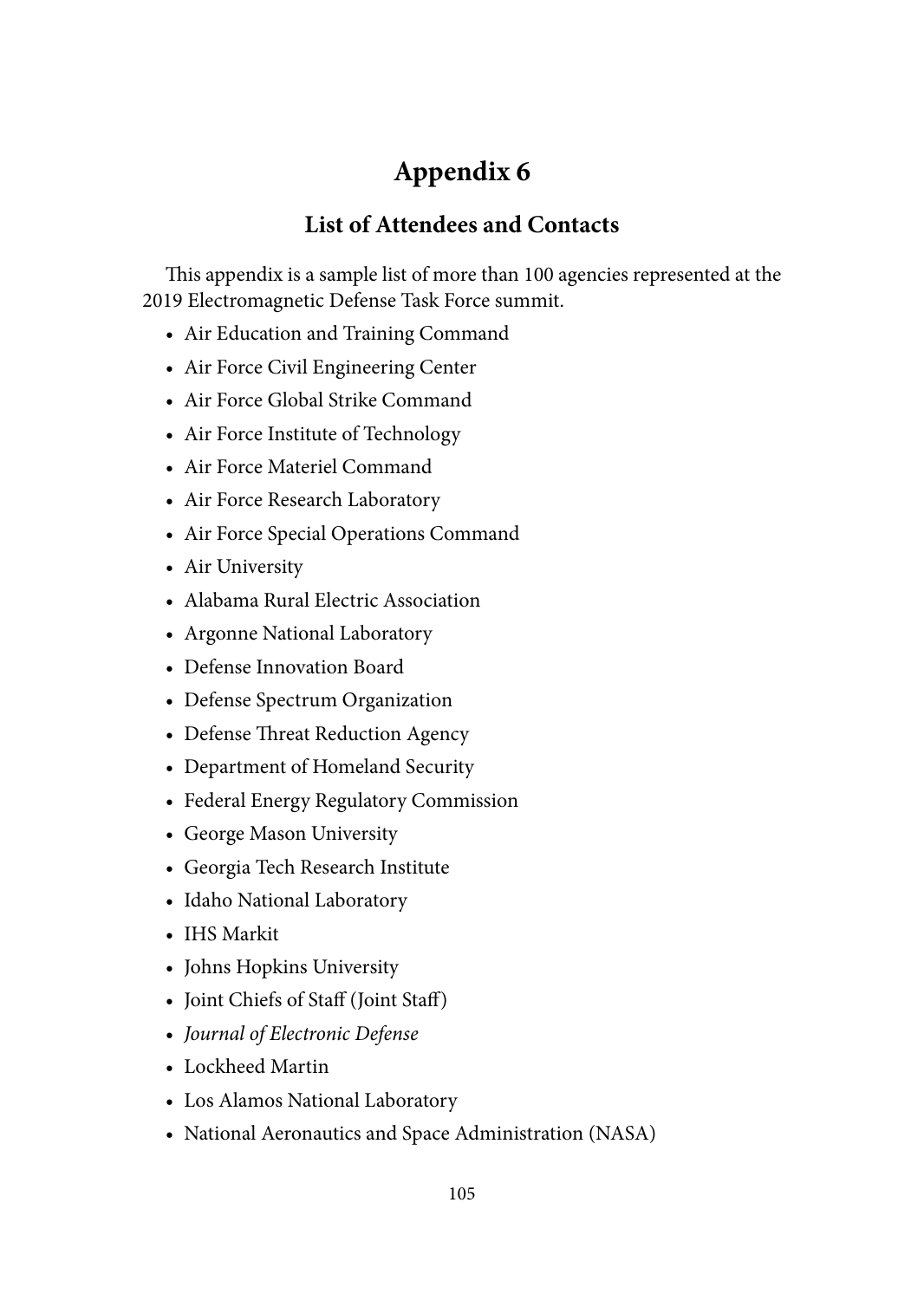- National Defense University
- North Atlantic Treaty Organization (NATO)
- Nuclear Regulatory Commission (NRC)
- Office of the Secretary of Defense
- Royal Australian Air Force
- Royal Australian Navy
- Sandia National Laboratory
- Southwest Research Institute
- State of Alabama, Governor's Office
- Texas State House of Representatives
- Texas State Office of Risk Management
- The Curtis E. LeMay Center for Doctrine Development and Education
- The White House
- Union of Concerned Scientists
- United States Strategic Command
- University of Colorado
- University of Texas
- Wyoming National Guard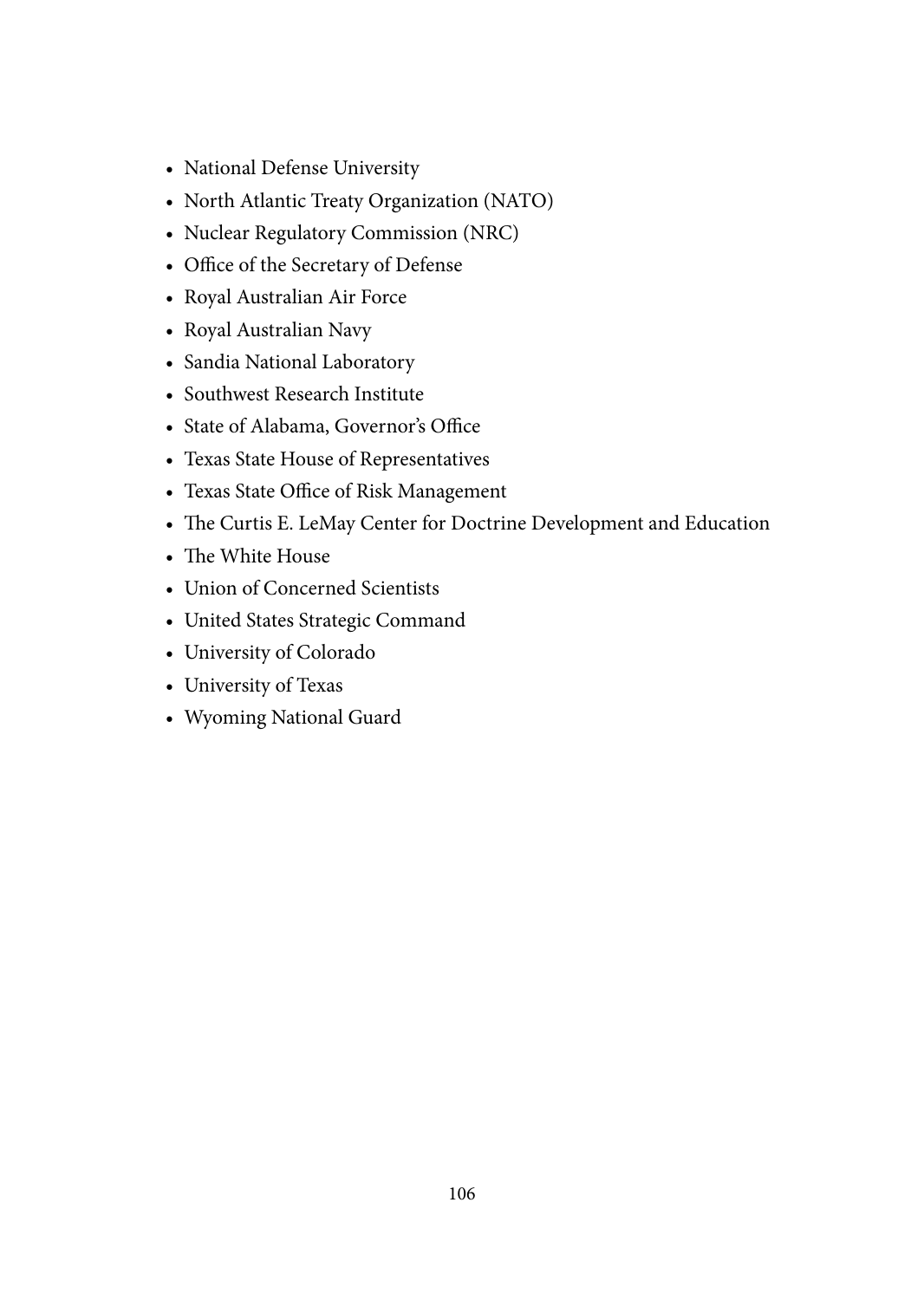# **[Appendix 7](#page-7-0)**

### **[EMS Resilience and Preparedness for](#page-7-0)  [Government and Society](#page-7-0)**

#### **Background**

During the Electromagnetic Defense Task Force (EDTF) 2.0, a fellow with more than 33 years of uniformed service provided a historic reflection demonstrating the importance of assuring the protection of civilians and supporting civil infrastructure to ensure mission accomplishment. The fellow had been part of the first operational readiness exercise conducted by Strategic Air Command (SAC) in 1964. During the exercise, conducted in Minot AFB, North Dakota, with an outside temperature of 20 below zero, all power to the base housing area was turned off. Not a single aircraft was able to get airborne due to the number of military personnel who stayed home to tend to their families.

A 2019 exercise at Fort Bragg, North Carolina, led to similar outcomes. During the exercise, a mock cyberattack induced a blackout of approximately 12 hours in conjunction with the exercise deployment of an Army Airborne Division, "to test the community's ability to rebound from an attack and still get troops off on their mission."1 The half-day exercise resulted in sufficient turmoil from the local civilian and military population that the installation issued an apology and the garrison commander's office had to coordinate with the post's judge advocate general to assist residents with claims for losses caused by the exercise-induced blackout. This contemporary exercise demonstrates that the criticality of residential and family resilience has not changed since the 1964 exercise.

With these exercises as a contextual backdrop, EDTF experts explored modern cultural resilience, the human psychological dimension of a longterm electric grid collapse, and existing US government guidance on resilience and preparedness associated with electromagnetic spectrum (EMS) threats. The discussion produced several insights that are presented below.

<sup>1.</sup> Meghann Myers, "You Can Claim Damages if the Fort Bragg Power Outage Ruined Your Stuff," *Army Times*, 2 May 2019, [https://www.](https://www.armytimes.com/news/your-army/2019/05/02/you-can-claim-damages-if-the-fort-bragg-power-outage-ruined-your-stuff/)armytimes.com/news/your-army/2019/05/02/you-can-claim-damages-if -the-fort-bragg-power-outage-ruined-your-stuff/.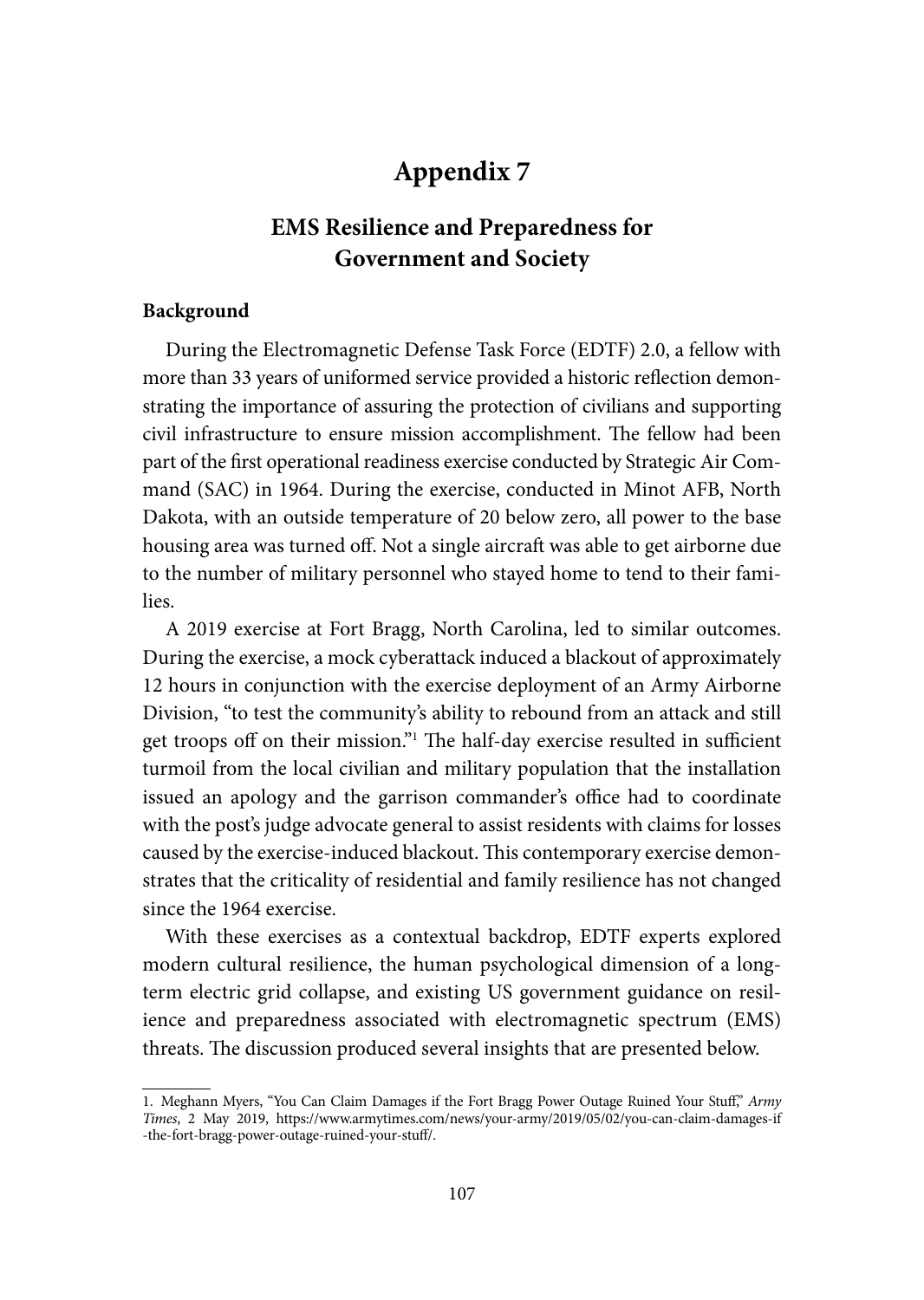#### **Federal Guidance on EMS Resilience and Preparedness**

The Department of Homeland Security's (DHS) 5 February 2019 release *Electromagnetic Pulse (EMP) Protection and Resilience Guidelines for Critical Infrastructure and Equipment* is the most recent authoritative document dealing with the resilience and preparedness specifically associated with EMS threats. It describes four EMP protection levels for infrastructure and equipment that underscore the importance of food, water, and critical supplies and spares to assure the human sustainment and health.

While the DHS resource is informative about infrastructure protection and associated costs of EMS threat mitigation, it does not provide recommendations or cost estimates associated with the storage of food, water, or critical supplies that may be required to support military personnel or their families. Nevertheless, DHS's focus on a 30-day period of preparedness corresponds to the EDTF 1.0 consensus view that 30 days of food and water is a reasonable and realistic target to ensure the families of military personnel are sustained during a prolonged power outage. However, it was noted during Federal Emergency Management Agency's (FEMA) National Preparedness Symposium in 2018 that "current [FEMA] planning does not include any contingencies for very long or extremely widespread power outages."2

Furthermore, the National Infrastructure Advisory Council's (NIAC) December 2018 report, titled "Surviving a Catastrophic Power Outage: How to Strengthen the Capabilities of the Nation," contained a recommendation to "develop guidance and provide resources for states, territories, cities, and localities to design community enclaves—areas that colocate critical services and resources to sustain surrounding populaces, maintain health and safety, and allow residents to shelter in place." A subtask recommended the following: "Identify the critical lifeline functions that communities need (even in a limited capacity or degraded state)—such as communications, electricity, fuel, limited financial services, food, water and wastewater, and medical facilities and for how long (i.e., 30–45 days)."3

In its specific analysis on the topic of individual preparedness, the NIAC report provides examples of state government initiatives for community

<sup>2.</sup> Lonnie Lawson, Brenda Vossler, and William Byrd, "Private and Public Cyber Security Issues in Rural America" (PowerPoint presentation, National Preparedness Symposium, Anniston, AL, 24 May 2018), [https://t](https://training.fema.gov/nationalpreparednesssymposium/_assets/2018/2018%20private%20&%20public%20cyber%20security%20issues%20in%20rural%20america.pptx)raining.fema.gov/nationalpreparednesssymposium/\_assets/2018/2018%20private%20&%20public%20 cyber%20security%20issues%20in%20rural%20america.pptx.

<sup>3.</sup> The President's National Infrastructure Advisory Council (NIAC), *Surviving a Catastrophic Power Outage*, December 2018, 11, www.dhs.gov/sites/default/files/publications/NIAC%20Catastrophic%20 Power %20Outage%20Study\_508%20FINAL.pdf.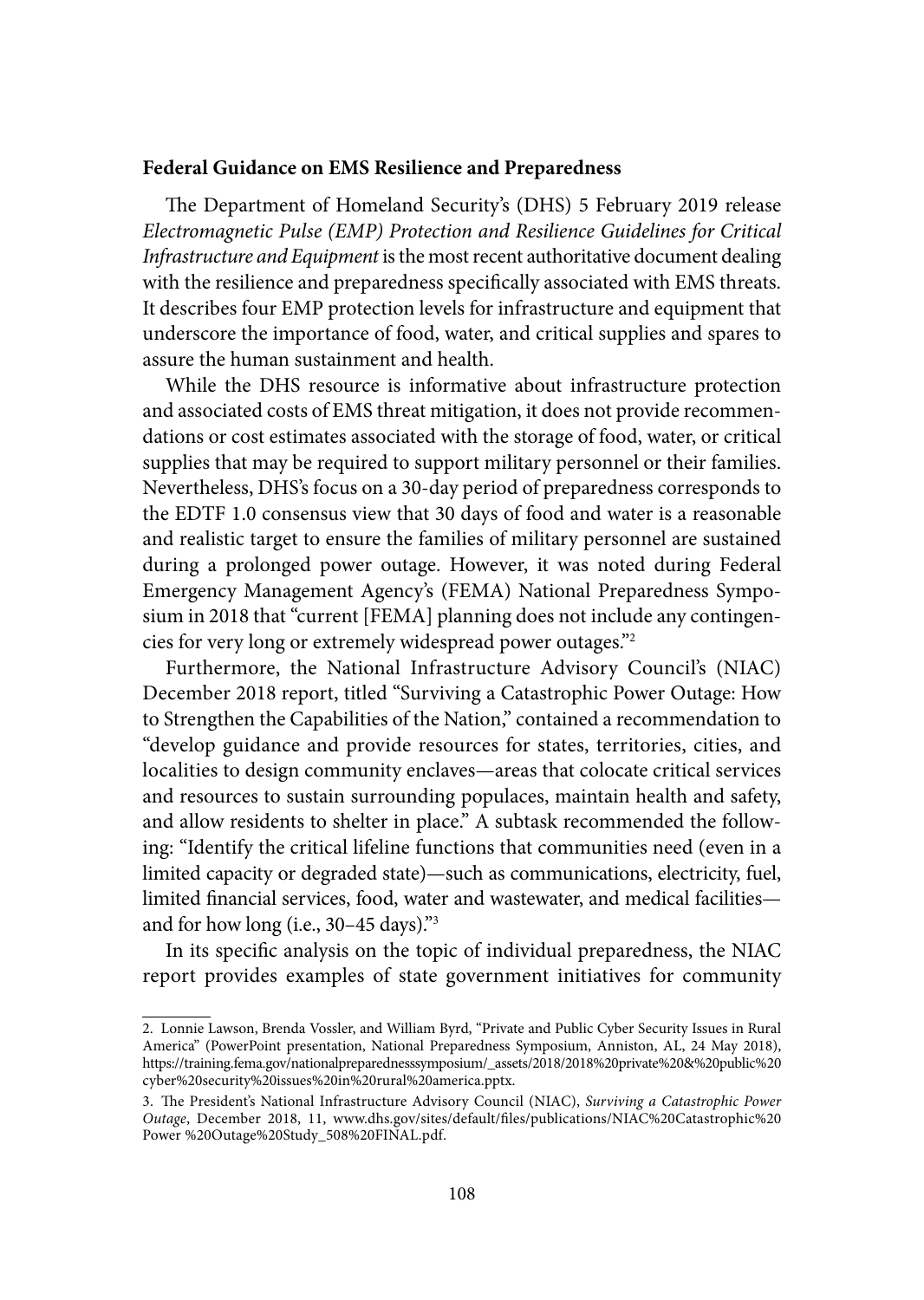preparedness and references three states (Washington, Oregon, and Hawaii) that encourage citizens to maintain a 14-day supply of essentials.<sup>4</sup>

#### **Consequences to Government and Society from an EMS Attack**

EDTF is assessing existing data pertaining to EMS threats and the effects such threats could have on government and society. Since adversaries exploiting EMS would likely focus attack(s) to cause the most widespread and long-term damage, EDTF experts specifically explored the human dimension of life without electricity, examined existing government-sponsored reports on this topic, and invited the participation of subject matter experts in this area.

According to research conducted by the US Congress's EMP Commission, there is an assumption that an EMP-induced blackout could cause a longterm nationwide grid collapse and the loss of up to 90 percent of the population through starvation, disease, and societal collapse. While this mathematical assessment is based on population metrics, it is not without debate. However, the basis of this calculation is not unreasonable from a logistics standpoint. America is no longer the benefactor of widespread off-grid farming or nonelectric farming equipment. In 1820, farmers made up approximately 72 percent of the US population.<sup>5</sup> Today, only about 2 percent of the US population works in agriculture.6 The ability to continue providing food to approximately 165 million people with a 70 percentage point drop in farming is enabled through large-scale, computer-controlled, just-in-time farming operations. Such operations rely on computers, the internet, access to largescale commercial trucking logistics, distribution algorithms, open lines of communication between the various stakeholders, and access to fuel—all of which rely on the nation's interconnected commercial power grid.

One of the experts invited to participate in this discussion was Jonathan Hollerman, a former USAF SERE (survival, evasion, resistance, and escape) instructor. He was asked to provide his perspective on this topic of how a long-term blackout would affect the American populace and, specifically, the US military.

Hollerman's informed analysis focused on three overarching factors that he suggests are absent in most government-sponsored plans: (1) human desper-

<sup>4.</sup> NIAC, *Surviving*, 13.

<sup>5.</sup> Associated Press, "Farm Population Lowest since 1850s," *New York Times*, 20 July 1988, [https://](https://www.nytimes.com/1988/07/20/us/farm-population-lowest-since-1850-s.html)www.nytimes .com/1988/07/20/us/farm-population-lowest-since-1850-s.html.

<sup>6.</sup> "Fast Facts about Agriculture," American Farm Bureau Federation, accessed 22 July 2019, [https://www](https://www.fb.org/newsroom/fast-facts) [.fb.org/newsroom/fast-facts.](https://www.fb.org/newsroom/fast-facts)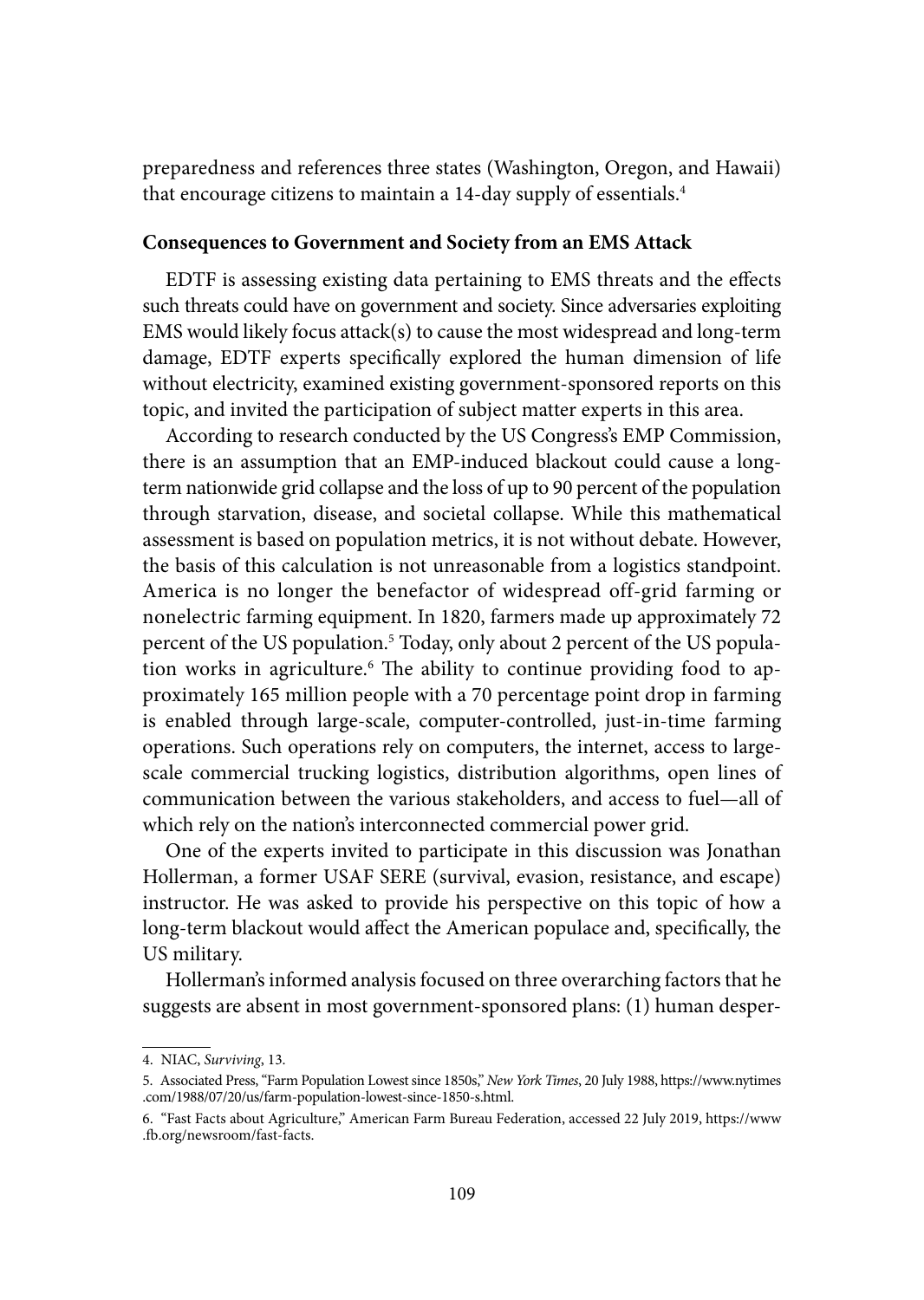ation, (2) starvation, and (3) living without rule of law (WROL).7 Hollerman's work is his own professional assessment/opinion and not reflective of an official position of EDTF or its fellows; however, it does evoke an understanding of the potentially troubling consequences of a long-term, nationwide blackout and emphasizes the reality that America must secure its critical national infrastructure against EMS threats.

#### **A Way Forward**

EDTF 2.0 began the preliminary process of generating strategies that could be applied to enhance EMS resilience and preparedness for government and society. Strategies ranged from encouraging citizens to stock larger quantities of food, water, and basic supplies to encouraging gas stations to maintain backup generators to pump fuel to the EMS hardening of municipal water and wastewater systems.

EDTF will continue to focus on generating sensible recommendations in the area of emergency management, consequence management, continuity of operations, and food and water resilience with three goals in mind:

- 1. Identifying and expanding the array of technological assets and physical measures that can be applied to infrastructure and equipment to increase EMS resilience.
- 2. Identifying the best way to prioritize these measures to increase survivability and resilience of society and government personnel and organizations.
- 3. Identifying methods of incentivizing governmental organizations as well as the owners and operators of life-sustaining infrastructures to make their assets resilient to EMS threats and their personnel (and families) more capable of maintaining health and welfare in an EMS-degraded environment.

<sup>7.</sup> Jonathan Hollerman, *Grid Down: Death of a Nation* (self-pub., 2019), [https://w](https://www.griddownconsulting.com/grid-down-report)ww.griddownconsulting.com /grid-down-report.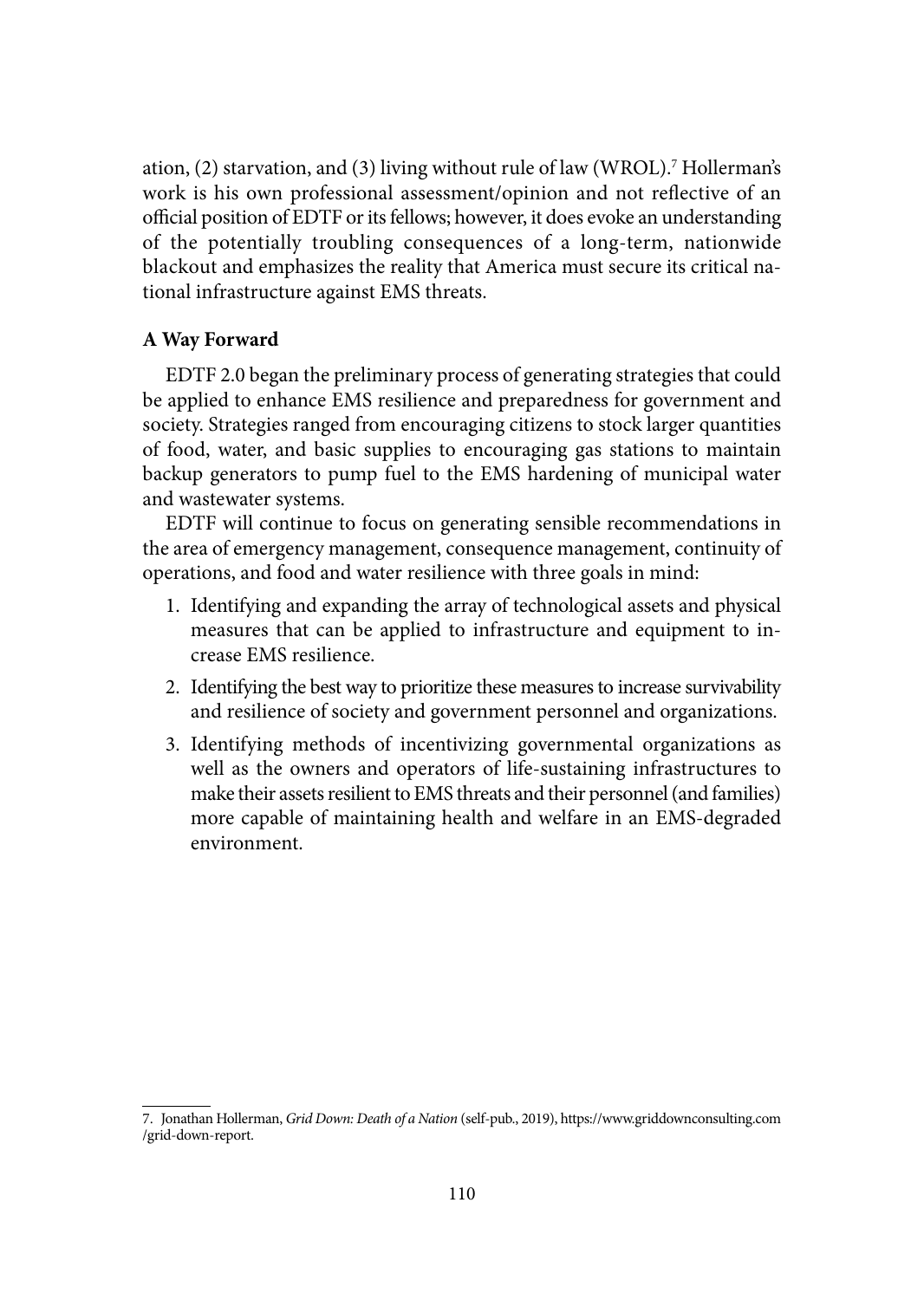## **[Abbreviations](#page-7-0)**

| Abbreviation or acronym | Spelled out form of term or organization                    |
|-------------------------|-------------------------------------------------------------|
| ACC                     | Air Combat Command                                          |
| <b>AER</b>              | Atmosphere and Environmental Research                       |
| AEMA                    | Alabama Emergency Management Agency                         |
| <b>AETC</b>             | Air Education and Training Command                          |
| <b>AFIT</b>             | Air Force Institute of Technology                           |
| <b>AFLCMC</b>           | Air Force Life Cycle Management Center                      |
| AFRL                    | Air Force Research Lab                                      |
| <b>AFSPC</b>            | Air Force Space Command                                     |
| <b>AFWIC</b>            | Air Force War-fighting Integration Capability               |
| AGC                     | automatic generation control                                |
| AI                      | artificial intelligence                                     |
| <b>APNSA</b>            | Assistant to the President for National Security<br>Affairs |
| ARRL                    | American Radio and Relay League                             |
| ATSO                    | ability to survive and operate                              |
| AU                      | Air University                                              |
| <b>BDBE</b>             | beyond-design-basis event                                   |
| <b>BDBEE</b>            | beyond-design-basis external event                          |
| BIL                     | basic impulse level                                         |
| BMT                     | basic military training                                     |
| <b>BST</b>              | <b>Black Start team</b>                                     |
| CCMG                    | <b>Continuity Communications Managers Group</b>             |
| <b>CISA</b>             | Cybersecurity and Infrastructure Security Agency            |
| CME                     | coronal mass ejection                                       |
| COA                     | course of action                                            |
| COE                     | center of excellence                                        |
| <b>CONUS</b>            | continental United States                                   |
| COOP                    | continuity of operations                                    |
| CSAF                    | chief of staff, United States Air Force                     |
| <b>CVC</b>              | combat vehicle crewman (helmet)                             |
| DBT                     | design basis threat                                         |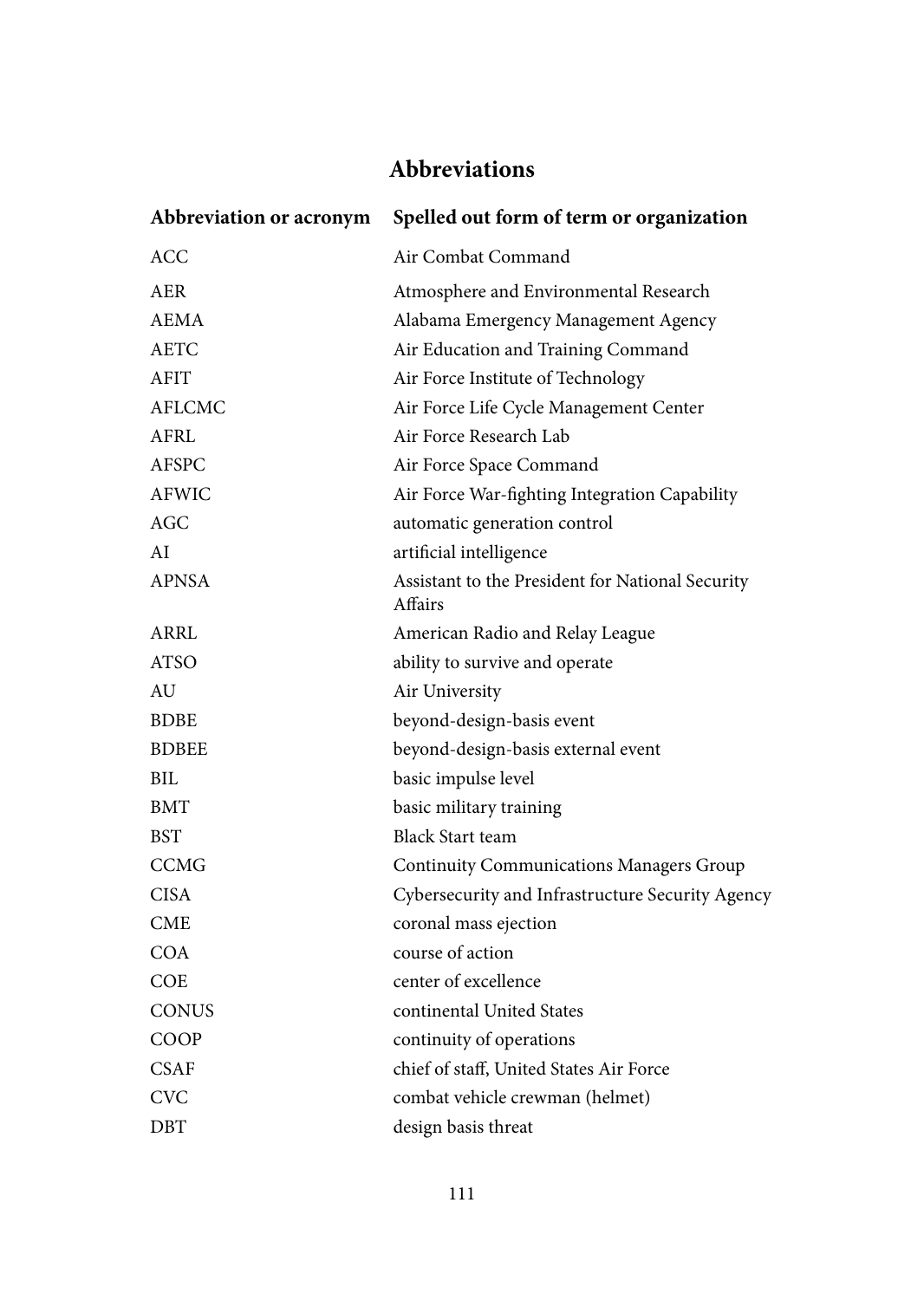| DE           | directed energy                                                                                            |
|--------------|------------------------------------------------------------------------------------------------------------|
| <b>DEVOP</b> | developers and operations                                                                                  |
| <b>DHS</b>   | Department of Homeland Security                                                                            |
| DIB          | Defense Innovation Board                                                                                   |
| <b>DIME</b>  | diplomatic, informational, military, and economic                                                          |
| <b>DOD</b>   | Department of Defense                                                                                      |
| <b>DOE</b>   | Department of Energy                                                                                       |
| DOTMLPF-P    | doctrine, organization, training, materiel, leadership<br>and education, personnel, facilities, and policy |
| <b>DPR</b>   | digital protective relay                                                                                   |
| <b>DSB</b>   | Defense Science Board                                                                                      |
| <b>ECCT</b>  | Enterprise Capability Collaboration Team                                                                   |
| ECD          | <b>Emergency Communications Division</b>                                                                   |
| EDG          | emergency diesel generator                                                                                 |
| <b>EDTF</b>  | Electromagnetic Defense Task Force                                                                         |
| EHV          | extra high voltage                                                                                         |
| EM           | electromagnetic                                                                                            |
| <b>EMBM</b>  | electromagnetic battle management                                                                          |
| <b>EME</b>   | electromagnetic environment                                                                                |
| EMI          | electromagnetic interference                                                                               |
| EMP          | electromagnetic pulse                                                                                      |
| <b>EMS</b>   | electromagnetic spectrum                                                                                   |
| <b>EMSO</b>  | electromagnetic spectrum operations                                                                        |
| EPRI         | Electric Power Research Institute                                                                          |
| EW           | electronic warfare                                                                                         |
| <b>FAA</b>   | Federal Aviation Administration                                                                            |
| FCC          | Federal Communications Commission                                                                          |
| <b>FEMA</b>  | Federal Emergency Management Agency                                                                        |
| <b>FERC</b>  | Federal Energy Regulatory Commission                                                                       |
| <b>FVEY</b>  | Five Eyes                                                                                                  |
| GDP          | gross domestic product                                                                                     |
| GIC          | geomagnetically induced current                                                                            |
| <b>GMD</b>   | geomagnetic disturbance                                                                                    |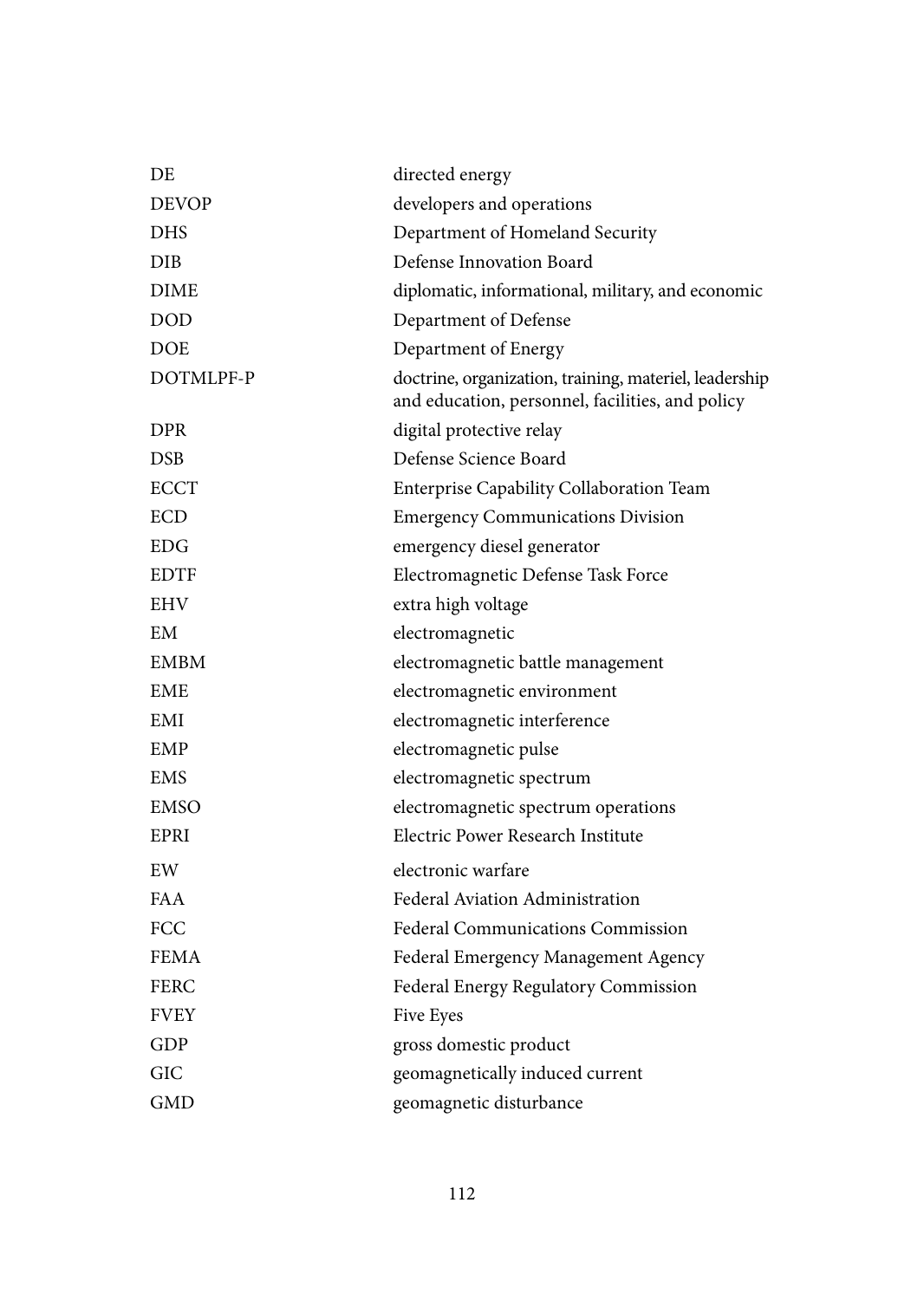| <b>HAF</b>       | Headquarters Air Force                                        |
|------------------|---------------------------------------------------------------|
| <b>HEMP</b>      | high-altitude electromagnetic pulse                           |
| HF               | high frequency                                                |
| <b>HPEM</b>      | high-powered electronics and microwaves                       |
| <b>IADS</b>      | integrated air defense system                                 |
| <b>IEC</b>       | International Electrotechnical Commission                     |
| <b>IEMI</b>      | Intentional Electromagnetic Interference                      |
| <b>IOS</b>       | internetwork operating system or internet operating<br>system |
| IoT              | internet of things                                            |
| <b>ISR</b>       | intelligence, surveillance, and reconnaissance                |
| <b>JEMSO</b>     | Joint Electromagnetic Spectrum Operations                     |
| L2               | lessons learned                                               |
| <b>LVC</b>       | live, virtual, and constructive                               |
| M&S              | modeling and simulation                                       |
| MAJCOM           | major command                                                 |
| <b>MARS</b>      | Military Auxiliary Radio System                               |
| MDC <sub>2</sub> | multi-domain command and control                              |
| <b>NAOC</b>      | National Airborne Operations Center                           |
| NC3              | nuclear command, control, and communications                  |
| <b>NCC</b>       | National Coordinating Center for Communications               |
| <b>NDS</b>       | National Defense Strategy                                     |
| <b>NERC</b>      | North American Electric Reliability Corporation               |
| <b>NIAC</b>      | National Infrastructure Advisory Council                      |
| <b>NMCA</b>      | National Military Command Authority                           |
| <b>NPP</b>       | nuclear power plant                                           |
| NRC              | Nuclear Regulatory Commission                                 |
| <b>NSS</b>       | National Security Strategy                                    |
| <b>OPFOR</b>     | opposing force                                                |
| <b>OSD</b>       | Office of the Secretary of Defense                            |
| OT/DT            | operational testing/developmental testing                     |
| <b>OTS</b>       | officer training school                                       |
| <b>PACE</b>      | primary, alternate, contingency, emergency                    |
| <b>PNT</b>       | positioning, navigation, and timing                           |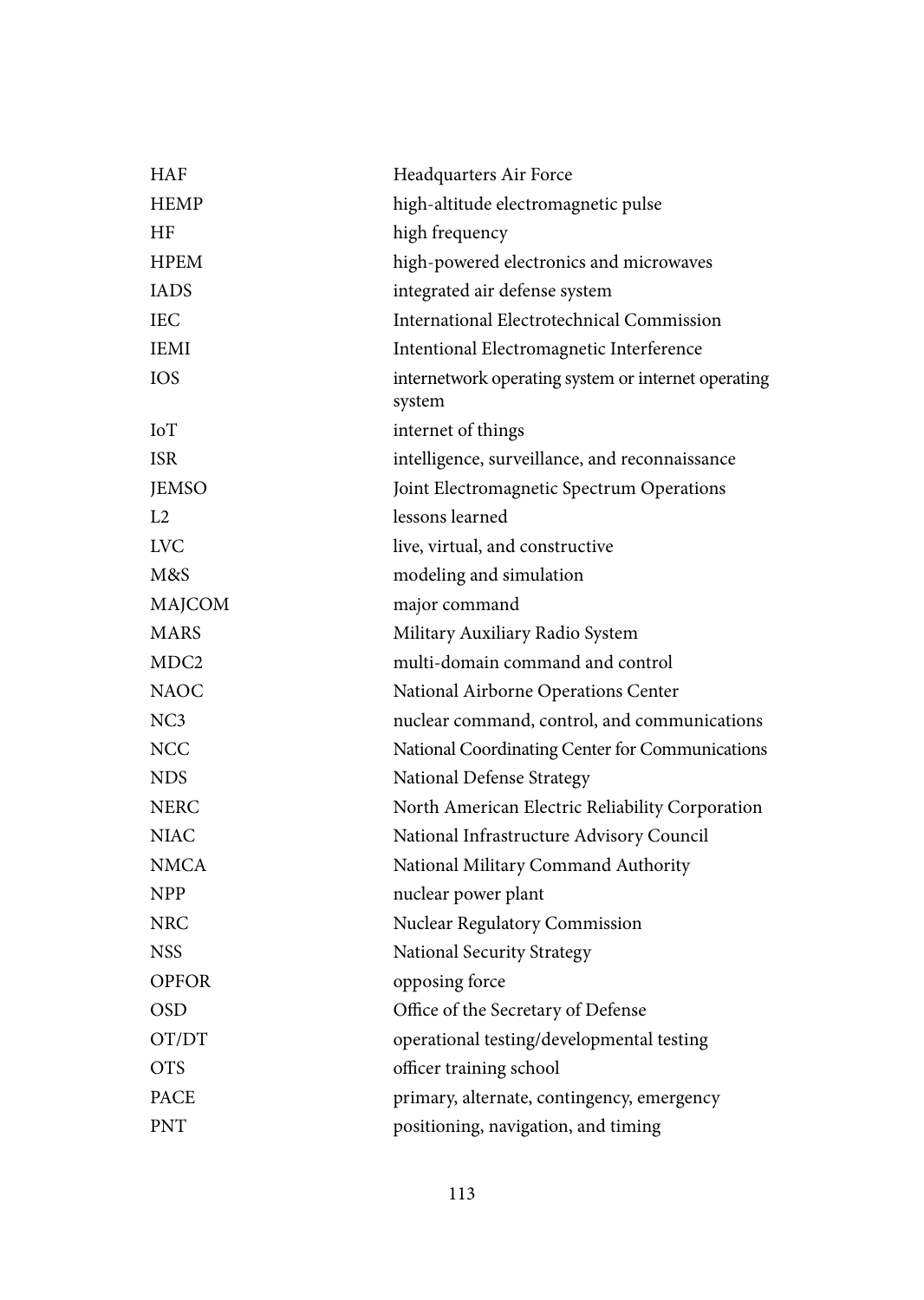| <b>POTUS</b>      | president of the United States                                 |
|-------------------|----------------------------------------------------------------|
| <b>PTN</b>        | Pilot Training Next                                            |
| R&D               | research and development                                       |
| RF                | radio frequency                                                |
| <b>ROMO</b>       | range of military operations                                   |
| <b>SBO</b>        | station blackout                                               |
| <b>SCADA</b>      | supervisory control and data acquisition                       |
| <b>SCADAS</b>     | supervisory control and data acquisition systems               |
| <b>SERE</b>       | survival, evasion, resistance, and escape                      |
| <b>SFP</b>        | spent fuel pool                                                |
| <b>SPECTRE</b>    | Specialized Electronic Combat and Reprogramming<br>Environment |
| <b>SSA</b>        | Sector-Specific Agency                                         |
| <b>STEM</b>       | science, technology, engineering, and mathematics              |
| T&E               | test and evaluation                                            |
| <b>TTX</b>        | tabletop exercise                                              |
| <b>TVA</b>        | Tennessee Valley Authority                                     |
| <b>UARC</b>       | university affiliated research center                          |
| <b>UAV</b>        | unmanned aerial vehicle                                        |
| <b>UHF</b>        | ultrahigh frequency                                            |
| <b>UPS</b>        | uninterrupted power supply                                     |
| <b>USG</b>        | United States government                                       |
| <b>USNORTHCOM</b> | US Northern Command                                            |
| <b>USSTRATCOM</b> | US Strategic Command                                           |
| <b>VHF</b>        | very high frequency                                            |
| WROL              | without rule of law                                            |